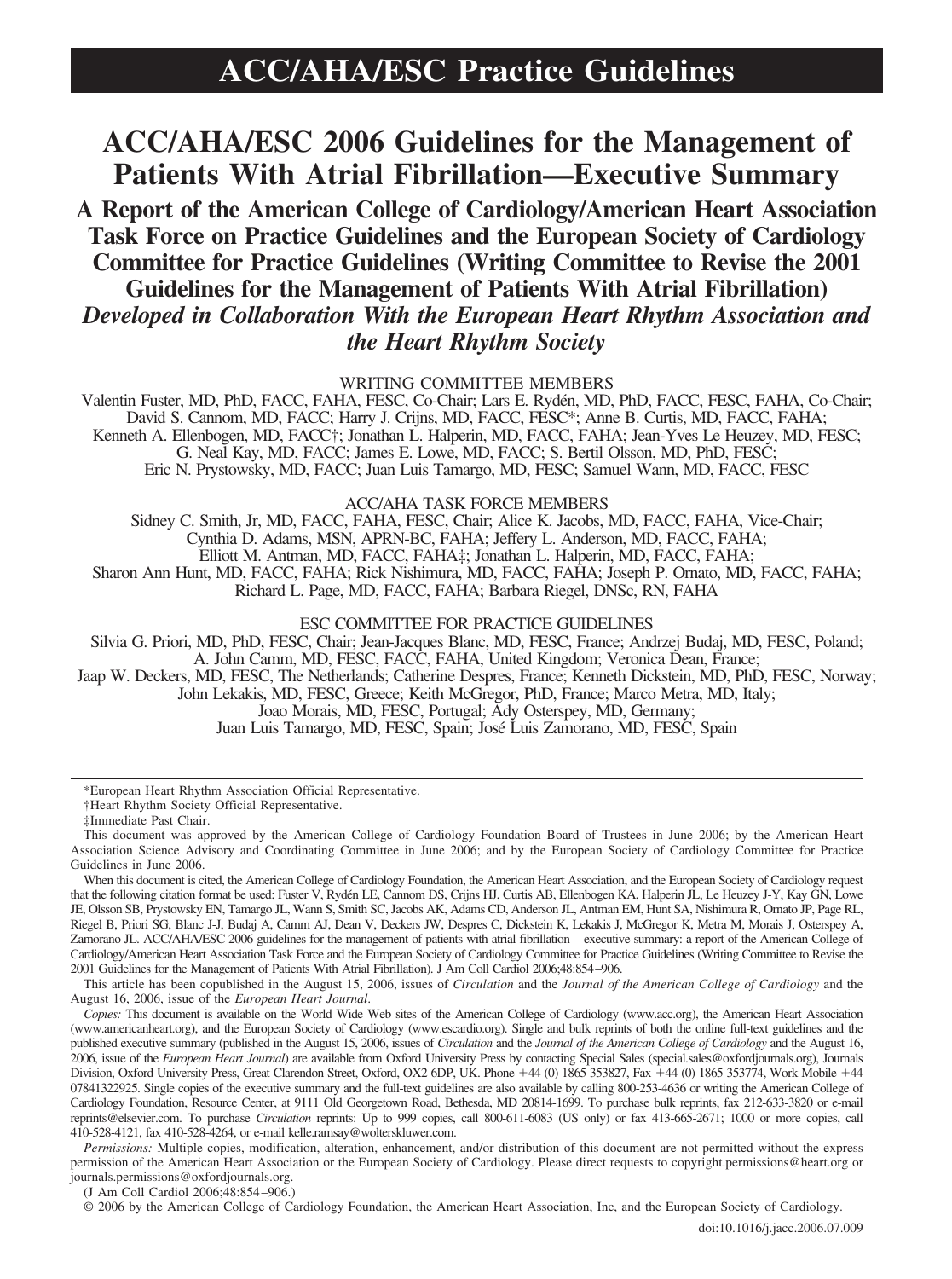# **TABLE OF CONTENTS**

| A. Organization of Committee and                                           |
|----------------------------------------------------------------------------|
|                                                                            |
| Classification of Recommendations 858                                      |
| Level of Evidence 858                                                      |
| B. Changes Since the Initial Publication of                                |
| These Guidelines in 2001 858                                               |
| C. Recommendations for Management of                                       |
| Patients With Atrial Fibrillation 858                                      |
|                                                                            |
| 1. Pharmacological Rate Control During<br>Atrial Fibrillation 858          |
| 2. Preventing Thromboembolism 859                                          |
| 3. Cardioversion of Atrial Fibrillation 860                                |
| a. Pharmacological Cardioversion860                                        |
| b. Direct-Current Cardioversion 861                                        |
| c. Pharmacological Enhancement of                                          |
| Direct-Current Cardioversion 861                                           |
| d. Prevention of Thromboembolism in                                        |
| Patients With Atrial Fibrillation                                          |
| Undergoing Cardioversion861                                                |
| 4. Maintenance of Sinus Rhythm862                                          |
| 5. Special Considerations 862                                              |
| a. Postoperative Atrial Fibrillation 862                                   |
|                                                                            |
| b. Acute Myocardial Infarction 863<br>c. Management of Atrial Fibrillation |
| Associated With the Wolff-Parkinson-White                                  |
|                                                                            |
| (WPW) Preexcitation Syndrome 863                                           |
|                                                                            |
| e. Management of Atrial Fibrillation                                       |
| During Pregnancy 863                                                       |
| f. Management of Atrial Fibrillation in Patients                           |
| With Hypertrophic Cardiomyopathy                                           |
|                                                                            |
| g. Management of Atrial Fibrillation in Patients                           |
| With Pulmonary Disease864                                                  |
|                                                                            |
|                                                                            |
| B. Related Arrhythmias 864                                                 |
|                                                                            |
| IV. Epidemiology and Prognosis865                                          |
|                                                                            |
|                                                                            |
|                                                                            |
| V. Pathophysiological Mechanisms 866                                       |
|                                                                            |
| Atrial Pathology as a Cause of Atrial<br>1.                                |
|                                                                            |
| 2. Mechanisms of Atrial Fibrillation 866                                   |
| 3. Atrial Electrical Remodeling 867                                        |
| 4. Other Factors Contributing to Atrial                                    |
|                                                                            |
| B. Atrioventricular Conduction 867                                         |
|                                                                            |
| 2. Atrioventricular Conduction in Preexcitation                            |
|                                                                            |
| C. Myocardial and Hemodynamic Consequences                                 |
| of Atrial Fibrillation868                                                  |
|                                                                            |
| 1. Pathophysiology of Thrombus Formation 868                               |
| 2. Clinical Implications869                                                |
|                                                                            |

# JACC Vol. 48, No. 4, 2006<br>
August 15, 2006:854–906<br> **ACC/AHA/ESC Practice Guidelines** ACC/AHA/ESC Practice Guidelines

|      |    | VI. Causes, Associated Conditions, Clinical                              |
|------|----|--------------------------------------------------------------------------|
|      |    | Manifestations, and Quality of Life 869                                  |
|      |    | A. Causes and Associated Conditions 869                                  |
|      |    | 1. Reversible Causes of Atrial Fibrillation 869                          |
|      |    | 2. Atrial Fibrillation Without Associated                                |
|      |    | Heart Disease 869<br>3. Medical Conditions Associated With               |
|      |    | Atrial Fibrillation 869                                                  |
|      |    | 4. Atrial Fibrillation With Associated                                   |
|      |    | Heart Disease 869                                                        |
|      |    | 5. Familial Atrial Fibrillation 870                                      |
|      |    | 6. Autonomic Influences in Atrial Fibrillation 870                       |
|      | В. | Clinical Manifestations 870                                              |
|      |    |                                                                          |
| VII. |    |                                                                          |
|      |    | A. Basic Evaluation of the Patient With                                  |
|      |    | 1. Clinical History and Physical Examination. 870                        |
|      |    |                                                                          |
|      |    |                                                                          |
|      |    |                                                                          |
|      |    | B. Pharmacological and Nonpharmacological                                |
|      |    |                                                                          |
|      |    | 1. Heart Rate Control Versus Rhythm Control872                           |
|      |    | Pharmacological Rate Control During<br>a.                                |
|      |    | b. Regulation of Atrioventricular Nodal                                  |
|      |    | Conduction by Pacing 874                                                 |
|      |    | c. Atrioventricular Nodal Ablation 874                                   |
|      |    | 2. Preventing Thromboembolism 876                                        |
|      |    | a. Risk Stratification 876                                               |
|      |    | b. Antithrombotic Strategies for Prevention                              |
|      |    | of Ischemic Stroke and Systemic                                          |
|      |    |                                                                          |
|      |    | c. Nonpharmacological Approaches to<br>Prevention of Thromboembolism 879 |
|      |    | 3. Cardioversion of Atrial Fibrillation 880                              |
|      |    | a. Pharmacological Cardioversion881                                      |
|      | 4. | Pharmacological Agents to Maintain                                       |
|      |    |                                                                          |
|      |    | a. Agents With Proven Efficacy to                                        |
|      |    | Maintain Sinus Rhythm881                                                 |
|      |    | b. Out-of-Hospital Initiation of                                         |
|      |    | Antiarrhythmic Drugs in Patients<br>With Atrial Fibrillation 882         |
|      |    | 5. Direct-Current Cardioversion of Atrial                                |
|      |    | Fibrillation and Atrial Flutter885                                       |
|      |    | a. Technical and Procedural Aspects 885                                  |
|      |    | b. Risks and Complications of Direct-Current                             |
|      |    | Cardioversion of Atrial Fibrillation886                                  |
|      |    | c. Pharmacological Enhancement of                                        |
|      |    | Direct-Current Cardioversion 886<br>d. Prevention of Thromboembolism in  |
|      |    | Patients With Atrial Fibrillation                                        |
|      |    | Undergoing Conversion887                                                 |
|      |    | 6. Maintenance of Sinus Rhythm888                                        |
|      |    | a. Pharmacological Therapy 888                                           |
|      |    | b. Predictors of Recurrent Atrial Fibrillation888                        |
|      |    | c. General Approach to Antiarrhythmic                                    |
|      |    | Drug Therapy888                                                          |
|      |    | d. Selection of Antiarrhythmic Agents in                                 |
|      |    | Patients With Cardiac Diseases889<br>7. Nonpharmacological Therapy for   |
|      |    | Atrial Fibrillation 889                                                  |
|      |    |                                                                          |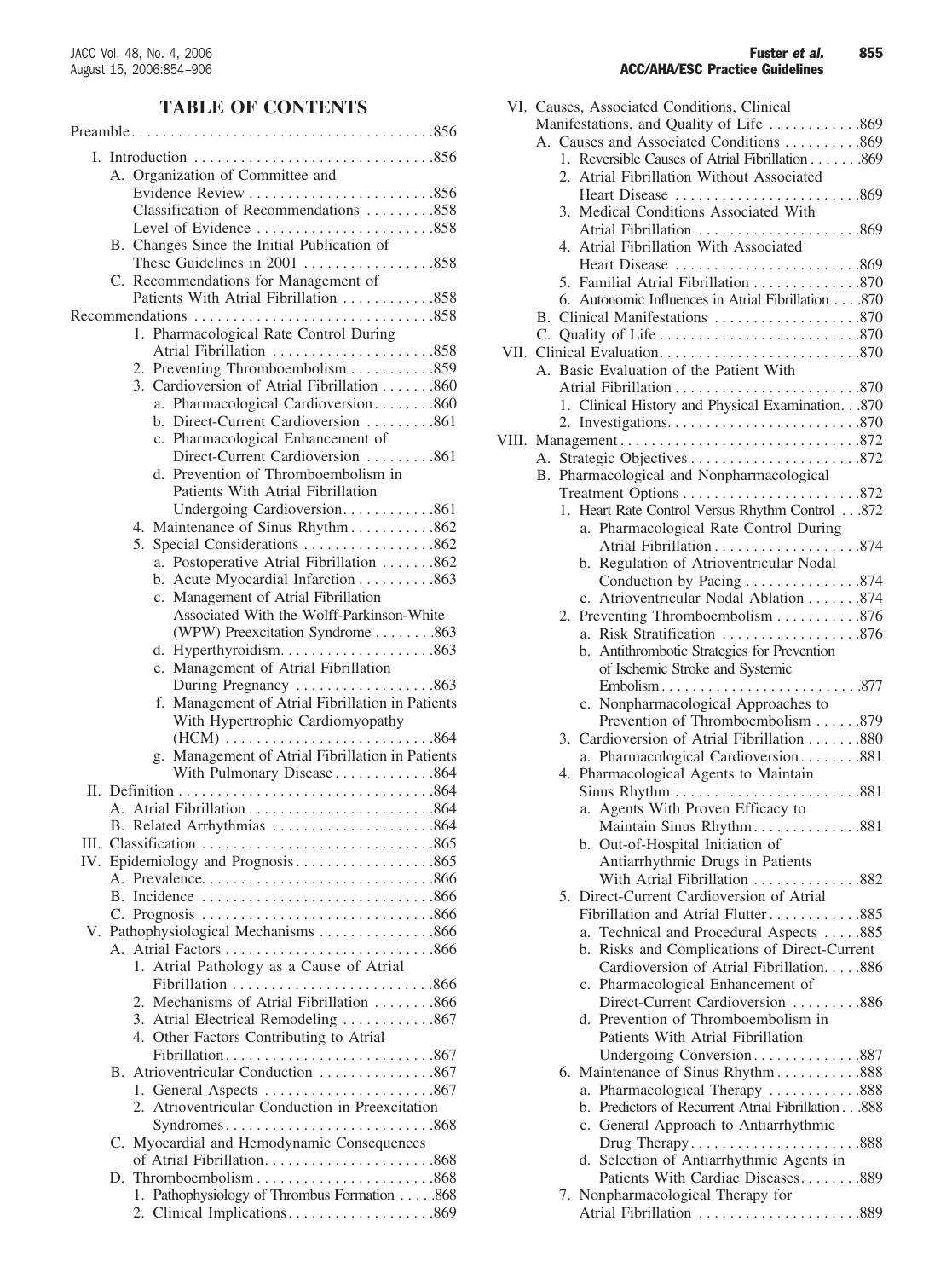| a. Surgical Ablation889                         |
|-------------------------------------------------|
| b. Catheter Ablation890                         |
| c. Suppression of Atrial Fibrillation           |
|                                                 |
| d. Internal Atrial Defibrillators891            |
|                                                 |
| IX. Proposed Management Strategies 892          |
| A. Overview of Algorithms for Management        |
|                                                 |
| 1. Newly Discovered Atrial Fibrillation892      |
| 2. Recurrent Paroxysmal Atrial Fibrillation 892 |
| 3. Recurrent Persistent Atrial Fibrillation 893 |
| 4. Permanent Atrial Fibrillation 893            |
|                                                 |
|                                                 |
|                                                 |
|                                                 |
|                                                 |

#### **Preamble**

It is important that the medical profession play a significant role in critically evaluating the use of diagnostic procedures and therapies as they are introduced and tested in the detection, management, or prevention of disease states. Rigorous and expert analysis of the available data documenting absolute and relative benefits and risks of those procedures and therapies can produce helpful guidelines that improve the effectiveness of care, optimize patient outcomes, and favorably affect the overall cost of care by focusing resources on the most effective strategies.

The American College of Cardiology Foundation (ACCF) and the American Heart Association (AHA) have jointly engaged in the production of such guidelines in the area of cardiovascular disease since 1980. The ACC/AHA Task Force on Practice Guidelines, whose charge is to develop, update, or revise practice guidelines for important cardiovascular diseases and procedures, directs this effort. The Task Force is pleased to have this guideline developed in conjunction with the European Society of Cardiology (ESC). Writing committees are charged with the task of performing an assessment of the evidence and acting as an independent group of authors to develop or update written recommendations for clinical practice.

Experts in the subject under consideration have been selected from all 3 organizations to examine subject-specific data and to write guidelines. The process includes additional representatives from other medical practitioner and specialty groups when appropriate. Writing committees are specifically charged to perform a formal literature review, weigh the strength of evidence for or against a particular treatment or procedure, and include estimates of expected health outcomes where data exist. Patient-specific modifiers, comorbidities, and issues of patient preference that might influence the choice of particular tests or therapies are considered as well as frequency of follow-up and cost-effectiveness. When available, information from studies on cost will be considered; however, review of data on efficacy and clinical outcomes will constitute the primary basis for preparing recommendations in these guidelines.

The ACC/AHA Task Force on Practice Guidelines and the ESC Committee for Practice Guidelines make every effort to avoid any actual, potential, or perceived conflict of interest that might arise as a result of an outside relationship or personal interest of the Writing Committee. Specifically, all members of the Writing Committee and peer reviewers of the document are

asked to provide disclosure statements of all such relationships that might be perceived as real or potential conflicts of interest. Writing Committee members are also strongly encouraged to declare a previous relationship with industry that might be perceived as relevant to guideline development. If a Writing Committee member develops a new relationship with industry during his or her tenure, he or she is required to notify guideline staff in writing. The continued participation of the Writing Committee member will be reviewed. These statements are reviewed by the parent Task Force, reported orally to all members of the Writing Committee at each meeting, and updated and reviewed by the Writing Committee as changes occur. Please refer to the methodology manuals for further description of the policies used in guideline development, including relationships with industry, available on the ACC, AHA, and ESC World Wide Web sites (http://www.acc.org/ clinical/manual/manual\_introltr.htm, http://circ.ahajournals.org/ manual/ and http://www.escardio.org/knowledge/guidelines/ Rules/). Please see [Appendix](#page-40-0) I for author relationships with industry and [Appendix](#page-41-0) II for peer reviewer relationships with industry that are pertinent to these guidelines.

These practice guidelines are intended to assist healthcare providers in clinical decision making by describing a range of generally acceptable approaches for the diagnosis, management, and prevention of specific diseases and conditions. These guidelines attempt to define practices that meet the needs of most patients in most circumstances. These guideline recommendations reflect a consensus of expert opinion after a thorough review of the available, current scientific evidence and are intended to improve patient care. If these guidelines are used as the basis for regulatory/payer decisions, the ultimate goal is quality of care and serving the patient's best interests. The ultimate judgment regarding care of a particular patient must be made by the healthcare provider and the patient in light of all of the circumstances presented by that patient. There are circumstances in which deviations from these guidelines are appropriate.

The guidelines will be reviewed annually by the ACC/AHA Task Force on Practice Guidelines and the ESC Committee for Practice Guidelines and will be considered current unless they are updated, revised, or sunsetted and withdrawn from distribution. The executive summary and recommendations are published in the August 15, 2006, issue of the *Journal of the American College of Cardiology*, August 15, 2006, issue of *Circulation*, and August 16, 2006, issue of the *European Heart Journal*. The full-text guidelines are e-published in the same issues of the journals noted above, as well as posted on the ACC (www.acc.org), AHA (www.americanheart.org), and ESC (www.escardio.org) World Wide Web sites. Copies of the full text and the executive summary are available from all 3 organizations.

*Sidney C. Smith, Jr., MD, FACC, FAHA, FESC, Chair, ACC/AHA Task Force on Practice Guidelines*

*Silvia G. Priori, MD, PhD, FESC, Chair, ESC Committee for Practice Guidelines*

# **I. Introduction**

# **A. Organization of Committee and Evidence Review**

Atrial fibrillation (AF) is the most common sustained cardiac rhythm disturbance, increasing in prevalence with age. AF is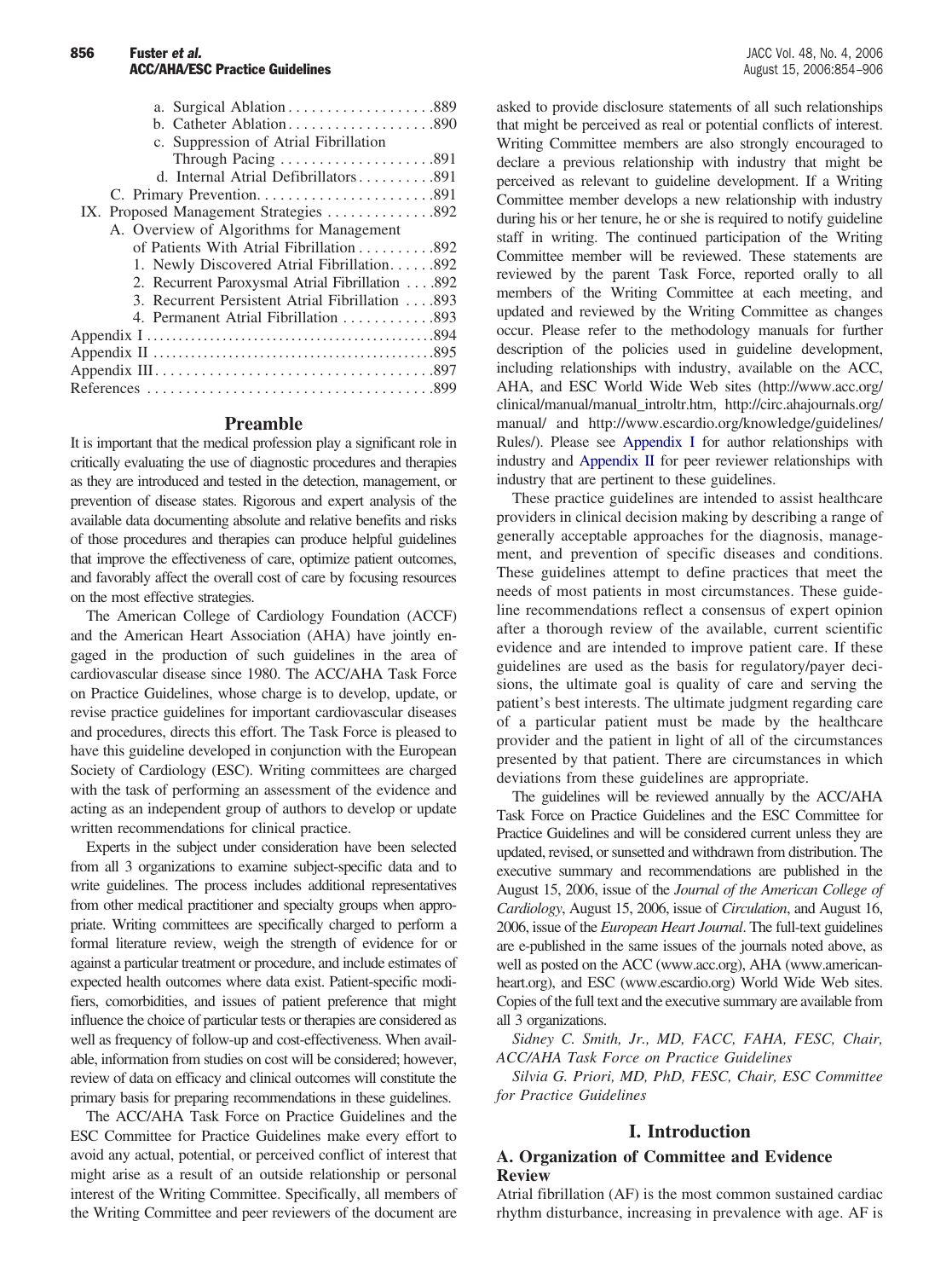# <span id="page-3-0"></span>**TABLE 1. Applying Classification of Recommendations and Level of Evidence†**

#### **Size of Treatment Effect**

|                                                                                                                                            | Class I                                                                                                                                            | <b>Class IIa</b>                                                                                                                                                      | <b>Class IIb</b>                                                                                                                                           | <b>Class III</b>                                                                                                                                                          |
|--------------------------------------------------------------------------------------------------------------------------------------------|----------------------------------------------------------------------------------------------------------------------------------------------------|-----------------------------------------------------------------------------------------------------------------------------------------------------------------------|------------------------------------------------------------------------------------------------------------------------------------------------------------|---------------------------------------------------------------------------------------------------------------------------------------------------------------------------|
|                                                                                                                                            | Benefit $>>$ Risk                                                                                                                                  | Benefit $>>$ Risk                                                                                                                                                     | Benefit $\geq$ Risk                                                                                                                                        | $Risk \geq$ Benefit                                                                                                                                                       |
|                                                                                                                                            |                                                                                                                                                    | Additional studies with focused objectives<br>needed                                                                                                                  | Additional studies with broad objectives needed;<br>additional registry data would be helpful                                                              | No additional studies needed                                                                                                                                              |
|                                                                                                                                            | Procedure/treatment SHOULD be<br>performed/administered                                                                                            | IT IS REASONABLE to perform<br>procedure/administer treatment                                                                                                         | Procedure/treatment MAY BE CONSIDERED                                                                                                                      | Procedure/treatment should NOT be<br>performed/administered SINCE IT IS NOT HELPFUL<br>AND MAY BE HARMFUL                                                                 |
| <b>Level A</b><br>Multiple (3 to 5) population<br>risk strata evaluated*<br>General consistency of<br>direction and magnitude of<br>effect | • Recommendation that procedure or<br>treatment is useful/effective<br>• Sufficient evidence from multiple<br>randomized trials or meta-analyses   | • Recommendation in favor of treatment or<br>procedure being useful/effective<br>• Some conflicting evidence from multiple<br>randomized trials or meta-analyses      | • Recommendation's usefulness/efficacy less well<br>established<br>• Greater conflicting evidence from multiple<br>randomized trials or meta-analyses      | • Recommendation that procedure or treatment is<br>not useful/effective and may be harmful<br>• Sufficient evidence from multiple randomized trials<br>or meta-analyses   |
| <b>Level B</b><br>Limited (2 to 3) population risk<br>strata evaluated*                                                                    | • Recommendation that procedure or<br>treatment is useful/effective<br>• Limited evidence from single randomized<br>trial or nonrandomized studies | • Recommendation in favor of treatment or<br>procedure being useful/effective<br>• Some conflicting evidence from single<br>randomized trial or nonrandomized studies | • Recommendation's usefulness/efficacy less well<br>established<br>• Greater conflicting evidence from single<br>randomized trial or nonrandomized studies | • Recommendation that procedure or treatment is<br>not useful/effective and may be harmful<br>• Limited evidence from single randomized trial or<br>nonrandomized studies |
| Level C<br>Very limited (1 to 2) population<br>risk strata evaluated*                                                                      | • Recommendation that procedure or<br>treatment is useful/effective<br>• Only expert opinion, case studies, or<br>standard-of-care                 | • Recommendation in favor of treatment or<br>procedure being useful/effective<br>• Only diverging expert opinion, case studies, or<br>standard-of-care                | • Recommendation's usefulness/efficacy less well<br>established<br>• Only diverging expert opinion, case studies, or<br>standard-of-care                   | • Recommendation that procedure or treatment is<br>not useful/effective and may be harmful<br>• Only expert opinion, case studies, or<br>standard-of-care                 |

\*Data available from clinical trials or registries about the usefulness/efficacy in different subpopulations, such as gender, age, history of diabetes, history of prior myocardial infarction, history of heart failure, and recommendation with Level of Evidence B or C does not imply that the recommendation is weak. Many important clinical questions addressed in the guidelines do not lend themselves to clinical trials. Even though randomized t available, there may be <sup>a</sup> very clear clinical consensus that <sup>a</sup> particular test or therapy is useful or effective.

†In 2003, the ACC/AHA Task Force on Practice Guidelines developed <sup>a</sup> list of suggested phrases to use when writing recommendations. All guideline recommendations have been written in full sentences that express <sup>a</sup> complete thought, such that a recommendation, even if separated and presented apart from the rest of the document (including headings above sets of recommendations), would still convey the full intent of the recommendation. It is h will increase readers' comprehension of the guidelines and will allow queries at the individual recommendation level.

<u>551</u>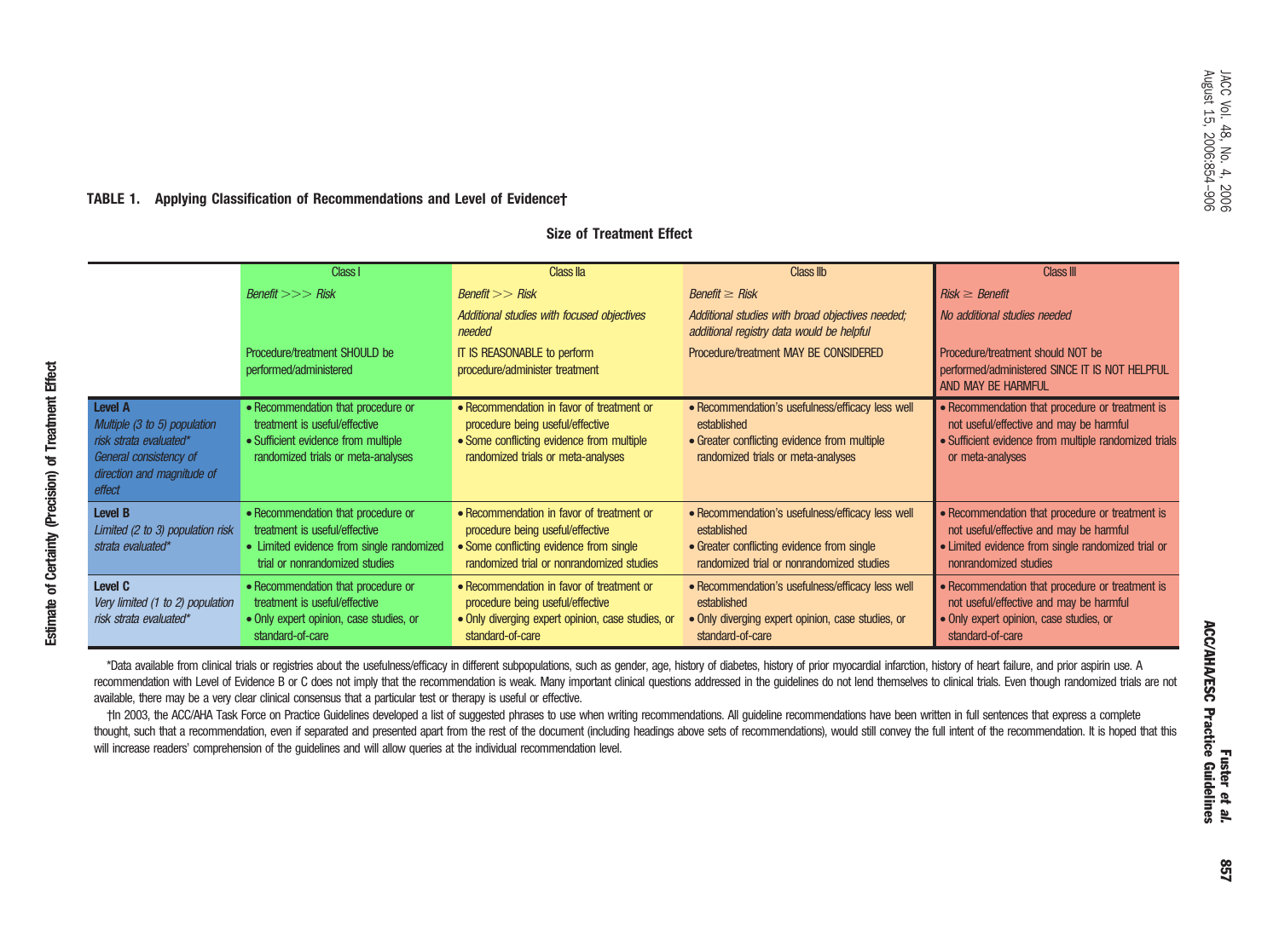often associated with structural heart disease, although a substantial proportion of patients with AF have no detectable heart disease. Hemodynamic impairment and thromboembolic events related to AF result in significant morbidity, mortality, and cost. Accordingly, the American College of Cardiology (ACC), the American Heart Association (AHA), and the European Society of Cardiology (ESC) created a committee to establish guidelines for optimum management of this frequent and complex arrhythmia.

The committee was composed of representatives of the ACC, AHA, ESC, the European Heart Rhythm Association (EHRA), and the Heart Rhythm Society (HRS). The document was reviewed by reviewers nominated by these organizations and will be reviewed annually by the Task Force and considered current unless the Task Force revises or withdraws it from distribution.

The ACC/AHA/ESC Writing Committee to Revise the 2001 Guidelines for the Management of Patients With Atrial Fibrillation conducted a comprehensive review of the relevant literature from 2001 to 2006 using the PubMed/MED-LINE and Cochrane Library databases. Searches focused on English-language sources and studies in human subjects. Articles related to animal experimentation were cited when important to understanding concepts pertinent to patient management.

#### *Classification of Recommendations*

- Class I: Conditions for which there is evidence and/or general agreement that a given procedure/therapy is beneficial, useful, and effective.
- Class II: Conditions for which there is conflicting evidence and/or a divergence of opinion about the usefulness/ efficacy of performing the procedure/therapy.
	- Class IIa: Weight of evidence/opinion is in favor of usefulness/efficacy.
	- Class IIb: Usefulness/efficacy is less well established by evidence/opinion.
- Class III: Conditions for which there is evidence and/or general agreement that a procedure/therapy is not useful or effective and in some cases may be harmful.

# *Level of Evidence*

The weight of evidence was ranked from highest (A) to lowest (C), as follows:

- Level of Evidence A: Data derived from multiple randomized clinical trials or meta-analyses.
- Level of Evidence B: Data derived from a single randomized trial, or nonrandomized studies.
- Level of Evidence C: Only consensus opinion of experts, case studies, or standard-of-care.

# **B. Changes Since the Initial Publication of These Guidelines in 2001**

The Writing Committee considered evidence published since 2001 and drafted revised recommendations to incorporate results from major clinical trials such as those that compared rhythm control and rate control approaches to long-term management. The text has been reorganized to reflect the implications for patient care, beginning with recognition of AF and its pathogenesis and the general priorities of rate control, prevention of thromboembolism, and methods available for use in selected patients to correct the arrhythmia and maintain normal sinus rhythm. Advances in catheter-based ablation technologies are incorporated in expanded sections and recommendations, with the recognition that such vital details as patient selection, optimum catheter positioning, absolute rates of treatment success, and the frequency of complications remain incompletely defined. Sections on drug therapy have been confined to human studies with compounds approved for clinical use in North America and/or Europe. As data on the management of patients prone to AF in special circumstances are more robust, recommendations are based on a higher level of evidence than in the first edition of these guidelines. Every effort was made to maintain consistency with other ACC/AHA and ESC practice guidelines.

# **C. Recommendations for Management of Patients With Atrial Fibrillation**

Classification of Recommendations and Level of Evidence are expressed in the ACC/AHA/ESC format as follows and described in [Table](#page-3-0) 1. Recommendations are evidence based and derived primarily from published data. The reader is referred to the full-text guidelines for a complete description of the rationale and evidence supporting these recommendations.

# *Recommendations*

# *1. Pharmacological Rate Control During Atrial Fibrillation*

# **Class I**

- **1. Measurement of the heart rate at rest and control of the rate using pharmacological agents (either a beta blocker or nondihydropyridine calcium channel antagonist, in most cases) are recommended for patients with persistent or permanent AF.** *(Level of Evidence: B)*
- **2. In the absence of preexcitation, intravenous administration of beta blockers (esmolol, metoprolol, or propranolol) or nondihydropyridine calcium channel antagonists (verapamil, diltiazem) is recommended to slow the ventricular response to AF in the acute setting, exercising caution in patients with hypotension or heart failure (HF).** *(Level of Evidence: B)*
- **3. Intravenous administration of digoxin or amiodarone is recommended to control the heart rate in patients with AF and HF who do not have an accessory pathway.** *(Level of Evidence: B)*
- **4. In patients who experience symptoms related to AF during activity, the adequacy of heart rate control should be assessed during exercise, adjusting pharmacological treatment as necessary to keep the rate in the physiological range.** *(Level of Evidence: C)*
- **5. Digoxin is effective following oral administration to control the heart rate at rest in patients with AF and is indicated for patients with HF, left ventricular (LV) dysfunction, or for sedentary individuals.** *(Level of Evidence: C)*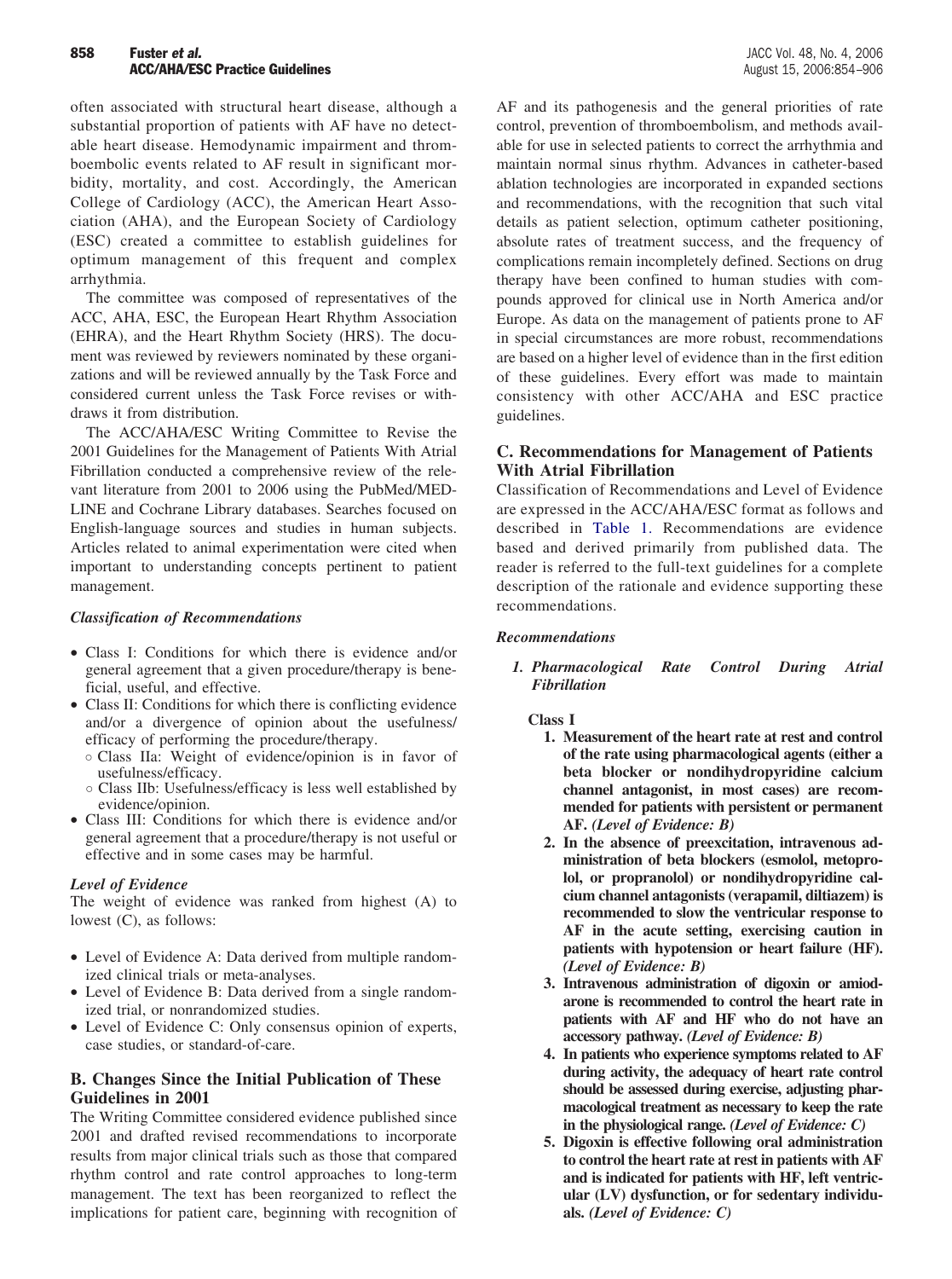# **Class IIa**

- **1. A combination of digoxin and either a beta blocker or nondihydropyridine calcium channel antagonist is reasonable to control the heart rate both at rest and during exercise in patients with AF. The choice of medication should be individualized and the dose modulated to avoid bradycardia.** *(Level of Evidence: B)*
- **2. It is reasonable to use ablation of the AV node or accessory pathway to control heart rate when pharmacological therapy is insufficient or associated with side effects.** *(Level of Evidence: B)*
- **3. Intravenous amiodarone can be useful to control the heart rate in patients with AF when other measures are unsuccessful or contraindicated.** *(Level of Evidence: C)*
- **4. When electrical cardioversion is not necessary in patients with AF and an accessory pathway, intravenous procainamide or ibutilide is a reasonable alternative.** *(Level of Evidence: C)*

# **Class IIb**

- **1. When the ventricular rate cannot be adequately controlled both at rest and during exercise in patients with AF using a beta blocker, nondihydropyridine calcium channel antagonist, or digoxin, alone or in combination, oral amiodarone may be administered to control the heart rate.** *(Level of Evidence: C)*
- **2. Intravenous procainamide, disopyramide, ibutilide, or amiodarone may be considered for hemodynamically stable patients with AF involving conduction over an accessory pathway.** *(Level of Evidence: B)*
- **3. When the rate cannot be controlled with pharmacological agents or tachycardia-mediated cardiomyopathy is suspected, catheter-directed ablation of the AV node may be considered in patients with AF to control the heart rate.** *(Level of Evidence: C)*

# **Class III**

- **1. Digitalis should not be used as the sole agent to control the rate of ventricular response in patients with paroxysmal AF.** *(Level of Evidence: B)*
- **2. Catheter ablation of the AV node should not be attempted without a prior trial of medication to control the ventricular rate in patients with AF.** *(Level of Evidence: C)*
- **3. In patients with decompensated HF and AF, intravenous administration of a nondihydropyridine calcium channel antagonist may exacerbate hemodynamic compromise and is not recommended.** *(Level of Evidence: C)*
- **4. Intravenous administration of digitalis glycosides or nondihydropyridine calcium channel antagonists to patients with AF and a preexcitation syndrome may paradoxically accelerate the ventricular response and is not recommended.** *(Level of Evidence: C)*

# *2. Preventing Thromboembolism*

**(For recommendations regarding antithrombotic therapy in patients with AF undergoing cardioversion, see Section I.C.3.d.)**

# **Class I**

- **1. Antithrombotic therapy to prevent thromboembolism is recommended for all patients with AF, except those with lone AF or contraindications.** *(Level of Evidence: A)*
- **2. The selection of the antithrombotic agent should be based upon the absolute risks of stroke and bleeding and the relative risk and benefit for a given patient.** *(Level of Evidence: A)*
- **3. For patients without mechanical heart valves at high risk of stroke, chronic oral anticoagulant therapy with a vitamin K antagonist is recommended in a dose adjusted to achieve the target intensity international normalized ratio (INR) of 2.0 to 3.0, unless contraindicated. Factors associated with highest risk for stroke in patients with AF are prior thromboembolism (stroke, transient ischemic attack [TIA], or systemic embolism) and rheumatic mitral stenosis.** *(Level of Evidence: A)*
- **4. Anticoagulation with a vitamin K antagonist is recommended for patients with more than 1 moderate risk factor. Such factors include age 75 y or greater, hypertension, HF, impaired LV systolic function (ejection fraction 35% or less or fractional shortening less than 25%), and diabetes mellitus.** *(Level of Evidence: A)*
- **5. INR should be determined at least weekly during initiation of therapy and monthly when anticoagulation is stable.** *(Level of Evidence: A)*
- **6. Aspirin, 81–325 mg daily, is recommended as an alternative to vitamin K antagonists in low-risk patients or in those with contraindications to oral anticoagulation.** *(Level of Evidence: A)*
- **7. For patients with AF who have mechanical heart valves, the target intensity of anticoagulation should be based on the type of prosthesis, maintaining an INR of at least 2.5.** *(Level of Evidence: B)*
- **8. Antithrombotic therapy is recommended for patients with atrial flutter as for those with AF.** *(Level of Evidence: C)*

# **Class IIa**

- **1. For primary prevention of thromboembolism in patients with nonvalvular AF who have just 1 of the following validated risk factors, antithrombotic therapy with either aspirin or a vitamin K antagonist is reasonable, based upon an assessment of the risk of bleeding complications, ability to safely sustain adjusted chronic anticoagulation, and patient preferences: age greater than or equal to 75 y (especially in female patients), hypertension, HF, impaired LV function, or diabetes mellitus.** *(Level of Evidence: A)*
- **2. For patients with nonvalvular AF who have 1 or more of the following less well-validated risk factors, antithrombotic therapy with either aspirin or a vitamin K antagonist is reasonable for prevention of thromboembolism: age 65 to 74 y, female gender, or CAD. The choice of agent should be based upon the risk of bleeding complications, ability to safely sustain adjusted chronic anticoag-**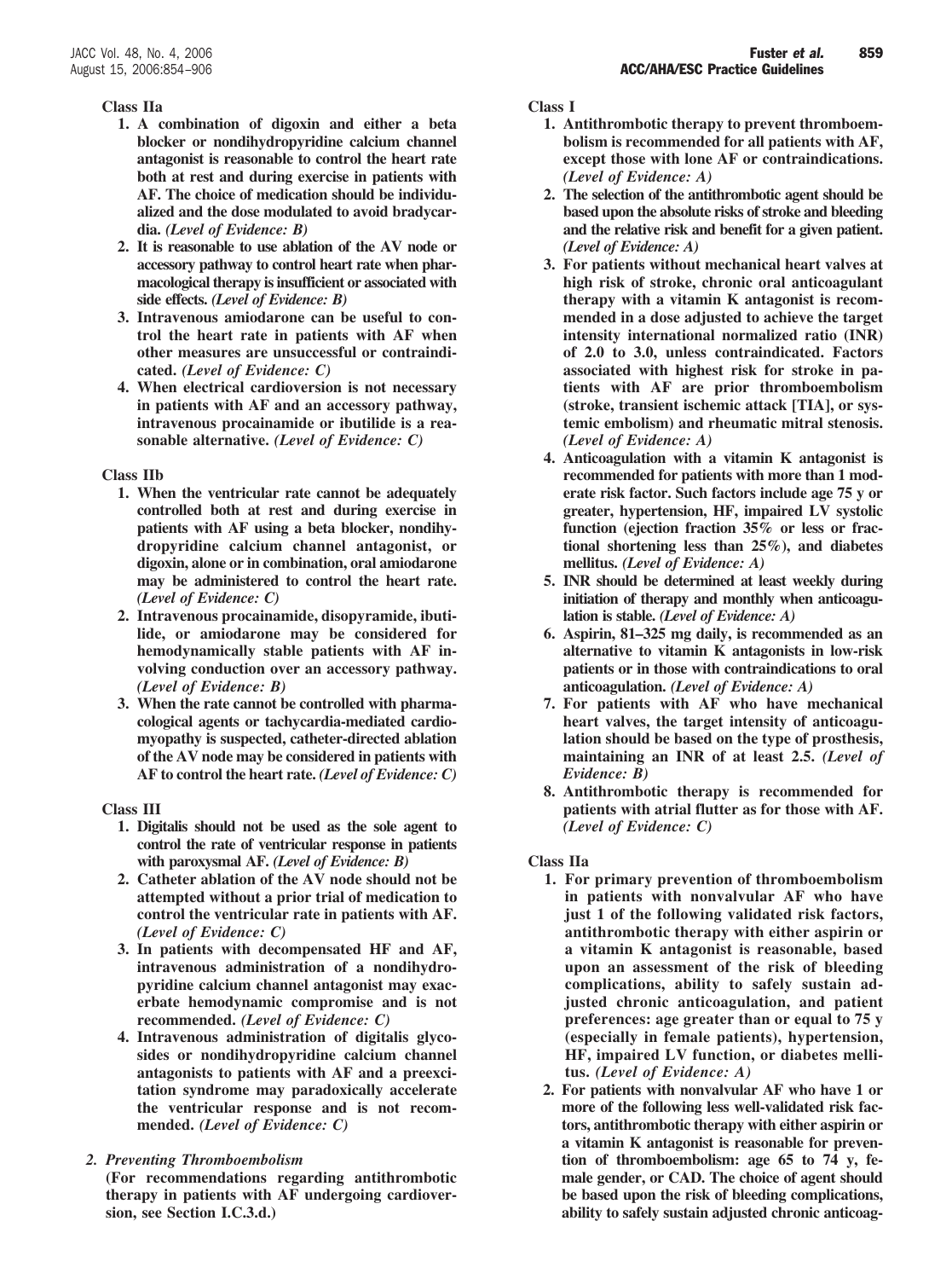**ulation, and patient preferences.** *(Level of Evidence: B)*

- **3. It is reasonable to select antithrombotic therapy using the same criteria irrespective of the pattern (i.e., paroxysmal, persistent, or permanent) of AF.** *(Level of Evidence: B)*
- **4. In patients with AF who do not have mechanical prosthetic heart valves, it is reasonable to interrupt anticoagulation for up to 1 wk without substituting heparin for surgical or diagnostic procedures that carry a risk of bleeding.** *(Level of Evidence: C)*
- **5. It is reasonable to reevaluate the need for anticoagulation at regular intervals.** *(Level of Evidence: C)*

# **Class IIb**

- **1. In patients 75 y of age and older at increased risk of bleeding but without frank contraindications to oral anticoagulant therapy, and in other patients with moderate risk factors for thromboembolism who are unable to safely tolerate anticoagulation at the standard intensity of INR 2.0 to 3.0, a lower INR target of 2.0 (range 1.6 to 2.5) may be considered for primary prevention of ischemic stroke and systemic embolism.** *(Level of Evidence: C)*
- **2. When surgical procedures require interruption of oral anticoagulant therapy for longer than 1 wk in high-risk patients, unfractionated heparin may be administered or low-molecularweight heparin given by subcutaneous injection, although the efficacy of these alternatives in this situation is uncertain.** *(Level of Evidence: C)*
- **3. Following percutaneous coronary intervention or revascularization surgery in patients with AF, low-dose aspirin (less than 100 mg per d) and/or clopidogrel (75 mg per d) may be given concurrently with anticoagulation to prevent myocardial ischemic events, but these strategies have not been thoroughly evaluated and are associated with an increased risk of bleeding.** *(Level of Evidence: C)*
- **4. In patients undergoing percutaneous coronary intervention, anticoagulation may be interrupted to prevent bleeding at the site of peripheral arterial puncture, but the vitamin K antagonist should be resumed as soon as possible after the procedure and the dose adjusted to achieve an INR in the therapeutic range. Aspirin may be given temporarily during the hiatus, but the maintenance regimen should then consist of the combination of clopidogrel, 75 mg daily, plus warfarin (INR 2.0 to 3.0). Clopidogrel should be given for a minimum of 1 mo after implantation of a bare metal stent, at least 3 mo for a sirolimus-eluting stent, at least 6 mo for a paclitaxel-eluting stent, and 12 mo or longer in selected patients, following which warfarin may be continued as monotherapy in the absence of a subsequent coronary event. When warfarin is given in combination with clopidogrel or low-dose aspirin, the dose intensity must be carefully regulated.** *(Level of Evidence: C)*
- **5. In patients with AF younger than 60 y without heart disease or risk factors for thromboembolism (lone AF), the risk of thromboembolism is low without treatment and the effectiveness of aspirin for primary prevention of stroke relative to the risk of bleeding has not been established.** *(Level of Evidence: C)*
- **6. In patients with AF who sustain ischemic stroke or systemic embolism during treatment with lowintensity anticoagulation (INR 2.0 to 3.0), rather than add an antiplatelet agent, it may be reasonable to raise the intensity of the anticoagulation to a maximum target INR of 3.0 to 3.5.** *(Level of Evidence: C)*

# **Class III**

**Long-term anticoagulation with a vitamin K antagonist is not recommended for primary prevention of stroke in patients below the age of 60 y without heart disease (lone AF) or any risk factors for thromboembolism.** *(Level of Evidence: C)*

- *3. Cardioversion of Atrial Fibrillation*
	- *a. Pharmacological Cardioversion*

# **Class I**

**Administration of flecainide, dofetilide, propafenone, or ibutilide is recommended for pharmacological cardioversion of AF.** *(Level of Evidence: A)*

# **Class IIa**

- **1. Administration of amiodarone is a reasonable option for pharmacological cardioversion of AF.** *(Level of Evidence: A)*
- **2. A single oral bolus dose of propafenone or flecainide ("pill-in-the-pocket") can be administered to terminate persistent AF outside the hospital once treatment has proved safe in hospital for selected patients without sinus or AV node dysfunction, bundle-branch block, QT-interval prolongation, the Brugada syndrome, or structural heart disease. Before antiarrhythmic medication is initiated, a beta blocker or nondihydropyridine calcium channel antagonist should be given to prevent rapid AV conduction in the event atrial flutter occurs.** *(Level of Evidence: C)*
- **3. Administration of amiodarone can be beneficial on an outpatient basis in patients with paroxysmal or persistent AF when rapid restoration of sinus rhythm is not deemed necessary.** *(Level of Evidence: C)*

**Class IIb**

**Administration of quinidine or procainamide might be considered for pharmacological cardioversion of AF, but the usefulness of these agents is not well established.** *(Level of Evidence: C)*

**Class III**

**1. Digoxin and sotalol may be harmful when used for pharmacological cardioversion of**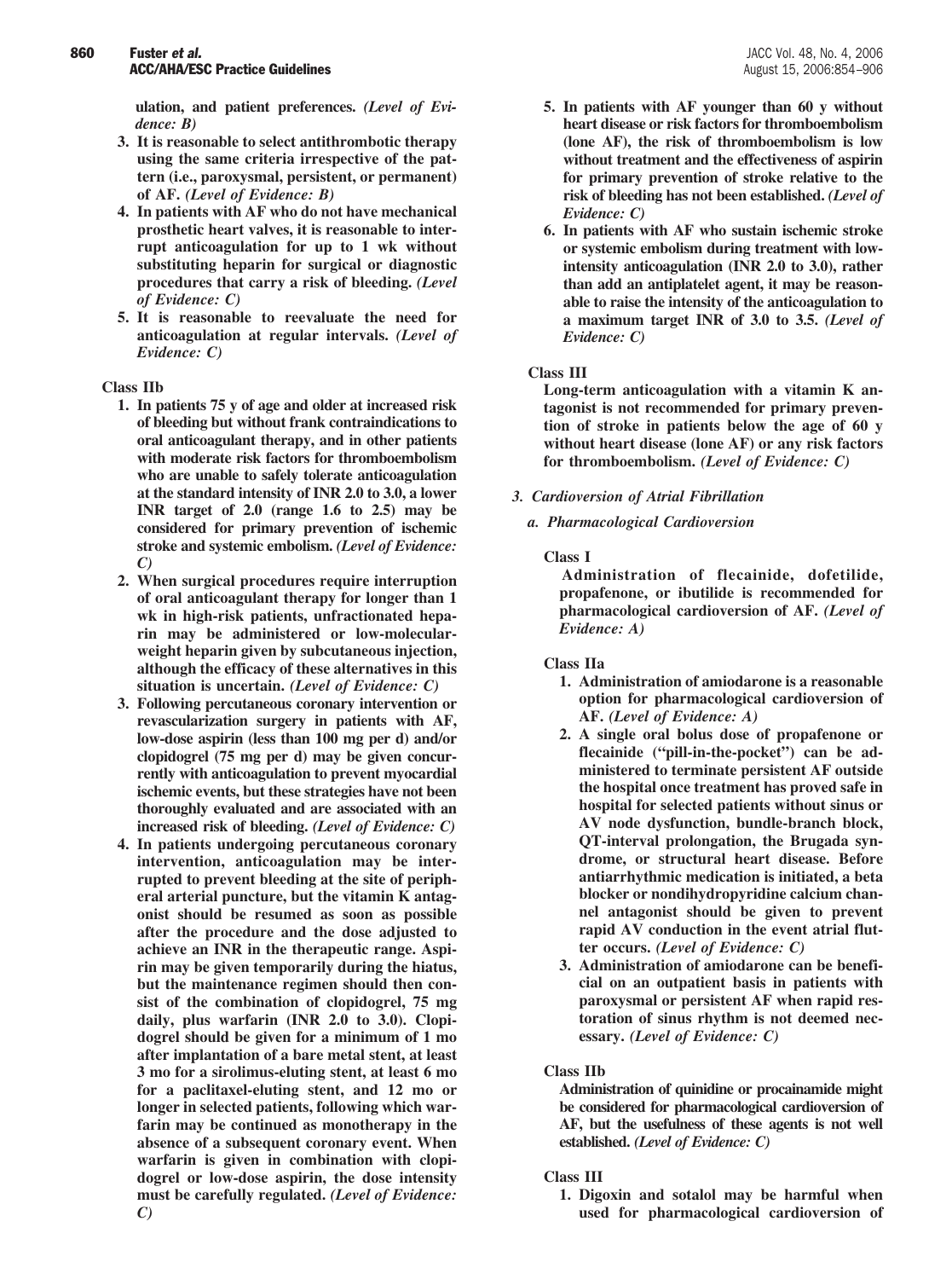**AF and are not recommended.** *(Level of Evidence: A)*

- **2. Quinidine, procainamide, disopyramide, and dofetilide should not be started out of hospital for conversion of AF to sinus rhythm.** *(Level of Evidence: B)*
- *b. Direct-Current Cardioversion*

**Class I**

- **1. When a rapid ventricular response does not respond promptly to pharmacological measures for patients with AF with ongoing myocardial ischemia, symptomatic hypotension, angina, or HF, immediate R-wave synchronized direct-current cardioversion is recommended.** *(Level of Evidence: C)*
- **2. Immediate direct-current cardioversion is recommended for patients with AF involving preexcitation when very rapid tachycardia or hemodynamic instability occurs.** *(Level of Evidence: B)*
- **3. Cardioversion is recommended in patients without hemodynamic instability when symptoms of AF are unacceptable to the patient. In case of early relapse of AF after cardioversion, repeated direct-current cardioversion attempts may be made following administration of antiarrhythmic medication.** *(Level of Evidence: C)*

# **Class IIa**

- **1. Direct-current cardioversion can be useful to restore sinus rhythm as part of a long-term management strategy for patients with AF.** *(Level of Evidence: B)*
- **2. Patient preference is a reasonable consideration in the selection of infrequently repeated cardioversions for the management of symptomatic or recurrent AF.** *(Level of Evidence: C)*

# **Class III**

- **1. Frequent repetition of direct-current cardioversion is not recommended for patients who have relatively short periods of sinus rhythm between relapses of AF after multiple cardioversion procedures despite prophylactic antiarrhythmic drug therapy.** *(Level of Evidence: C)*
- **2. Electrical cardioversion is contraindicated in patients with digitalis toxicity or hypokalemia.** *(Level of Evidence: C)*
- *c. Pharmacological Enhancement of Direct-Current Cardioversion*

#### **Class IIa**

- **1. Pretreatment with amiodarone, flecainide, ibutilide, propafenone, or sotalol can be useful to enhance the success of direct-current cardioversion and prevent recurrent AF.** *(Level of Evidence: B)*
- **2. In patients who relapse to AF after successful cardioversion, it can be useful to repeat the procedure following prophylactic administra-**

**tion of antiarrhythmic medication.** *(Level of Evidence: C)*

**Class IIb**

- **1. For patients with persistent AF, administration of beta blockers, disopyramide, diltiazem, dofetilide, procainamide, or verapamil may be considered, although the efficacy of these agents to enhance the success of direct-current cardioversion or to prevent early recurrence of AF is uncertain.** *(Level of Evidence: C)*
- **2. Out-of-hospital initiation of antiarrhythmic medications may be considered in patients without heart disease to enhance the success of cardioversion of AF.** *(Level of Evidence: C)*
- **3. Out-of-hospital administration of antiarrhythmic medications may be considered to enhance the success of cardioversion of AF in patients with certain forms of heart disease once the safety of the drug has been verified for the patient.** *(Level of Evidence: C)*
- *d. Prevention of Thromboembolism in Patients With Atrial Fibrillation Undergoing Cardioversion*

# **Class I**

- **1. For patients with AF of 48-h duration or longer, or when the duration of AF is unknown, anticoagulation (INR 2.0 to 3.0) is recommended for at least 3 wk prior to and 4 wk after cardioversion, regardless of the method (electrical or pharmacological) used to restore sinus rhythm.** *(Level of Evidence: B)*
- **2. For patients with AF of more than 48-h duration requiring immediate cardioversion because of hemodynamic instability, heparin should be administered concurrently (unless contraindicated) by an initial intravenous bolus injection followed by a continuous infusion in a dose adjusted to prolong the activated partial thromboplastin time to 1.5 to 2 times the reference control value. Thereafter, oral anticoagulation (INR 2.0 to 3.0) should be provided for at least 4 wk, as for patients undergoing elective cardioversion. Limited data support subcutaneous administration of low-molecular-weight heparin in this indication.** *(Level of Evidence: C)*
- **3. For patients with AF of less than 48-h duration associated with hemodynamic instability (angina pectoris, myocardial infarction [MI], shock, or pulmonary edema), cardioversion should be performed immediately without delay for prior initiation of anticoagulation.** *(Level of Evidence: C)*

**Class IIa**

- **1. During the 48 h after onset of AF, the need for anticoagulation before and after cardioversion may be based on the patient's risk of thromboembolism.** *(Level of Evidence: C)*
- **2. As an alternative to anticoagulation prior to cardioversion of AF, it is reasonable to perform transesophageal echocardiography (TEE) in**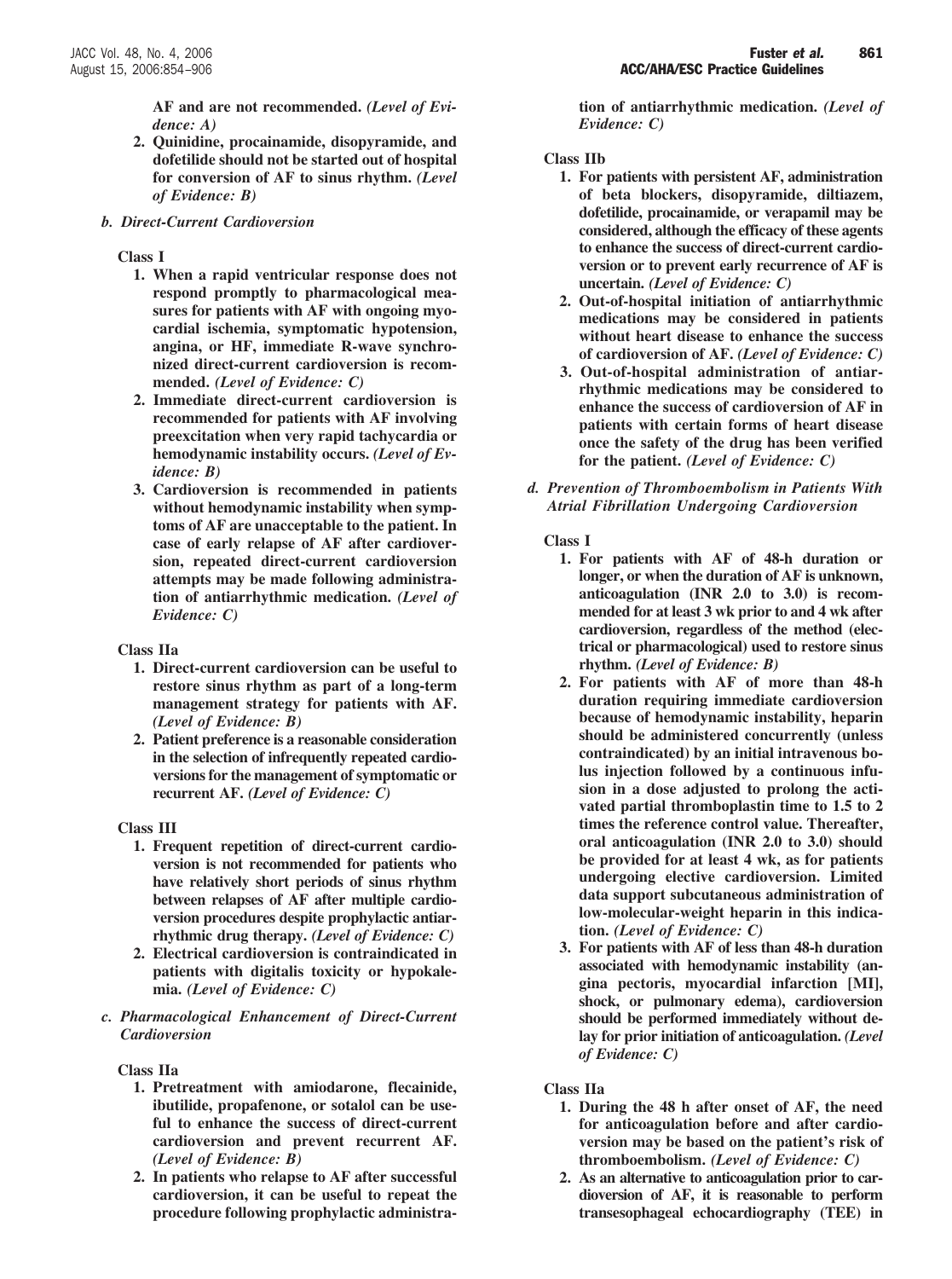#### **862 Fuster** *et al.* JACC Vol. 48, No. 4, 2006 **ACC/AHA/ESC Practice Guidelines** August 15, 2006:854-906

**search of thrombus in the left atrium (LA) or left atrial appendage (LAA).** *(Level of Evidence: B)*

- **2a. For patients with no identifiable thrombus, cardioversion is reasonable immediately after anticoagulation with unfractionated heparin (e.g., initiated by intravenous bolus injection and an infusion continued at a dose adjusted to prolong the activated partial thromboplastin time to 1.5 to 2 times the control value until oral anticoagulation has been established with an oral vitamin K antagonist (e.g., warfarin) as evidenced by an INR equal to or greater than 2.0).** *(Level of Evidence: B)* **Thereafter, continuation of oral anticoagulation (INR 2.0 to 3.0) is reasonable for a total anticoagulation period of at least 4 wk, as for patients undergoing elective cardioversion.** *(Level of Evidence: B)* **Limited data are available to support the subcutaneous administration of a lowmolecular-weight heparin in this indication.** *(Level of Evidence: C)*
- **2b. For patients in whom thrombus is identified by TEE, oral anticoagulation (INR 2.0 to 3.0) is reasonable for at least 3 wk prior to and 4 wk after restoration of sinus rhythm, and a longer period of anticoagulation may be appropriate even after apparently successful cardioversion, because the risk of thromboembolism often remains elevated in such cases.** *(Level of Evidence: C)*
- **3. For patients with atrial flutter undergoing cardioversion, anticoagulation can be beneficial according to the recommendations as for patients with AF.** *(Level of Evidence: C)*

#### *4. Maintenance of Sinus Rhythm*

#### **Class I**

**Before initiating antiarrhythmic drug therapy, treatment of precipitating or reversible causes of AF is recommended.** *(Level of Evidence: C)*

#### **Class IIa**

- **1. Pharmacological therapy can be useful in patients with AF to maintain sinus rhythm and prevent tachycardia-induced cardiomyopathy.** *(Level of Evidence: C)*
- **2. Infrequent, well-tolerated recurrence of AF is reasonable as a successful outcome of antiarrhythmic drug therapy.** *(Level of Evidence: C)*
- **3. Outpatient initiation of antiarrhythmic drug therapy is reasonable in patients with AF who have no associated heart disease when the agent is well tolerated.** *(Level of Evidence: C)*
- **4. In patients with lone AF without structural heart disease, initiation of propafenone or flecainide can be beneficial on an outpatient basis in patients with paroxysmal AF who are in sinus rhythm at the time of drug initiation.** *(Level of Evidence: B)*
- **5. Sotalol can be beneficial in outpatients in sinus rhythm with little or no heart disease, prone to paroxysmal AF, if the baseline uncorrected QT interval is less than 460 ms, serum electrolytes are normal, and risk factors associated with class III drug–related proarrhythmia are not present.** *(Level of Evidence: C)*
- **6. Catheter ablation is a reasonable alternative to pharmacological therapy to prevent recurrent AF in symptomatic patients with little or no LA enlargement.** *(Level of Evidence: C)*

# **Class III**

- **1. Antiarrhythmic therapy with a particular drug is not recommended for maintenance of sinus rhythm in patients with AF who have welldefined risk factors for proarrhythmia with that agent.** *(Level of Evidence: A)*
- **2. Pharmacological therapy is not recommended for maintenance of sinus rhythm in patients with advanced sinus node disease or atrioventricular (AV) node dysfunction unless they have a functioning electronic cardiac pacemaker.** *(Level of Evidence: C)*
- *5. Special Considerations*
	- *a. Postoperative Atrial Fibrillation*

**Class I**

- **1. Unless contraindicated, treatment with an oral beta blocker to prevent postoperative AF is recommended for patients undergoing cardiac surgery.** *(Level of Evidence: A)*
- **2. Administration of AV nodal blocking agents is recommended to achieve rate control in patients who develop postoperative AF.** *(Level of Evidence: B)*

**Class IIa**

- **1. Preoperative administration of amiodarone reduces the incidence of AF in patients undergoing cardiac surgery and represents appropriate prophylactic therapy for patients at high risk for postoperative AF.** *(Level of Evidence: A)*
- **2. It is reasonable to restore sinus rhythm by pharmacological cardioversion with ibutilide or direct-current cardioversion in patients who develop postoperative AF as advised for nonsurgical patients.** *(Level of Evidence: B)*
- **3. It is reasonable to administer antiarrhythmic medications in an attempt to maintain sinus rhythm in patients with recurrent or refractory postoperative AF, as recommended for other patients who develop AF.** *(Level of Evidence: B)*
- **4. It is reasonable to administer antithrombotic medication in patients who develop postoperative AF, as recommended for nonsurgical patients.** *(Level of Evidence: B)*

# **Class IIb**

**Prophylactic administration of sotalol may be considered for patients at risk of developing AF following cardiac surgery.** *(Level of Evidence: B)*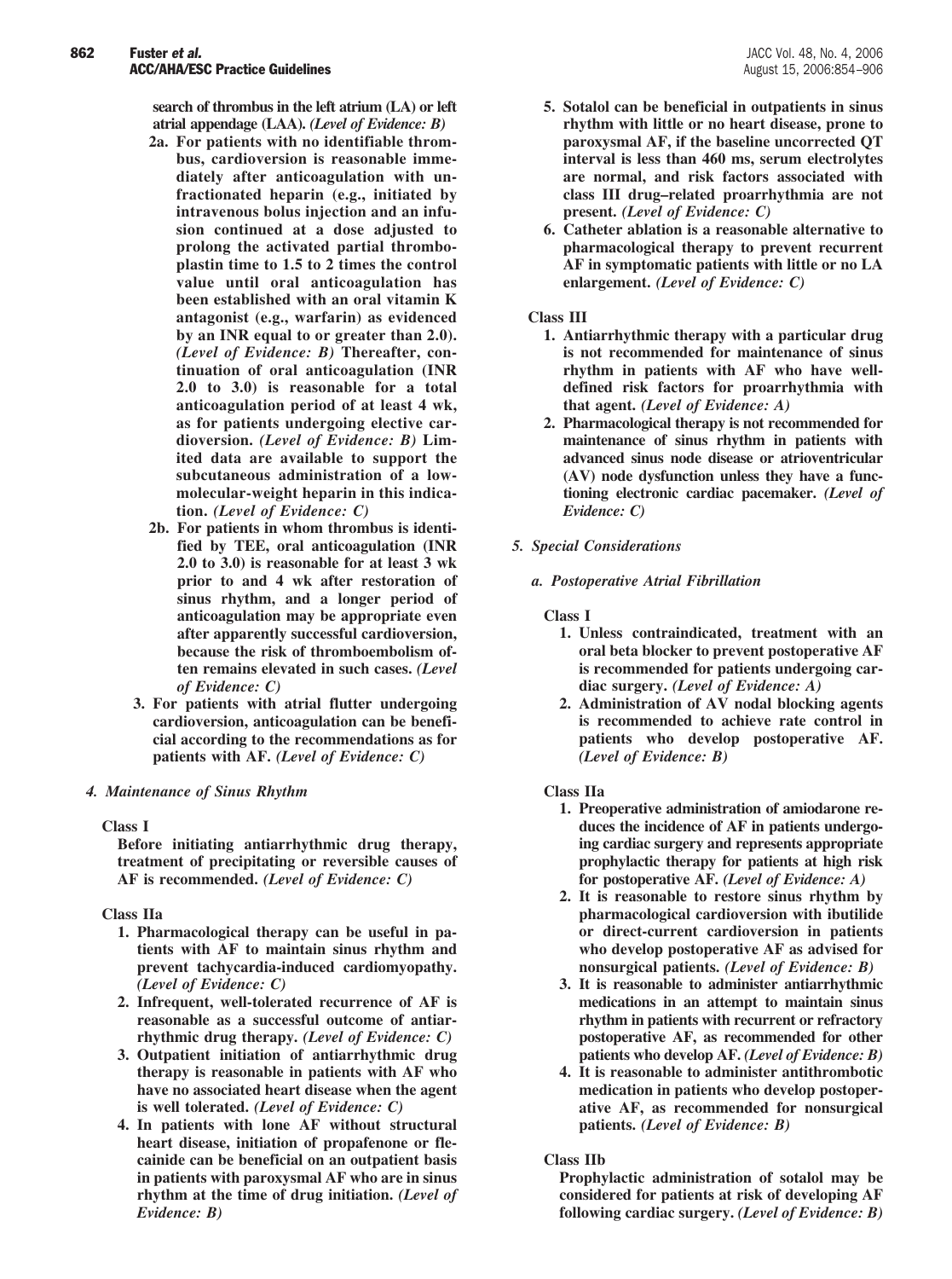# *b. Acute Myocardial Infarction*

# **Class I**

- **1. Direct-current cardioversion is recommended for patients with severe hemodynamic compromise or intractable ischemia, or when adequate rate control cannot be achieved with pharmacological agents in patients with acute MI and AF.** *(Level of Evidence: C)*
- **2. Intravenous administration of amiodarone is recommended to slow a rapid ventricular response to AF and improve LV function in patients with acute MI.** *(Level of Evidence: C)*
- **3. Intravenous beta blockers and nondihydropyridine calcium antagonists are recommended to slow a rapid ventricular response to AF in patients with acute MI who do not display clinical LV dysfunction, bronchospasm, or AV block.** *(Level of Evidence: C)*
- **4. For patients with AF and acute MI, administration of unfractionated heparin by either continuous intravenous infusion or intermittent subcutaneous injection is recommended in a dose sufficient to prolong the activated partial thromboplastin time to 1.5 to 2 times the control value, unless contraindications to anticoagulation exist.** *(Level of Evidence: C)*

# **Class IIa**

**Intravenous administration of digitalis is reasonable to slow a rapid ventricular response and improve LV function in patients with acute MI and AF associated with severe LV dysfunction and HF.** *(Level of Evidence: C)*

# **Class III**

**The administration of class IC antiarrhythmic drugs is not recommended in patients with AF in the setting of acute MI.** *(Level of Evidence: C)*

*c. Management of Atrial Fibrillation Associated With the Wolff-Parkinson-White (WPW) Preexcitation Syndrome*

**Class I**

- **1. Catheter ablation of the accessory pathway is recommended in symptomatic patients with AF who have WPW syndrome, particularly those with syncope due to rapid heart rate or those with a short bypass tract refractory period.** *(Level of Evidence: B)*
- **2. Immediate direct-current cardioversion is recommended to prevent ventricular fibrillation in patients with a short anterograde bypass tract refractory period in whom AF occurs with a rapid ventricular response associated with hemodynamic instability.** *(Level of Evidence: B)*
- **3. Intravenous procainamide or ibutilide is recommended to restore sinus rhythm in patients with WPW in whom AF occurs without hemodynamic instability in association with a wide QRS complex on the electrocardiogram**

**(ECG) (greater than or equal to 120-ms duration) or with a rapid preexcited ventricular response.** *(Level of Evidence: C)*

**Class IIa**

**Intravenous flecainide or direct-current cardioversion is reasonable when very rapid ventricular rates occur in patients with AF involving conduction over an accessory pathway.** *(Level of Evidence: B)*

# **Class IIb**

**It may be reasonable to administer intravenous quinidine, procainamide, disopyramide, ibutilide, or amiodarone to hemodynamically stable patients with AF involving conduction over an accessory pathway.** *(Level of Evidence: B)*

# **Class III**

**Intravenous administration of digitalis glycosides or nondihydropyridine calcium channel antagonists is not recommended in patients with WPW syndrome who have preexcited ventricular activation during AF.** *(Level of Evidence: B)*

# *d. Hyperthyroidism*

# **Class I**

- **1. Administration of a beta blocker is recommended to control the rate of ventricular response in patients with AF complicating thyrotoxicosis, unless contraindicated.** *(Level of Evidence: B)*
- **2. In circumstances when a beta blocker cannot be used, administration of a nondihydropyridine calcium channel antagonist (diltiazem or verapamil) is recommended to control the ventricular rate in patients with AF and thyrotoxicosis.** *(Level of Evidence: B)*
- **3. In patients with AF associated with thyrotoxicosis, oral anticoagulation (INR 2.0 to 3.0) is recommended to prevent thromboembolism, as recommended for AF patients with other risk factors for stroke.** *(Level of Evidence: C)*
- **4. Once a euthyroid state is restored, recommendations for antithrombotic prophylaxis are the same as for patients without hyperthyroidism.** *(Level of Evidence: C)*
- *e. Management of Atrial Fibrillation During Pregnancy*

# **Class I**

- **1. Digoxin, a beta blocker, or a nondihydropyridine calcium channel antagonist is recommended to control the rate of ventricular response in pregnant patients with AF.** *(Level of Evidence: C)*
- **2. Direct-current cardioversion is recommended in pregnant patients who become hemodynamically unstable due to AF.** *(Level of Evidence: C)*
- **3. Protection against thromboembolism is recommended throughout pregnancy for all patients with AF (except those with lone AF**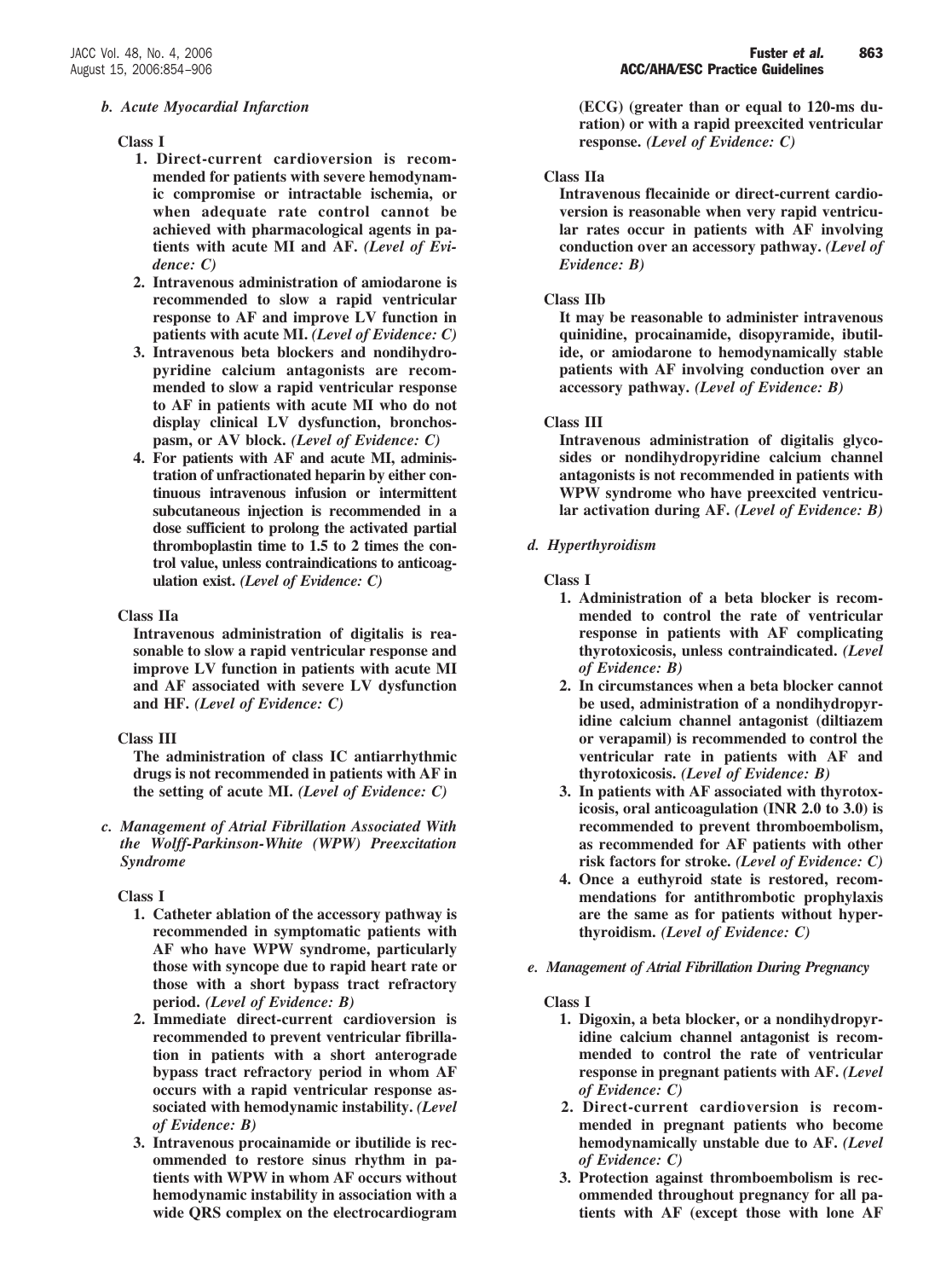**and/or low thromboembolic risk). Therapy (anticoagulant or aspirin) should be chosen according to the stage of pregnancy.** *(Level of Evidence: C)*

**Class IIb**

- **1. Administration of heparin may be considered during the first trimester and last month of pregnancy for patients with AF and risk factors for thromboembolism. Unfractionated heparin may be administered either by continuous intravenous infusion in a dose sufficient to prolong the activated partial thromboplastin time to 1.5 to 2 times the control value or by intermittent subcutaneous injection in a dose of 10 000 to 20 000 units every 12 h, adjusted to prolong the mid-interval (6 h after injection) activated partial thromboplastin time to 1.5 times control.** *(Level of Evidence: B)*
- **2. Despite the limited data available, subcutaneous administration of low-molecularweight heparin may be considered during the first trimester and last month of pregnancy for patients with AF and risk factors for thromboembolism.** *(Level of Evidence: C)*
- **3. Administration of an oral anticoagulant may be considered during the second trimester for pregnant patients with AF at high thromboembolic risk.** *(Level of Evidence: C)*
- **4. Administration of quinidine or procainamide may be considered to achieve pharmacological cardioversion in hemodynamically stable patients who develop AF during pregnancy.** *(Level of Evidence: C)*
- *f. Management of Atrial Fibrillation in Patients With Hypertrophic Cardiomyopathy (HCM)*

# **Class I**

**Oral anticoagulation (INR 2.0 to 3.0) is recommended in patients with HCM who develop AF, as for other patients at high risk of thromboembolism.** *(Level of Evidence: B)*

**Class IIa**

**Antiarrhythmic medications can be useful to prevent recurrent AF in patients with HCM. Available data are insufficient to recommend one agent over another in this situation, but (a) disopyramide combined with a beta blocker or nondihydropyridine calcium channel antagonist or (b) amiodarone alone is generally preferred.** *(Level of Evidence: C)*

*g. Management of Atrial Fibrillation in Patients With Pulmonary Disease*

**Class I**

**1. Correction of hypoxemia and acidosis is the recommended primary therapeutic measure for patients who develop AF during an acute**

**pulmonary illness or exacerbation of chronic pulmonary disease.** *(Level of Evidence: C)*

- **2. A nondihydropyridine calcium channel antagonist (diltiazem or verapamil) is recommended to control the ventricular rate in patients with obstructive pulmonary disease who develop AF.** *(Level of Evidence: C)*
- **3. Direct-current cardioversion should be attempted in patients with pulmonary disease who become hemodynamically unstable as a consequence of AF.** *(Level of Evidence: C)*

# **Class III**

- **1. Theophylline and beta-adrenergic agonist agents are not recommended in patients with bronchospastic lung disease who develop AF.** *(Level of Evidence: C)*
- **2. Beta blockers, sotalol, propafenone, and adenosine are not recommended in patients with obstructive lung disease who develop AF.** *(Level of Evidence: C)*

# **II. Definition**

# **A. Atrial Fibrillation**

AF is a supraventricular tachyarrhythmia characterized by uncoordinated atrial activation with consequent deterioration of mechanical function. On the ECG, rapid oscillations, or fibrillatory waves that vary in amplitude, shape, and timing, replace consistent P waves, and there is an irregular ventricular response that is rapid when conduction is intact [\(1\).](#page-45-0) The ventricular response depends on electrophysiological properties of the AV node and other conducting tissues, vagal and sympathetic tone, the presence or absence of accessory pathways, and the action of drugs [\(2\).](#page-45-0) When AV block or ventricular or AV junctional tachycardia is present, the cardiac cycles (R-R intervals) may be regular. In patients with pacemakers, diagnosis of AF may require pacemaker inhibition to expose fibrillatory activity. An irregular, sustained, wide-QRS-complex tachycardia suggests AF with conduction over an accessory pathway or AF with bundle-branch block. Atrial flutter is usually readily distinguished from AF. Extremely rapid rates (greater than 200 beats per minute) suggest an accessory pathway or ventricular tachycardia.

# **B. Related Arrhythmias**

AF may occur in association with atrial flutter or atrial tachycardia. The typical form of atrial flutter is characterized by a saw-tooth pattern of regular atrial activation called flutter  $(f)$  waves on the ECG, particularly visible in leads II, III, aVF, and  $V<sub>1</sub>$ . If untreated, the atrial rate typically ranges from 240 to 320 beats per minute, with  $f$  waves inverted in ECG leads II, III, and aVF and upright in lead  $V_1$ . The direction of activation in the right atrium (RA) may be reversed, resulting in upright  $f$  waves in leads II, III, and aVF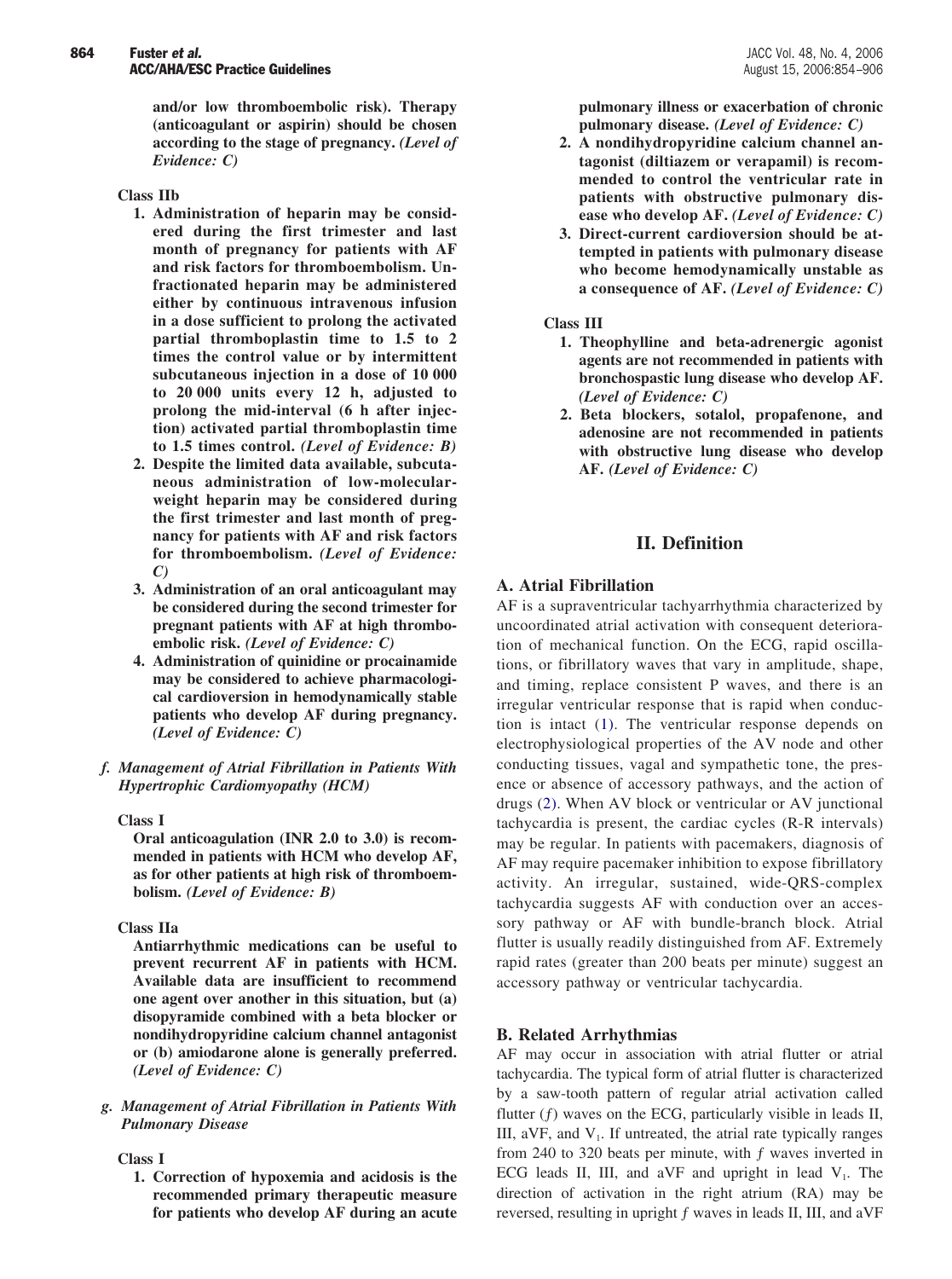

**Figure 1.** Patterns of atrial fibrillation (AF). 1, Episodes that generally last 7 d or less (most less than 24 h); 2, episodes that usually last more than 7 d; 3, cardioversion failed or not attempted; and 4, both paroxysmal and persistent AF may be recurrent.

and inversion in lead  $V_1$ . Atrial flutter may degenerate into AF, and AF may convert to atrial flutter. Atrial flutter is usually readily distinguished from AF, but misdiagnosis may occur when fibrillatory atrial activity is prominent in more than 1 ECG lead [\(3\).](#page-45-0)

Focal atrial tachycardias, AV reentrant tachycardias, and AV nodal reentrant tachycardias may also trigger AF. In these tachycardias, distinct P waves are typically separated by an isoelectric baseline, and their morphology may localize the origin of the arrhythmia.

# **III. Classification**

Various classification systems have been proposed for AF based on the ECG pattern [\(1\),](#page-45-0) epicardial [\(4\)](#page-45-0) or endocavitary recordings, mapping of atrial electrical activity, or clinical features. Although the pattern of AF can change over time, it may be helpful to characterize the arrhythmia at a given moment. The classification scheme recommended here represents a consensus driven by a desire for simplicity and clinical relevance.

The clinician should distinguish a *first-detected episode of AF*, whether or not symptomatic or self-limited, recognizing the uncertainty about the actual duration of the episode and about previous undetected episodes (Fig. 1). After 2 or more episodes, AF is considered *recurrent*. If the arrhythmia terminates spontaneously, recurrent AF is designated *paroxysmal*; when sustained beyond 7 d, it is termed *persistent*. Termination with pharmacological therapy or direct-current cardioversion does not alter the designation. First-detected AF may be either paroxysmal or persistent. The category of persistent AF also includes cases of long-standing AF (e.g., longer than 1 y), usually leading to *permanent AF*, in which cardioversion has failed or has been foregone.

These categories are not mutually exclusive, and a particular patient may have several episodes of paroxysmal AF and occasional persistent AF, or the reverse, but it is practical to categorize a given patient by his or her most frequent presentation. The definition of permanent AF is often arbitrary, and the duration refers both to individual episodes and

to how long the diagnosis has been present in a given patient. Thus, in a patient with paroxysmal AF, episodes lasting seconds to hours may occur repeatedly for years.

This terminology applies to episodes lasting longer than 30 s without a reversible cause. Secondary AF in the setting of acute MI, cardiac surgery, pericarditis, myocarditis, hyperthyroidism, or acute pulmonary disease is considered separately. In these situations, AF is not the primary problem, and concurrent treatment of the underlying disorder usually terminates the arrhythmia. Conversely, when AF occurs in the course of a concurrent disorder like well-controlled hypothyroidism, the general principles for management of the arrhythmia apply.

The term *lone AF* applies to individuals younger than 60 y without clinical or echocardiographic evidence of cardiopulmonary disease, including hypertension [\(5\).](#page-45-0) These patients have a favorable prognosis with respect to thromboembolism and mortality. Over time, patients move out of the lone AF category due to aging or development of cardiac abnormalities such as enlargement of the LA, and the risks of thromboembolism and mortality rise. The term *nonvalvular AF* refers to cases without rheumatic mitral valve disease, prosthetic heart valve, or valve repair.

# **IV. Epidemiology and Prognosis**

AF is the most common arrhythmia in clinical practice, accounting for approximately one third of hospitalizations for cardiac rhythm disturbances. An estimated 2.3 million people in North America and 4.5 million people in the European Union have paroxysmal or persistent AF [\(9\).](#page-45-0) During the past 20 y, hospital admissions for AF have increased by 66% [\(7\)](#page-45-0) due to the aging of the population, a rising prevalence of chronic heart disease, more frequent diagnosis through use of ambulatory monitoring devices, and other factors. AF is an extremely expensive public health problem (approximately €3000 [approximately U.S. \$3600] annually per patient) [\(8\);](#page-45-0) the total cost burden approaches  $£13.5$  billion (approximately U.S. \$15.7 billion) in the European Union.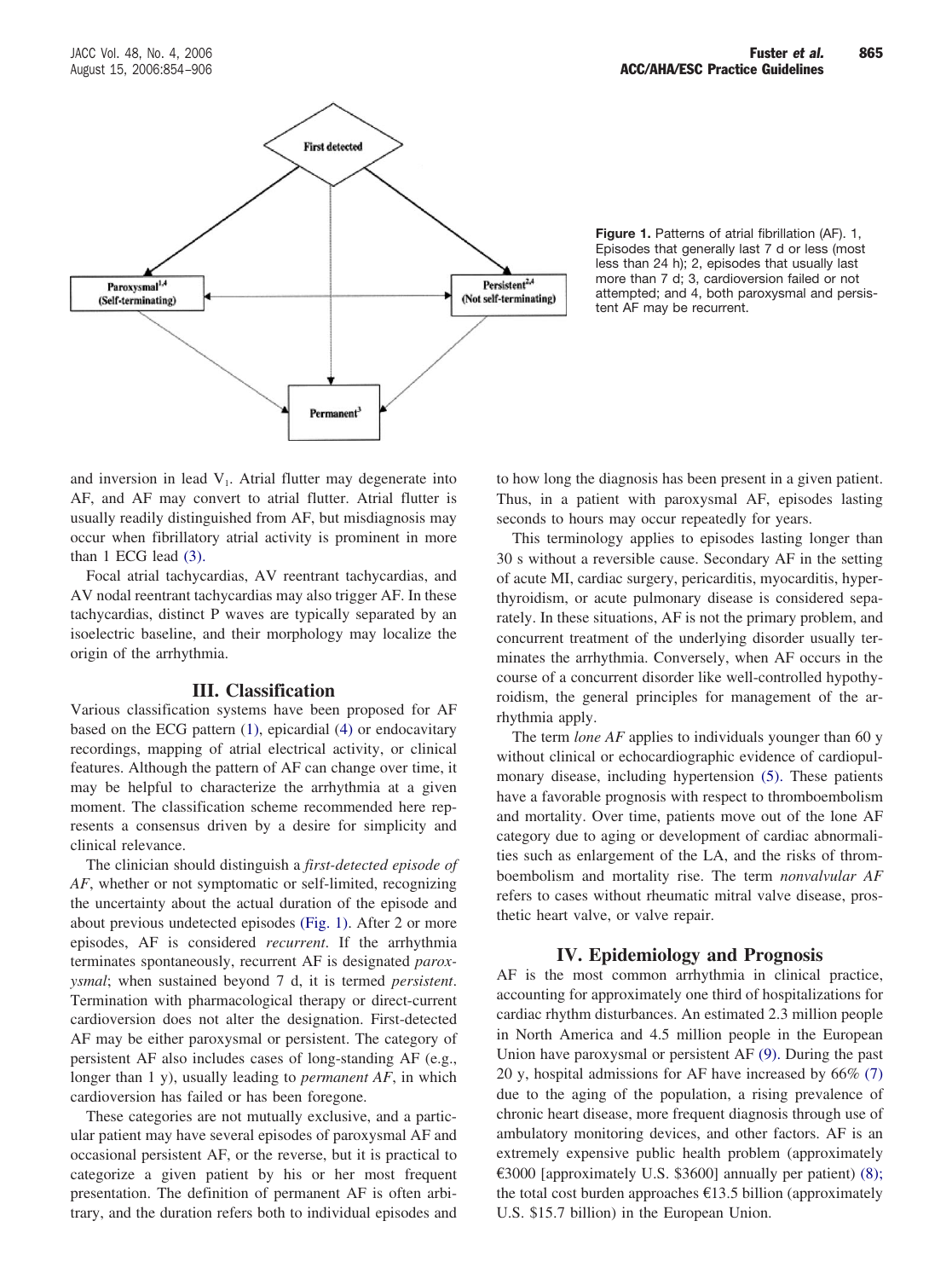#### **A. Prevalence**

The estimated prevalence of AF is 0.4% to 1% in the general population [\(9\),](#page-45-0) increasing with age to 8% in those older than 80 y [\(10\).](#page-45-0) Among men, the age-adjusted prevalence has more than doubled over a generation [\(10\),](#page-45-0) while the prevalence in women has remained constant [\(11\).](#page-45-0) The median age of patients with AF is about 75 y. The number of men and women with AF is about equal, but approximately 60% of those over 75 y old are female. Based on limited data, the age-adjusted risk of developing AF in blacks seems less than half that in whites.

In population-based studies, patients with no history of cardiopulmonary disease account for fewer than 12% of all cases of AF [\(10\).](#page-45-0) In case series, however, the observed proportion of lone AF was sometimes greater than 30% [\(12\).](#page-45-0)

# **B. Incidence**

In prospective studies, the incidence of AF increases from less than 0.1% per year in people younger than 40 y to over 1.5% per year among women and 2% among men older than 80 y [\(13\).](#page-45-0) In patients treated for HF, the 3-y incidence of AF was almost 10% [\(14\).](#page-45-0) Angiotensin inhibition may be associated with a reduced incidence of AF in patients with HF [\(15\)](#page-45-0) and hypertension [\(16\).](#page-45-0)

#### **C. Prognosis**

AF is associated with an increased long-term risk of stroke [\(17\),](#page-45-0) HF, and all-cause mortality, especially among women [\(18\).](#page-45-0) The mortality rate of patients with AF is about double that of patients in normal sinus rhythm and is linked to the severity of underlying heart disease [\(19\).](#page-45-0) In the Etude en Activité Libérale sur la Fibrillation Auriculaire Study (ALFA), about two thirds of the 5% annualized mortality was attributed to cardiovascular causes [\(12\).](#page-45-0) In large HF trials (COMET [Carvedilol Or Metoprolol European Trial], Val-HeFT [Valsartan Heart Failure Trial]), AF was a strong independent risk factor for mortality and morbidity [\(20,21\).](#page-45-0) HF promotes AF, AF aggravates HF, and individuals with either condition who develop the alternate condition share a poor prognosis [\(22\).](#page-45-0) Thus, managing patients with the associated conditions is a major challenge, and randomized trials are needed to investigate the impact of AF on prognosis in HF.

The rate of ischemic stroke among patients with nonvalvular AF averages 5% per year, 2 to 7 times that of people without AF [\(23\).](#page-45-0) One of every 6 strokes occurs in a patient with AF, and when TIAs and clinically "silent" strokes detected by brain imaging are considered, the rate of brain ischemia accompanying nonvalvular AF exceeds 7% per year [\(24\).](#page-45-0) In patients with rheumatic heart disease and AF in the Framingham Heart Study, stroke risk was increased 17-fold compared with age-matched controls [\(25\),](#page-45-0) and attributable risk was 5 times greater than in those with nonrheumatic AF [\(23\).](#page-45-0) The risk of stroke increased with age; the annual risk of stroke attributable to AF was 1.5% in participants aged 50 to 59 y and 23.5% in those aged 80 to 89 y [\(23\).](#page-45-0)

# **V. Pathophysiological Mechanisms**

# **A. Atrial Factors**

# *1. Atrial Pathology as a Cause of Atrial Fibrillation*

The most frequent histopathological changes in AF are atrial fibrosis and loss of atrial muscle mass, but it is difficult to



**Figure 2.** Posterior view of principal electrophysiological mechanisms of atrial fibrillation. A, Focal activation. The initiating focus (indicated by the star) often lies within the region of the pulmonary veins. The resulting wavelets represent fibrillatory conduction, as in multiple-wavelet reentry. B, Multiple-wavelet reentry. Wavelets (indicated by arrows) randomly re-enter tissue previously activated by the same or another wavelet. The routes the wavelets travel vary. Reproduced with permission from Konings KT, Kirchhof CJ, Smeets JR, et al. High-density mapping of electrically induced atrial fibrillation in humans. *Circulation* 1994;89:1665–1680 [\(45\).](#page-45-0) LA indicates left atrium; PV, pulmonary vein; ICV, inferior vena cava; SCV, superior vena cava; and RA, right atrium.

distinguish changes due to AF from those due to associated heart disease. Atrial fibrosis may precede the onset of AF [\(26\),](#page-45-0) and juxtaposition of patchy fibrosis with normal atrial fibers may account for nonhomogeneity of conduction [\(27\).](#page-45-0) Interstitial fibrosis may result from apoptosis leading to replacement of atrial myocytes [\(28\),](#page-45-0) loss of myofibrils, accumulation of glycogen granules, disruption of cell coupling at gap junctions [\(29\),](#page-45-0) and organelle aggregates [\(30\)](#page-45-0) and may be triggered by atrial dilation in any type of heart disease associated with AF.

Patients with valvular heart disease who have mild fibrosis respond more successfully to cardioversion than those with severe fibrosis, and fibrosis is thought to contribute to persistent AF [\(31\).](#page-45-0) The concentration of membrane-bound glycoproteins that regulate cell– cell and cell–matrix interactions (disintegrin and metalloproteinases) in human atrial myocardium has been reported to double during AF, and these changes may contribute to atrial dilation in patients with longstanding AF. Dilation of the atria activates several molecular pathways, including the renin-angiotensin-aldosterone system (RAAS). Angiotensin II is upregulated in response to stretch [\(32\),](#page-45-0) and atrial tissue from patients with persistent AF demonstrates increased expression of angiotensin-converting enzyme (ACE) [\(33\).](#page-45-0) Angiotensin inhibition may prevent AF by reducing fibrosis [\(34\).](#page-45-0) Atrial dilation and interstitial fibrosis in HF facilitate sustained AF [\(35\).](#page-45-0) The regional electrical silence (suggesting scar), voltage reduction, and conduction slowing described in patients with HF are similar to changes in the atria that occur as a consequence of aging [\(36\).](#page-45-0)

#### *2. Mechanisms of Atrial Fibrillation*

Available data support a "focal" triggering mechanism involving automaticity or multiple reentrant wavelets, but these mechanisms are not mutually exclusive and may coexist (Fig. 2).

The important observation that a focal source for AF could be identified and ablation of this source could extinguish AF [\(37\)](#page-45-0) supported a focal origin. While pulmonary veins (PVs) are the most frequent source of these rapidly atrial impulses,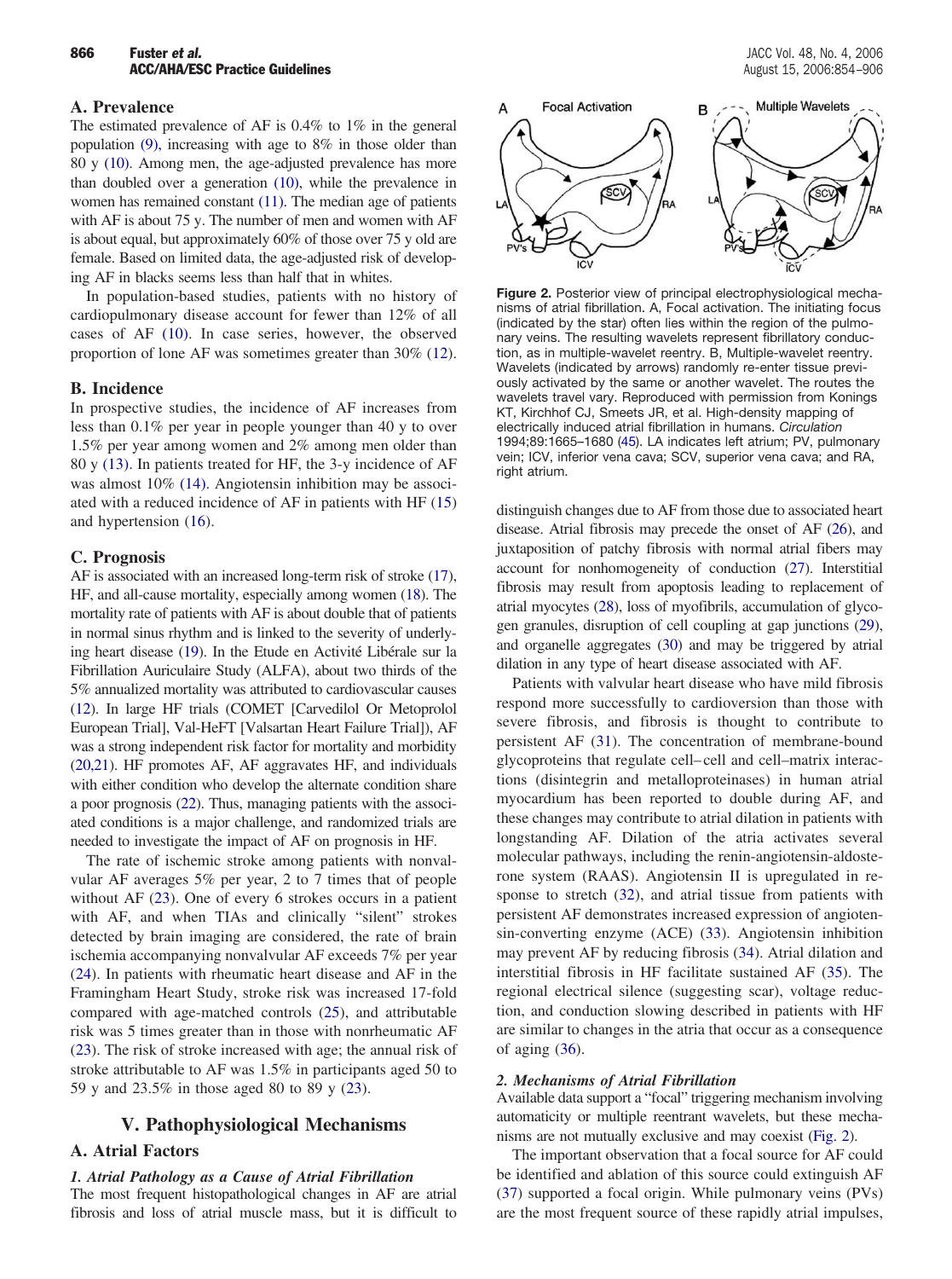foci have also been found in the superior vena cava, ligament of Marshall, left posterior free wall, crista terminalis, and coronary sinus [\(37–40\).](#page-45-0) In histological studies, cardiac muscle with preserved electrical properties extends into the PVs [\(41\),](#page-45-0) and the primacy of PVs as triggers of AF has prompted substantial research into the anatomical and electrophysiological properties of these structures. Atrial tissue in the PVs of patients with AF has shorter refractory periods than in control patients or other parts of the atria in patients with AF [\(42,43\).](#page-45-0) This heterogeneity of conduction may promote reentry and form a substrate for sustained AF [\(44\).](#page-45-0)

The multiple-wavelet hypothesis as the mechanism of reentrant AF [\(46\)](#page-45-0) involves fractionation of wave fronts propagating through the atria and self-perpetuating "daughter wavelets." In this model, the number of wavelets at any time depends on the refractory period, mass, and conduction velocity in different parts of the atria. A large atrial mass with a short refractory period and delayed conduction increases the number of wavelets, favoring sustained AF. Simultaneous recordings from multiple electrodes supported the multiplewavelet hypothesis in human subjects [\(47\).](#page-45-0) Although the multiple-wavelet hypothesis was for years the dominant theory explaining the mechanism of AF, data from experimental [\(47a\)](#page-45-0) and clinical [\(47b,47c\)](#page-45-0) mapping studies challenge this notion. In patients with idiopathic paroxysmal AF, widespread distribution of abnormal electrograms in the RA predicts development of persistent AF [\(48\),](#page-46-0) suggesting the importance of an abnormal substrate in the maintenance of AF. Furthermore, in patients with persistent AF undergoing conversion to sinus rhythm, intra-atrial conduction is prolonged compared with a control group, especially among those who develop recurrent AF [\(49\).](#page-46-0) Among patients with HF, prolongation of the P wave on signal-averaged ECG analysis was more frequent in those prone to paroxysmal AF [\(50\).](#page-46-0) Because many of these observations were made prior to onset of clinical AF, the findings cannot be ascribed to atrial remodeling that occurs as a consequence of AF, and the degree to which changes in the atrial architecture contribute to the initiation and maintenance of AF is not known.

#### *3. Atrial Electrical Remodeling*

Pharmacological or direct-current cardioversion of AF has a higher success rate when AF has been present for less than 24 h [\(51\),](#page-46-0) whereas more prolonged AF makes restoring and maintaining sinus rhythm less likely. These observations gave rise to the adage "atrial fibrillation begets atrial fibrillation." The notion that AF is self-perpetuating takes experimental support from a goat model using an automatic atrial fibrillator that detected spontaneous termination of AF and reinduced the arrhythmia by electrical stimulation [\(52\).](#page-46-0) Initially, electrically induced AF terminated spontaneously. After repeated inductions, however, the episodes became progressively more sustained until AF persisted at a more rapid atrial rate [\(52\).](#page-46-0) The increasing propensity to AF was related to progressive shortening of effective refractory periods with increasing episode duration, a phenomenon known as electrophysiological remodeling.

In addition to remodeling and changes in electrical refractoriness, prolonged AF disturbs atrial contractile function. After a period of persistent AF, recovery of atrial contraction can be delayed for days or weeks following the restoration of sinus rhythm, and this has important implications for the duration of anticoagulation after cardioversion. (See Section VIII.B.2, Preventing Thromboembolism.)

#### *4. Other Factors Contributing to Atrial Fibrillation*

Data are accumulating on the importance of the RAAS in the genesis of AF [\(53\).](#page-46-0) Irbesartan plus amiodarone was associated with a lower incidence of recurrent AF after cardioversion than amiodarone alone [\(15\),](#page-45-0) and treatment with angiotensin inhibitors and diuretics reduced the incidence of AF after catheter ablation of atrial flutter [\(54\).](#page-46-0) Inhibition of the RAAS, alone or in combination with other therapies, may prevent the onset or maintenance of AF through several mechanisms [\(55\),](#page-46-0) including lower atrial pressure and wall stress, prevention of structural remodeling (fibrosis, dilation, and hypertrophy) in both the LA and left ventricle (LV), inhibition of neurohumoral activation, reducing blood pressure, prevention or amelioration of HF, and avoidance of hypokalemia. Treatment with trandolapril reduced the incidence of AF in patients with LV dysfunction following acute MI [\(56\),](#page-46-0) but it remains to be clarified whether this effect is related to reversal of structural or electrical remodeling in the atria or to another mechanism.

Other factors potentially involved in the induction or maintenance of AF are outlined in [Table](#page-14-0) 2. Among these is inflammation, and ongoing studies are exploring the use of statin-type lipid-lowering drugs with this mechanism in mind.

# **B. Atrioventricular Conduction**

#### *1. General Aspects*

In the absence of an accessory pathway or His-Purkinje dysfunction, the AV node limits conduction during AF [\(57\).](#page-46-0) Of the multiple atrial inputs to the AV node that have been identified, 2 seem dominant: one directed posteriorly via the crista terminalis and the other aimed anteriorly via the interatrial septum. Other factors affecting AV conduction are the intrinsic refractoriness of the AV node, concealed conduction, and autonomic tone. Concealed conduction plays a prominent role in determining the ventricular response during AF [\(58\)](#page-46-0) by altering the refractoriness of the AV node and slowing or blocking atrial impulses and may explain the irregularity of ventricular response during AF [\(59\).](#page-46-0) When the atrial rate is relatively slow during AF, the ventricular rate tends to rise and, conversely, higher atrial rate is associated with slower ventricular rate.

Increased parasympathetic and reduced sympathetic tone exert negative dromotropic effects on AV nodal conduction, while the opposite is true in states of decreased parasympathetic and increased sympathetic tone [\(58\).](#page-46-0) Vagal tone also enhances the negative chronotropic effects of concealed conduction in the AV node [\(60\).](#page-46-0) Fluctuations in autonomic tone can produce disparate ventricular responses to AF, exemplified by a slow ventricular rate during sleep but accelerated ventricular response during exercise. Digitalis, which slows the ventricular rate during AF predominantly by increasing vagal tone, is more effective for controlling heart rate at rest in AF but less effective during activity.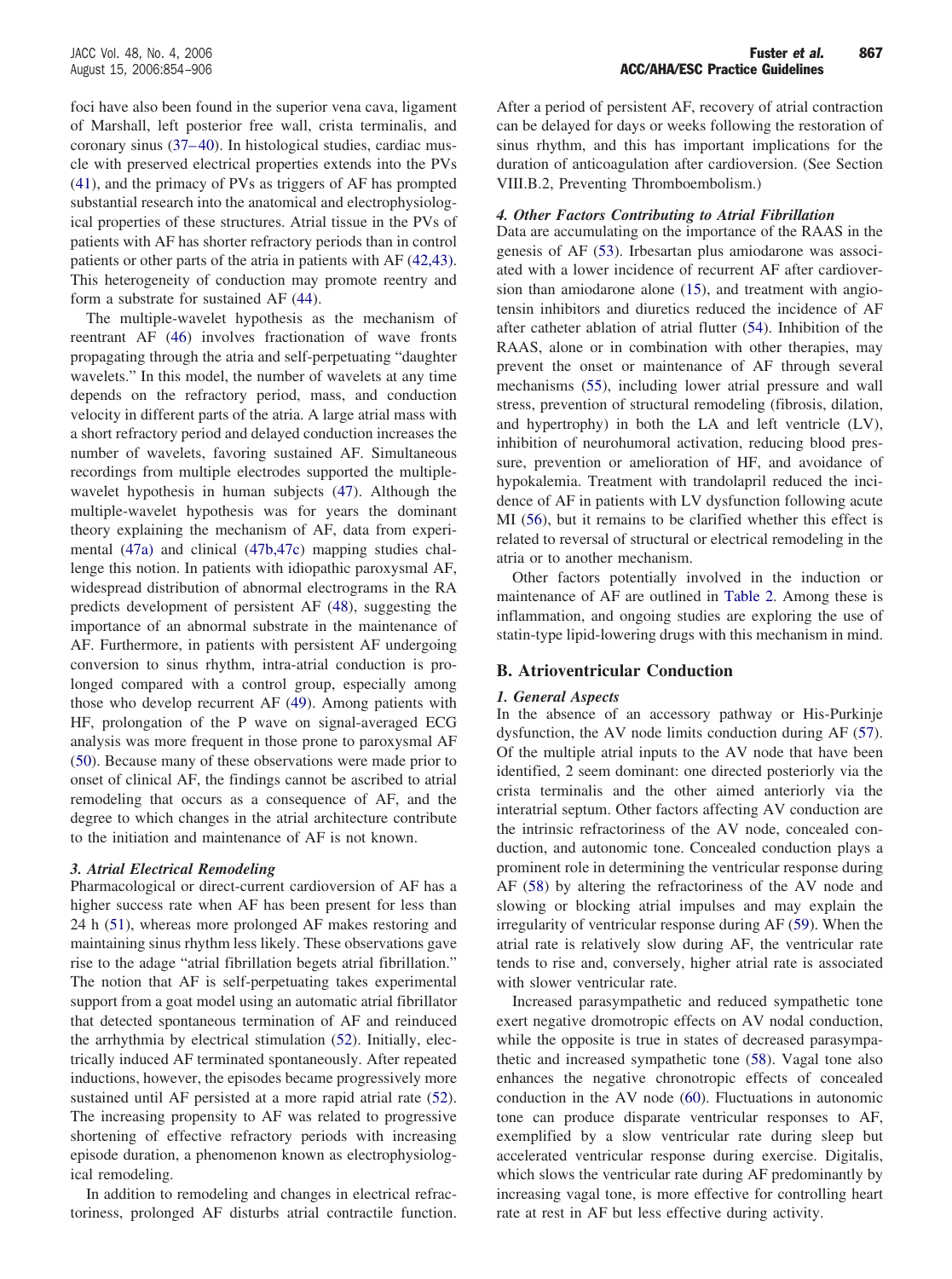#### <span id="page-14-0"></span>**TABLE 2. Etiologies and Factors Predisposing Patients to AF**

#### **Electrophysiological abnormalities**

Enhanced automaticity (focal AF)

Conduction abnormality (reentry)

#### **Atrial pressure elevation**

Mitral or tricuspid valve disease

Myocardial disease (primary or secondary, leading to systolic or diastolic dysfunction)

Semilunar valvular abnormalities (causing ventricular hypertrophy)

Systemic or pulmonary hypertension (pulmonary embolism)

Intracardiac tumors or thrombi

#### **Atrial ischemia**

Coronary artery disease

**Inflammatory or infiltrative atrial disease**

Pericarditis

Amyloidosis

**Myocarditis** 

Age-induced atrial fibrotic changes

#### **Drugs**

Alcohol

Caffeine

#### **Endocrine disorders**

Hyperthyroidism

Pheochromocytoma

#### **Changes in autonomic tone**

Increased parasympathetic activity Increased sympathetic activity

**Primary or metastatic disease in or adjacent to the atrial wall**

**Postoperative**

Cardiac, pulmonary, or esophageal

**Congenital heart disease**

#### **Neurogenic**

Subarachnoid hemorrhage

Nonhemorrhagic, major stroke

# **Idiopathic (lone AF)**

**Familial AF**

AF indicates atrial fibrillation.

# *2. Atrioventricular Conduction in*

#### *Preexcitation Syndromes*

Conduction across an accessory pathway during AF can result in dangerously rapid ventricular rates [\(2\).](#page-45-0) Transition of AV reentry into AF in patients with the WPW syndrome can produce a rapid ventricular response that degenerates into lethal ventricular fibrillation [\(61\).](#page-46-0) Drugs that lengthen refractoriness and slow conduction across the AV node (such as digitalis, verapamil, or diltiazem) do not block conduction over the accessory pathway and may accelerate the ventricular rate. Hence, these agents are contraindicated in this situation [\(62\).](#page-46-0) Although the potential for beta blockers to potentiate conduction across the accessory pathway is controversial, caution should be exercised in the use of these agents as well in patients with AF associated with preexcitation.

# **C. Myocardial and Hemodynamic Consequences of Atrial Fibrillation**

Among factors that affect hemodynamic function during AF are loss of synchronous atrial mechanical activity, irregular ventricular response, rapid heart rate, and impaired coronary arterial blood flow. Loss of atrial contraction may markedly decrease cardiac output, especially when diastolic ventricular filling is impaired by mitral stenosis, hypertension, HCM, or restrictive cardiomyopathy. Myocardial contractility is not constant during AF because of force–interval relationships associated with variations in cycle length [\(63\).](#page-46-0) In patients with persistent AF, mean LA and RA volumes increase over time [\(64\)](#page-46-0) and restoration and maintenance of sinus rhythm decrease these volumes [\(65\).](#page-46-0) Moreover, TEE has demonstrated that contractile function and blood flow velocity in the LAA recover after cardioversion, consistent with a reversible atrial cardiomyopathy in patients with AF [\(66\).](#page-46-0) Although one might expect restoration of sinus rhythm to improve the other hemodynamic characteristics associated with AF, this is not always the case [\(67\).](#page-46-0)

Beyond its effects on atrial function, a persistently elevated ventricular rate during AF may adversely increase mitral regurgitation and produce dilated ventricular cardiomyopathy (tachycardia-induced cardiomyopathy) [\(2,68\).](#page-45-0) It is important to recognize this cause of cardiomyopathy, in which HF is a consequence rather than the cause of AF, because control of the ventricular rate may lead to reversal of the myopathic process. A variety of hypotheses have been proposed to explain tachycardia-mediated cardiomyopathy on the basis of myocardial energy depletion, ischemia, abnormal calcium regulation, and remodeling, but the actual mechanisms are still unclear [\(69\).](#page-46-0)

#### **D. Thromboembolism**

Although ischemic stroke and systemic arterial occlusion in AF are generally attributed to embolism of thrombus from the LA, the pathogenesis of thromboembolism is complex [\(70\).](#page-46-0) Up to 25% of strokes in patients with AF may be due to intrinsic cerebrovascular diseases, other cardiac sources of embolism, or atheromatous pathology in the proximal aorta ([71,72\).](#page-46-0) The annual risk of stroke in patients with AF is in the range of 3% to 8% per year, depending on associated stroke risk factors [\(23\).](#page-45-0) About half of all elderly AF patients have hypertension (a major risk factor for cerebrovascular disease), and approximately 12% have carotid artery stenosis [\(73\).](#page-46-0) Carotid atherosclerosis is not substantially more prevalent in AF patients with stroke than in patients without AF, however, and is probably a relatively minor contributing epidemiological factor [\(74\).](#page-46-0)

#### *1. Pathophysiology of Thrombus Formation*

Thrombus formation as a result of stasis in the LAA is thought to represent the main source of disabling cardioembolic ischemic strokes in patients with AF. These thrombi cannot be regularly examined by precordial (transthoracic) echocardiography [\(75\),](#page-46-0) and TEE is a more sensitive and specific method to assess LAA function [\(76\)](#page-46-0) and detect thrombus formation. Serial TEE studies of the LA [\(77\)](#page-46-0) and LAA [\(78\)](#page-46-0) during conversion of AF to sinus rhythm demon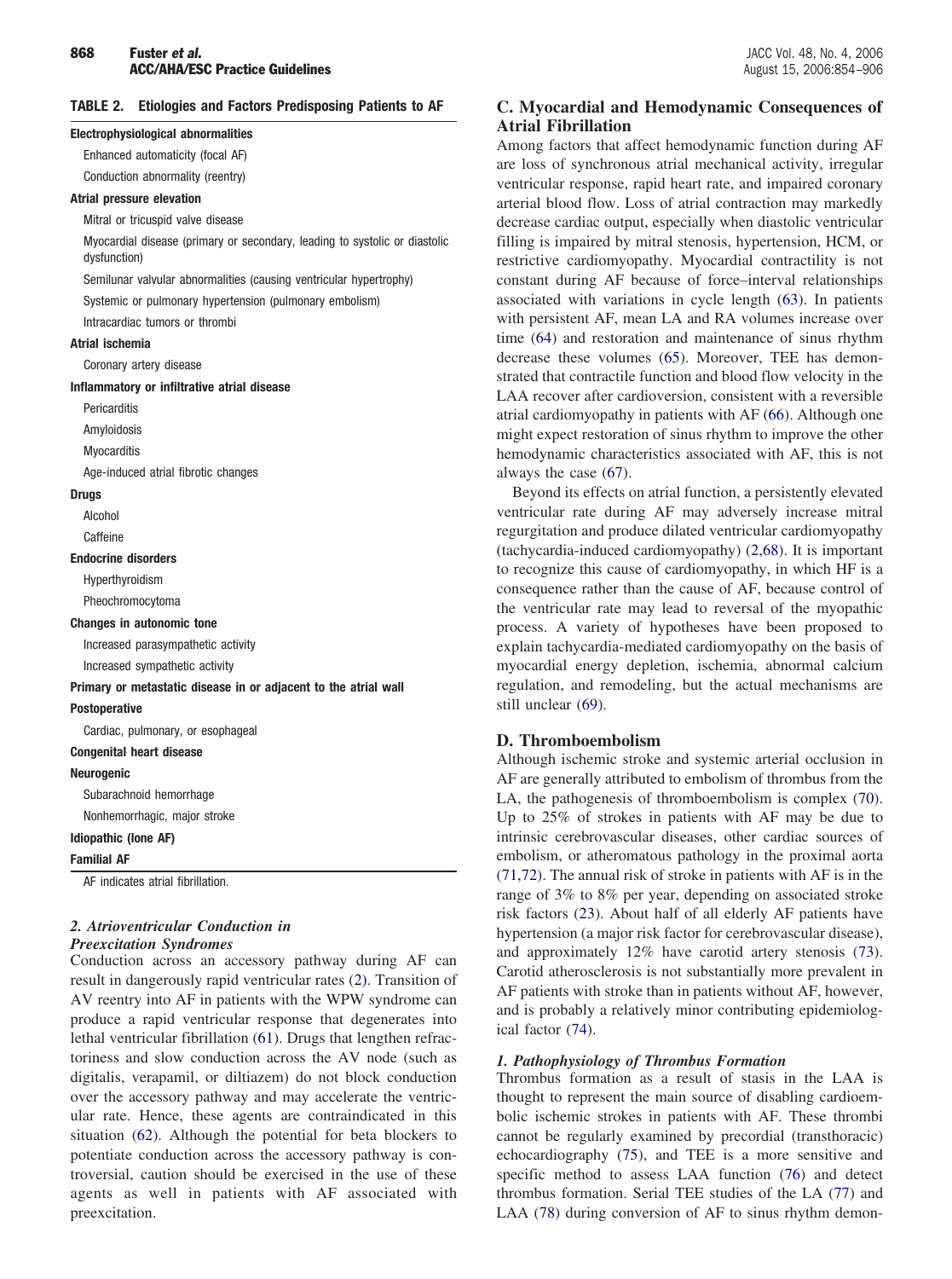strated reduced LAA flow velocities related to loss of organized mechanical contraction during AF. Thrombi are more often encountered in AF patients with ischemic stroke than in those without stroke [\(79\).](#page-46-0) Although clinical management is based on the presumption that thrombus formation requires continuation of AF for approximately 48 h, thrombi have been identified by TEE within shorter intervals [\(80,81\).](#page-46-0)

After successful cardioversion, regardless of whether the method is electrical, pharmacological, or spontaneous [\(82\),](#page-46-0) stunning of the LAA may account for an increased risk of thromboembolic events. Atrial stunning is at a maximum immediately after cardioversion; progressive improvement of atrial transport function usually occurs within a few days but sometimes takes as long as 3 to 4 wk, depending on the duration of AF [\(82,83\).](#page-46-0) This corroborates the clinical observation that following cardioversion, more than 80% of thromboembolic events occur during the first 3 d and almost all occur within 10 d [\(84\).](#page-46-0) TEE studies have verified resolution of thrombus in the majority of patients [\(85\).](#page-46-0) Similar observations have defined the dynamic nature of LA/LAA dysfunction following conversion of AF, providing a mechanistic rationale for anticoagulation for several weeks before and after successful cardioversion. Although stunning may be milder with certain associated conditions or a short duration of AF, anticoagulation is recommended during cardioversion and for at least 4 wk afterward in all patients with AF lasting longer than 48 h or of unknown duration, including lone AF, except when contraindicated.

Decreased flow within the LA/LAA during AF has been associated with spontaneous echo contrast (SEC), thrombus formation, and embolic events [\(86,87\).](#page-46-0) Specifically, SEC, or "smoke," a swirling haze of variable density, may be detected by transthoracic echocardiography or TEE imaging under low-flow conditions [\(88\).](#page-46-0) There is evidence that SEC is a marker of stasis caused by AF [\(89,90\),](#page-46-0) but the utility of SEC for prospective thromboembolic risk stratification beyond that achieved by clinical assessment alone has not been confirmed.

LAA flow velocities are lower in patients with atrial flutter than is usually seen during sinus rhythm but higher than in AF. Whether this accounts for any lower prevalence of LAA thrombus or thromboembolism associated with atrial flutter is uncertain. As in AF, atrial flutter is associated with low appendage emptying velocities following cardioversion with the potential for thromboembolism [\(91\)](#page-46-0) and anticoagulation is recommended similarly. (See Section 8.1.4.1.3 in the full-text guidelines, Therapeutic Implications.)

# *2. Clinical Implications*

Complex thromboembolic mechanisms are operative in AF and involve the interplay of risk factors related to atrial stasis, endothelial dysfunction, and systemic and possibly local hypercoagulability. The strong association between hypertension and stroke in AF is probably mediated primarily by embolism originating in the LAA [\(72\),](#page-46-0) but hypertension also increases the risk of noncardioembolic strokes in patients with AF [\(92\).](#page-46-0) Whether control of hypertension lowers the risk for cardioembolic stroke in patients with AF is a vital question.

The increasing stroke risk in patients with AF with advancing age is also multifactorial. Aging is a risk factor for atherosclerosis, and plaques in the aortic arch are associated with stroke independent of AF [\(93\).](#page-46-0) Age is a more potent risk factor when combined with other risk factors such as hypertension or female gender, and women over age 75 y with AF are at particular risk for stroke [\(94\).](#page-46-0)

LV systolic dysfunction, as indicated by a history of HF or echocardiographic assessment, predicts ischemic stroke in patients with AF who receive no antithrombotic therapy [\(95\)](#page-47-0) but not in moderate-risk patients given aspirin [\(96,97\).](#page-47-0) LV systolic dysfunction has been associated both with LA thrombus and with noncardioembolic strokes in patients with AF [\(72,98\).](#page-46-0)

# **VI. Causes, Associated Conditions, Clinical Manifestations, and Quality of Life**

# **A. Causes and Associated Conditions**

#### *1. Reversible Causes of Atrial Fibrillation*

AF may be related to acute temporary causes, including alcohol intake ("holiday heart syndrome"), surgery, electrocution, MI, pericarditis, myocarditis, pulmonary embolism or other pulmonary diseases, hyperthyroidism, and other metabolic disorders. In such cases, successful treatment of the underlying condition often eliminates AF. In the setting of acute MI, the development of AF portends an adverse prognosis compared with preinfarct AF or sinus rhythm [\(99,100\).](#page-47-0) When AF is associated with atrial flutter, WPW syndrome, or AV nodal reentrant tachycardia, treatment of the primary arrhythmia reduces or eliminates the incidence of recurrent AF [\(101\).](#page-47-0) AF is a common early postoperative complication of cardiac and thoracic surgery.

#### *2. Atrial Fibrillation Without Associated Heart Disease*

Approximately 30% to 45% of cases of paroxysmal AF and 20% to 25% of cases of persistent AF occur in young patients without demonstrable underlying disease ("lone AF") [\(12\).](#page-45-0) AF can present as an isolated or familial arrhythmia, although a causal underlying disease may appear over time [\(102\).](#page-47-0) Although AF may occur in the elderly without underlying heart disease, the changes in cardiac structure and function that accompany aging, such as increased myocardial stiffness, may be associated with AF, just as heart disease in older patients may be coincidental and unrelated to AF.

#### *3. Medical Conditions Associated With Atrial Fibrillation*

Obesity is an important risk factor for the development of AF [\(103\).](#page-47-0) After adjustment for clinical risk factors, the excess risk of AF appears related to LA dilation. There is a graded increase in LA size as body mass index increases from normal to the overweight and obese categories, and weight has been linked to regression of LA enlargement [\(104\).](#page-47-0) These findings suggest a physiological link between obesity, AF, and stroke and raise the intriguing possibility that weight reduction may decrease the risk associated with AF.

# *4. Atrial Fibrillation With Associated Heart Disease*

Specific cardiovascular conditions associated with AF include valvular heart disease (most often mitral valve disease), HF, coronary artery disease (CAD), and hypertension, particularly when LV hypertrophy (LVH) is present. In addition,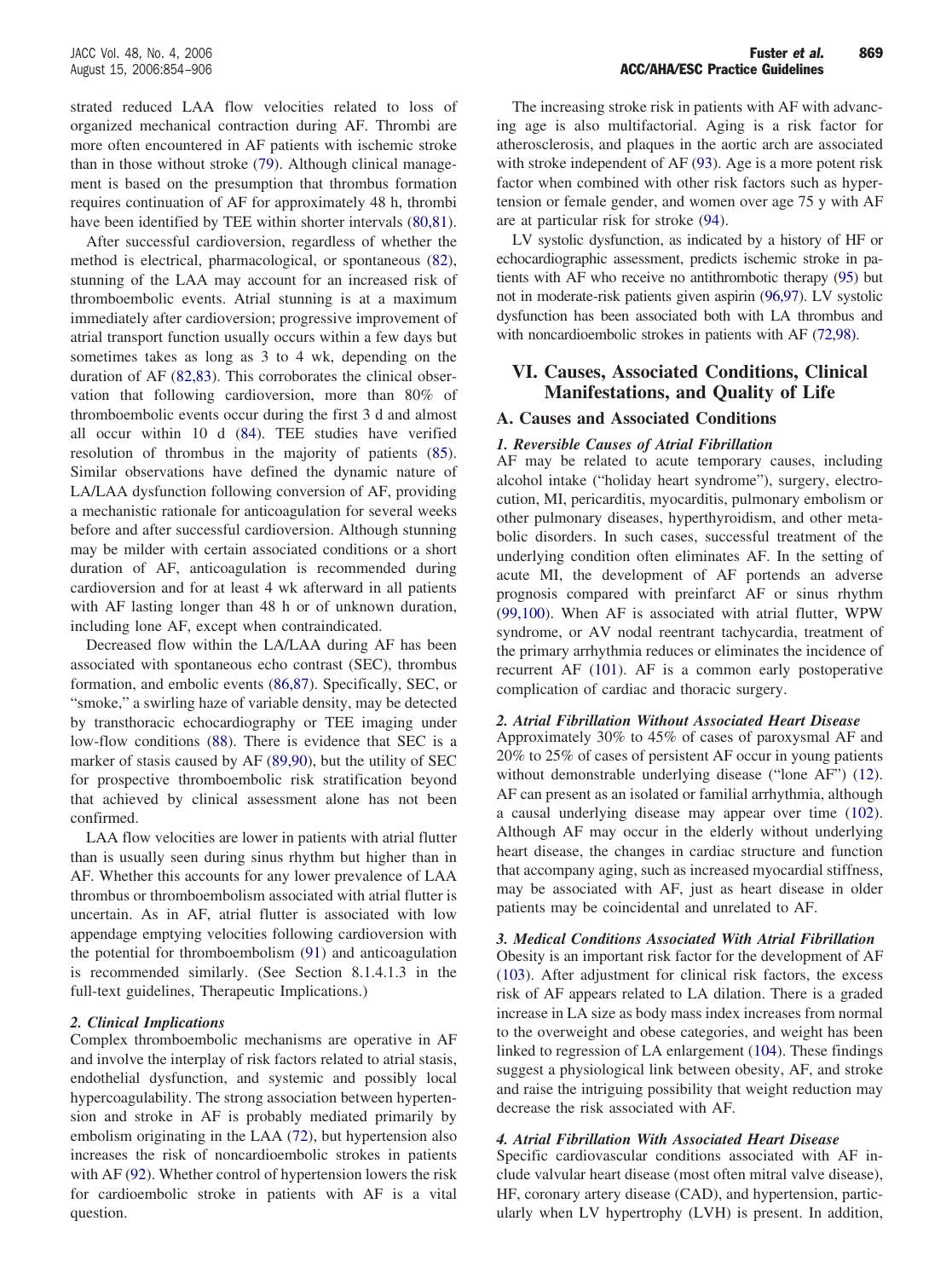AF may be associated with HCM, dilated cardiomyopathy, or congenital heart disease, especially atrial septal defect in adults. Potential etiologies also include restrictive cardiomyopathies (e.g., amyloidosis, hemochromatosis, and endomyocardial fibrosis), cardiac tumors, and constrictive pericarditis. Other heart diseases, such as mitral valve prolapse with or without mitral regurgitation, calcification of the mitral annulus, cor pulmonale, and idiopathic dilation of the RA, have been associated with a high incidence of AF. AF is commonly encountered in patients with sleep apnea syndrome, but whether the arrhythmia is provoked by hypoxia, another biochemical abnormality, changes in pulmonary dynamics or RA factors, changes in autonomic tone, or systemic hypertension has not been determined.

#### *5. Familial Atrial Fibrillation*

Familial AF, defined as lone AF running in a family, is more common than previously recognized but should be distinguished from AF secondary to other genetic diseases like familial cardiomyopathies. The likelihood of developing AF is increased among the offspring of parents with AF, suggesting a familial susceptibility to the arrhythmia, but the mechanisms associated with transmission are not necessarily electrical, because the relationship has also been seen in patients with a family history of hypertension, diabetes, or HF [\(105\).](#page-47-0) The molecular defects responsible for familial AF are largely unknown. Specific chromosomal loci linked to AF in some families [\(106\)](#page-47-0) suggest distinct genetic mutations [\(107\).](#page-47-0)

#### *6. Autonomic Influences in Atrial Fibrillation*

Autonomic influences play an important role in the initiation of AF. Measurement of heart rate variability (HRV) reflects changes in relative autonomic modulation rather than the absolute level of sympathetic or parasympathetic tone. It appears, however, that the balance between sympathetic and vagal influences is important as a predictor of AF. Vagal predominance has been observed in the minutes preceding the onset of AF in some patients with structurally normal hearts, while in others there is a shift toward sympathetic predominance [\(108,109\).](#page-47-0) Although certain patients can be characterized in terms of a vagal or an adrenergic form of AF, these cases likely represent the extremes of either influence [\(110\).](#page-47-0) In general, vagally mediated AF occurs at night or after meals, while adrenergically induced AF typically occurs during the daytime [\(111\).](#page-47-0) In patients with vagally mediated AF, the more common form, adrenergic blocking drugs or digitalis sometimes worsen symptoms. For AF of the adrenergic type, beta blockers are the initial treatment of choice.

# **B. Clinical Manifestations**

AF may cause a sensation of palpitations, have distinct hemodynamic or thromboembolic consequences, or follow an asymptomatic period of unknown duration. Ambulatory ECG recordings and device-based monitoring reveal that individuals may experience periods of both symptomatic and asymptomatic AF [\(112–114\).](#page-47-0) Over time, palpitation may disappear, such that patients in whom the arrhythmia has become permanent may become asymptomatic. This is particularly common among the elderly. Some patients experience symptoms only during paroxysmal AF, or only intermittently during sustained AF. When present, symptoms of AF vary with the irregularity and rate of ventricular response, underlying functional status, duration of AF, and individual patient factors [\(115\).](#page-47-0)

The initial presentation of AF may be an embolic complication or exacerbation of HF, but most patients complain of palpitations, chest pain, dyspnea, fatigue, lightheadedness, or syncope. Polyuria may be associated with the release of atrial natriuretic peptide, particularly as episodes of AF begin or terminate. AF associated with a sustained, rapid ventricular response can lead to tachycardia-mediated cardiomyopathy, especially in patients unaware of the arrhythmia. Syncope is an uncommon complication that can occur upon conversion in patients with sinus node dysfunction or because of rapid ventricular rates in patients with HCM, valvular aortic stenosis, or an accessory pathway.

# **C. Quality of Life**

Available data suggest that quality of life is considerably impaired in patients with AF compared to age-matched controls. Sustained sinus rhythm is associated with improved quality of life and better exercise performance than AF in some studies but not others [\(116\).](#page-47-0) In a typical study, a majority of patients with paroxysmal AF considered the arrhythmia disruptive of lifestyle, but this perception was not associated with either the frequency or duration of symptomatic episodes [\(117\).](#page-47-0)

# **VII. Clinical Evaluation**

# **A. Basic Evaluation of the Patient With Atrial Fibrillation**

# *1. Clinical History and Physical Examination*

The diagnosis of AF requires confirmation by ECG recording, sometimes in the form of bedside telemetry or ambulatory Holter recordings. The initial evaluation of a patient with suspected or proven AF involves characterizing the pattern of the arrhythmia as paroxysmal or persistent, determining its cause, and defining associated cardiac and extracardiac factors pertinent to the etiology, tolerability, and management. The work-up and therapy can usually be accomplished in a single outpatient encounter [\(Table](#page-17-0) 3), unless the rhythm has not been specifically documented and additional monitoring is necessary.

Physical examination may suggest AF on the basis of irregular pulse, irregular jugular venous pulsations, variation in the intensity of the first heart sound, or absence of a fourth sound heard previously during sinus rhythm. The findings are similar in patients with atrial flutter, except that the rhythm may be regular and rapid venous oscillations may occasionally be visible in the jugular pulse.

# *2. Investigations*

The diagnosis of AF requires ECG documentation by at least a single-lead recording during the arrhythmia. In patients with implanted pacemakers or defibrillators, the diagnostic and memory functions may allow accurate and automatic detection [\(118\).](#page-47-0) A chest radiograph is valuable mostly to detect intrinsic pulmonary pathology and evaluate the pulmonary vasculature. It is important that thyroid, renal, and hepatic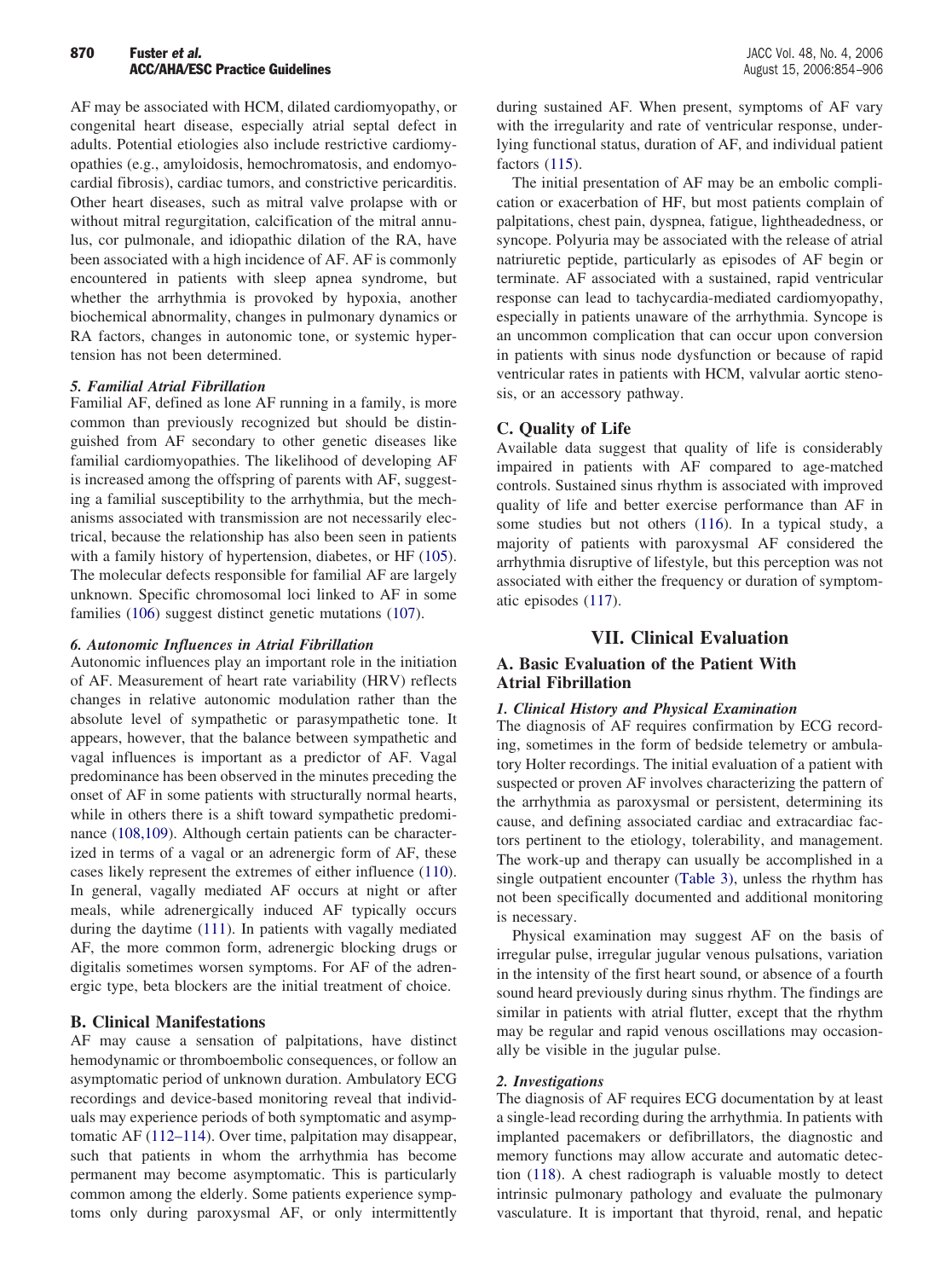# <span id="page-17-0"></span>**TABLE 3. Clinical Evaluation in Patients With AF**

| <b>Minimum evaluation</b>                                                                                              |
|------------------------------------------------------------------------------------------------------------------------|
| 1. History and physical examination, to define                                                                         |
| Presence and nature of symptoms associated with AF                                                                     |
| Clinical type of AF (first episode, paroxysmal, persistent, or permanent)                                              |
| Onset of the first symptomatic attack or date of discovery of AF                                                       |
| Frequency, duration, precipitating factors, and modes of termination of AF                                             |
| Response to any pharmacological agents that have been administered                                                     |
| Presence of any underlying heart disease or other reversible conditions (e.g., hyperthyroidism or alcohol consumption) |
| 2. Electrocardiogram, to identify                                                                                      |
| Rhythm (verify AF)                                                                                                     |
| LV hypertrophy                                                                                                         |
| P-wave duration and morphology or fibrillatory waves                                                                   |
| Preexcitation                                                                                                          |
| Bundle-branch block                                                                                                    |
| Prior MI                                                                                                               |
| Other atrial arrhythmias                                                                                               |
| To measure and follow the R-R, QRS, and QT intervals in conjunction with antiarrhythmic drug therapy                   |
| 3. Transthoracic echocardiogram, to identify                                                                           |
| Valvular heart disease                                                                                                 |
| LA and RA size                                                                                                         |
| LV size and function                                                                                                   |
| Peak RV pressure (pulmonary hypertension)                                                                              |
| LV hypertrophy                                                                                                         |
| LA thrombus (low sensitivity)                                                                                          |
| Pericardial disease                                                                                                    |
| 4. Blood tests of thyroid, renal, and hepatic function                                                                 |
| For a first episode of AF, when the ventricular rate is difficult to control                                           |
| <b>Additional testing</b>                                                                                              |
| One or several tests may be necessary.                                                                                 |
| 1. Six-minute walk test                                                                                                |
| If the adequacy of rate control is in question                                                                         |
| 2. Exercise testing<br>If the adequacy of rate control is in question (permanent AF)                                   |
| To reproduce exercise-induced AF                                                                                       |
| To exclude ischemia before treatment of selected patients with a type IC antiarrhythmic drug                           |
| 3. Holter monitoring or event recording                                                                                |
| If diagnosis of the type of arrhythmia is in question                                                                  |
| As a means of evaluating rate control                                                                                  |
| 4. Transesophageal echocardiography                                                                                    |
| To identify LA thrombus (in the LA appendage)                                                                          |
| To guide cardioversion                                                                                                 |
| 5. Electrophysiological study                                                                                          |
| To clarify the mechanism of wide-QRS-complex tachycardia                                                               |
| To identify a predisposing arrhythmia such as atrial flutter or paroxysmal supraventricular tachycardia                |
| To seek sites for curative ablation or AV conduction block/modification                                                |
| 6. Chest radiograph, to evaluate                                                                                       |
| Lung parenchyma, when clinical findings suggest an abnormality                                                         |
| Pulmonary vasculature, when clinical findings suggest an abnormality                                                   |
| Type IC refers to the Vaughan Williams classification of antiarrhythmic drugs (see Table 14).                          |

AF indicates atrial fibrillation; AV, atrioventricular; LA, left atrial; LV, left ventricular; MI, myocardial infarction; RA, right atrial; and RV, right ventricular.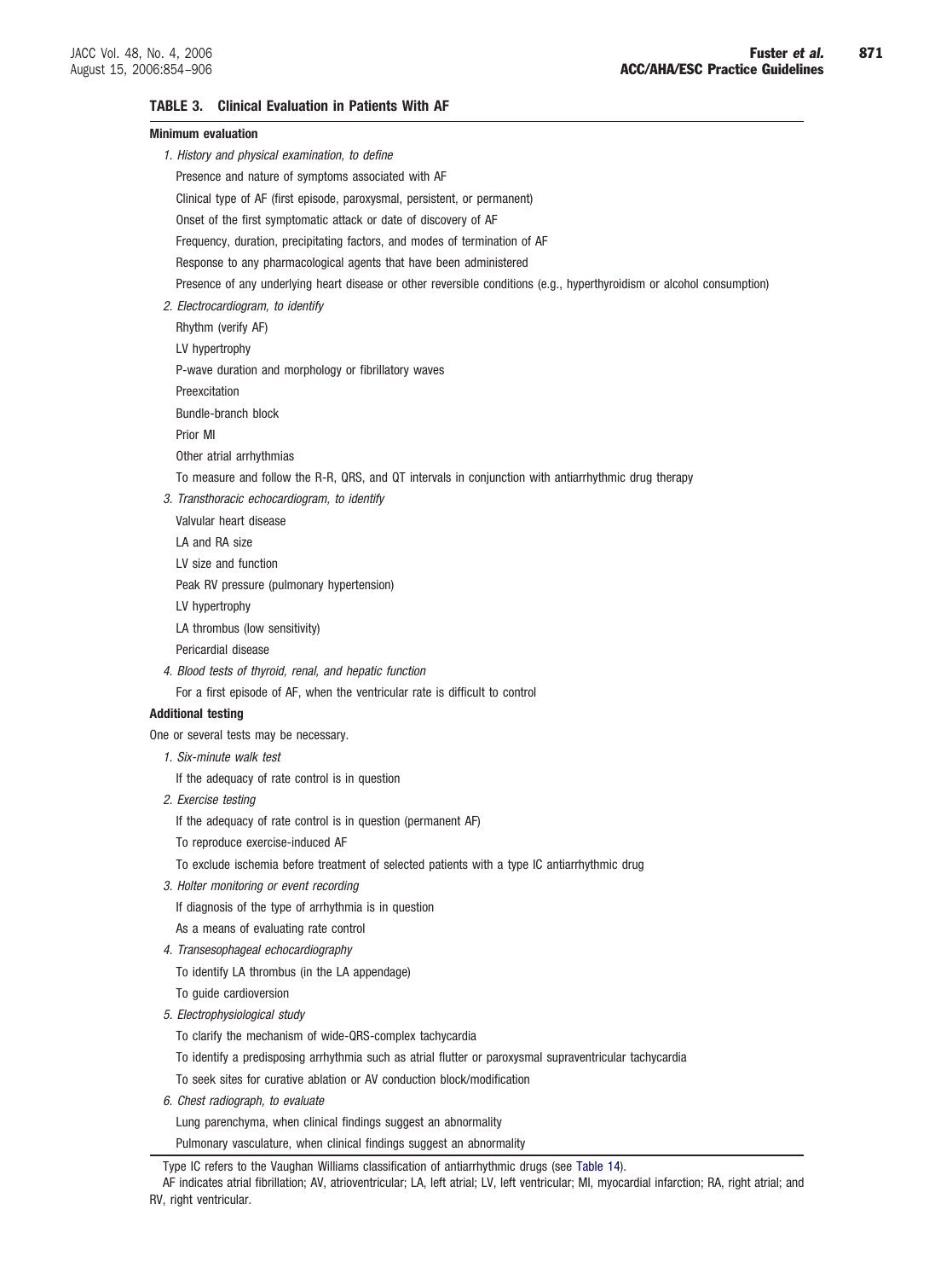#### **TABLE 4. Trials Comparing Rate Control and Rhythm Control Strategies in Patients With AF**

|                        |           |              |             |                  |                         |                        | Clinical Events (n) |         |          |          |
|------------------------|-----------|--------------|-------------|------------------|-------------------------|------------------------|---------------------|---------|----------|----------|
|                        |           |              |             |                  |                         |                        | Stroke/Embolism     |         |          | Death    |
| Trial                  | Reference | Patients (n) | AF Duration | Follow-Up<br>(y) | Age (mean<br>$y \pm SD$ | Patients in SR*        | Rate                | Rhythm  | Rate     | Rhythm   |
| <b>AFFIRM (2002)</b>   | 128       | 4060         | $+$ /NR     | 3.5              | $70 + 9$                | 35% vs. 63% (at 5 y)   | 88/2027             | 93/2033 | 310/2027 | 356/2033 |
| RACE (2002)            | 124       | 522          | 1 to 399 d  | 2.3              | $68+9$                  | 10% vs. 39% (at 2.3 y) | 7/256               | 16/266  | 18/256   | 18/266   |
| PIAF (2000)            | 130       | 252          | 7 to 360 d  |                  | $61 \pm 10$             | 10% vs. 56% (at 1 y)   | 0/125               | 2/127   | 2/125    | 2/127    |
| STAF (2003)            | 126       | 200          | $6\pm3$ mo  | 1.6              | $66\pm8$                | 11% vs. 26% (at 2 y)   | 2/100               | 5/100   | 8/100    | 4/100    |
| <b>HOT CAFÉ (2004)</b> | 127       | 205          | 7 to 730 d  | 1.7              | $61 + 11$               | NR vs. 64%             | 1/101               | 3/104   | 1/101    | 3/104    |

\*Comparison between rate and rhythm control groups.

†Approximately one third of patients were enrolled with first episode of atrial fibrillation (AF).

AFFIRM indicates Atrial Fibrillation Follow-Up Investigation of Rhythm Management; ECV, internal or external electrical cardioversion; HOT CAFÉ, How to Treat Chronic Atrial Fibrillation; IA, quinidine, procainamide; IC, propafenone and/or flecainide; NR, not reported; PIAF, Pharmacological Intervention in Atrial Fibrillation; RACE, Rate Control Versus Electrical Cardioversion for Persistent Atrial Fibrillation; SR, sinus rhythm; STAF, Strategies of Treatment of Atrial Fibrillation; and TE, thromboembolism.

functions, serum electrolytes, and the hemogram be measured at least once in the course of evaluation [\(119\).](#page-47-0) All patients with AF should also have 2-dimensional, Doppler echocardiography to assess LA and LV dimensions, LV wall thickness, and function and to exclude occult valvular or pericardial disease and HCM. Thrombus in the LA or LAA is seldom detected without TEE. Among the TEE features associated with thromboembolism in patients with nonvalvular AF are thrombus, SEC, reduced LAA flow velocity, and aortic atheromatous abnormalities [\(120\),](#page-47-0) but prospective investigations are needed to compare these TEE findings with clinical and transthoracic echocardiographic predictors of thromboembolism. Detection of LA/LAA thrombus in the setting of stroke or systemic embolism is convincing evidence of a cardiogenic mechanism [\(81\).](#page-46-0)

# **VIII. Management**

#### **A. Strategic Objectives**

Management of patients with AF involves 3 objectives—rate control, prevention of thromboembolism, and correction of the rhythm disturbance—and these are not mutually exclusive. The initial management decision involves primarily a rate control or rhythm control strategy. Under the rate control strategy, the ventricular rate is controlled with no commitment to restore or maintain sinus rhythm. The rhythm control strategy attempts restoration and/or maintenance of sinus rhythm. The latter strategy also requires attention to rate control. Depending on the patient's course, the strategy initially chosen may prove unsuccessful and the alternate strategy is then adopted. Regardless of whether the rate control or rhythm control strategy is pursued, attention must also be directed to antithrombotic therapy for prevention of thromboembolism.

# **B. Pharmacological and Nonpharmacological Treatment Options**

Drugs and ablation are effective for both rate and rhythm control, and in special circumstances surgery may be the preferred option. Regardless of the approach, the need for anticoagulation is based on stroke risk and not on whether sinus rhythm is maintained. For rhythm control, drugs are typically the first choice and LA ablation is a second-line choice, especially in patients with symptomatic lone AF. In some patients, especially young persons with very symptomatic AF who need sinus rhythm, radiofrequency ablation may be preferred over years of drug therapy. Patients with preoperative AF undergoing cardiac surgery face a unique opportunity. While few are candidates for a stand-alone surgical procedure to cure AF using the maze or LA ablation techniques, these approaches can be an effective adjunct to coronary bypass or valve repair surgery to prevent recurrent postoperative AF. Because the LAA is the site of greater than 95% of detected thrombi, this structure is commonly removed from the circulation during cardiac surgery in patients at risk of developing postoperative AF, although this has not been proved to prevent stroke [\(121\).](#page-47-0)

#### *1. Heart Rate Control Versus Rhythm Control*

For patients with symptomatic AF lasting many weeks, initial therapy may be anticoagulation and rate control while the long-term goal is to restore sinus rhythm. When cardioversion is contemplated and the duration of AF is unknown or exceeds 48 h, patients who do not require long-term anticoagulation may benefit from short-term anticoagulation. If rate control offers inadequate symptomatic relief, restoration of sinus rhythm becomes a clear long-term goal. Early cardioversion may be necessary if AF causes hypotension or worsening HF. In contrast, amelioration of symptoms by rate control in older patients may steer the clinician away from attempts to restore sinus rhythm. In some circumstances, when the initiating pathophysiology of AF is reversible, as for instance in the setting of thyrotoxicosis or after cardiac surgery, no long-term therapy may be necessary.

Randomized trials comparing outcomes of rhythm versus rate control strategies in patients with AF are summarized in Tables 4, [5,](#page-19-0) and [6.](#page-19-0) Among these, AFFIRM (Atrial Fibrillation Follow-up Investigation of Rhythm Management) found no difference in mortality or stroke rate between patients assigned to one strategy or the other. The RACE (Rate Control vs. Electrical cardioversion for persistent atrial fibrillation) trial found rate control not inferior to rhythm control for prevention of death and morbidity. Clinically silent recurrences of AF in asymptomatic patients treated with antiar-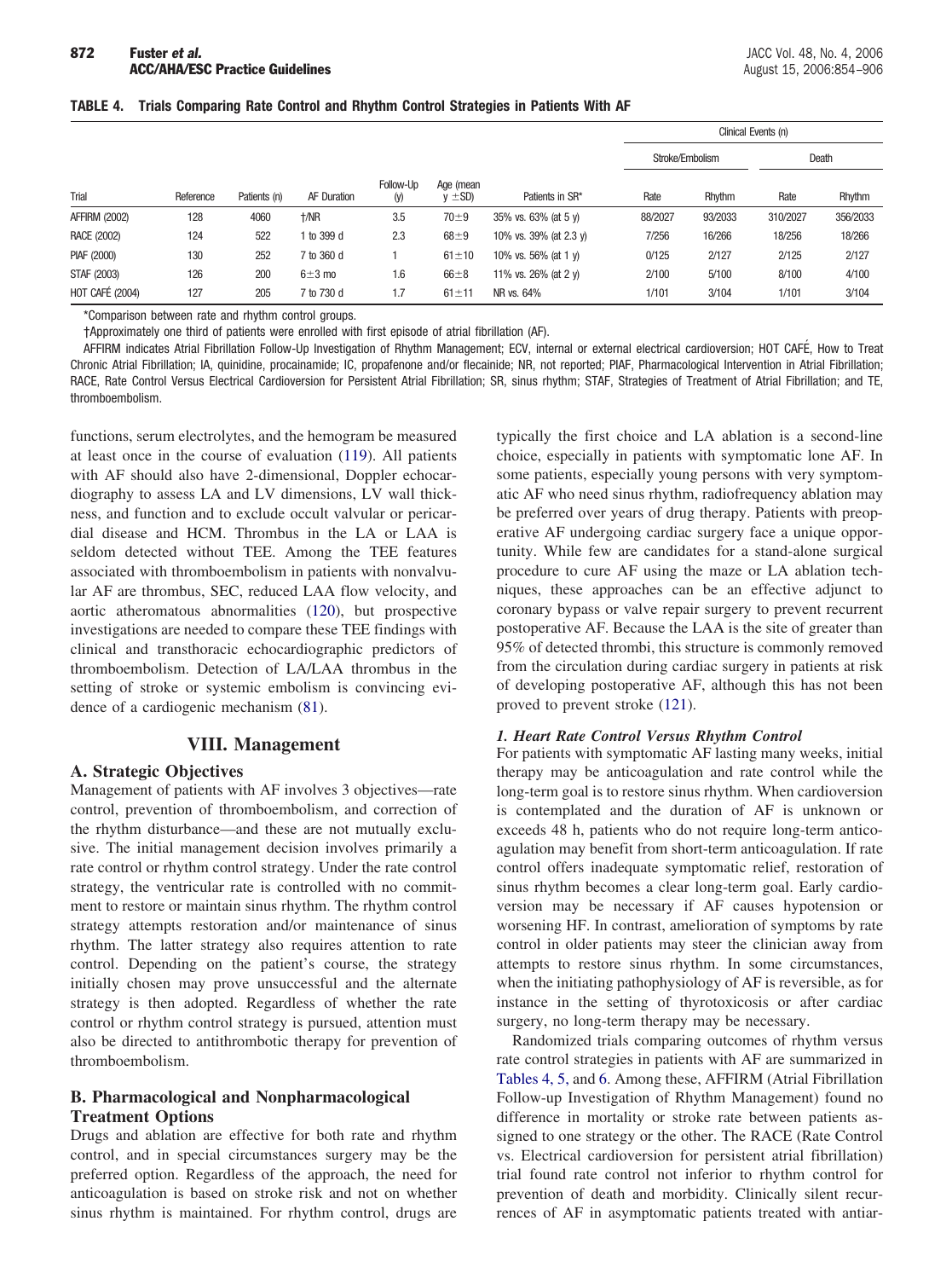#### <span id="page-19-0"></span>**TABLE 5. General Characteristics of Rhythm Control and Rate Control Trials in Patients With AF**

|                         |           |                 |                    |                                    |                                                                                                                                      |                                                                                                                                                        |                  | Patients Reaching Primary Endpoint (n) |                        |
|-------------------------|-----------|-----------------|--------------------|------------------------------------|--------------------------------------------------------------------------------------------------------------------------------------|--------------------------------------------------------------------------------------------------------------------------------------------------------|------------------|----------------------------------------|------------------------|
| Trial                   | Reference | Patients<br>(n) | Mean<br>Age<br>(y) | Mean Length<br>of Follow-Up<br>(y) | <b>Inclusion</b><br>Criteria                                                                                                         | Primary<br>Endpoint                                                                                                                                    | Rate<br>Control  | Rhythm<br>Control                      | р                      |
| PIAF (2000)             | 130       | 252             | 61.0               | 1.0                                | Persistent AF (7 to 360 d)                                                                                                           | Symptomatic improvement                                                                                                                                | 76/125 (60.8%)   | 70/127 (55.1%)                         | 0.317                  |
| RACE (2002)             | 124       | 522             | 68.0               | 2.3                                | Persistent AF or flutter for less than 1 y<br>and 1 to 2 cardioversions over 2 y and<br>oral anticoaqulation                         | Composite: cardiovascular death, CHF,<br>severe bleeding, PM implantation,<br>thromboembolic events, severe adverse<br>effects of antiarrhythmic drugs | 44/256 (17.2%)   | 60/266 (22.6%)                         | 0.11                   |
| STAF (2002)             | 126       | 200             | 66.0               | 1.6                                | Persistent AF (longer than 4 wk and less<br>than 2 y), left atrial size greater than<br>45 mm. CHF NYHA II-IV. LVEF less than<br>45% | Composite: overall mortality,<br>cerebrovascular complications, CPR,<br>embolic events                                                                 | 10/100 (10.0%)   | $9/100(9.0\%)$                         | 0.99                   |
| <b>AFFIRM</b><br>(2002) | 128       | 4060            | 69.7               | 3.5                                | Paroxysmal AF or persistent AF, age 65 y<br>or older, or risk of stroke or death                                                     | All-cause mortality                                                                                                                                    | 310/2027 (25.9%) | 356/2033 (26.7%)                       | 0.08                   |
| HOT CAFÉ<br>(2004)      | 127       | 205             | 60.8               | 1.7                                | First clinically overt episode of persistent<br>AF (7 d or more and less than 2 y), 50 to<br>75 y old                                | Composite; death, thromboembolic<br>complications: intracranial or other major<br>hemorrhage                                                           | 1/101 (1.0%)     | 4/104 (3.9%)                           | Greater<br>than $0.71$ |

Reprinted with permission from Pelargonio G, Prystowsky EN. Rate versus rhythm control in the management of patients with atrial fibrillation. *Nat Clin Pract Cardiovasc Med* 2005;2:514–21 [\(129\).](#page-47-0)

AF indicates atrial fibrillation; AFFIRM, Atrial Fibrillation Follow-up Investigation of Rhythm Management, CHF, congestive heart failure; CPR, cardiopulmonary resuscitation; HOT CAFE, How to Treat Chronic Atrial Fibrillation; LVEF, left ventricular ejection fraction; NYHA, New York Heart Association; PIAF, Pharmacological Intervention in Atrial Fibrillation; PM, pacemaker; RACE, Rate Control Versus Electrical Cardioversion for Persistent Atrial Fibrillation; and STAF, Strategies of Treatment of Atrial Fibrillation.

rhythmic drugs may be responsible for thromboembolic events after withdrawal of anticoagulation. Hence, patients at high risk for stroke may require anticoagulation regardless of whether the rate control or rhythm control strategy is chosen, but the AFFIRM trial was not designed to address this question [\(122\).](#page-47-0) While secondary analyses support this notion, the stroke rate in patients assigned to rhythm control who stopped warfarin is uncertain, and additional research is needed to address this important question.

Information about the effects of antiarrhythmic and chronotropic therapies on quality of life is inconsistent [\(116,130,131\).](#page-47-0) Neither the AFFIRM [\(132\),](#page-47-0) RACE [\(124\),](#page-47-0) PIAF (Pharmacologic Intervention in Atrial Fibrillation) [\(125\),](#page-47-0) nor STAF (Strategies of Treatment of Atrial Fibrillation) [\(126\)](#page-47-0) studies found differences in quality of life with rhythm control compared with rate control. Rhythm control in the PIAF and HOT CAFÉ (How to Treat Chronic Atrial Fibrillation) [\(127\)](#page-47-0) studies resulted in better exercise tolerance than rate control, but this did not translate into improved quality of life. Symptomatic improvement has been reported after the maze procedure in patients with AF [\(133\).](#page-47-0) Clinicians must exercise judgment, however, in translating shifts

in quality of life in these selected populations to the sense of well-being experienced by individual patients. Patients with similar health status may experience an entirely different quality of life, and treatment must be tailored to each individual, depending on the nature, intensity, and frequency of symptoms, patient preferences, comorbid conditions, and the ongoing response to treatment.

Depending on symptoms, rate control may be reasonable initial therapy in older patients with persistent AF who have hypertension or heart disease. For younger individuals, especially those with paroxysmal lone AF, rhythm control may be a better initial approach. Often, medications that exert both antiarrhythmic and rate-controlling effects are required. Catheter ablation should be considered to maintain sinus rhythm in selected patients who failed to respond to antiarrhythmic drug therapy [\(134\).](#page-47-0)

In patients with AF, the ventricular rate may accelerate excessively during exercise even when it is well-controlled at rest. In addition to allowing adequate time for ventricular filling and avoiding rate-related ischemia, enhancement of intraventricular conduction with rate reduction may result in

| TABLE 6. Comparison of Adverse Outcomes in Rhythm Control and Rate Control Trials in Patients With AF |  |  |
|-------------------------------------------------------------------------------------------------------|--|--|
|                                                                                                       |  |  |

| Trial                  | Reference | Deaths of All<br>Causes<br>(n rate/rhythm) | Deaths From<br>Cardiovascular<br>Causes | Deaths From<br>Noncardiovascular<br>Causes | <b>Stroke</b> | Thromboembolic<br>Events | Bleeding  |
|------------------------|-----------|--------------------------------------------|-----------------------------------------|--------------------------------------------|---------------|--------------------------|-----------|
| RACE (2002)            | 124       | 36                                         | 18/18                                   | <b>ND</b>                                  | <b>ND</b>     | 14/21                    | 12/9      |
| PIAF (2000)            | 130       | 4                                          | 1/1                                     | $+*$                                       | <b>ND</b>     | <b>ND</b>                | <b>ND</b> |
| STAF (2003)            | 126       | 12(8/4)                                    | 8/3                                     | 0/1                                        | 1/5           | <b>ND</b>                | 8/11      |
| <b>AFFIRM (2002)</b>   | 128       | 666 (310/356)                              | 167/164                                 | 113/165                                    | 77/80         | <b>ND</b>                | 107/96    |
| <b>HOT CAFÉ (2004)</b> | 127       | 4(1/3)                                     | 0/2                                     | 1/1                                        | 0/3           | <b>ND</b>                | 5/8       |

\*Total number of patients not reported.

Reprinted with permission from Pelargonio G, Prystowsky EN. Rate versus rhythm control in the management of patients with atrial fibrillation. *Nat Clin Pract Cardiovasc Med* 2005;2:514–21 [\(129\).](#page-47-0)

AF indicates atrial fibrillation; AFFIRM, Atrial Fibrillation Follow-up Investigation of Rhythm Management; HOT CAFÉ, How to Treat Chronic Atrial Fibrillation; ND, not determined; PIAF, Pharmacological Intervention in Atrial Fibrillation; RACE, Rate Control Versus Electrical Cardioversion for Persistent Atrial Fibrillation; and STAF, Strategies of Treatment of Atrial Fibrillation.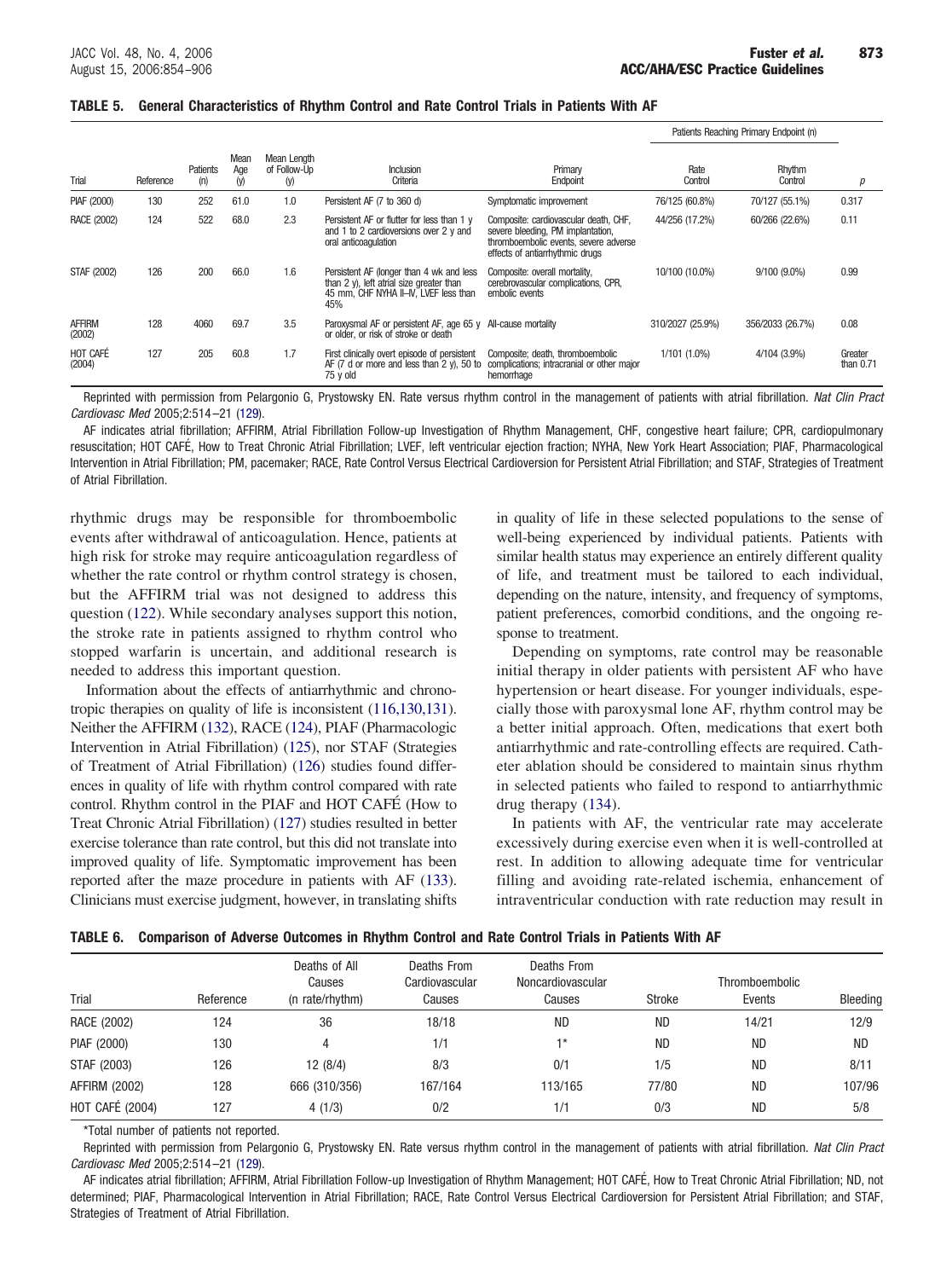improved hemodynamics. It may be useful to evaluate the heart rate response to submaximal or maximal exercise or to monitor the rate over an extended period (e.g., by use of 24-h Holter recording). The definition of adequate rate control has been based primarily on short-term hemodynamic benefits and not well studied with respect to regularity or irregularity of the ventricular response to AF, quality of life, symptoms, or development of cardiomyopathy. No standard method for assessment of heart rate control has been established to guide the management of patients with AF. Criteria for rate control vary with patient age but usually involve achieving ventricular rates between 60 and 80 beats per minute at rest and between 90 and 115 beats per minute during moderate exercise.

Patients who are symptomatic with rapid ventricular rates during AF require prompt medical management, and cardioversion should be considered if symptomatic hypotension, angina, or HF is present. A sustained, uncontrolled tachycardia may lead to deterioration of ventricular function (tachycardia-related cardiomyopathy) that improves with adequate rate control. Tachycardia-induced cardiomyopathy tends to resolve within 6 mo of rate or rhythm control; when tachycardia recurs, LV ejection fraction declines and HF develops over a shorter period, and this is associated with a relatively poor prognosis [\(137\).](#page-47-0)

*a. Pharmacological Rate Control During Atrial Fibrillation* The functional refractory period of the AV node correlates inversely with ventricular rate during AF, and drugs that prolong the refractory period are generally effective for rate control. There is no evidence that pharmacological rate control has any adverse influence on LV function, but bradycardia and heart block may occur as an unwanted effect of beta blockers, amiodarone, digitalis glycosides, or nondihydropyridine calcium channel antagonists, particularly in patients with paroxysmal AF, especially the elderly. When rapid control of the ventricular response to AF is required or oral administration of medication is not feasible, medication may be administered intravenously. Otherwise, in hemodynamically stable patients with a rapid ventricular response to AF, negative chronotropic medication may be administered orally [\(Table](#page-21-0) 7). Combinations may be necessary to achieve rate control in both acute and chronic situations. Some patients develop symptomatic bradycardia that requires permanent pacing. Nonpharmacological therapy should be considered when pharmacological measures fail.

# *Special considerations in patients with the Wolff-Parkinson-White syndrome.*

Intravenous administration of beta blockers, digitalis, adenosine, lidocaine, and nondihydropyridine calcium channel antagonists, all of which slow conduction across the AV node, is contraindicated in patients with the WPW syndrome and tachycardia associated with ventricular preexcitation because they can facilitate antegrade conduction along the accessory pathway during AF [\(2\),](#page-45-0) resulting in acceleration of the ventricular rate, hypotension, or ventricular fibrillation [\(62\).](#page-46-0) When the arrhythmia is associated with hemodynamic compromise, however, early direct-current cardioversion is indicated. In hemodynamically stable patients with preexcitation, type I antiarrhythmic agents or amiodarone may be administered intravenously. Beta blockers and calcium channel blockers are reasonable for oral maintenance therapy [\(138\).](#page-47-0)

# *Pharmacological therapy to control heart rate in patients with both atrial fibrillation and atrial flutter.*

A patient treated with AV nodal blocking drugs whose ventricular rate is well controlled during AF may experience a rise or fall in rate if he or she develops atrial flutter. This is also true when antiarrhythmic agents such as propafenone or flecainide are used to prevent recurrent AF. These compounds may increase the likelihood of 1:1 AV conduction during atrial flutter leading to a very rapid ventricular response. Thus, when these agents are given for prophylaxis against recurrent paroxysmal AF or atrial flutter, AV nodal blocking drugs should be routinely coadministered. An exception may be patients with paroxysmal AF who have undergone catheter ablation of the cavotricuspid isthmus to prevent atrial flutter.

# *b. Regulation of Atrioventricular Nodal Conduction by Pacing*

Because ventricular pacing prolongs the AV nodal refractory period as a result of concealed retrograde penetration, it eliminates longer ventricular cycles and may reduce the number of short ventricular cycles related to rapid AV conduction during AF. Pacing at approximately the mean ventricular rate during spontaneous AV conduction can regulate the ventricular rhythm during AF [\(139\).](#page-47-0) This may be useful for patients with marked variability in ventricular rates or for those who develop resting bradycardia during treatment with medication. In some patients, the hemodynamic benefit of revascularization may be offset by asynchronous ventricular activation during right ventricular pacing.

# *c. Atrioventricular Nodal Ablation*

AV nodal ablation in conjunction with permanent pacemaker implantation provides highly effective control of the heart rate and improves symptoms in selected patients with AF [\(140–143\).](#page-47-0) In general, patients most likely to benefit from this strategy are those with symptoms or tachycardiamediated cardiomyopathy related to rapid ventricular rate during AF that cannot be controlled adequately with antiarrhythmic or negative chronotropic medications. Meta-analyses of 21 studies published between 1989 and 1998 that included a total of 1181 patients concluded that AV nodal ablation and permanent pacemaker implantation significantly improved cardiac symptoms, quality of life, and healthcare utilization for patients with symptomatic AF refractory to medical treatment [\(143\).](#page-48-0) Catheter ablation of inferior atrial inputs to the AV node slows the ventricular rate during AF and improves symptoms without pacemaker implantation [\(144,145\).](#page-48-0) This technique has several limitations, however, including inadvertent complete AV block and a tendency of ventricular rate to rise over the 6 mo following ablation. Thus, AV nodal modification without pacemaker implantation is only rarely used.

Although the symptomatic benefits of AV nodal ablation are clear, limitations include the persistent need for anticoagulation, loss of AV synchrony, and lifelong pacemaker dependency. There is also a finite risk of sudden death due to torsades de pointes or ventricular fibrillation [\(146\).](#page-48-0) Patients with abnormal-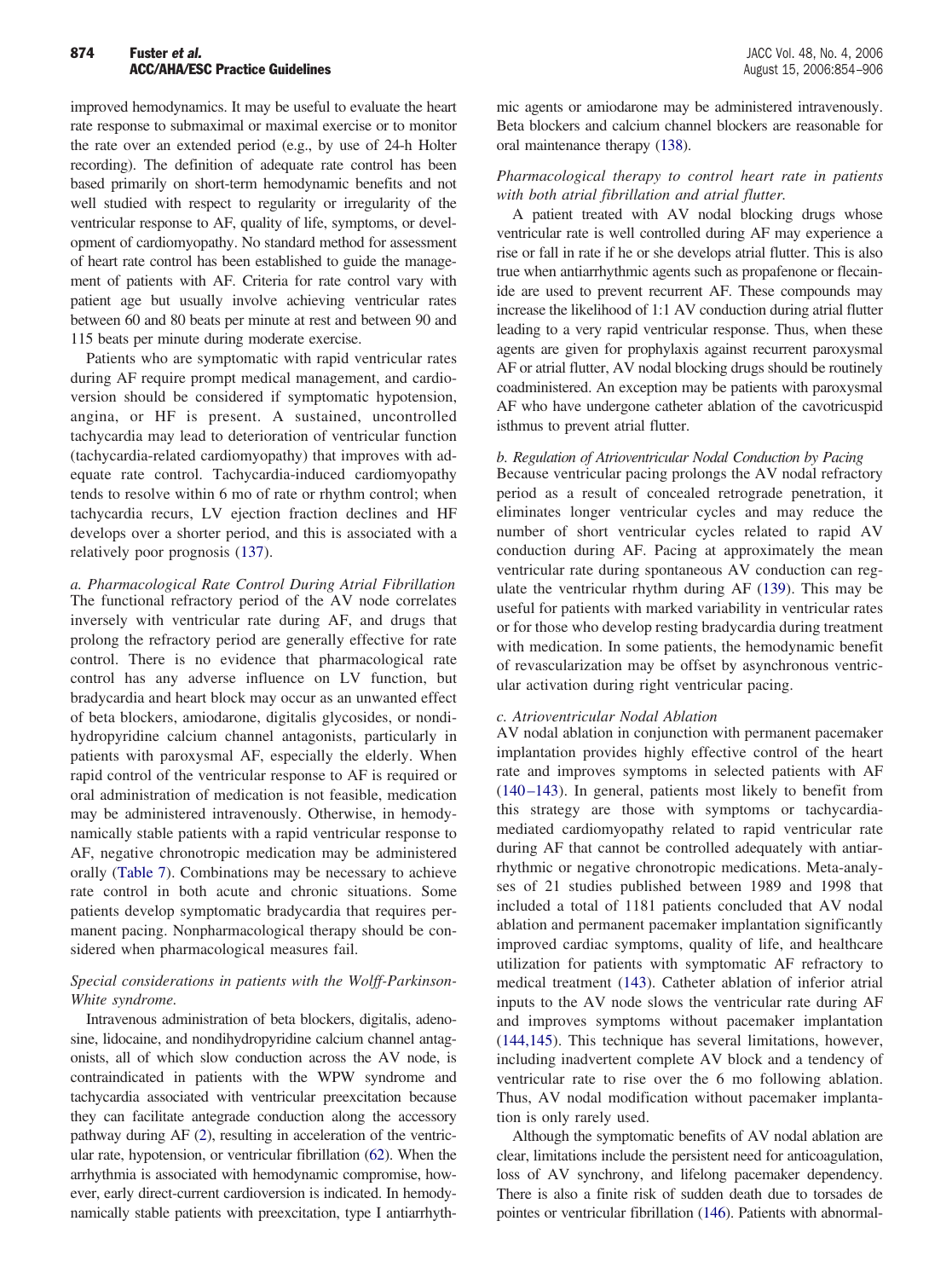#### <span id="page-21-0"></span>**TABLE 7. Intravenous and Orally Administered Pharmacological Agents for Heart Rate Control in Patients With Atrial Fibrillation**

|                                                             | Class/LOE        |                                                                                                         |                 |                                                                            |                                                                                                                                                                                       |
|-------------------------------------------------------------|------------------|---------------------------------------------------------------------------------------------------------|-----------------|----------------------------------------------------------------------------|---------------------------------------------------------------------------------------------------------------------------------------------------------------------------------------|
| Drug                                                        | Recommendation   | <b>Loading Dose</b>                                                                                     | Onset           | Maintenance Dose                                                           | <b>Major Side Effects</b>                                                                                                                                                             |
| <b>ACUTE SETTING</b>                                        |                  |                                                                                                         |                 |                                                                            |                                                                                                                                                                                       |
| Heart rate control in patients without accessory<br>pathway |                  |                                                                                                         |                 |                                                                            |                                                                                                                                                                                       |
| Esmolol*+                                                   | Class I, LOE C   | 500 mcg/kg IV over 1 min                                                                                | 5 min           | 60 to 200 mcg/kg/min IV                                                    | $\downarrow$ BP, HB, $\downarrow$ HR, asthma, HF                                                                                                                                      |
| Metoprolol <sup>+</sup>                                     | Class I, LOE C   | 2.5 to 5 mg IV bolus over 2<br>min: up to 3 doses                                                       | 5 min           | <b>NA</b>                                                                  | $\downarrow$ BP, HB, $\downarrow$ HR, asthma, HF                                                                                                                                      |
| Propranolol <sup>+</sup>                                    | Class I, LOE C   | $0.15$ mg/kg IV                                                                                         | 5 min           | <b>NA</b>                                                                  | $\downarrow$ BP, HB, $\downarrow$ HR, asthma, HF                                                                                                                                      |
| <b>Diltiazem</b>                                            | Class I, LOE B   | 0.25 mg/kg IV over 2 min                                                                                | 2 to 7 min      | 5 to 15 mg/h N                                                             | $\downarrow$ BP, HB, HF                                                                                                                                                               |
| Verapamil                                                   | Class I, LOE B   | 0.075 to 0.15 mg/kg N over 2<br>min                                                                     | $3$ to $5$ min  | <b>NA</b>                                                                  | $\downarrow$ BP, HB, HF                                                                                                                                                               |
| Heart rate control in patients with accessory<br>pathway§   |                  |                                                                                                         |                 |                                                                            |                                                                                                                                                                                       |
| Amiodarone‡                                                 | Class IIa, LOE C | 150 mg over 10 min                                                                                      | Days            | 0.5 to 1 mg/min IV                                                         | $\downarrow$ BP, HB, pulmonary toxicity, skin<br>discoloration, hypothyroidism,<br>hyperthyroidism, corneal deposits,<br>optic neuropathy, warfarin<br>interaction, sinus bradycardia |
|                                                             |                  | Heart rate control in patients with heart failure and without accessory pathway                         |                 |                                                                            |                                                                                                                                                                                       |
| Digoxin                                                     | Class I, LOE B   | 0.25 mg IV each $2 h$ , up to<br>1.5 <sub>mq</sub>                                                      | 60 min or mores | $0.125$ to 0.375 mg daily IV or<br>orally                                  | Digitalis toxicity, HB, $\downarrow$ HR                                                                                                                                               |
| Amiodarone‡                                                 | Class IIa, LOE C | 150 mg over 10 min                                                                                      | Days            | $0.5$ to 1 mg/min IV                                                       | ↓ BP, HB, pulmonary toxicity, skin<br>discoloration, hypothyroidism,<br>hyperthyroidism, corneal deposits,<br>optic neuropathy, warfarin<br>interaction, sinus bradycardia            |
| NON-ACUTE SETTING and CHRONIC MAINTENANCE THERAPY¶          |                  |                                                                                                         |                 |                                                                            |                                                                                                                                                                                       |
| Heart rate control                                          |                  |                                                                                                         |                 |                                                                            |                                                                                                                                                                                       |
| Metoprolol <sup>+</sup>                                     | Class I, LOE C   | Same as maintenance dose                                                                                | 4 to 6 h        | 25 to 100 mg twice a day,<br>orally                                        | $\downarrow$ BP, HB, $\downarrow$ HR, asthma, HF                                                                                                                                      |
| Propranolol <sup>+</sup>                                    | Class I, LOE C   | Same as maintenance dose                                                                                | 60 to 90 min    | 80 to 240 mg daily in divided<br>doses, orally                             | $\downarrow$ BP, HB, $\downarrow$ HR, asthma, HF                                                                                                                                      |
| <b>Diltiazem</b>                                            | Class I, LOE B   | Same as maintenance dose                                                                                | $2$ to $4$ h    | 120 to 360 mg daily in<br>divided doses; slow release<br>available, orally | $\downarrow$ BP, HB, HF                                                                                                                                                               |
| Verapamil                                                   | Class I, LOE B   | Same as maintenance dose                                                                                | 1 to 2 h        | 120 to 360 mg daily in<br>divided doses: slow release<br>available, orally | $\downarrow$ BP, HB, HF, digoxin interaction                                                                                                                                          |
|                                                             |                  | Heart rate control in patients with heart failure and without accessory pathway                         |                 |                                                                            |                                                                                                                                                                                       |
| Digoxin                                                     | Class I, LOE C   | 0.5 mg by mouth daily                                                                                   | 2 days          | 0.125 to 0.375 mg daily,<br>orally                                         | Digitalis toxicity, HB, $\downarrow$ HR                                                                                                                                               |
| Amiodarone <sup>+</sup>                                     | Class IIb, LOE C | 800 mg daily for 1 wk, orally<br>600 mg daily for 1 wk, orally<br>400 mg daily for 4 to 6 wk,<br>orally | $1$ to $3$ wk   | 200 mg daily, orally                                                       | J BP, HB, pulmonary toxicity, skin<br>discoloration, hypothyroidism,<br>hyperthyroidism, corneal deposits,<br>optic neuropathy, warfarin<br>interaction, sinus bradycardia            |

\*Onset is variable and some effect occurs earlier.

†Only representative members of the type of beta-adrenergic antagonist drugs are included in the table, but other, similar agents could be used for this indication in appropriate doses. Beta blockers are grouped in an order preceding the alphabetical listing of drugs.

‡Amiodarone can be useful to control the heart rate in patients with atrial fibrillation (AF) when other measures are unsuccessful or contraindicated.

§Conversion to sinus rhythm and catheter ablation of the accessory pathway are generally recommended; pharmacological therapy for rate control may be appropriate in certain patients.

If rhythm cannot be converted or ablated and rate control is needed, intravenous (IV) amiodarone is recommended.

¶Adequacy of heart rate control should be assessed during physical activity as well as at rest.

2BP indicates hypotension; 2HR, bradycardia; HB, heart block; HF, heart failure; LOE, level of evidence; and NA, not applicable.

ities of diastolic ventricular compliance who depend on AV synchrony to maintain cardiac output, such as those with HCM or hypertensive heart disease, may experience persistent symptoms after AV nodal ablation and pacemaker implantation.

Hence, patients should be counseled regarding each of these considerations before proceeding with this irreversible measure.

Patients with normal LV function or reversible LV dysfunction undergoing AV nodal ablation are most likely to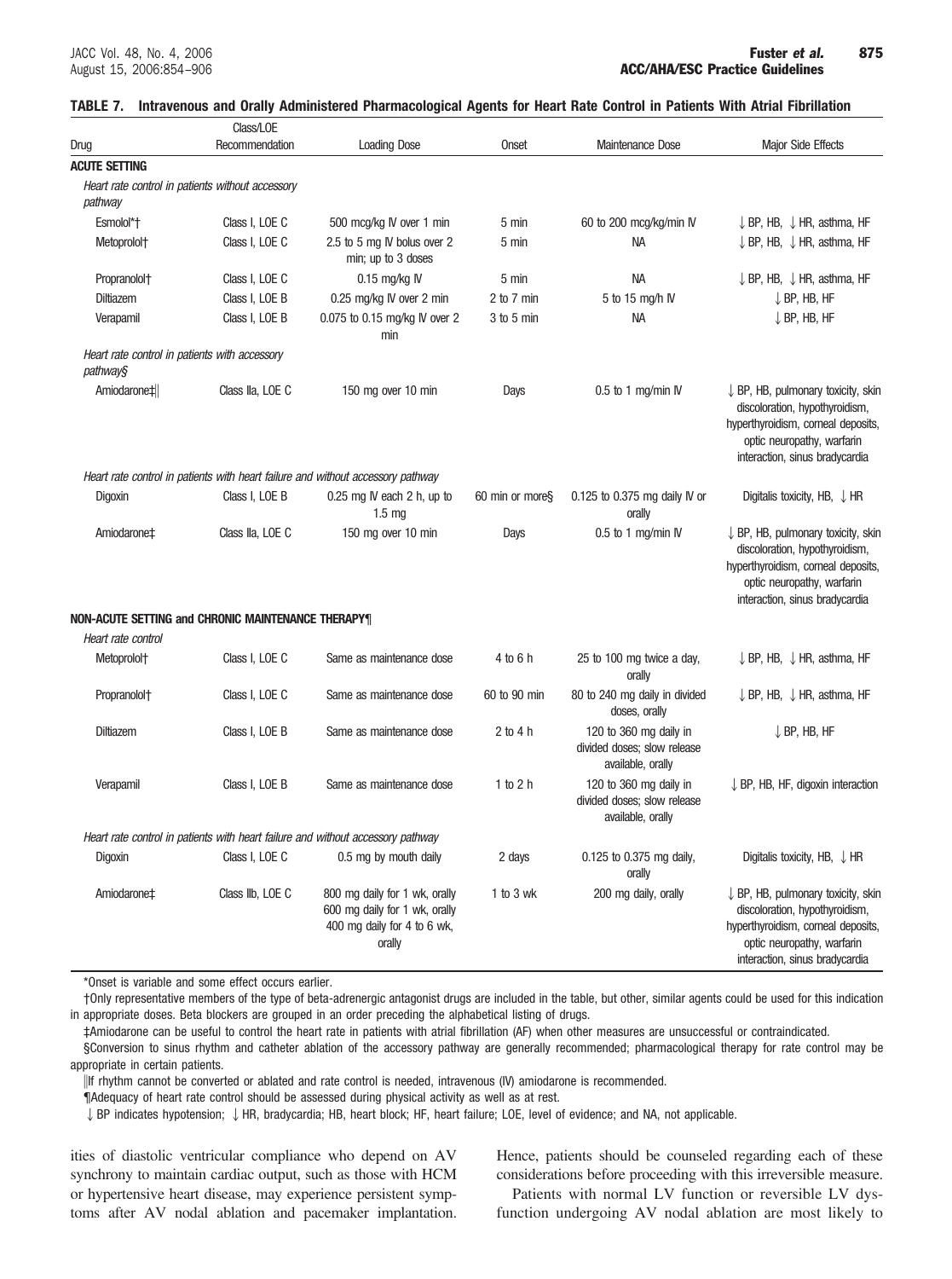**TABLE 8. Risk Factors for Ischemic Stroke and Systemic Embolism in Patients With Nonvalvular Atrial Fibrillation**

| <b>Risk Factors</b>                   | <b>Relative Risk</b> |
|---------------------------------------|----------------------|
| Previous stroke or TIA                | 2.5                  |
| Diabetes mellitus                     | 1.7                  |
| History of hypertension               | 1.6                  |
| Heart failure                         | 1.4                  |
| Advanced age (continuous, per decade) | 1.4                  |

Data derived from collaborative analysis of 5 untreated control groups in primary prevention trials [\(17\).](#page-45-0) As a group, patients with nonvalvular atrial fibrillation (AF) carry about a 6-fold increased risk of thromboembolism compared with patients in sinus rhythm. Relative risk refers to comparison of patients with AF to patients without these risk factors.

TIA indicates transient ischemic attack.

benefit from standard AV nodal ablation and pacemaker implantation. For those with impaired LV function not due to tachycardia, a biventricular pacemaker with or without defibrillator capability should be considered. Upgrading to a biventricular device should be considered for patients with HF and a right ventricular pacing system who have undergone AV node ablation [\(147\).](#page-48-0)

#### *2. Preventing Thromboembolism*

#### *a. Risk Stratification*

#### *Epidemiological data.*

In a small, retrospective, population-based study in Olmsted County, Minnesota, over 3 decades, the 15-y cumulative stroke rate in people with lone AF (defined as those younger than 60 y with no clinical history or echocardiographic signs of cardiopulmonary disease) was 1.3% [\(5\).](#page-45-0) In the SPAF (Stroke Prevention in Atrial Fibrillation III) studies, the annualized rate of ischemic stroke during aspirin treatment was similar in those with paroxysmal (3.2%) and permanent (3.3%) AF [\(148\).](#page-48-0) Those with prior stroke or TIA have a rate of subsequent stroke of 10% to 12% per year when treated with aspirin, and these patients benefit substantially from adjusted-dose oral anticoagulation [\(149\).](#page-48-0) In addition to prior thromboembolism, HF, hypertension, increasing age, and diabetes mellitus have consistently emerged as independent risk factors for ischemic stroke associated with nonvalvular AF [\(96\).](#page-47-0) Other factors, such as female gender, systolic blood pressure over 160 mm Hg, and LV dysfunction, have been variably linked to stroke [\(96\).](#page-47-0) The relative risk for ischemic stroke associated with specific clinical features, derived from a collaborative analysis of participants given no antithrombotic therapy in the control groups of 5 randomized trials, is displayed in Table 8. In patients with nonvalvular AF, prior stroke or TIA is the strongest independent predictor of stroke, significantly associated with stroke in all 6 studies in which it was evaluated, with incremental relative risk between 1.9 and 3.7 (averaging approximately 3.0). All patients with prior stroke or TIA require anticoagulation unless contraindications exist in a given patient. Patient age is a consistent independent predictor of stroke (Fig. 3), but older people are also at increased risk for anticoagulant-related bleeding [\(150\).](#page-48-0) Special consideration of these older patients is therefore a critical aspect of effective stroke prophylaxis [\(151\).](#page-48-0)

#### *Echocardiography and risk stratification.*

Echocardiography is valuable to define the origin of AF (e.g., detecting rheumatic mitral valve disease or HCM) and



**Figure 3.** Stroke rates in relation to age among patients in untreated control groups of randomized trials of antithrombotic therapy. Data are from the Atrial Fibrillation Investigators. Risk factors for stroke and efficacy of antithrombotic therapy in atrial fibrillation. Analysis of pooled data from five randomized controlled trials. *Arch Intern Med* 1994;154:1449–1457 [\(17\).](#page-45-0)

may add information useful in stratifying thromboembolic risk. Among high-risk AF patients, impaired LV systolic function on transthoracic echocardiography, thrombus, dense spontaneous echo contrast or reduced velocity of blood flow in the LAA, and complex atheromatous plaque in the thoracic aorta on TEE have been associated with thromboembolism, and oral anticoagulation effectively lowers the risk of stroke in AF patients with these features. LA diameter and fibrocalcific endocardial abnormalities have been less consistently associated with thromboembolism. Whether the absence of these echocardiographic abnormalities identifies a low-risk group of patients who could safely avoid anticoagulation has not been established, limiting the value of echocardiography as a prime determinant of the need for chronic anticoagulation in patients with AF.

Several clinical schemes have been proposed to stratify the risk of ischemic stroke in patients with AF, based on analyses of prospectively monitored cohorts of participants in clinical trials in which antithrombotic therapy was controlled. Other criteria have been developed by expert consensus to classify patients into low-, intermediate-, and high-risk groups. Still others have used recursive partitioning and other techniques to identify low-risk patients. The CHADS<sub>2</sub> (Cardiac Failure, Hypertension, Age, Diabetes, Stroke [Doubled]) integrates elements from several of these schemes and is based on a point system in which 2 points are assigned for a history of stroke or TIA and 1 point each is assigned for age over 75 y and a history of hypertension, diabetes, or recent HF [\(Table](#page-23-0) 9) [\(152,153\).](#page-48-0) The predictive value of this scoring system was evaluated in 1733 Medicare beneficiaries with nonvalvular AF between the ages of 65 and 95 y who were not given warfarin at hospital discharge. Although high scores were associated with an increased stroke rate in this elderly cohort, few patients had a score of 5 or more or a score of 0.

Although these schemes for stratification of stroke risk identify patients who benefit most and least from anticoagulation, the threshold for use of anticoagulation is controversial. Opinion is particularly divided about anticoagulation for those at intermediate risk (stroke rate 3% to 5% per year). Some advocate the routine use of anticoagulation in those with stroke rates in this range [\(154\),](#page-48-0) whereas others favor selective anticoagulation of patients at intermediate risk, with weight given to individual bleeding risks and patient preferences [\(24\),](#page-45-0) The threshold of benefit at which AF patients choose anticoagulation varies; some at intermediate risk elect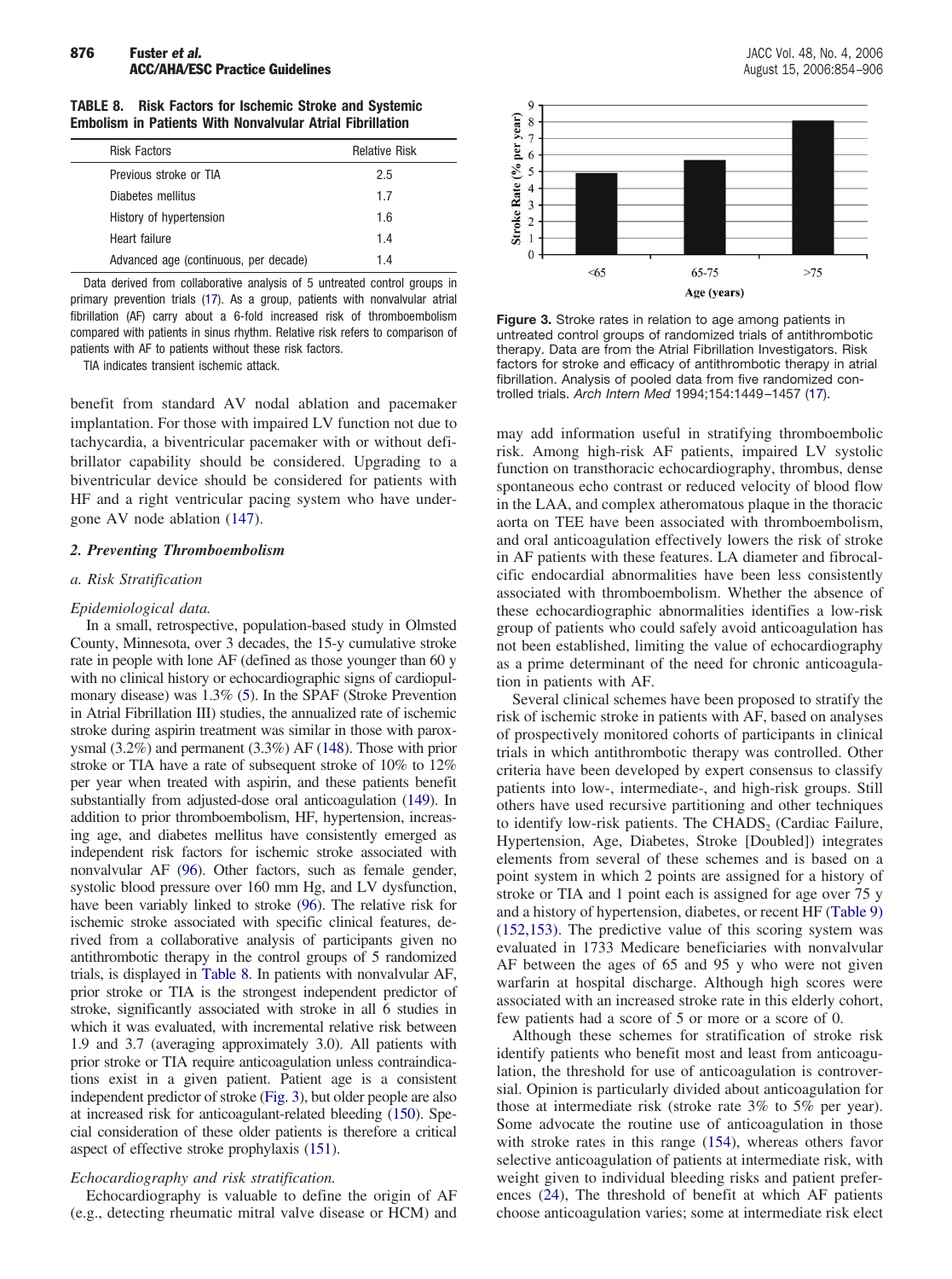#### <span id="page-23-0"></span>**TABLE 9. Stroke Risk in Patients With Nonvalvular AF Not Treated With Anticoagulation According to the CHADS<sub>2</sub> Index**

|                     | CHADS <sub>2</sub> Risk Criteria | Score                    |  |
|---------------------|----------------------------------|--------------------------|--|
| Prior stroke or TIA |                                  | 2                        |  |
| Age $>75$ y         |                                  | 1                        |  |
| Hypertension        |                                  |                          |  |
| Diabetes mellitus   |                                  |                          |  |
| Heart failure       | 1                                |                          |  |
|                     | <b>Adjusted Stroke</b>           |                          |  |
| Patients            | Rate $(\frac{9}{6})(y)^*$        |                          |  |
| $(N=1733)$          | $(95% \text{ Cl})$               | CHADS <sub>2</sub> Score |  |
| 120                 | $1.9$ (1.2 to 3.0)               | 0                        |  |
| 463                 | $2.8$ (2.0 to 3.8)               | 1                        |  |
| 523                 | 4.0 $(3.1 \text{ to } 5.1)$      | 2                        |  |
| 337                 | 5.9 $(4.6 \text{ to } 7.3)$      | 3                        |  |
| 220                 | $8.5$ (6.3 to 11.1)              | 4                        |  |
|                     |                                  |                          |  |

\*The adjusted stroke rate was derived from multivariate analysis assuming no aspirin usage. Data are from van Walraven WC, Hart RG, Wells GA, et al. A clinical prediction rule to identify patients with atrial fibrillation and a low risk for stroke while taking aspirin. *Arch Intern Med* 2003;163:936–43 [\(153\);](#page-48-0) and Gage BF, Waterman AD, Shannon W, et al. Validation of clinical classification schemes for predicting stroke: results from the National Registry of Atrial Fibrillation. *JAMA* 2001;285:2864–70 [\(152\).](#page-48-0)

5 18.2 (10.5 to 27.4) 6

AF indicates atrial fibrillation; CHADS<sub>2</sub>, Cardiac Failure, Hypertension, Age, Diabetes, and Stroke (Doubled); CI, confidence interval; and TIA, transient ischemic attack.

anticoagulation, whereas others do not [\(155\).](#page-48-0) Our recommendations for antithrombotic therapy in patients with AF are summarized in Table 10.

The risk of thromboembolism is not as well established for atrial flutter as it is for AF but is generally estimated as higher than that for patients with sinus rhythm and less than that for those with persistent or permanent AF. Although the overall thromboembolic risk associated with atrial flutter may be somewhat lower than with AF [\(156\),](#page-48-0) it seems prudent to estimate risk by the use of similar stratification criteria for both arrhythmias until more robust data become available.

# *b. Antithrombotic Strategies for Prevention of Ischemic Stroke and Systemic Embolism*

Before 1990, antithrombotic therapy for prevention of ischemic stroke and systemic embolism in patients with AF was limited mainly to those with rheumatic heart disease or prosthetic heart valves [\(23\).](#page-45-0) Anticoagulation was also accepted therapy for patients who had sustained ischemic stroke to prevent recurrence but was often delayed to avoid hemorrhagic transformation. Some advocated anticoagulation of patients with thyrotoxicosis or other conditions associated with cardiomyopathy. Since then, 24 randomized trials involving patients with nonvalvular AF have been published, including 20 012 participants with an average follow-up of 1.6 y, a total exposure of about 32 800 patient-y.

#### *Anticoagulation with vitamin K antagonist agents.*

Five large randomized trials published between 1989 and 1992 evaluated oral anticoagulation mainly for primary prevention of thromboembolism in patients with nonvalvular AF [\(157–163\)](#page-48-0) [\(Fig.](#page-24-0) 4). A sixth trial focused on secondary prevention among patients who had survived nondisabling stroke or cerebral TIA [\(164\).](#page-48-0) Meta-analysis according to the principle of intention to treat showed that adjusted-dose oral anticoagulation is highly efficacious for prevention of all stroke (both ischemic and hemorrhagic), with a risk reduction of 61% (95% CI 47% to 71%) versus placebo [\(165\)](#page-48-0) [\(Fig.](#page-24-0) 4). The duration of follow-up was generally between 1 and 2 y; the longest was 2.2 y, whereas in clinical practice, the need for antithrombotic therapy in patients with AF typically extends over much longer periods.

All reported trials excluded patients considered at high risk of bleeding. Patient age and the intensity of anticoagulation are the most powerful predictors of major bleeding [\(166](#page-48-0)– [169\).](#page-48-0) Trial participants, at an average age of 69 y, were carefully selected and managed, however, and it is unclear whether the relatively low observed rates of major hemorrhage also apply to patients with AF in clinical practice, who have a mean age of about 75 y and less closely regulated anticoagulation therapy.

The target intensity of anticoagulation involves a balance between prevention of ischemic stroke and avoidance of

**TABLE 10. Antithrombotic Therapy for Patients With Atrial Fibrillation**

| <b>Risk Category</b>                                        | Recommended Therapy                                                             |                                  |  |  |  |
|-------------------------------------------------------------|---------------------------------------------------------------------------------|----------------------------------|--|--|--|
| No risk factors                                             | Aspirin, 81 to 325 mg daily                                                     |                                  |  |  |  |
| One moderate-risk factor                                    | Aspirin, 81 to 325 mg daily, or warfarin (INR 2.0)<br>to $3.0$ , target $2.5$ ) |                                  |  |  |  |
| Any high-risk factor or more than 1<br>moderate-risk factor | Warfarin (INR 2.0 to 3.0, target $2.5$ )*                                       |                                  |  |  |  |
| Less Validated or Weaker<br><b>Risk Factors</b>             | Moderate-Risk Factors                                                           | <b>High-Risk Factors</b>         |  |  |  |
| Female gender                                               | Age greater than or equal to $75y$                                              | Previous stroke, TIA or embolism |  |  |  |
| Age 65 to 74 y                                              | Hypertension                                                                    | Mitral stenosis                  |  |  |  |
| Coronary artery disease                                     | Heart failure                                                                   | Prosthetic heart valve*          |  |  |  |
| Thyrotoxicosis                                              | LV ejection fraction 35% or less                                                |                                  |  |  |  |
|                                                             | Diabetes mellitus                                                               |                                  |  |  |  |

\*If mechanical valve, target international normalized ratio (INR) greater than 2.5.

INR indicates international normalized ratio; LV, left ventricular; and TIA, transient ischemic attack.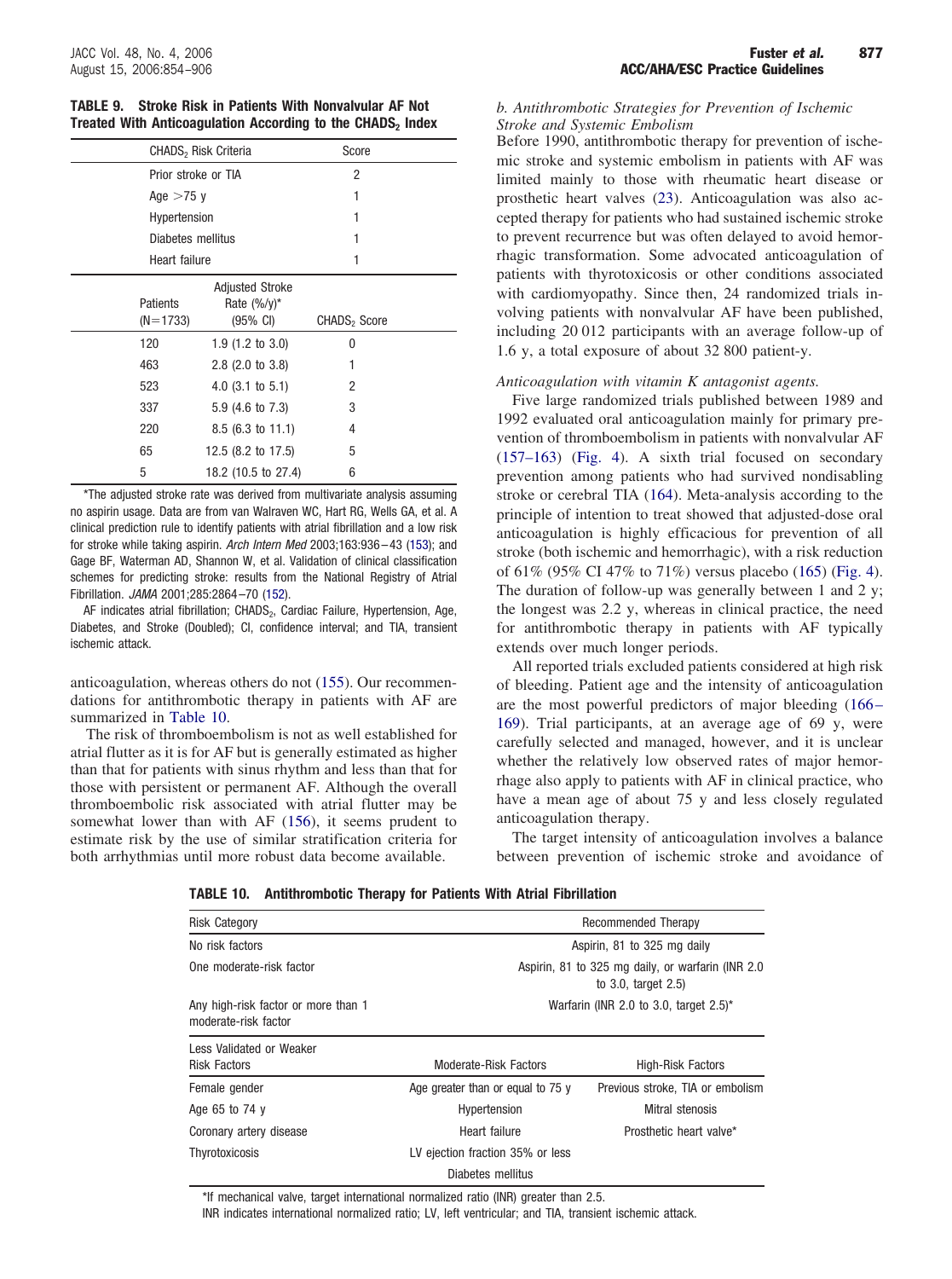<span id="page-24-0"></span>



**Figure 4.** Antithrombotic therapy for prevention of stroke (ischemic and hemorrhagic) in patients with nonvalvular atrial fibrillation. Adjusted-dose warfarin compared with placebo (six random trials). Modified with permission from Hart RG, Benavente O, McBride R, et al. Antithrombotic therapy to prevent stroke in patients with atrial fibrillation: a meta-analysis. *Ann Intern Med* 1999;131:492–501 [\(165\).](#page-48-0) AFASAK indicates Copenhagen Atrial Fibrillation, Aspirin, Anticoagulation; BAATAF, Boston Area Anticoagulation Trial for Atrial Fibrillation; CAFA, Canadian Atrial Fibrillation Anticoagulation; EAFT, European Atrial Fibrillation Trial; SPAF, Stroke Prevention in Atrial Fibrillation; and SPINAF, Stroke Prevention in Nonrheumatic Atrial Fibrillation.

hemorrhagic complications (Fig. 5). Targeting the lowest adequate intensity of anticoagulation to minimize the risk of bleeding is particularly important for elderly AF patients. Maximum protection against ischemic stroke in AF is probably achieved at an INR range of 2.0 to 3.0 [\(170\).](#page-48-0) Despite anticoagulation of more elderly patients with AF, rates of intracerebral hemorrhage are considerably lower than in the



**Figure 5.** Adjusted odds ratios for ischemic stroke and intracranial bleeding in relation to intensity of anticoagulation. Modified with permission from Hylek EM, Singer DE. Risk factors for intracranial hemorrhage in outpatients taking warfarin. *Ann Intern Med* 1994;120:897–902 [\(166\).](#page-48-0) Data from Odén A, Fahlén M, Hart RG. Optimal INR for prevention of stroke and death in atrial fibrillation: a critical appraisal. *Thromb Res* 2006;117:493–9 [\(167\).](#page-48-0)

past, typically between 0.1% and 0.6% in contemporary reports. This may reflect lower anticoagulation intensity, more careful dose regulation, or better control of hypertension [\(171–173\).](#page-48-0)

#### *Aspirin for antithrombotic therapy in patients with atrial fibrillation.*

Aspirin offers only modest protection against stroke for patients with AF [\(157,161,164,174–180\)](#page-48-0) [\(Fig.](#page-27-0) 6). Meta-analysis of 5 randomized trials showed a stroke reduction of 19% (95% CI=2% to 34%) [\(165\).](#page-48-0) Aspirin may be more efficacious for AF patients with hypertension or diabetes [\(181\)](#page-48-0) and for reduction of noncardioembolic versus cardioembolic ischemic strokes in AF patients [\(72\).](#page-46-0) Cardioembolic strokes are, on average, more disabling than noncardioembolic strokes [\(92\).](#page-46-0) Aspirin appears to prevent nondisabling strokes more than disabling strokes [\(165\).](#page-48-0) Thus, the greater the risk of disabling cardioembolic stroke in a population of patients with AF, the less protection is afforded by aspirin [\(92\).](#page-46-0)

*Combining anticoagulant and platelet-inhibitor therapy.* Combinations of oral anticoagulants plus antiplatelet agents have not generally shown reduced risks of hemorrhage or augmented efficacy over adjusted-dose anticoagulation alone. Combining aspirin with an oral anticoagulant at higher intensities may accentuate intracranial hemorrhage, particularly in elderly AF patients [\(183\).](#page-48-0) For most patients with AF who have stable CAD, warfarin anticoagulation alone (target INR 2.0 to 3.0) should provide satisfactory antithrombotic prophylaxis against both cerebral and myocardial ischemic events.

Platelet-inhibitor drugs are particularly valuable for prevention of recurrent myocardial ischemia in patients undergoing percutaneous coronary intervention, but no adequate studies have been published that specifically address this issue in patients who also require chronic anticoagulation because of AF. It is the consensus of the authors of these guidelines that the most important agent for the maintenance of coronary and stent patency is the thienopyridine derivative clopidogrel and that the addition of aspirin to the chronic anticoagulant regimen contributes more risk than benefit. Although it is usually necessary to interrupt or reduce anticoagulation to prevent bleeding at the site of peripheral arterial puncture, the vitamin K antagonist should be resumed as soon as possible after the procedure and the dose adjusted to achieve an INR in the therapeutic range. Aspirin may be given temporarily during the hiatus, but the maintenance regimen should then consist of the combination of clopidogrel, 75 mg daily, plus warfarin (INR 2.0 to 3.0) for 9 to 12 mo, after which warfarin may be continued as monotherapy in the absence of a subsequent coronary event.

#### *Low-molecular-weight heparins.*

The use of low-molecular-weight heparin instead of unfractionated heparin in patients with AF is based largely on extrapolation from venous thromboembolic disease states and from limited observational studies [\(184\).](#page-48-0) In general, lowmolecular-weight heparins have several pharmacological advantages over unfractionated heparin. These include a longer half-life, more predictable bioavailability (greater than 90%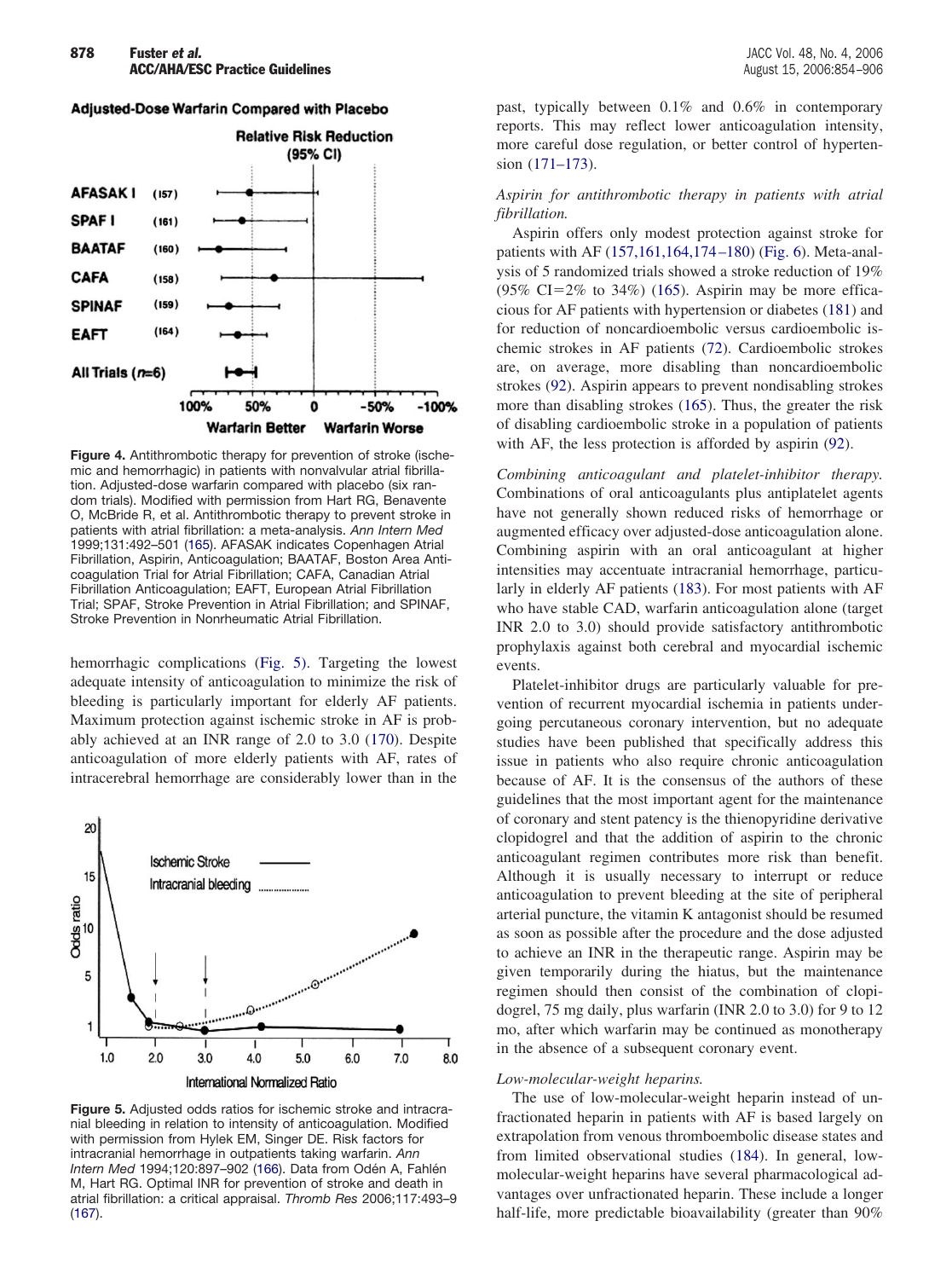<span id="page-25-0"></span>

|  |  |  | TABLE 11. Recommendations for Pharmacological Cardioversion of Atrial Fibrillation of Up to 7-d Duration |  |  |
|--|--|--|----------------------------------------------------------------------------------------------------------|--|--|
|--|--|--|----------------------------------------------------------------------------------------------------------|--|--|

|                                               |                         | Class of        | Level of |                                       |
|-----------------------------------------------|-------------------------|-----------------|----------|---------------------------------------|
| Drug*                                         | Route of Administration | Recommendation  | Evidence | References                            |
| Agents with proven efficacy                   |                         |                 |          |                                       |
| <b>Dofetilide</b>                             | Oral                    |                 | Α        | 197-202                               |
| Flecainide                                    | Oral or intravenous     |                 | Α        | 191, 203-210                          |
| Ibutilide                                     | Intravenous             |                 | Α        | $211 - 216$                           |
| Propafenone                                   | Oral or intravenous     |                 | Α        | 191, 193, 195, 207, 210, 217-227, 255 |
| Amiodarone                                    | Oral or intravenous     | <b>Ila</b>      | Α        | 194, 206, 217, 228-235                |
| Less effective or incompletely studied agents |                         |                 |          |                                       |
| Disopyramide                                  | Intravenous             | I <sub>II</sub> | B        | 247                                   |
| Procainamide                                  | Intravenous             | llb             | B        | 211, 213, 239                         |
| Quinidine                                     | Oral                    | llb             | B        | 195, 203, 225, 230, 236-238, 273      |
| Should not be administered                    |                         |                 |          |                                       |
| Digoxin                                       | Oral or intravenous     | Ш               | Α        | 195, 207, 227, 231, 241, 245          |
| Sotalol                                       | Oral or intravenous     | Ш               | Α        | 214, 237, 238, 242, 246               |

\*The doses of medications used in these studies may not be the same as those recommended by the manufacturers. Drugs are listed alphabetically within each category of recommendation and level of evidence.

after subcutaneous injection), predictable clearance (enabling once- or twice-daily subcutaneous administration), and a predictable antithrombotic response based on body weight, which permits fixed-dose treatment without laboratory monitoring except under special circumstances such as obesity, renal insufficiency, or pregnancy [\(185\).](#page-48-0) The favorable properties of low-molecular-weight heparins may simplify the treatment of AF in acute situations and shorten or eliminate the need for hospitalization to initiate anticoagulation. Selfadministration of low-molecular-weight heparins out of hospital by patients with AF undergoing elective cardioversion is a promising approach that may result in cost savings [\(186\).](#page-48-0)

# *Interruption of anticoagulation for diagnostic or therapeutic procedures.*

From time to time, it may be necessary to interrupt oral anticoagulant therapy in preparation for elective surgical procedures. In patients with mechanical prosthetic heart valves, it is

generally appropriate to substitute unfractionated or lowmolecular-weight heparin to prevent thrombosis [\(187\).](#page-48-0) In patients with AF who do not have mechanical valves, however, based on extrapolation from the annual rate of thromboembolism in patients with nonvalvular AF, it is the consensus of the Writing Group that anticoagulation may be interrupted for a period of up to 1 wk for surgical or diagnostic procedures that carry a risk of bleeding without substituting heparin. In high-risk patients (particularly those with prior stroke, TIA, or systemic embolism), or when a series of procedures requires interruption of oral anticoagulant therapy for longer periods, unfractionated or low-molecular-weight heparin may be administered intravenously or subcutaneously.

#### *c. Nonpharmacological Approaches to Prevention of Thromboembolism*

An emerging option for patients with AF who cannot safely undergo anticoagulation, not yet sufficiently investigated to

|                                               |                         | Recommendation | Level of |                                            |
|-----------------------------------------------|-------------------------|----------------|----------|--------------------------------------------|
| Drug*                                         | Route of Administration | Class          | Evidence | References                                 |
| Agents with proven efficacy                   |                         |                |          |                                            |
| <b>Dofetilide</b>                             | <b>Oral</b>             |                | Α        | 197-202                                    |
| Amiodarone                                    | Oral or intravenous     | lla            | Α        | 194, 206, 217, 228-235                     |
| Ibutilide                                     | Intravenous             | lla            | A        | $211 - 216$                                |
| Less effective or incompletely studied agents |                         |                |          |                                            |
| Disopyramide                                  | Intravenous             | I <sub>1</sub> | B        | 247                                        |
| Flecainide                                    | <b>Oral</b>             | I <sub>1</sub> | B        | 191, 203-210                               |
| Procainamide                                  | Intravenous             | <b>IIb</b>     | C        | 211, 213, 239                              |
| Propafenone                                   | Oral or intravenous     | Ilb            | B        | 191, 193, 195, 207, 210, 217-227, 248, 255 |
| Quinidine                                     | <b>Oral</b>             | Ilb            | B        | 195, 203, 225, 230, 236-238, 273           |
| Should not be administered                    |                         |                |          |                                            |
| Digoxin                                       | Oral or intravenous     | Ш              | B        | 195, 207, 227, 231, 241-243, 245           |
| Sotalol                                       | Oral or intravenous     | Ш              | B        | 214, 237, 238, 242, 246                    |

\*The doses of medications used in these studies may not be the same as those recommended by the manufacturers. Drugs are listed alphabetically within each category by class and level of evidence.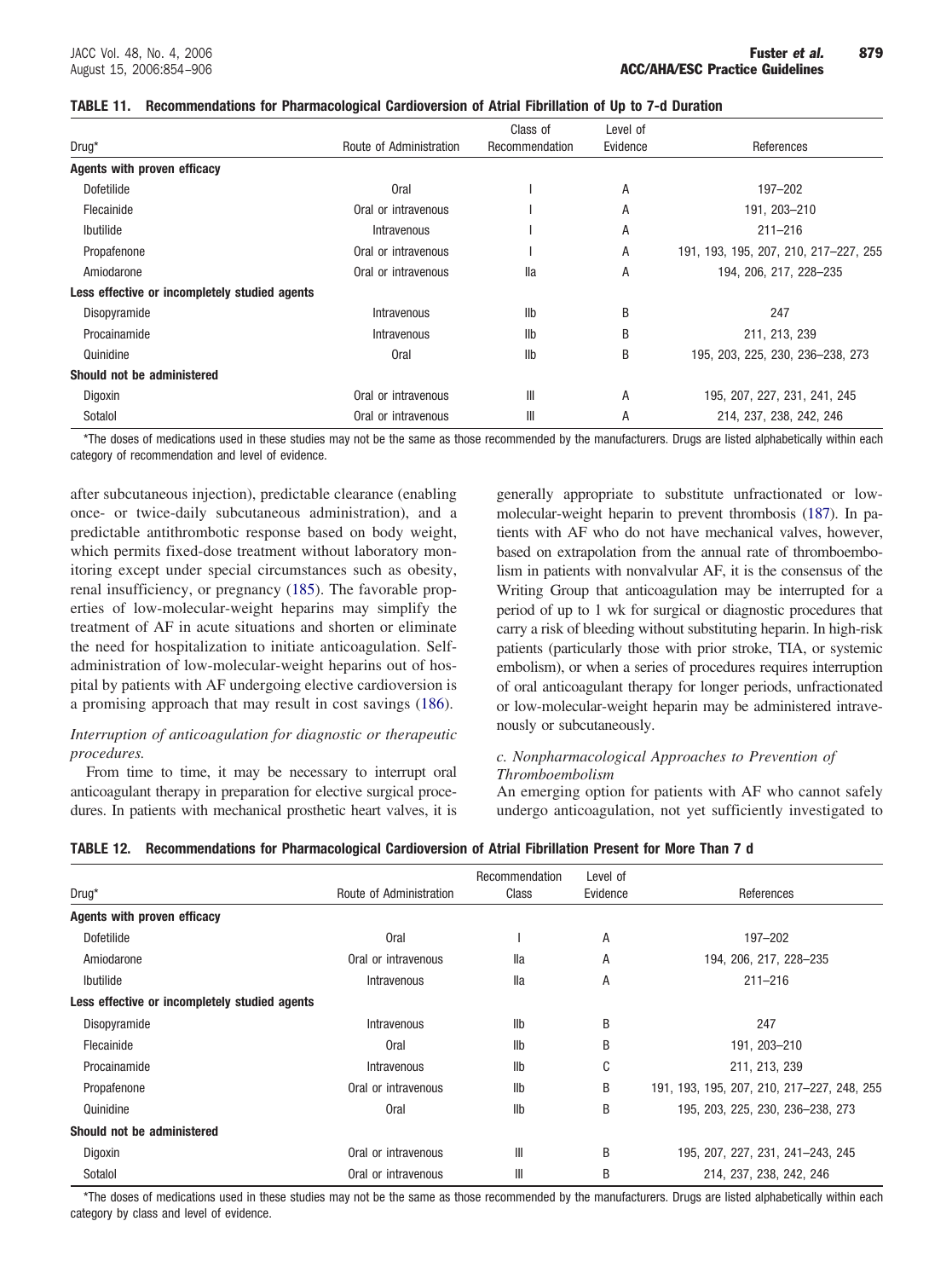#### <span id="page-26-0"></span>**TABLE 13. Recommended Doses of Drugs Proven Effective for Pharmacological Cardioversion of Atrial Fibrillation**

| Drug*                     | Route of Administration           |                                                      | Dosage <sup>+</sup>                                                                                                                                                                                                                                                 | <b>Potential Adverse Effects</b>                                                                                    | References                                    |  |
|---------------------------|-----------------------------------|------------------------------------------------------|---------------------------------------------------------------------------------------------------------------------------------------------------------------------------------------------------------------------------------------------------------------------|---------------------------------------------------------------------------------------------------------------------|-----------------------------------------------|--|
| <b>Oral</b><br>Amiodarone |                                   |                                                      | Inpatient: 1.2 to 1.8 g per day in<br>divided dose until 10 g total, then<br>200 to 400 mg per day<br>maintenance or 30 mg/kg as single<br>dose<br>Outpatient: 600 to 800 mg per day<br>divided dose until 10 g total, then<br>200 to 400 mg per day<br>maintenance | Hypotension, bradycardia, QT prolongation,<br>torsades de pointes (rare), GI upset,<br>constipation, phlebitis (IV) | 194, 206, 217, 228-236, 250                   |  |
|                           | Intravenous/oral                  |                                                      | 5 to 7 mg/kg over 30 to 60 min,<br>then $1.2$ to $1.8$ g per day continuous<br>IV or in divided oral doses until 10 g<br>total, then 200 to 400 mg per day<br>maintenance                                                                                           |                                                                                                                     |                                               |  |
| <b>Dofetilide</b>         | <b>Oral</b>                       | Creatinine<br>Clearance<br>(mL/min)                  | Dose<br>(mcg BID)                                                                                                                                                                                                                                                   |                                                                                                                     |                                               |  |
|                           |                                   | More than 60<br>40 to 60<br>20 to 40<br>Less than 20 | 500<br>250<br>125<br>Contraindicated                                                                                                                                                                                                                                | QT prolongation, torsades de pointes; adjust<br>dose for renal function, body size and age                          | 197-202                                       |  |
| Flecainide                | Oral<br><b>Intravenous</b>        |                                                      | 200 to 300 mg ±<br>1.5 to 3.0 mg/kg over 10 to 20<br>$min+$                                                                                                                                                                                                         | Hypotension, atrial flutter with high ventricular<br>rate                                                           | 191, 203-210                                  |  |
| Ibutilide                 | Intravenous                       |                                                      | 1 mg over 10 min; repeat 1 mg<br>when necessary                                                                                                                                                                                                                     | QT prolongation, torsades de pointes                                                                                | $211 - 216$                                   |  |
| Propafenone               | <b>Oral</b><br><b>Intravenous</b> |                                                      | 600 mg<br>1.5 to 2.0 mg/kg over 10 to 20<br>$min+$                                                                                                                                                                                                                  | Hypotension, atrial flutter with high ventricular<br>rate                                                           | 191, 193, 195, 207, 210, 217-227,<br>248, 255 |  |
| Quinidine <sub>S</sub>    | <b>Oral</b>                       |                                                      | 0.75 to 1.5 g in divided doses over<br>6 to 12 h, usually with a<br>rate-slowing drug                                                                                                                                                                               | QT prolongation, torsades de pointes, GI upset,<br>hypotension                                                      | 195, 203, 225, 230, 236-238                   |  |

\*Drugs are listed alphabetically.

†Dosages given in the table may differ from those recommended by the manufacturers.

‡Insufficient data are available on which to base specific recommendations for the use of one loading regimen over another for patients with ischemic heart disease or impaired left ventricular function, and these drugs should be used cautiously or not at all in such patients.

§The use of quinidine loading to achieve pharmacological conversion of atrial fibrillation is controversial and safer methods are available with the alternative agents listed in the table. Quinidine should be used with caution.

AF indicates atrial fibrillation; BID, twice a day; GI, gastrointestinal; and IV, intravenous.

allow general clinical application, is obliteration of the LAA to remove a principal nidus of thrombus formation [\(188\).](#page-48-0) In addition to direct surgical amputation or truncation of appendage, several methods are under development to achieve this with intravascular catheters or transpericardial approaches [\(189\).](#page-48-0) The efficacy of these techniques is presumably related to the completeness and permanence of elimination of blood flow into and out of the LAA. This has been demonstrated by TEE at the time of intervention, but the durability of the effect has not been confirmed by subsequent examinations over several years. Whether mechanical measures intended to prevent embolism from thrombotic material in the LAA will prove comparably effective and safer than anticoagulation for some patients remains to be established [\(190\).](#page-49-0)

#### *3. Cardioversion of Atrial Fibrillation*

Cardioversion may be performed electively to restore sinus rhythm in patients with persistent AF. The need for cardioversion may be immediate when the arrhythmia is the main

factor responsible for acute HF, hypotension, or worsening of angina pectoris in a patient with CAD. Nevertheless, cardioversion carries a risk of thromboembolism unless anticoagulation prophylaxis is initiated before the procedure, and this risk is greatest when the arrhythmia has been present more than 48 h.

Cardioversion may be achieved by means of drugs or electrical shocks. Drugs were commonly used before directcurrent cardioversion became a standard procedure. The development of new drugs has increased the popularity of pharmacological cardioversion, but the disadvantages include the risk of drug-induced torsades de pointes or other serious arrhythmias. Moreover, pharmacological cardioversion is less effective than direct-current cardioversion when biphasic shocks are used. The disadvantage of electrical cardioversion is that it requires conscious sedation or anesthesia, which pharmacological cardioversion does not.

There is no evidence that the risk of thromboembolism or stroke differs between pharmacological and electrical methods of cardioversion. The recommendations for anticoagula-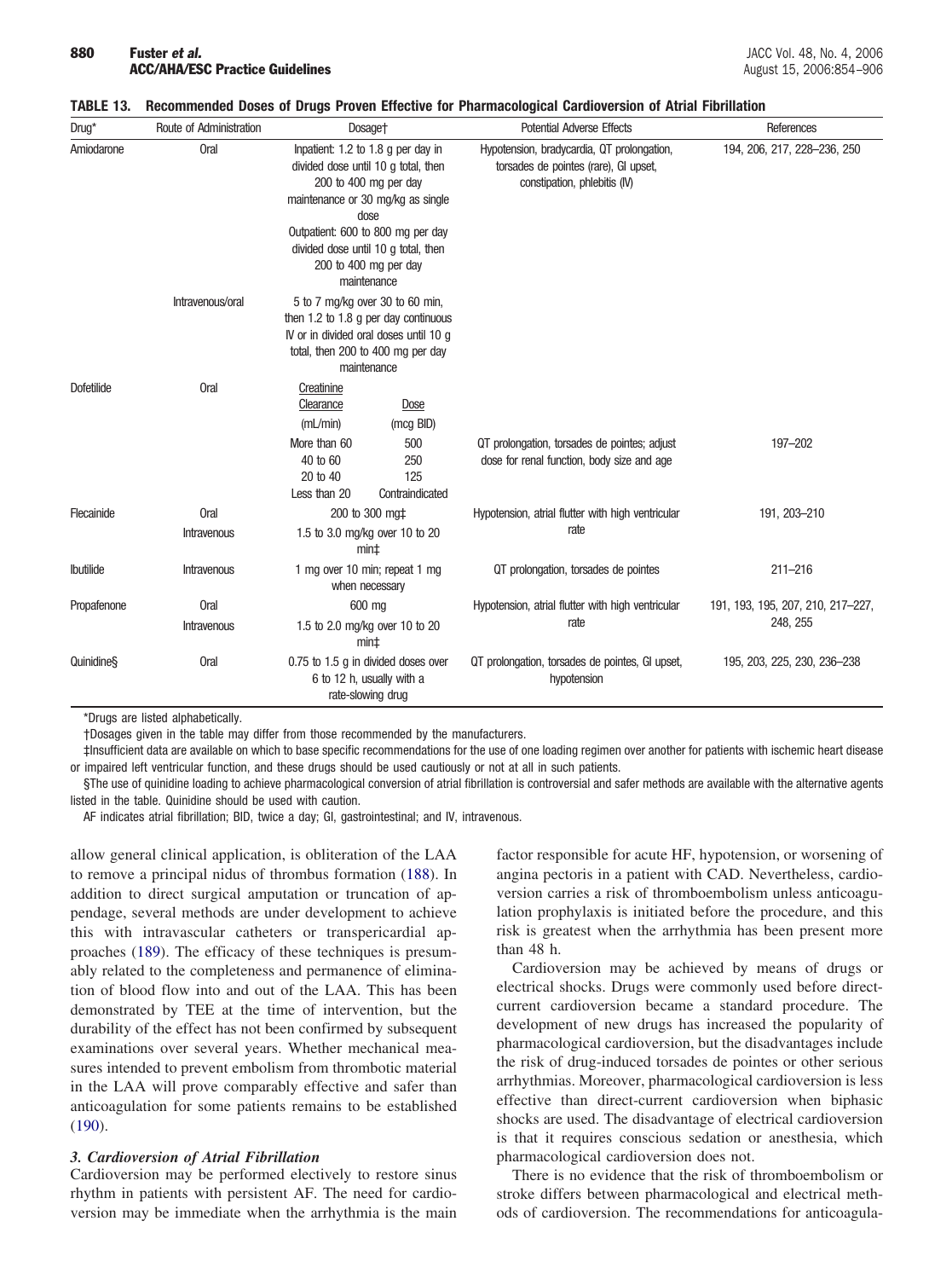<span id="page-27-0"></span>

**Figure 6.** Antithrombotic therapy for prevention of stroke (ischemic and hemorrhagic) in patients with nonvalvular atrial fibrillation: warfarin compared with aspirin and aspirin compared with placebo. Modified with permission from Hart RG, Benavente O, McBride R, Pearce LA. Antithrombotic therapy to prevent stroke in patients with atrial fibrillation: a meta-analysis. *Ann Intern Med* 1999;131:492– 501 [\(165\).](#page-48-0) AFASAK indicates Copenhagen Atrial Fibrillation, Aspirin, Anticoagulation; EAFT, European Atrial Fibrillation Trial; ESPS, European Stroke Prevention Study; LASAF, Low-Dose Aspirin, Stroke, Atrial Fibrillation; UK-TIA, United Kingdom Transient Ischaemic Attack Aspirin Trial; PATAF, Prevention of Arterial Thromboembolism in Atrial Fibrillation; SPAF, Stroke Prevention in Atrial Fibrillation; and SPINAF, Stroke Prevention in Nonrheumatic Atrial Fibrillation.

tion are therefore the same for both methods, as outlined in Section I.C.2, Preventing Thromboembolism. Cardioversion in patients with AF following recent heart surgery or MI is addressed later (see Section I.C.5, Special Considerations).

#### *a. Pharmacological Cardioversion*

The quality of evidence available to gauge the effectiveness of pharmacological cardioversion is limited by small samples, lack of standard inclusion criteria (many studies include both patients with AF and those with atrial flutter), variable intervals from drug administration to assessment of outcome, and arbitrary dose selection. Although pharmacological and direct-current cardioversion have not been compared directly, pharmacological approaches appear simpler but are less efficacious. The major risk is related to the toxicity of antiarrhythmic drugs. In developing these guidelines, placebo-controlled trials of pharmacological cardioversion in which drugs were administered over short periods of time specifically to restore sinus rhythm have been emphasized. Trials in which the control group was given another antiarrhythmic drug have, however, been considered as well.

Pharmacological cardioversion seems most effective when initiated within 7 d after the onset of an episode of AF [\(191,192\).](#page-49-0) A majority of these patients have a firstdocumented episode of AF or an unknown pattern of AF at the time of treatment. (See Section III, Classification.) A large proportion of patients with recent-onset AF experience spontaneous cardioversion within 24 to 48 h [\(193\).](#page-49-0) Spontaneous conversion is less frequent in patients with AF of longer than 7-d duration, and the efficacy of pharmacological cardioversion is markedly reduced in these patients as well. Pharmacological cardioversion may accelerate restoration of sinus rhythm in patients with recent-onset AF, but the advantage over placebo is modest after 24 to 48 h, and drug therapy is much less effective in patients with persistent AF. Some drugs have a delayed onset of action, and conversion

may not occur for several days after initiation of treatment [\(194\).](#page-49-0) Drug treatment abbreviated the interval to cardioversion compared with placebo in some studies without affecting the proportion of patients who remained in sinus rhythm after 24 h [\(195\).](#page-49-0) A potential interaction of antiarrhythmic drugs with vitamin K antagonist oral anticoagulants, increasing or decreasing the anticoagulant effect, is an issue whenever these drugs are added or withdrawn from the treatment regimen. The problem is amplified when anticoagulation is initiated in preparation for elective cardioversion. Addition of an antiarrhythmic drug to enhance the likelihood that sinus rhythm will be restored and maintained may perturb the intensity of anticoagulation beyond the intended therapeutic range, raising the risk of bleeding or thromboembolic complications.

A summary of recommendations concerning the use of pharmacological agents and recommended doses for cardioversion of AF is presented in [Tables](#page-25-0) 11, [12,](#page-25-0) and [13.](#page-26-0) Algorithms for pharmacological management of AF are given in [Figures](#page-28-0) 7, [8,](#page-29-0) [9,](#page-29-0) and 10. Throughout this document, reference is made to the Vaughan Williams classification of antiarrhythmic drugs [\(196\),](#page-49-0) modified to include drugs that became available after the original classification was developed [\(Table](#page-28-0) 14). The recommendations given in this document are based on published data and do not necessarily adhere to the regulations and labeling requirements of governmental agencies. These antiarrhythmic drugs have been approved by federal regulatory agencies in the United States and/or Europe for clinical use, but their use for the treatment of AF has not been approved in all cases. Furthermore, not all agents are approved for use in all countries.

#### *4. Pharmacological Agents to Maintain Sinus Rhythm*

*a. Agents With Proven Efficacy to Maintain Sinus Rhythm* Thirty-six controlled trials evaluating 7 antiarrhythmic drugs for the maintenance of sinus rhythm in patients with parox-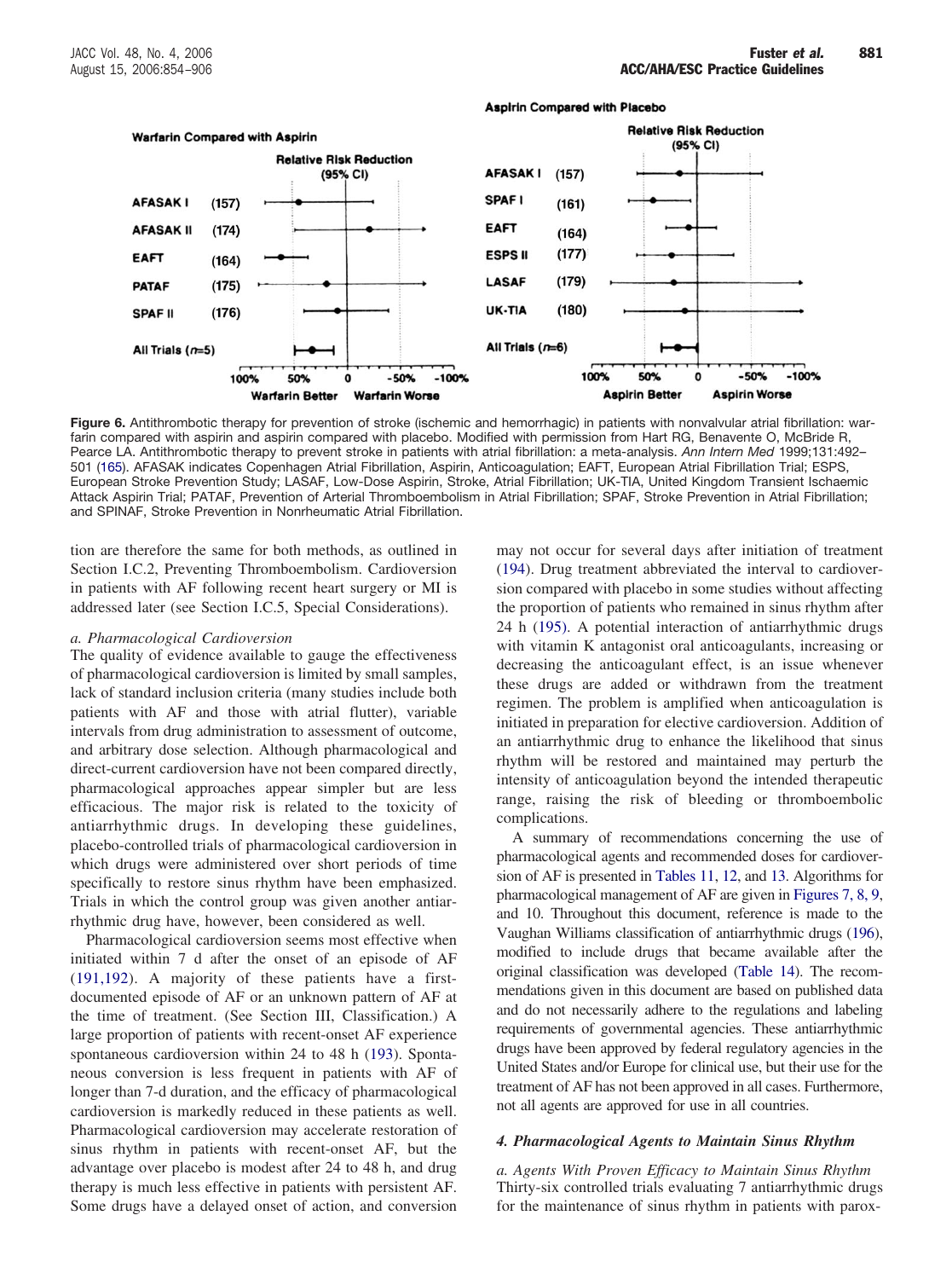<span id="page-28-0"></span>

| TABLE 14.                   |  | Vaughan Williams Classification of |  |
|-----------------------------|--|------------------------------------|--|
| <b>Antiarrhythmic Drugs</b> |  |                                    |  |

**Antiarrhythmic Drugs Type IA** Disopyramide Procainamide Quinidine **Type IB** Lidocaine Mexiletine **Type IC** Flecainide Propafenone **Type II** Beta blockers (e.g., propranolol) **Type III** Amiodarone Bretylium Dofetilide Ibutilide Sotalol **Type IV**

Nondihydropyridine calcium channel antagonists (verapamil and diltiazem)

Table includes compounds introduced after publication of the original classification.

Modified with permission from Vaughan Williams EM. A classification of antiarrhythmic actions reassessed after a decade of new drugs. *J Clin Pharmacol* 1984;24:129-47 [\(196\).](#page-49-0) © 1984 by Sage Publications Inc.

ysmal or persistent AF, 14 controlled trials of drug prophylaxis involving patients with paroxysmal AF, and 22 trials of drug prophylaxis for maintenance of sinus rhythm in patients with persistent AF were identified. Comparative data are not sufficient to permit subclassification by drug or etiology. Individual drugs and doses for maintenance of sinus rhythm are given in [Table](#page-30-0) 15. It should be noted that any membrane active agent may cause proarrhythmia.

#### *b. Out-of-Hospital Initiation of Antiarrhythmic Drugs in Patients With Atrial Fibrillation*

A frequent issue related to pharmacological cardioversion of AF is whether to initiate antiarrhythmic drug therapy in hospital or on an outpatient basis. The major concern is the potential for serious adverse effects, including torsades de pointes. With the exception of those involving low-dose oral amiodarone [\(234\),](#page-49-0) virtually all studies of pharmacological cardioversion have involved hospitalized patients. However, 1 study [\(251\)](#page-50-0) provided a clinically useful approach with out-of-hospital patient-controlled conversion using class IC drugs.

The "pill-in-the-pocket" strategy consists of the selfadministration of a single oral dose of drug shortly after the onset of symptomatic AF to improve quality of life, decrease hospital admission, and reduce cost [\(252\).](#page-50-0) Recommendations for out-of-hospital initiation or intermittent use of antiarrhythmic drugs differ for patients with paroxysmal and persistent AF. In patients with paroxysmal AF, the aims are to terminate an episode or to prevent recurrence. In patients with persistent AF, the aims are to achieve pharmacological cardioversion of AF, obviating the need for direct-current cardioversion, or to enhance the success of direct-current cardioversion by lowering the defibrillation threshold and prevent early recurrence of AF.

In patients with lone AF without structural heart disease, class IC drugs may be initiated on an outpatient basis. For other selected patients without sinus or AV node dysfunction, bundle-branch block, QT-interval prolongation, the Brugada syndrome, or structural heart disease, "pill-in-the-pocket" administration of propafenone and flecainide outside the hospital becomes an option once treatment has proved safe in hospital, given the relative safety (lack of organ toxicity and low estimated incidence of proarrhythmia) [\(253–255\).](#page-50-0) Before these agents are initiated, however, a beta blocker or nondihydropyridine calcium channel antagonist is generally recommended to prevent rapid AV conduction in the event of atrial flutter [\(256,257\).](#page-50-0) Unless AV node conduction is impaired, a short-acting beta blocker or nondihydropyridine



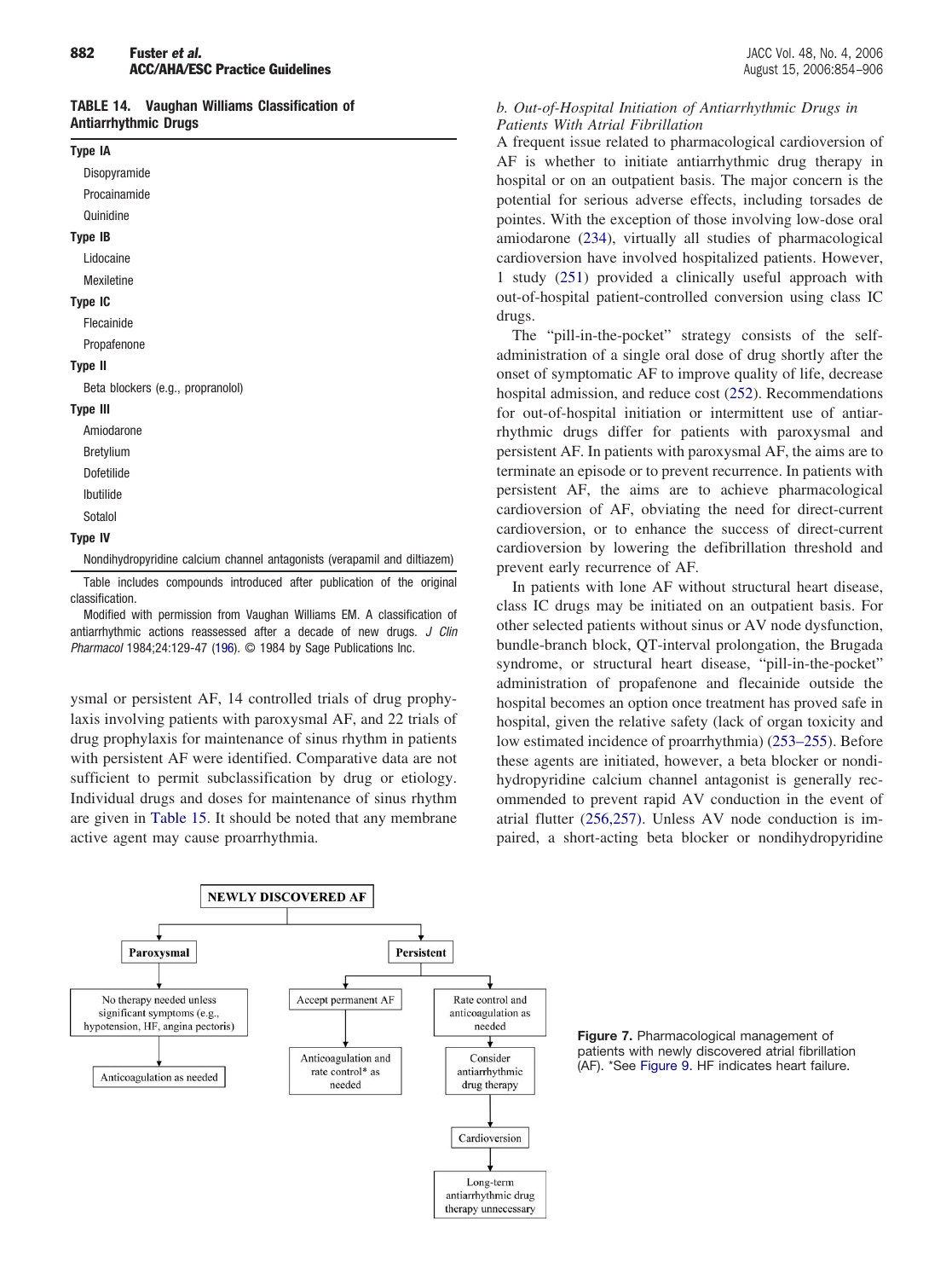<span id="page-29-0"></span>

**Figure 8.** Pharmacological management of patients with recurrent paroxysmal atrial fibrillation (AF). \*See Figure 9. AAD indicates antiarrhythmic drug.

calcium channel antagonist should be given at least 30 min before administration of a type IC antiarrhythmic agent to terminate an acute episode of AF, or the AV nodal blocking agents should be prescribed as continuous background therapy. Because termination of paroxysmal AF may be associated with bradycardia due to sinus node or AV node dysfunction, an initial conversion trial should be undertaken in hospital before a patient is declared fit for outpatient "pillin-the pocket" use of flecainide or propafenone for conversion of subsequent recurrences of AF. [Table](#page-31-0) 16 lists other factors associated with proarrhythmic toxicity to class IC agents. It should be noted that these include female gender.

Few prospective data are available on the relative safety of initiating antiarrhythmic drug therapy in the outpatient versus inpatient setting, and the decision to initiate therapy out of hospital should be carefully individualized. The "pill-in-the pocket" approach appears feasible and safe for selected patients with AF, but the safety of this approach without previous inpatient evaluation remains uncertain.

As long as the baseline uncorrected QT interval is less than 460 ms, serum electrolytes are normal, and risk factors associated with class III drug–related proarrhythmia are considered [\(Table](#page-31-0) 16), sotalol may be initiated in outpatients with little or no heart disease. It is safest to start sotalol when the patient is in



**Figure 9.** Antiarrhythmic drug therapy to maintain sinus rhythm in patients with recurrent paroxysmal or persistent atrial fibrillation. Within each box, drugs are listed alphabetically and not in order of suggested use. The vertical flow indicates order of preference under each condition. The seriousness of heart disease proceeds from left to right, and selection of therapy in patients with multiple conditions depends on the most serious condition present. See Section 8.3.3.3 in the full-text guidelines for details. LVH indicates left ventricular hypertrophy.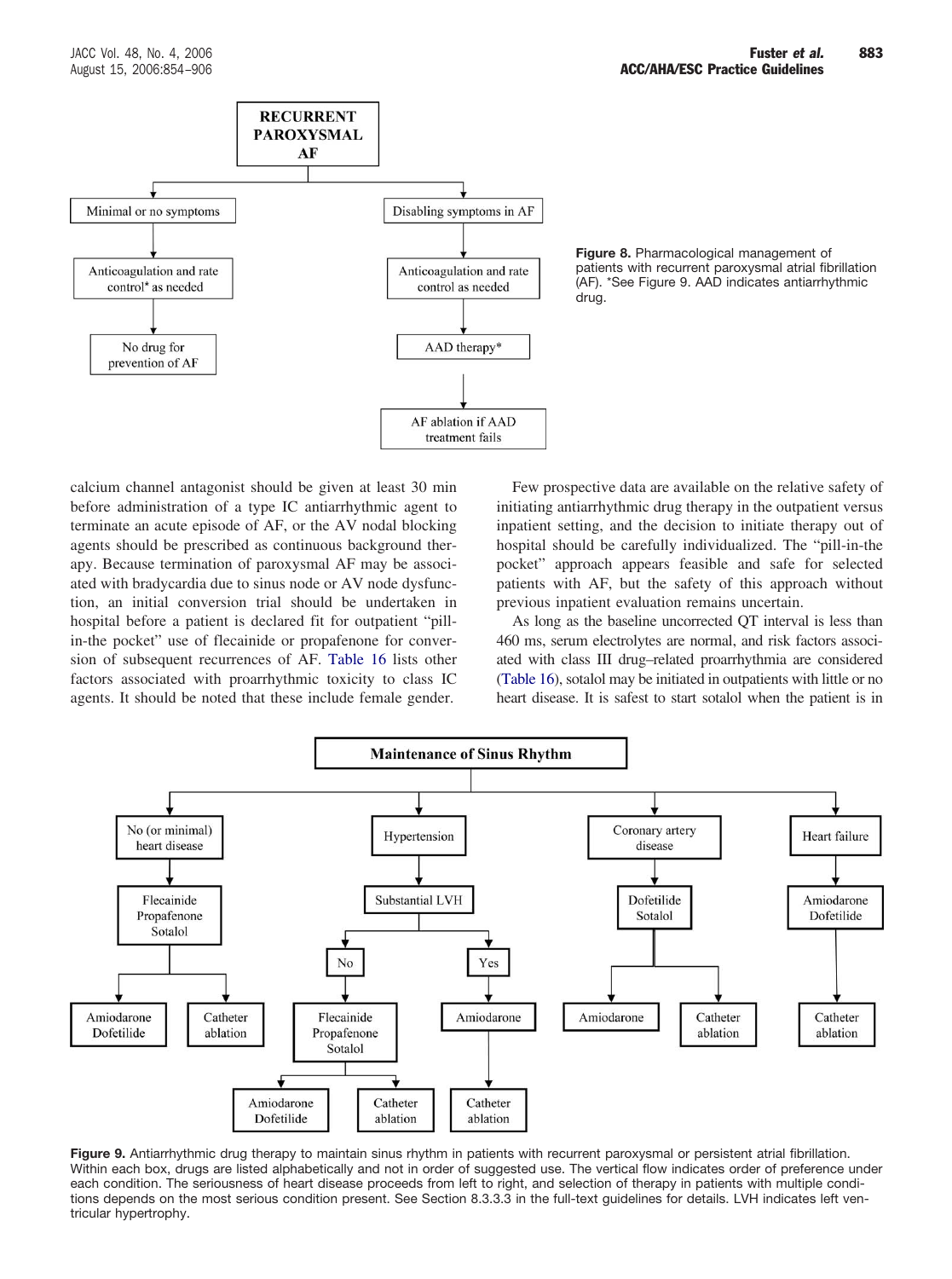<span id="page-30-0"></span>

**Figure 10.** Pharmacological management of patients with recurrent persistent or permanent atrial fibrillation (AF). \*See [Figure](#page-29-0) 9. Initiate drug therapy before cardioversion to reduce the likelihood of early recurrence of AF. AAD indicates antiarrhythmic drug.

sinus rhythm. Amiodarone can also usually be given safely on an outpatient basis, even in patients with persistent AF, because it causes minimal depression of myocardial function and has low proarrhythmic potential [\(258\),](#page-50-0) but in-hospital loading may be necessary for earlier restoration of sinus rhythm in patients with HF or other forms of hemodynamic compromise related to AF. Loading regimens typically call for administration of 600 mg daily for 4 wk [\(258\)](#page-50-0) or 1 g daily for 1 wk [\(232\),](#page-49-0) followed by lower maintenance doses. Amiodarone, class IA or IC agents, or sotalol can be associated with bradycardia requiring permanent pacemaker implantation [\(259\);](#page-50-0) this is more frequent with amiodarone, and amiodarone-associated bradycardia is more common in women than in men. Quinidine, procainamide, and disopyramide should not be started out of hospital and out-ofhospital initiation of dofetilide is not currently permitted. Transtelephonic monitoring or other methods of ECG surveillance may be used to monitor cardiac rhythm and conduction as pharmacological antiarrhythmic therapy is initiated in patients with AF. Specifically, the PR interval (when flecainide, propafenone, sotalol, or amiodarone are used), QRS duration (with flecainide or propafenone), and QT interval (with dofetilide, sotalol, amiodarone, or disopyramide) should be measured.

As a general rule, antiarrhythmic drugs should be started at a relatively low dose and titrated based on response, and the ECG should be reassessed after each dose change. The heart rate should be monitored at approximately weekly intervals, either by checking the pulse rate, by use of an event recorder, or by ECG tracings obtained in the office. The dose of other medication for rate control should be reduced when the rate slows after initiation of amiodarone and stopped if the rate slows excessively. Concomitant drug therapies should be monitored closely, and both the patient and the physician should be alert to possible deleterious interactions. The doses of digoxin and warfarin, in particular, should usually be reduced upon initiation of amiodarone in anticipation of the rises in serum digoxin levels and INR that typically occur.

**TABLE 15. Typical Doses of Drugs Used to Maintain Sinus Rhythm in Patients With Atrial Fibrillation\***

| Drugt        | Daily Dosage    | <b>Potential Adverse Effects</b>                                                                                                                                     |
|--------------|-----------------|----------------------------------------------------------------------------------------------------------------------------------------------------------------------|
| Amiodarone‡  | 100 to 400 mg   | Photosensitivity, pulmonary toxicity, polyneuropathy, GI upset, bradycardia, torsades de pointes<br>(rare), hepatic toxicity, thyroid dysfunction, eye complications |
| Disopyramide | 400 to 750 mg   | Torsades de pointes, HF, glaucoma, urinary retention, dry mouth                                                                                                      |
| Dofetilide   | 500 to 1000 mcg | Torsades de pointes                                                                                                                                                  |
| Flecainide   | 200 to 300 mg   | Ventricular tachycardia, HF, conversion to atrial flutter with rapid conduction through the AV node                                                                  |
| Propafenone  | 450 to 900 mg   | Ventricular tachycardia, HF, conversion to atrial flutter with rapid conduction through the AV node                                                                  |
| Sotalol§     | 160 to 320 mg   | Torsades de pointes, HF, bradycardia, exacerbation of chronic obstructive or bronchospastic lung<br>disease                                                          |

\*Drugs and doses given here have been determined by consensus on the basis of published studies.

†Drugs are listed alphabetically.

‡A loading dose of 600 mg per day is usually given for one month or 1000 mg per day for 1 week.

§Dose should be adjusted for renal function and QT-interval response during in-hospital initiation phase.

AF indicates atrial fibrillation; AV, atrioventricular; GI, gastrointestinal; and HF, heart failure.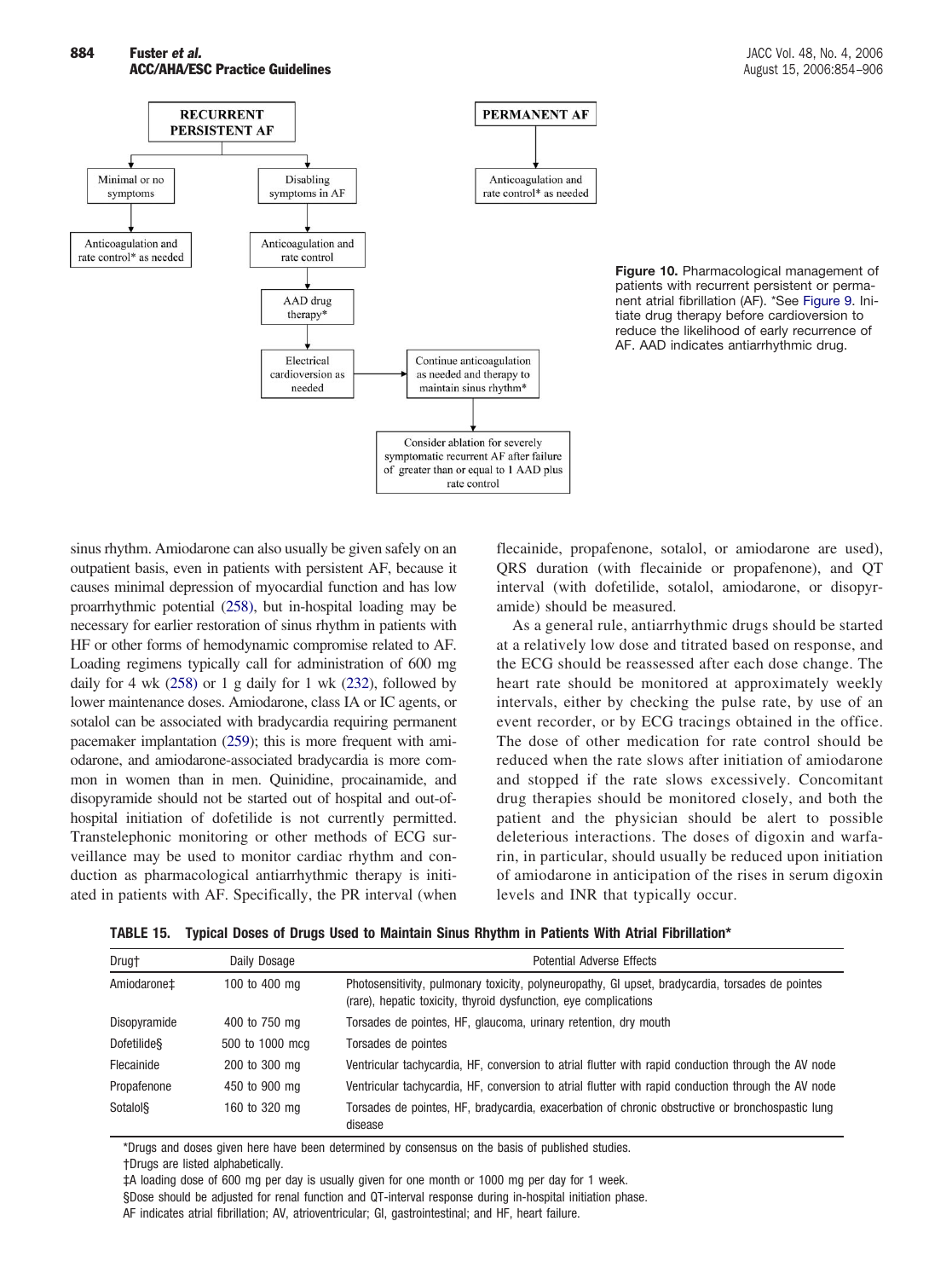# <span id="page-31-0"></span>*5. Direct-Current Cardioversion of Atrial Fibrillation and Atrial Flutter*

#### *a. Technical and Procedural Aspects*

Direct-current cardioversion involves delivery of an electrical shock synchronized with the intrinsic activity of the heart by sensing the R wave of the ECG to ensure that electrical stimulation does not occur during the vulnerable phase of the cardiac cycle [\(136\),](#page-47-0) Direct-current cardioversion is used to normalize all abnormal cardiac rhythms except ventricular fibrillation. The term "defibrillation" implies an asynchronous discharge, which is appropriate for correction of ventricular fibrillation because R-wave synchronization is not feasible, but not for AF.

Successful cardioversion of AF depends on the underlying heart disease and the current density delivered to the atrial myocardium. Current may be delivered through external chest wall electrodes or through an internal cardiac electrode. Although the latter technique has been considered superior to external countershocks in obese patients and in patients with obstructive lung disease, it has not been widely applied. The frequency of recurrent AF does not differ between the 2 methods [\(135,260\).](#page-47-0)

Cardioversion should be performed with the patient under adequate general anesthesia in a fasting state. Short-acting anesthetic drugs or agents that produce conscious sedation are preferred to enable rapid recovery after the procedure; overnight hospitalization is seldom required [\(261\).](#page-50-0) The electric

#### **TABLE 17. Types of Proarrhythmia During Treatment With Various Antiarrhythmic Drugs for AF or Atrial Flutter According to the Vaughan Williams Classification**

#### **A. Ventricular proarrhythmia**

Torsades de pointes (VW types IA and III drugs\*)

Sustained monomorphic ventricular tachycardia (usually VW type IC drugs) Sustained polymorphic ventricular tachycardia/VF without long QT (VW types IA, IC, and III drugs)

#### **B. Atrial proarrhythmia**

Provocation of recurrence (probably VW types IA, IC, and III drugs) Conversion of AF to flutter (usually VW type IC drugs)

Increase of defibrillation threshold (a potential problem with VW type IC drugs)

#### **C. Abnormalities of conduction or impulse formation**

Acceleration of ventricular rate during AF (VW types IA and IC drugs) Accelerated conduction over accessory pathway (digoxin, intravenous verapamil, or diltiazem†)

Sinus node dysfunction, atrioventricular block (almost all drugs)

Vaughan Williams (VW) classification of antiarrhythmic drugs from Vaughan Williams EM. A classification of antiarrhythmic actions reassessed after a decade of new drugs. *J Clin Pharmacol* 1984;24:129 – 47 (196).

\*This complication is rare with amiodarone.

†Although the potential for beta blockers to potentiate conduction across the accessory pathway is controversial, caution should also be exercised for the use of these agents in patients with atrial fibrillation (AF) associated with preexcitation.

VF indicates ventricular fibrillation.

| VW Types IA and III Agents                                    | <b>VW Type IC Agents</b>                |
|---------------------------------------------------------------|-----------------------------------------|
| Long QT interval (QTc greater than or equal to 460 ms)        | Wide QRS duration (more than 120 ms)    |
| Long QT interval syndrome                                     | Concomitant VT                          |
| Structural heart disease, substantial LVH                     | Structural heart disease                |
| Depressed LV function*                                        | Depressed LV function*                  |
| Hypokalemia/hypomagnesemia*                                   |                                         |
| Female gender                                                 |                                         |
| Renal dysfunction*                                            |                                         |
| Bradycardia*                                                  | Rapid ventricular response rate*        |
| 1. (Drug-induced) sinus node disease or AV block              | 1. During exercise                      |
| 2. (Drug-induced) conversion of AF to sinus rhythm            | 2. During rapid AV conduction           |
| 3. Ectopy producing short-long R-R sequences                  |                                         |
| Rapid dose increase                                           | Rapid dose increase                     |
| High dose (sotalol, dofetilide), drug accumulation*           | High dose, drug accumulation*           |
| Addition of drugs*                                            | Addition of drugs*                      |
| 1. Diuretics                                                  | 1. Negative inotropic drugs             |
| 2. Other QT-prolonging antiarrhythmic drugs                   |                                         |
| 3. Nonantiarrhythmic drugs listed in http://www.torsades.org/ |                                         |
| Previous proarrhythmia                                        |                                         |
| After initiation of drug                                      |                                         |
| Excessive QT lengthening                                      | Excessive (more than 150%) QRS widening |

#### **TABLE 16. Factors Predisposing to Drug-Induced Ventricular Proarrhythmia**

\*Some of these factors may develop later after initiation of drug treatment. See Section 8.3.3.3 in the full-text guidelines for details. Vaughan Williams (VW) classification of antiarrhythmic drugs from Vaughan Williams EM. A classification of antiarrhythmic actions reassessed after a decade of new drugs. *J Clin Pharmacol* 1984;24:129 – 47  $(196)$ 

AF indicates atrial fibrillation; AV, atrioventricular; LV, left ventricular; LVH, left ventricular hypertrophy; QTc, indicates corrected QT interval; and VT, ventricular tachycardia.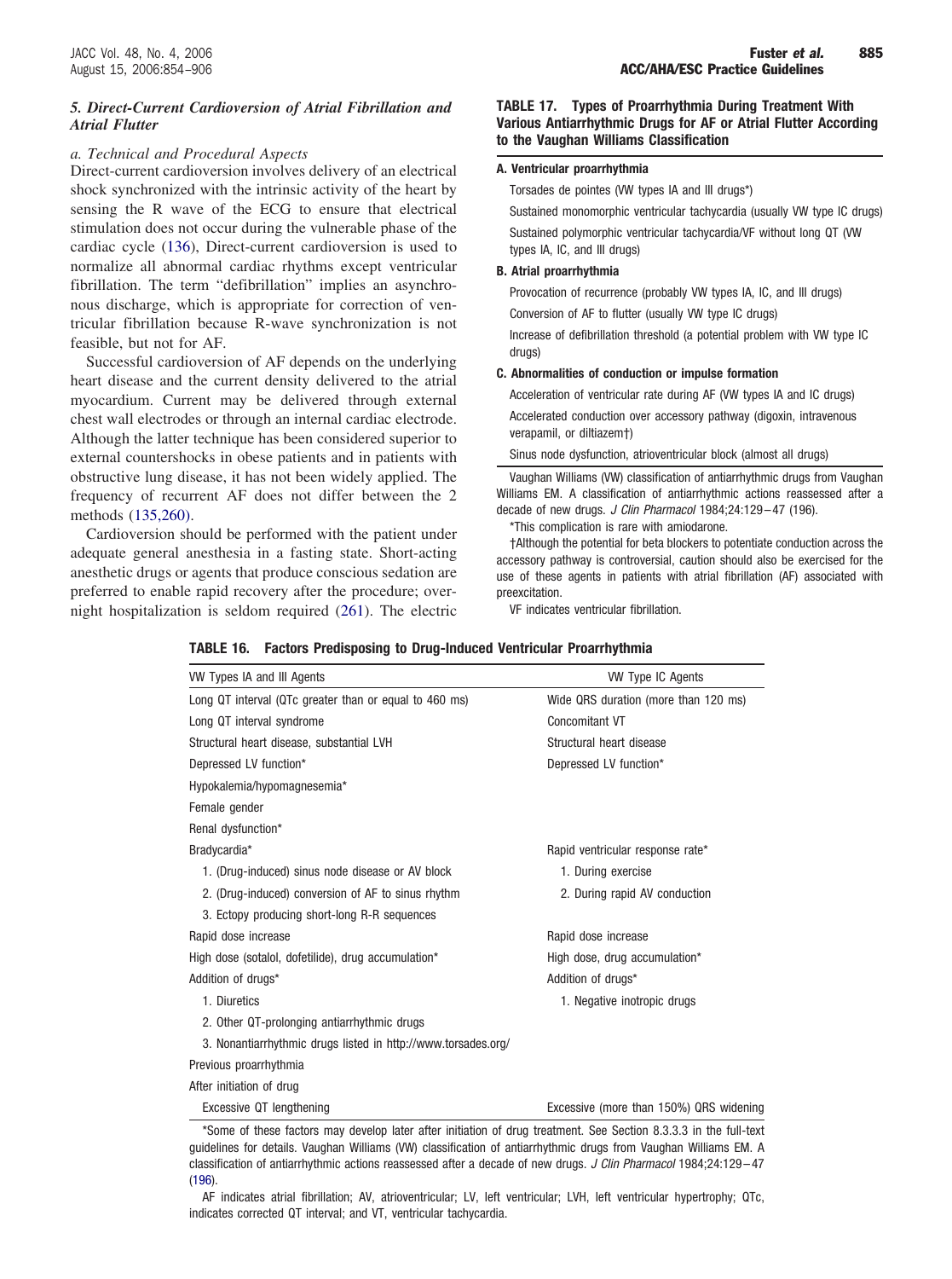| Efficacy          | <b>Enhance Conversion</b><br>by DC Shock and<br>Prevent IRAF* | Suppress SRAF and<br><b>Maintenance Therapy Class</b> | Recommendation<br>Class | Level of<br>Evidence |
|-------------------|---------------------------------------------------------------|-------------------------------------------------------|-------------------------|----------------------|
| <b>Known</b>      | Amiodarone                                                    | All drugs in recommendation class I                   |                         | B                    |
|                   | Flecainide                                                    | (except ibutilide) plus beta blockers                 |                         |                      |
|                   | Ibutilide                                                     |                                                       |                         |                      |
|                   | Propafenone                                                   |                                                       |                         |                      |
|                   | Quinidine                                                     |                                                       |                         |                      |
|                   | Sotalol                                                       |                                                       |                         |                      |
| Uncertain/unknown | Beta-blockers                                                 | <b>Diltiazem</b>                                      | IIb                     | C                    |
|                   | Diltiazem                                                     | Dofetilide                                            |                         |                      |
|                   | Disopyramide                                                  | Verapamil                                             |                         |                      |
|                   | Dofetilide                                                    |                                                       |                         |                      |
|                   | Procainamide                                                  |                                                       |                         |                      |
|                   | Verapamil                                                     |                                                       |                         |                      |

<span id="page-32-0"></span>**TABLE 18. Pharmacological Treatment Before Cardioversion in Patients With Persistent AF: Effectiveness of Various Antiarrhythmic Drugs on Acute and Subacute Outcome of Transthoracic DC Shock**

All drugs (except beta blockers and amiodarone) should be initiated in the hospital.

\*Drugs are listed alphabetically within each class of recommendation.

AF indicates atrial fibrillation; DC, direct-current; IRAF, immediate recurrence of atrial fibrillation; and SRAF, subacute recurrence of atrial fibrillation.

shock should be synchronized with the QRS complex, triggered by monitoring the R wave with an appropriately selected ECG lead that also clearly displays atrial activation to facilitate assessment of outcome. In 64 patients randomly assigned to initial monophasic waveform energies of 100, 200, or 360 J, high initial energy was significantly more effective than low levels (immediate success rates 14% with 100, 39% with 200, and 95% with 360 J, respectively), resulting in fewer shocks and less cumulative energy when 360 J was delivered initially [\(262\).](#page-50-0) These data indicate that an initial shock of 100 J with monophasic waveform is often too low for directcurrent cardioversion of AF; hence, an initial energy of 200 J or greater is recommended. A similar recommendation to start with 200 J applies to biphasic waveforms, particularly when cardioverting patients with AF of long duration [\(263\).](#page-50-0)

When appropriate precautions are taken, cardioversion of AF is safe in patients with implanted pacemaker or defibrillator devices. Pacemaker generators and defibrillators are designed with circuits protected against sudden external electrical discharges, but programmed data may be altered by current surges. Electricity conducted along an implanted electrode may cause endocardial injury and lead to a temporary or permanent increase in stimulation threshold resulting in loss of ventricular capture. To ensure appropriate function, the implanted device should be interrogated and, if necessary, reprogrammed before and after cardioversion.

#### *b. Risks and Complications of Direct-Current Cardioversion of Atrial Fibrillation*

The risks of direct-current cardioversion are mainly related to thromboembolism and arrhythmias. Thromboembolic events have been reported in 1% to 7% of patients not given prophylactic anticoagulation before cardioversion of AF [\(264,265\).](#page-50-0) Prophylactic antithrombotic therapy is discussed in Section VIII.B.5.c, Pharmacological Enhancement of Direct-Current Cardioversion.

# *c. Pharmacological Enhancement of Direct-Current Cardioversion*

Although most recurrences of AF occur within the first month after direct-current cardioversion, research with internal atrial cardioversion [\(270\)](#page-50-0) and postconversion studies using transthoracic shocks [\(271\)](#page-50-0) have established several patterns of AF recurrence [\(Fig.](#page-28-0) 7). In some cases, direct-current countershock fails to elicit even a single isolated sinus or ectopic atrial beat, tantamount to a high atrial defibrillation threshold. In others, AF recurs within a few minutes after a period of sinus rhythm [\(272\),](#page-50-0) and recurrence after cardioversion is sometimes delayed for days or weeks [\(271\).](#page-50-0) Complete shock failure and immediate recurrence occur in approximately 25% of patients undergoing direct-current cardioversion of AF, and subacute recurrences occur within 2 wk in almost an equal proportion [\(273\).](#page-50-0)

Restoration and maintenance of sinus rhythm are less likely when AF has been present for more than 1 y than in patients with AF of shorter duration. The variation in immediate success rates for direct-current cardioversion from 70% to 99% in the literature [\(262,274–276\)](#page-50-0) is partly explained by differences in patient characteristics and the waveform used but also depends on the definition of success, because the interval at which the result is evaluated ranges from moments to several days. In general, it appears that sinus rhythm can be restored in a substantial proportion of patients by directcurrent cardioversion, but the rate of relapse is high without concomitant antiarrhythmic drug therapy.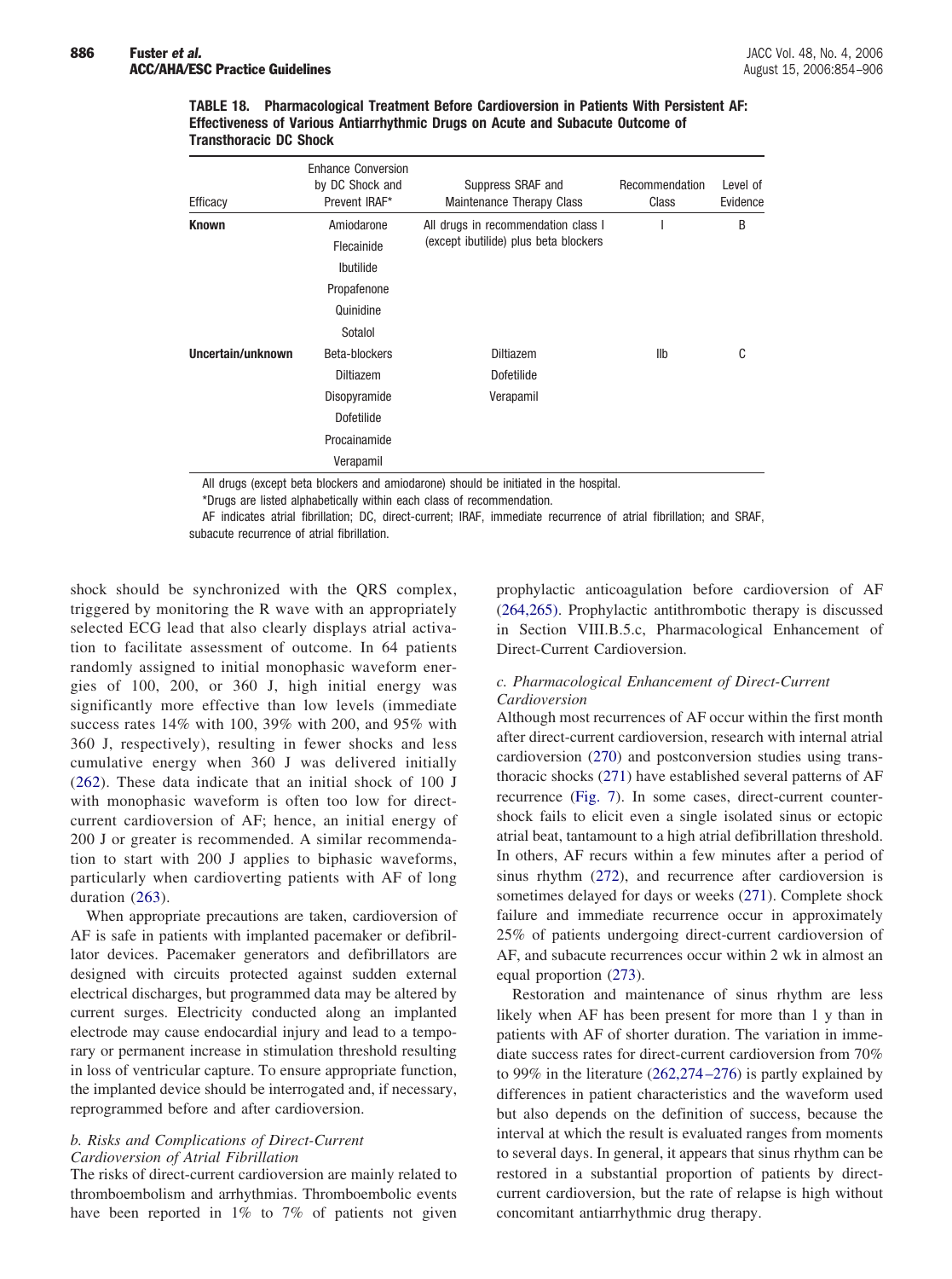When given in conjunction with direct-current cardioversion, the primary aims of antiarrhythmic medication therapy are to increase the likelihood of success (e.g., by lowering the cardioversion threshold) and to prevent recurrent AF. Antiarrhythmic medications may be initiated out of hospital or in hospital immediately prior to direct-current cardioversion. (see Section 8.1.7 in the full-text guidelines, Out-of-Hospital Initiation of Antiarrhythmic Drugs in Patients). The risks of pharmacological treatment include the possibility of paradoxically increasing the defibrillation threshold, as described with flecainide [\(277\),](#page-50-0) accelerating the ventricular rate when class IA or IC drugs are given without an AV nodal blocking agent [\(256,257,278,279\),](#page-50-0) and inducing ventricular arrhythmias [\(Table](#page-31-0) 17).

Patients with lone AF of relatively short duration are less prone to early recurrence of AF than are those with heart disease and longer AF duration, who therefore stand to gain more from prophylactic administration of antiarrhythmic medication. Pretreatment with pharmacological agents is most appropriate in patients who fail to respond to directcurrent cardioversion and in those who develop immediate or subacute recurrence of AF. In patients with late recurrence and those undergoing initial cardioversion of persistent AF, pretreatment is optional. Antiarrhythmic drug therapy is recommended in conjunction with a second cardioversion attempt, particularly when early relapse has occurred. Additional cardioversion, beyond a second attempt, is of limited value and should be reserved for carefully selected patients, but infrequently repeated cardioversions may be acceptable in patients who are highly symptomatic upon relapse to AF.

Available data suggest that starting pharmacological therapy and establishing therapeutic plasma drug concentrations before direct-current cardioversion enhances immediate success and suppresses early recurrences. After cardioversion to sinus rhythm, patients receiving drugs that prolong the QT interval should be monitored in the hospital for 24 to 48 h to evaluate the effects of heart rate slowing and allow for prompt intervention in the event torsades de pointes develops [\(Table](#page-32-0) 18).

In randomized studies of direct-current cardioversion, patients pretreated with ibutilide were more often converted to sinus rhythm than untreated controls and those in whom cardioversion initially failed could more often be converted when the procedure was repeated after treatment with ibutilide [\(280,281\).](#page-50-0)

# *d. Prevention of Thromboembolism in Patients With Atrial Fibrillation Undergoing Conversion*

Randomized studies of antithrombotic therapy are lacking for patients undergoing cardioversion of AF or atrial flutter, but in case-control series the risk of thromboembolism was between 1% and 5% [\(265,282\).](#page-50-0) The risk was near the low end of this spectrum when anticoagulation (INR 2.0 to 3.0) was given for 3 to 4 wk before and after conversion [\(62,269\).](#page-46-0) It is common practice to administer anticoagulant drugs when preparing patients with AF of more than 2-d duration for cardioversion. Manning et al [\(283\)](#page-50-0) suggested that TEE might be used to identify patients without LAA thrombus who do not require anticoagulation, but a subsequent investigation [\(284\)](#page-50-0) and metaanalysis found this approach unreliable [\(285\).](#page-50-0)

If most AF-associated strokes result from embolism of stasis-induced thrombus from the LAA, then restoration and maintenance of atrial contraction should logically reduce thromboembolic risk. There is no evidence, however, that cardioversion followed by prolonged maintenance of sinus rhythm effectively reduces thromboembolism in AF patients. Conversion of AF to sinus rhythm results in transient mechanical dysfunction of the LA and LAA [\(286\)](#page-51-0) ("stunning"), which can occur after spontaneous, pharmacological [\(287,288\),](#page-51-0) or electrical [\(288–290\)](#page-51-0) conversion of AF or after radiofrequency catheter ablation of atrial flutter [\(91\).](#page-46-0) Recovery of mechanical function may be delayed, depending in part on the duration of AF before conversion [\(291–293\).](#page-51-0) This could explain why some patients without demonstrable LA thrombus on TEE before cardioversion subsequently experience thromboembolic events [\(284\).](#page-50-0) Presumably, thrombus forms during the period of stunning and is expelled after the return of mechanical function, explaining the clustering of thromboembolic events during the first 10 d after cardioversion [\(84\).](#page-46-0)

Patients with AF or atrial flutter in whom LAA thrombus is identified by TEE are at high risk of thromboembolism and should be anticoagulated for at least 3 wk prior to and 4 wk after pharmacological or direct-current cardioversion. In a multicenter study, 1222 patients with either AF persisting longer than 2 d or atrial flutter and previous AF [\(294\)](#page-51-0) were randomized to a TEE-guided or conventional strategy. In the group undergoing TEE, cardioversion was postponed when thrombus was identified, and warfarin was administered for 3 wk before TEE was repeated to confirm resolution of thrombus. Anticoagulation with heparin was used briefly before cardioversion and with warfarin for 4 wk after cardioversion. The other group received anticoagulation for 3 wk before and 4 wk after cardioversion without intercurrent TEE. Both approaches were associated with comparably low risks of stroke (0.81% with the TEE approach and 0.50% with the conventional approach) after 8 wk, there were no differences in the proportion of patients achieving successful cardioversion, and the risk of major bleeding did not differ significantly. The clinical benefit of the TEE-guided approach was limited to saving time before cardioversion.

Anticoagulation is recommended for 3 wk prior to and 4 wk after cardioversion for patients with AF of unknown duration or with AF for longer than 48 h. Although LA thrombus and systemic embolism have been documented in patients with AF of shorter duration, the need for anticoagulation is less clear. When acute AF produces hemodynamic instability in the form of angina pectoris, MI, shock, or pulmonary edema, immediate cardioversion should not be delayed to deliver therapeutic anticoagulation, but intravenous unfractionated heparin or subcutaneous injection of a low-molecular-weight heparin should be initiated before cardioversion by direct-current countershock or intravenous antiarrhythmic medication.

Protection against late embolism may require continuation of anticoagulation for a more extended period after the procedure, and the duration of anticoagulation after cardioversion depends both on the likelihood that AF will recur in an individual patient with or without symptoms and on the intrinsic risk of thromboembolism. Late events are probably due to both the development of thrombus as a consequence of atrial stunning and the delayed recovery of atrial contraction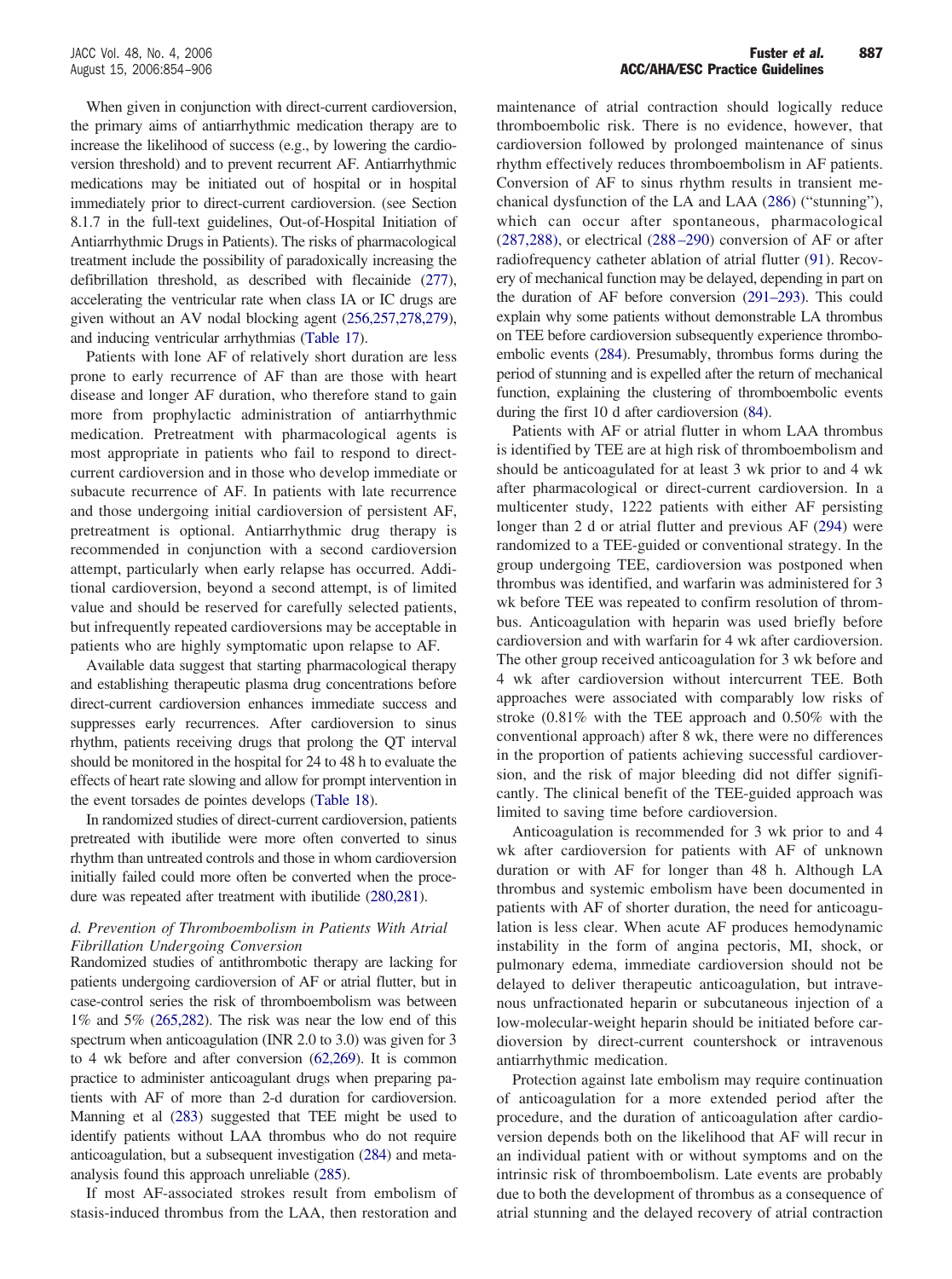after cardioversion. Stroke or systemic embolism has been reported in patients with atrial flutter undergoing cardioversion [\(295–297\),](#page-51-0) and anticoagulation should be considered with either the conventional or TEE-guided strategy. TEEguided cardioversion of atrial flutter has been performed with a low rate of systemic embolism, particularly when patients are stratified for other risk factors on the basis of clinical and/or TEE features.

#### *6. Maintenance of Sinus Rhythm*

#### *a. Pharmacological Therapy*

Whether paroxysmal or persistent, AF is a chronic disorder, and recurrence at some point is likely in most patients [\(299–301\).](#page-51-0) Many patients eventually need prophylactic antiarrhythmic drug therapy to maintain sinus rhythm, suppress symptoms, improve exercise capacity and hemodynamic function, and prevent tachycardia-induced cardiomyopathy due to AF. Because factors that predispose to recurrent AF (advanced age, HF, hypertension, LA enlargement, and LV dysfunction) are risk factors for thromboembolism, the risk of stroke may not be reduced by correction of the rhythm disturbance. Trials in which rate versus rhythm control strategies were compared in patients with persistent and paroxysmal AF [\(124,126,127,130,132\)](#page-47-0) found no reduction in death, disabling stroke, hospitalizations, new arrhythmias, or thromboembolic complications in the rhythm control group.

#### *b. Predictors of Recurrent Atrial Fibrillation*

Most patients with AF, except those with postoperative or self-limited AF secondary to transient or acute illness, eventually experience recurrence. Risk factors for frequent recurrence of paroxysmal AF (more than 1 episode per month) include female gender and underlying heart disease [\(302\).](#page-51-0) In 1 study of patients with persistent AF, the 4-y arrhythmia-free survival rate was less than 10% after single-shock directcurrent cardioversion without prophylactic drug therapy [\(300\).](#page-51-0) Predictors of recurrences within that interval included hypertension, age over 55 y, and AF duration of longer than 3 mo. Serial cardioversions and prophylactic drug therapy resulted in freedom from recurrent AF in approximately 30% of patients [\(300\),](#page-51-0) and with this approach predictors of recurrence included age over 70 y, AF duration beyond 3 mo, and HF [\(300\).](#page-51-0) Other risk factors for recurrent AF include LA enlargement and rheumatic heart disease.

Various benign arrhythmias, especially ventricular and supraventricular premature beats, bradycardia, and short periods of sinus arrest, may arise after cardioversion and commonly subside spontaneously [\(266\).](#page-50-0) More dangerous arrhythmias, such as ventricular tachycardia and fibrillation, may arise in the face of hypokalemia, digitalis intoxication, or improper synchronization [\(267,268\).](#page-50-0) Serum potassium levels should be in the normal range for safe, effective cardioversion. Cardioversion is contraindicated in cases of digitalis toxicity because resulting ventricular tachyarrhythmia may be difficult to terminate.

In patients with long-standing AF, cardioversion commonly unmasks underlying sinus node dysfunction. A slow ventricular response to AF in the absence of drugs that slow conduction across the AV node may indicate an intrinsic conduction defect. The patient should be evaluated before cardioversion with this in mind so a transvenous or transcutaneous pacemaker can be used prophylactically [\(269\).](#page-50-0)

#### *c. General Approach to Antiarrhythmic Drug Therapy*

Before administering any antiarrhythmic agent, reversible precipitants of AF should be identified and corrected. Most are related to coronary or valvular heart disease, hypertension, or HF. Patients who develop AF in association with alcohol intake should abstain from alcohol consumption. Indefinite antiarrhythmic treatment is seldom prescribed after a first episode, although a period of several weeks may help stabilize sinus rhythm after cardioversion. Similarly, patients experiencing breakthrough arrhythmias may not require a change in antiarrhythmic drug therapy when recurrences are infrequent and mild. Beta-adrenergic antagonist medication may be effective in patients who develop AF only during exercise, but a single, specific inciting cause rarely accounts for all episodes of AF, and the majority of patients do not sustain sinus rhythm without antiarrhythmic therapy. Selection of an appropriate agent is based first on safety, tailored to whatever underlying heart disease may be present, considering the number and pattern of prior episodes of AF [\(303\).](#page-51-0)

In patients with lone AF, a beta blocker may be tried first, but flecainide, propafenone, and sotalol are particularly effective. Amiodarone and dofetilide are recommended as alternative therapies. Quinidine, procainamide, and disopyramide are not favored unless amiodarone fails or is contraindicated. For patients with vagally induced AF, however, the anticholinergic activity of long-acting disopyramide makes it a relatively attractive theoretical choice. In that situation, flecainide and amiodarone represent secondary and tertiary treatment options, respectively, whereas propafenone is not recommended because its (weak) intrinsic beta-blocking activity may aggravate vagally mediated paroxysmal AF. In patients with adrenergically mediated AF, beta blockers represent first-line treatment, followed by sotalol and amiodarone. In patients with adrenergically mediated lone AF, amiodarone represents a less appealing selection. Vagally induced AF can occur by itself, but more typically it is part of the overall patient profile. In patients with nocturnal AF, the possibility of sleep apnea should be considered.

When treatment with a single antiarrhythmic drug fails, combinations may be tried. Useful combinations include a beta blocker, sotalol, or amiodarone with a class IC agent. The combination of a calcium channel blocker, such as diltiazem, with a class IC agent, such as flecainide or propafenone, is advantageous in some patients. A drug that is initially safe may become proarrhythmic if coronary disease or HF develops or if the patient begins other medication that exerts a proarrhythmic interaction. Thus, the patient should be alerted to the potential significance of such symptoms as syncope, angina, or dyspnea and warned about the use of noncardiac drugs that might prolong the QT interval.

The optimum method for monitoring antiarrhythmic drug treatment varies with the agent involved as well as with patient factors. Prospectively acquired data on upper limits of drug-induced prolongation of QRS duration or QT interval are not available. With class IC drugs, prolongation of the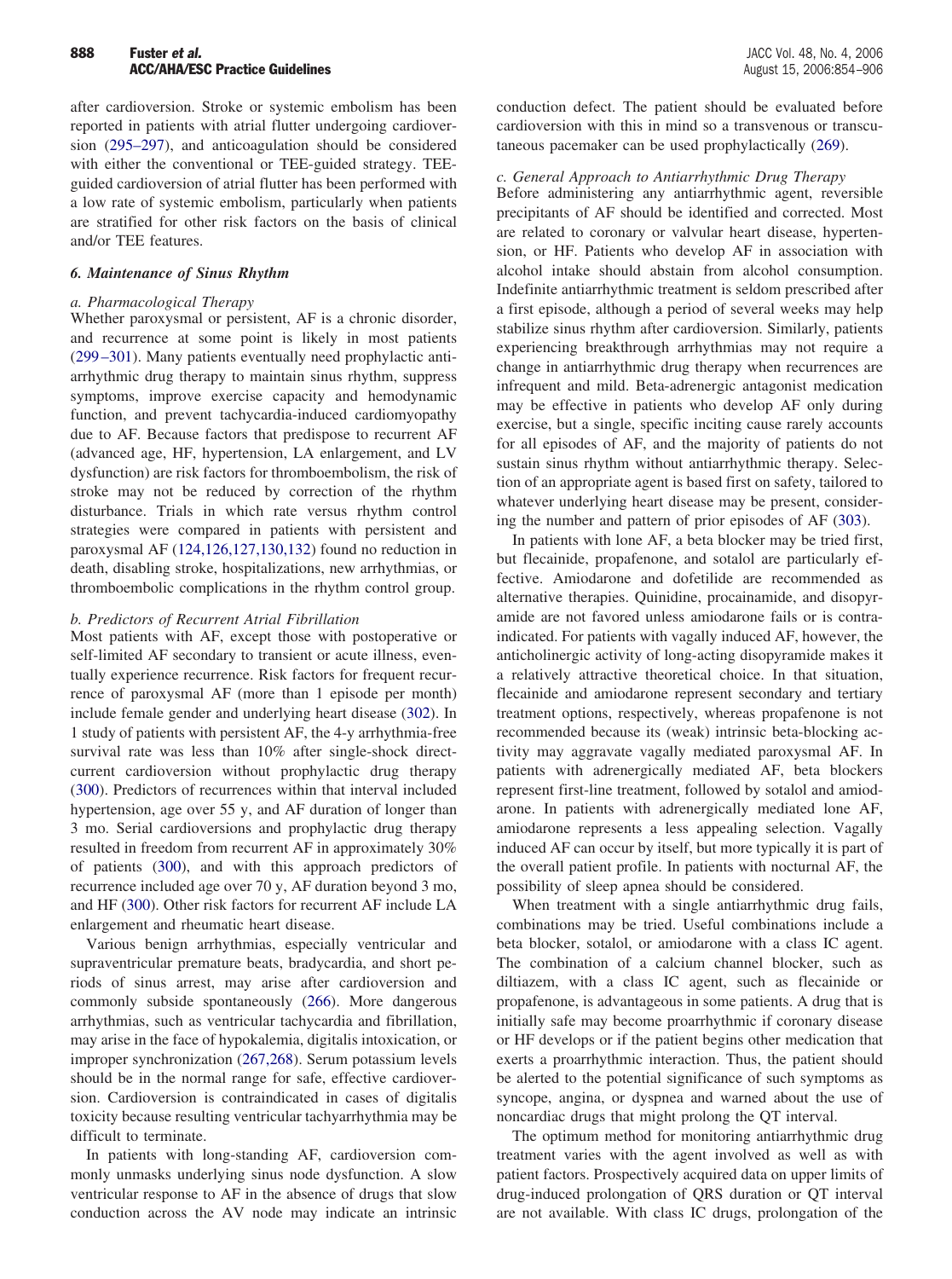QRS interval should not exceed 50%. Exercise testing may help detect QRS widening that occurs only at rapid heart rates (use-dependent conduction slowing). For class IA or class III drugs, with the possible exception of amiodarone, the corrected QT interval in sinus rhythm should be kept below 520 ms. During follow-up, plasma potassium and magnesium levels and renal function should be checked periodically because renal insufficiency leads to drug accumulation and predisposes to proarrhythmia. In individual patients, serial noninvasive assessment of LV function is indicated, especially when clinical HF develops during treatment of AF.

# *d. Selection of Antiarrhythmic Agents in Patients With Cardiac Diseases*

Pharmacological management algorithms to maintain sinus rhythm in patients with AF (see [Figs.](#page-28-0) 7, [8,](#page-29-0) [9,](#page-29-0) and [10\)](#page-30-0) and applications in specific cardiac disease states are based on available evidence and extrapolated from experience with these agents in other situations.

#### *Heart failure.*

Patients with HF are particularly prone to the ventricular proarrhythmic effects of antiarrhythmic drugs because of myocardial vulnerability and electrolyte imbalance. Randomized trials have demonstrated the safety of amiodarone and dofetilide (given separately) in patients with HF [\(200,304\),](#page-49-0) and these are the recommended drugs for maintenance of sinus rhythm in patients with AF in the presence of HF [\(Fig.](#page-29-0) [9\).](#page-29-0) Patients with LV dysfunction and persistent AF should be treated with beta blockers and ACE inhibitors and/or angiotensin II receptor antagonists, because these agents help control the heart rate, improve ventricular function, and prolong survival [\(305–308\).](#page-51-0)

#### *Coronary artery disease.*

In stable patients with CAD, beta blockers may be considered first, although their use is supported by only 2 studies [\(309,310\)](#page-51-0) and data on efficacy for maintenance of sinus rhythm in patients with persistent AF after cardioversion are not convincing [\(310\).](#page-51-0) Sotalol has substantial beta-blocking activity and may be the preferred initial antiarrhythmic agent in patients with AF who have ischemic heart disease because it is associated with less long-term toxicity than amiodarone. Amiodarone increases the risk of bradyarrhythmia requiring permanent pacemaker implantation in elderly patients with AF who have previously sustained MI [\(311\)](#page-51-0) but may be preferred over sotalol in patients with HF [\(312,313\).](#page-51-0) Neither flecainide nor propafenone is recommended in these situations, but quinidine, procainamide, and disopyramide may be considered as third-line choices in patients with coronary disease. The DIAMOND-MI (Danish Investigations of Arrhythmias and Mortality on Dofetilide in Myocardial Infarction) trial [\(314\)](#page-51-0) involved selected post-MI patients in whom the antiarrhythmic benefit of dofetilide balanced the risk of proarrhythmic toxicity, making this a second-line antiarrhythmic agent. In patients with coronary disease who have not developed MI or HF, however, it is uncertain whether the benefit of dofetilide outweighs risk, and more experience is needed before this drug can be recommended for such patients [\(Fig.](#page-29-0) 9).

#### *Hypertensive heart disease.*

Hypertension is the most prevalent and potentially modifiable independent risk factor for the development of AF and its complications, including thromboembolism [\(315,316\).](#page-51-0) Blood pressure control may become an opportune strategy for the prevention of AF. Patients with LVH may face an increased risk of torsades de pointes related to early ventricular afterdepolarizations [\(303,317\).](#page-51-0) Thus, class IC agents and amiodarone are preferred over type IA and type III antiarrhythmic agents as first-line therapy. In the absence of ischemia or LVH, both propafenone and flecainide are reasonable choices. Proarrhythmia with 1 agent does not predict this response to another, and patients with LVH who develop torsades de pointes during treatment with a class III agent may tolerate a class IC agent. Amiodarone prolongs the QT interval but carries a very low risk of ventricular proarrhythmia. Its extracardiac toxicity relegates it to secondline therapy in these individuals, but it becomes a first-line agent in the face of substantial LVH. When amiodarone and sotalol either fail or are inappropriate, disopyramide, quinidine, or procainamide represents a reasonable alternative.

Beta blockers may be the first line of treatment to maintain sinus rhythm in patients with MI, HF, and hypertension. Compared to patients with lone AF, those with hypertension are more likely to maintain sinus rhythm after cardioversion of persistent AF when treated with a beta blocker [\(318\).](#page-51-0) Drugs modulating the RAAS reduce structural cardiac changes [\(319\),](#page-51-0) and ACE inhibition was associated with a lower incidence of AF compared with calcium channel blockade in patients with hypertension during 4.5 y of follow-up in a retrospective, longitudinal cohort study from a database of 8 million patients in a managed care setting [\(320\).](#page-51-0) In patients at increased risk of cardiovascular events, therapy with either the ACE inhibitor ramipril [\(321–323\)](#page-51-0) or angiotensin receptor antagonist, losartan [\(324,325\)](#page-51-0) lowered the risk of stroke. A similar benefit has been reported with perindopril in a subset of patients with AF treated for prevention of recurrent stroke [\(326\).](#page-51-0) New-onset AF and stroke were significantly reduced by losartan as compared to atenolol in hypertensive patients with ECG-documented LVH, despite a similar reduction of blood pressure [\(16\).](#page-45-0) The benefit of losartan was greater in patients with AF than in those with sinus rhythm for the primary composite endpoint (cardiovascular mortality, stroke, and MI) and for cardiovascular mortality alone [\(327\).](#page-51-0) Presumably, the beneficial effects of beta blockers and drugs modulating the RAAS are at least partly related to lower blood pressure.

#### *7. Nonpharmacological Therapy for Atrial Fibrillation*

The inconsistent efficacy and potential toxicity of antiarrhythmic drug therapies have stimulated exploration of a wide spectrum of alternative nonpharmacological therapies for the prevention and control of AF.

#### *a. Surgical Ablation*

A decade of research in the 1980s demonstrated the critical elements necessary to cure AF surgically, including techniques that entirely eliminate macroreentrant circuits in the atria while preserving sinus node and atrial transport functions. The surgical approach was based on the hypothesis that reentry is the predominant mechanism responsible for the development and maintenance of AF [\(328\),](#page-51-0) leading to the concept that atrial incisions at critical locations would create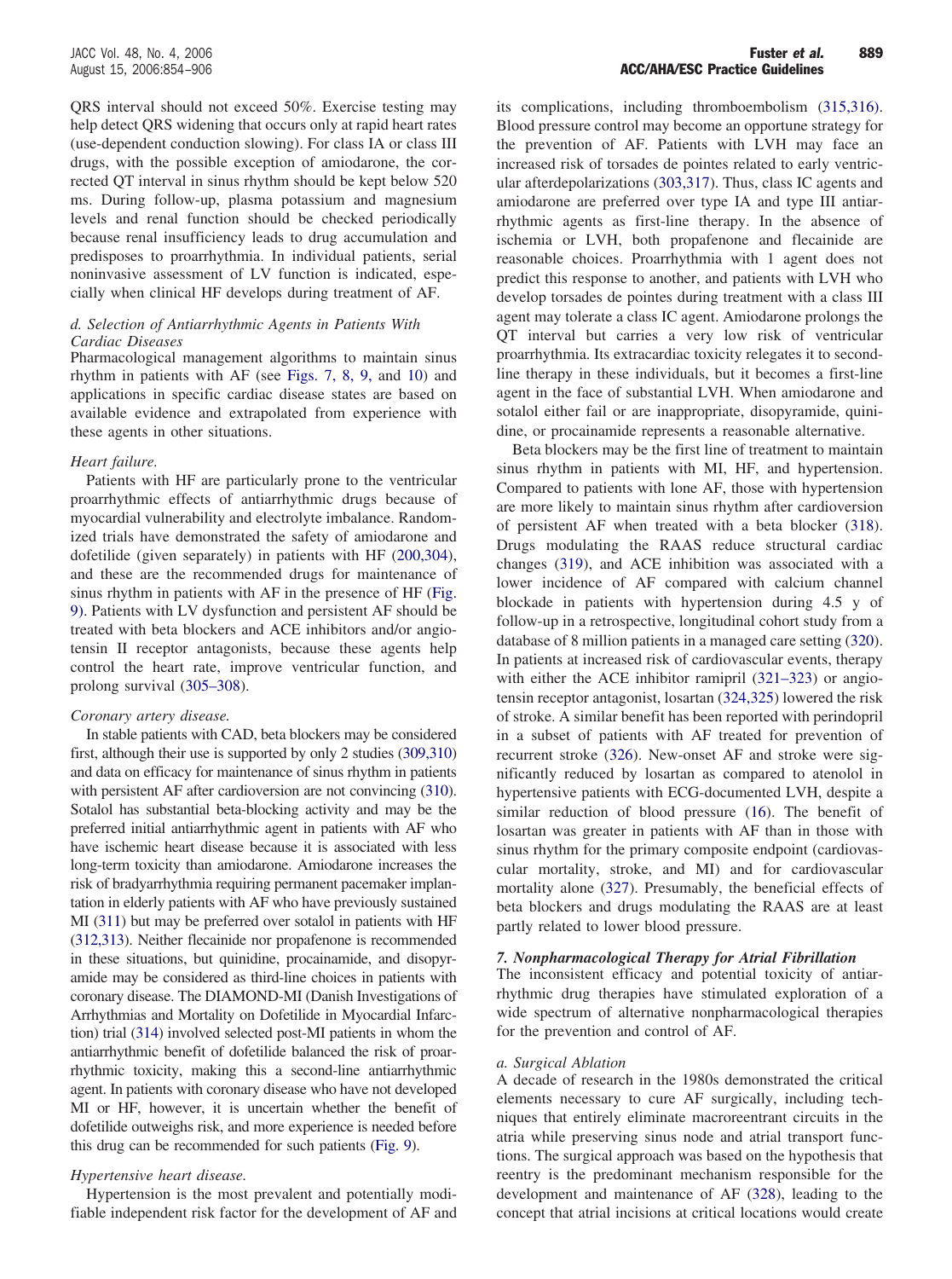barriers to conduction and prevent sustained AF. The procedure developed to accomplish these goals was based on the concept of a geographical maze, accounting for the term "maze" procedure used to describe this type of cardiac operation [\(329\).](#page-52-0)

Since its introduction, the procedure has gone through 3 iterations (maze I, II, and III) using cut-and-sew techniques that ensure transmural lesions to isolate the PV, connect these dividing lines to the mitral valve annulus, and create electrical barriers in the RA that prevent macroentrant rhythms—atrial flutter or AF—from becoming sustained [\(330\).](#page-52-0) Success rates of around 95% over 15 y of follow-up have been reported in patients undergoing mitral valve surgery [\(331\).](#page-52-0) Other studies suggest success rates around 70% [\(332\).](#page-52-0) Atrial transport function is maintained and, when combined with amputation or obliteration of the LAA, postoperative thromboembolic events are substantially reduced. Risks include death (less than 1% when performed as an isolated procedure), the need for permanent pacing (with right-sided lesions), recurrent bleeding requiring re-operation, impaired atrial transport function, delayed atrial arrhythmias (especially atrial flutter), and atrioesophageal fistula.

Despite its high success rate, the maze operation has not been widely adopted other than for patients undergoing cardiac surgery because of the need for cardiopulmonary bypass. A wide variety of less invasive modifications are under investigation, including thoracoscopic and catheter-based epicardial techniques [\(332\).](#page-52-0) If the efficacy of these adaptations approaches that of the endocardial maze procedure and they can be performed safely, they may become acceptable alternatives for a larger proportion of patients with AF.

#### *b. Catheter Ablation*

Early radiofrequency catheter ablation techniques emulated the surgical maze procedure by introducing linear scars in the atrial endocardium [\(333\).](#page-52-0) While the success rate was approximately 40% to 50%, a relatively high complication rate diminished enthusiasm for this approach [\(38\).](#page-45-0) The observation that potentials arising in or near the ostia of the PV often provoked AF and demonstration that elimination of these foci abolished AF escalated enthusiasm for catheter-based ablation [\(38\).](#page-45-0) Initially, areas of automaticity within the PV were targeted, and in a series of 45 patients with paroxysmal AF, 62% became free of symptomatic AF over a mean follow-up of 8 mo, but 70% required multiple procedures [\(38\).](#page-45-0) In another study, the success rate was 86% over a 6-mo follow-up [\(334\).](#page-52-0) Subsequent research has demonstrated that potentials may arise in multiple regions of the RA and LA, including the LA posterior wall, superior vena cava, vein of Marshall, crista terminalis, interatrial septum, and coronary sinus [\(335\),](#page-52-0) and modification of the procedures hasincorporated linear LA ablation, mitral isthmus ablation, or both for selected patients [\(336\).](#page-52-0)

The technique of ablation has continued to evolve from early attempts to target individual ectopic foci within the PV to circumferential electrical isolation of the entire PV musculature. In a series of 70 patients, 73% were free from AF following PV isolation without antiarrhythmic medications during a mean follow-up of 4 mo, but 29 patients required a second procedure to reach this goal. However, postablation

AF may occur transiently in the first 2 mo [\(337\).](#page-52-0) Advances involving isolation of the PV at the antrum using a circular mapping catheter, guided by intracardiac echocardiography, have reportedly yielded approximately 80% freedom of recurrent AF or atrial flutter after the first 2 mo in patients with paroxysmal AF [\(338\),](#page-52-0) but success rates were lower in patients with cardiac dysfunction [\(339\).](#page-52-0) Still another approach [\(340,341\)](#page-52-0) uses a nonfluoroscopic guidance system and radiofrequency energy delivered circumferentially outside the ostia of the PV. In a series of 26 patients, 85% were free of recurrent AF during a mean follow-up of 9 mo, including 62% taking no antiarrhythmic medications. The accumulated experience involves nearly 4000 patients [\(341\),](#page-52-0) with approximately 90% success in cases of paroxysmal AF and 80% in cases of persistent AF [\(339,342,343\).](#page-52-0)

Another anatomic approach to radiofrequency catheter ablation targets complex fractionated electrograms [\(344\)](#page-52-0) with 91% efficacy reported at 1 y. Restoration of sinus rhythm after catheter ablation for AF significantly improved LV function, exercise capacity, symptoms, and quality of life (usually within the first 3 to 6 mo), even in the presence of concurrent heart disease and when ventricular rate control was adequate before ablation [\(345\).](#page-52-0) While that study lacked a control group of patients with HF, in another study catheter ablation of AF was associated with reduced mortality and morbidity due to HF and thromboembolism [\(346\).](#page-52-0)

In selected patients, radiofrequency catheter ablation of the AV node and pacemaker insertion decreased symptoms of AF and improved quality-of-life scores compared with medication therapy  $(140-142,347-349)$ . A meta-analysis of 10 studies of patients with AF [\(143\)](#page-48-0) found improvement in both symptoms and quality-of-life scores after ablation and pacing. Although these studies involved selected patients who remained in AF, the consistent improvement suggests that quality of life was impaired before intervention.

Despite these advances, the long-term efficacy of catheter ablation to prevent recurrent AF requires further study. Available data demonstrate 1 or more y free from recurrent AF in most (albeit carefully selected) patients [\(350–352\).](#page-52-0) It is important to bear in mind, however, that AF can recur without symptoms and be unrecognized by the patient or the physician. Therefore, it remains uncertain whether apparent cures represent elimination of AF or transformation into an asymptomatic form of paroxysmal AF. The distinction has important implications for the duration of anticoagulation therapy in patients with risk factors for stroke associated with AF. In addition, little information is available about the late success of ablation in patients with HF and other advanced structural heart disease, who may be less likely to enjoy freedom from AF recurrence.

Complications of catheter ablation include the adverse events associated with any cardiac catheterization procedure in addition to those specific to ablation of AF. Major complications have been reported in about 6% of procedures and include PV stenosis, thromboembolism, atrioesophageal fistula, and LA flutter [\(343\).](#page-52-0) The initial ablation approach targeting PV ectopy was associated with an unacceptably high rate of PV stenosis [\(334,353\),](#page-52-0) but the incidence has dramatically decreased as a result of changes in technique.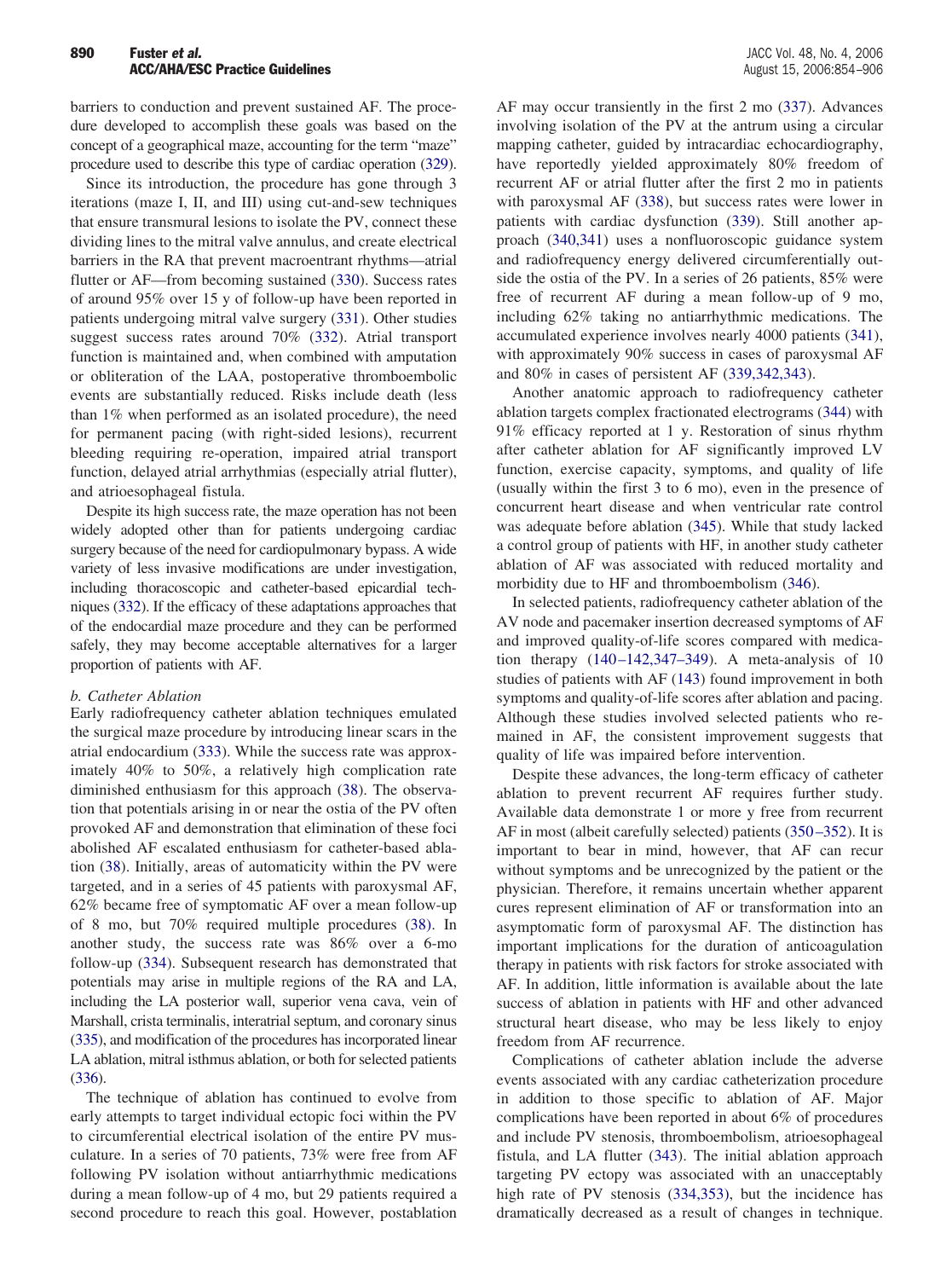Current approaches avoid delivering radiofrequency energy within the PV and instead target areas outside the veins to isolate the ostia from the remainder of the LA conducting tissue. Use of intracardiac echocardiographically detected microbubble formation to titrate radiofrequency energy has also been reported to reduce the incidence of PV stenosis [\(338\).](#page-52-0)

Embolic stroke is among the most serious complications of catheter-based ablation procedures in patients with AF. The incidence varies from 0% to 5%. A higher intensity of anticoagulation reduces the risk of thrombus formation during ablation [\(354\).](#page-52-0) Based on limited data from dosecomparison studies, it seems likely that more aggressive anticoagulation may reduce the incidence of thromboembolism associated with catheter-based ablation of AF.

Atrioesophageal fistula has been reported with both the circumferential Pappone approach [\(355,356\)](#page-52-0) and the Haissaguerre PV ablation techniques [\(356\)](#page-52-0) but is relatively rare. This complication may be more likely to occur when extensive ablative lesions are applied to the posterior LA wall, increasing the risk of atrial perforation. The typical manifestations include sudden neurological symptoms or endocarditis, and the outcome in most cases is, unfortunately, fatal. Depending on the ablation approach, LA flutter may develop during treatment of AF [\(357\),](#page-52-0) and this is amenable to further ablation [\(358\)](#page-52-0).

# *Future directions in catheter-based ablation therapy for atrial fibrillation.*

Catheter-directed ablation of AF represents a substantial achievement that promises better therapy for a large number of patients presently resistant to pharmacological or electrical conversion to sinus rhythm. The limited available studies suggest that catheter-based ablation offers benefit to selected patients with AF, but these studies do not provide convincing evidence of optimum catheter positioning or absolute rates of treatment success. Identification of patients who might benefit from ablation must take into account both potential benefits and short- and long-term risks. Rates of success and complications vary, sometimes considerably, from one study to another because of patient factors, patterns of AF, criteria for definition of success, duration of follow-up, and technical aspects. Registries of consecutive case series should incorporate clear and prospectively defined outcome variables. Double-blind studies are almost impossible to perform, yet there is a need for randomized trials in which evaluation of outcomes is blinded as to treatment modality. A comprehensive evaluation of the favorable and adverse effects of various ablation techniques should include measures of quality of life and recurrence rates compared with pharmacological strategies for rhythm control and, when this is not successful, with such techniques of rate control as AV node ablation and pacing. Generation of these comparative data over relatively long periods of observation would address the array of invasive and conservative management approaches available for management of patients with AF and provide a valuable foundation for future practice guidelines.

#### *c. Suppression of Atrial Fibrillation Through Pacing*

Several studies have examined the role of atrial pacing, either in the RA alone or in more than 1 atrial location, to prevent recurrent paroxysmal AF. In patients with symptomatic bradycardia, the risk of AF is lower with atrial than with ventricular pacing [\(359\).](#page-52-0) In patients with sinus node dysfunction and normal AV conduction, data from several randomized trials support atrial or dual-chamber rather than ventricular pacing for prevention of AF [\(360–363\).](#page-52-0) The mechanisms by which atrial pacing prevents AF in patients with sinus node dysfunction include prevention of bradycardia-induced dispersion of repolarization and suppression of atrial premature beats. Atrial or dual-chamber pacing also maintains AV synchrony, preventing retrograde ventriculoatrial conduction, which can cause valvular regurgitation and stretch-induced changes in atrial electrophysiology. When ventricular pacing with dual-chamber devices is unavoidable because of concomitant disease of the AV conduction system, the evidence is less clear that atrial-based pacing is superior. Although atrial-based pacing is associated with a lower risk of AF and stroke than ventricular-based pacing in patients requiring pacemakers for bradyarrhythmias, the value of pacing as a primary therapy for prevention of recurrent AF has not been proven.

#### *d. Internal Atrial Defibrillators*

There has been an interest in internal cardioversion of AF for the past 10 y [\(135\).](#page-47-0) Intense basic and clinical research to find tolerable shock waveforms led to evaluation of an implantable device capable of both atrial sensing and cardioversion and ventricular sensing and pacing in 290 patients with mean LV ejection fraction greater than 50% who had not responded satisfactorily to therapy with 4 antiarrhythmic drugs [\(135\).](#page-47-0) The rate of conversion to sinus rhythm was 93%. As spontaneous episodes were treated quickly, the interval between episodes of AF lengthened. Several available devices combining both atrial cardioversion and ventricular defibrillation capabilities with dual-chamber sensing and pacing have been designed to treat both atrial and ventricular arrhythmias by pacing before delivering low- or high-energy shocks.

An important limitation of atrial defibrillators, unrelated to efficacy, is that most patients find discharge energies over 1 J uncomfortable. Candidates for atrial cardioverters with infrequent episodes of poorly tolerated AF are typically also candidates for catheter ablation. As a result, implanted devices have limited utility, except for patients with LV dysfunction who are candidates for implantable ventricular defibrillators.

# **C. Primary Prevention**

Although measures aimed at the primary prevention of AF have not been widely investigated, it has been suggested that atrial or AV synchronous pacing may reduce the incidence of subsequent AF in patients with bradycardia compared with ventricular pacing [\(359,360\).](#page-52-0) On the other hand, studies in patients with intermittent atrial tachyarrhythmias failed to illustrate a general benefit of atrial pacing [\(360,365,366\).](#page-52-0) Another potential avenue for primary prevention has been suggested following secondary analysis of placebo-controlled trials of treatment with ACE inhibitors [\(56,367\).](#page-46-0) In the LIFE (Losartan Intervention For End Point Reduction in Hypertension) [\(16\)](#page-45-0) and CHARM (Candesartan in Heart Failure As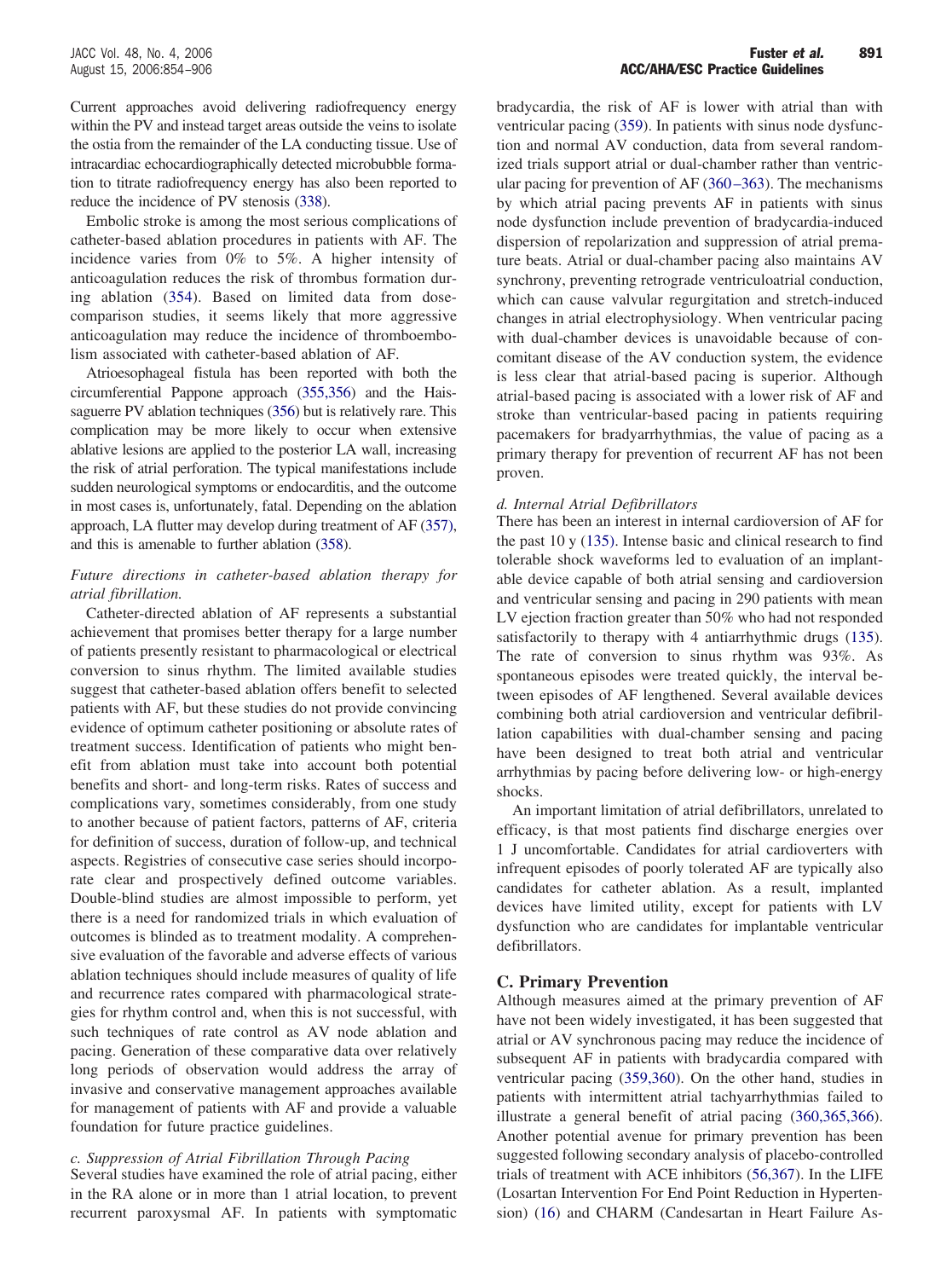sessment of Reduction in Mortality and Morbidity) [\(368\)](#page-52-0) trials, the angiotensin receptor antagonists losartan and candesartan reduced the incidence of AF in hypertensive patients with LVH [\(16\)](#page-45-0) and symptomatic HF [\(21,368\),](#page-45-0) respectively. These results, together with their favorable safety profile compared with antiarrhythmic agents, suggest a role for ACE inhibitor or angiotensin receptor antagonists for primary prevention of initial or recurrent episodes of AF associated with hypertension, MI, HF, or diabetes mellitus. An overview of 11 clinical trials involving more than 56 000 patients with different underlying cardiovascular diseases suggests that ACE inhibitors or angiotensin receptor blockers may reduce the occurrence and recurrence of AF [\(55\).](#page-46-0)

Yet inadequately explored, the use of statins has also been suggested to protect against AF [\(369,370\),](#page-52-0) and dietary lipid components may influence the propensity of patients to develop AF [\(371\).](#page-52-0) In 449 patients with CAD followed for 5 y, statin therapy reduced the incidence of AF—an effect not observed with other lipid-lowering drugs [\(369\).](#page-52-0) Insufficient data are available at this time to permit recommendations for primary prevention of AF in populations at risk using dietary interventions, pharmacological interventions, or pacing or other devices.

# **IX. Proposed Management Strategies**

# **A. Overview of Algorithms for Management of Patients With Atrial Fibrillation**

Management of patients with AF requires knowledge of its pattern of presentation (paroxysmal, persistent, or permanent), underlying conditions, and decisions about restoration and maintenance of sinus rhythm, control of the ventricular rate, and antithrombotic therapy. These issues are addressed in the various management algorithms for each presentation of AF (see [Figs.](#page-28-0) 7, [8,](#page-29-0) [9,](#page-29-0) and [10\).](#page-30-0)

# *1. Newly Discovered Atrial Fibrillation*

It is not always clear whether the initial presentation of AF is actually the first episode, particularly in patients with minimal or no symptoms related to the arrhythmia. In patients who have self-limited episodes of AF, antiarrhythmic drugs are usually unnecessary to prevent recurrence unless AF is associated with severe symptoms related to hypotension, myocardial ischemia, or HF. Regarding anticoagulation, the results of the AFFIRM study [\(132\)](#page-47-0) indicate that patients with AF who are at high risk for stroke on the basis of identified risk factors generally benefit from anticoagulation even after sinus rhythm has been restored. Therefore, unless there is a clear reversible precipitating factor for AF, such as hyperthyroidism that has been corrected, the diagnosis of AF in a patient with risk factors for thromboembolism should prompt long-term anticoagulation.

When AF persists, one option is to accept progression to permanent AF, with attention to antithrombotic therapy and control of the ventricular rate. Although it may seem reasonable to make at least one attempt to restore sinus rhythm, the AFFIRM study showed no difference in survival or quality of life with rate control compared to a rhythm control strategies [\(132\).](#page-47-0) Other trials that addressed this issue reached similar conclusions [\(124,126,127,130\).](#page-47-0) Hence, the decision to attempt restoration of sinus rhythm should be based on the

severity of arrhythmia-related symptoms and the potential risk of antiarrhythmic drugs. If the decision is made to attempt to restore and maintain sinus rhythm, then anticoagulation and rate control are important before cardioversion. Although long-term antiarrhythmic therapy may not be needed to prevent recurrent AF after cardioversion, shortterm therapy may be beneficial. In patients with AF that has been present for longer than 3 mo, early recurrence is common after cardioversion. In such cases, antiarrhythmic medication may be initiated before cardioversion (after adequate anticoagulation) to reduce the likelihood of recurrence, and the duration of drug therapy would be brief (e.g., 1 mo).

# *2. Recurrent Paroxysmal Atrial Fibrillation*

In patients who experience brief or minimally symptomatic recurrences of paroxysmal AF, it is reasonable to avoid antiarrhythmic drugs, but troublesome symptoms generally call for suppressive antiarrhythmic therapy. Rate control and prevention of thromboembolism are appropriate in both situations. In a given patient, several antiarrhythmic drugs may be effective and the initial selection is based mainly on safety and tolerability [\(Fig.](#page-29-0) 9). For individuals with no or minimal heart disease, flecainide, propafenone, or sotalol is recommended as initial antiarrhythmic therapy because they are generally well tolerated and carry relatively little risk of toxicity. For patients with recurrent episodes of symptomatic AF who tolerate these agents, an as-needed, pill-in-the-pocket approach may reduce the risk of toxicity compared with sustained therapy. When these drugs prove ineffective or are associated with side effects, the second- or third-line choices include amiodarone, dofetilide, disopyramide, procainamide, or quinidine, all of which carry greater potential for adverse reactions. As an alternative to treatment with amiodarone or dofetilide when first-line antiarrhythmic drugs fail or are not tolerated, PV isolation or LA substrate modification may be considered. When a consistent initiating scenario suggests vagally mediated AF, drugs such as disopyramide or flecainide are appropriate initial agents, and a beta blocker or sotalol is suggested for patients with adrenergically induced AF. In particularly symptomatic patients, nonpharmacological options such as LA ablation may be considered when antiarrhythmic drug treatment alone fails to control the arrhythmia.

Many patients with organic heart disease can be broadly categorized into those with HF, CAD, or hypertension. Other types of heart disease can be associated with AF, and the clinician must determine which category best describes the individual patient. For patients with HF, safety data support the selection of amiodarone or dofetilide to maintain sinus rhythm. Patients with CAD often require beta-blocker medication, and sotalol, a drug with both beta-blocking activity and primary antiarrhythmic efficacy, is considered first, unless the patient has HF. Amiodarone and dofetilide are considered secondary agents, and the clinician should consider disopyramide, procainamide, or quinidine on an individual basis.

The selection of antiarrhythmic drugs for patients with a history of hypertension is confounded by the dearth of prospective, controlled trials comparing the safety and efficacy of drug therapy for AF. In patients with hypertension without LVH, drugs such as flecainide and propafenone,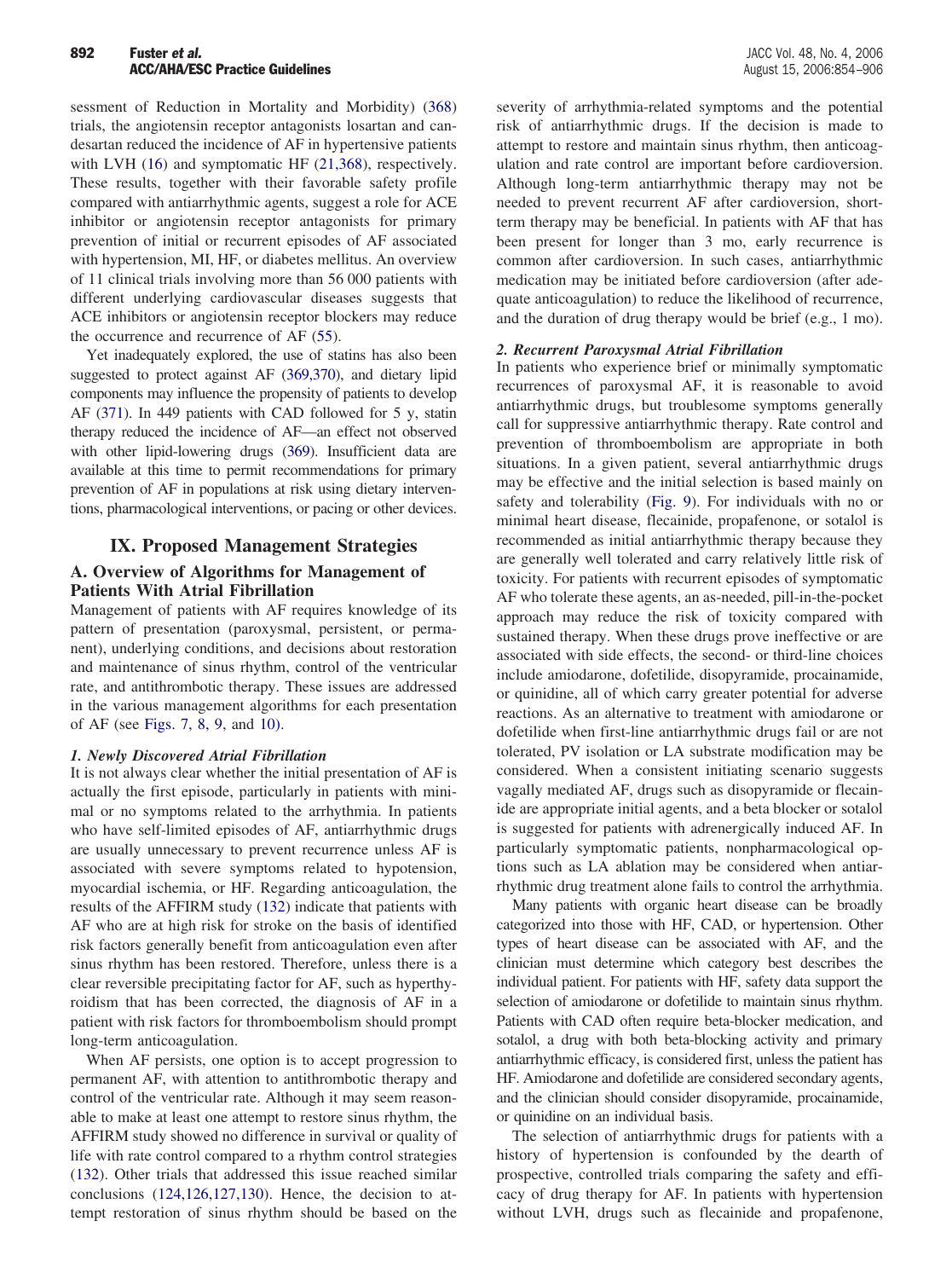which do not prolong repolarization or the QT interval, may offer a safety advantage and are recommended first. If these agents either prove ineffective or produce side effects, then amiodarone, dofetilide, or sotalol represents an appropriate secondary choice. Disopyramide, procainamide, and quinidine are considered third-line agents in this situation. Hypertrophied myocardium may be prone to proarrhythmic toxicity and torsades de pointes ventricular tachycardia. Amiodarone is suggested as first-line therapy in patients with LVH because of its relative safety compared with several other agents. Because neither ECG nor echocardiography reliably detects LVH as defined by measurement of myocardial mass, clinicians may face a conundrum.

The scarcity of data from randomized trials of antiarrhythmic medications for treatment of patients with AF applies generally to all patient groups. Accordingly, the drugselection algorithms presented here have been developed by consensus and are subject to revision as additional evidence emerges.

#### *3. Recurrent Persistent Atrial Fibrillation*

Patients with minimal or no symptoms referable to AF who have undergone at least one attempt to restore sinus rhythm

may remain in AF after recurrence, with therapy for rate control and prevention of thromboembolism as needed. Alternatively, those with symptoms favoring sinus rhythm should be treated with an antiarrhythmic agent (in addition to medications for rate control and anticoagulation) before cardioversion. The selection of an antiarrhythmic drug should be based on the same algorithm used for patients with recurrent paroxysmal AF. If patients remain symptomatic with heart rate control and antiarrhythmic medication is either not tolerated or ineffective, then nonpharmacological therapies may be considered. These include LA ablation, the maze operation, or AV nodal ablation and pacing.

#### *4. Permanent Atrial Fibrillation*

Permanent AF is the designation given to cases in which sinus rhythm cannot be sustained after cardioversion of AF or when the patient and physician have decided to allow AF to continue without further efforts to restore sinus rhythm. It is important to maintain control of the ventricular rate and to use antithrombotic therapy, as outlined elsewhere in this document, for all patients in this category.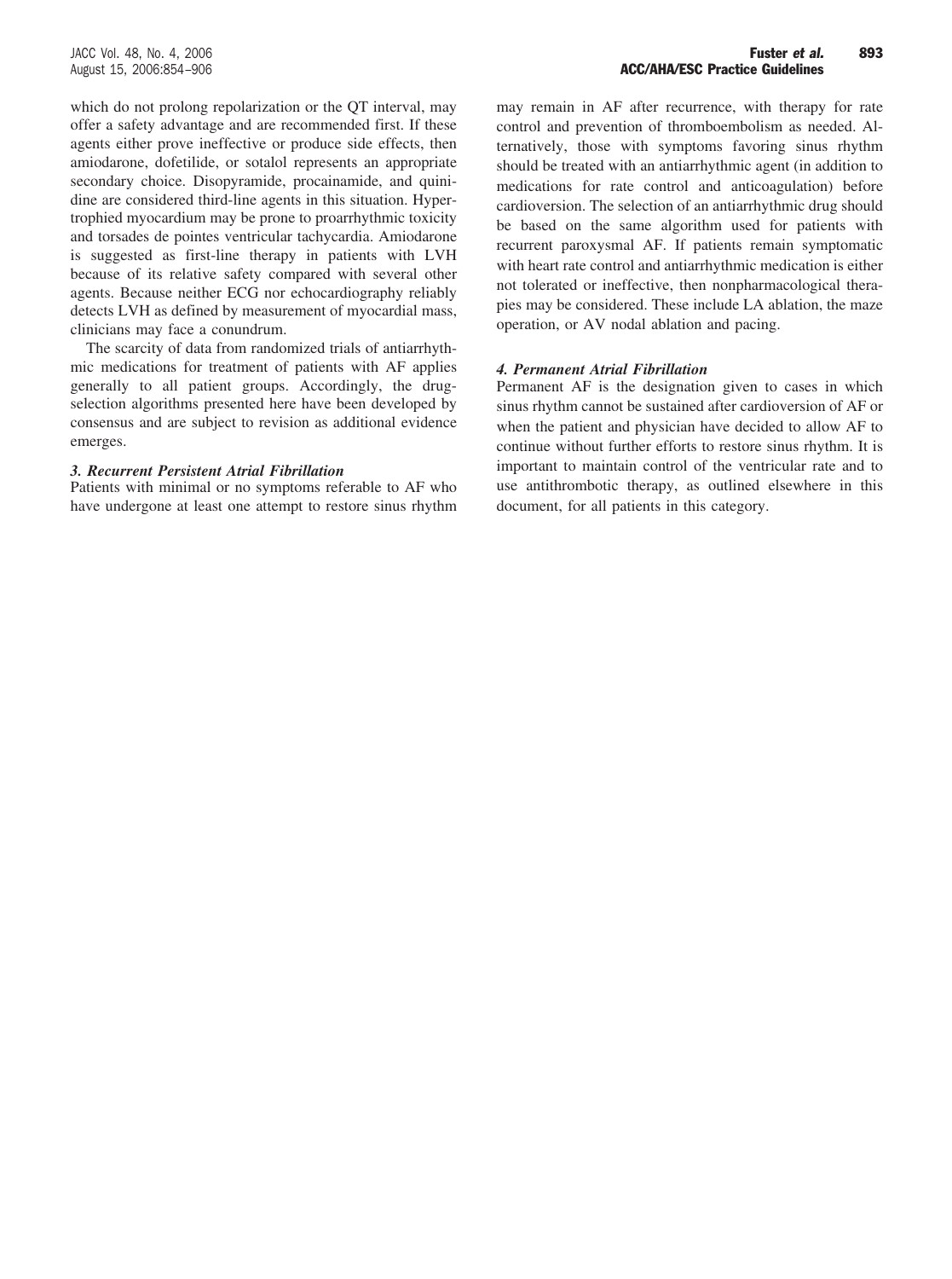# <span id="page-40-0"></span>**APPENDIX I: Relationships With Industry—ACC/AHA Committee to Update the 2001 Guidelines for the Management of Patients With Atrial Fibrillation**

|                           | Research                                                                                                                         |                                            |                            |                                                                                                      |                                                                                                                                                           |
|---------------------------|----------------------------------------------------------------------------------------------------------------------------------|--------------------------------------------|----------------------------|------------------------------------------------------------------------------------------------------|-----------------------------------------------------------------------------------------------------------------------------------------------------------|
| <b>Committee Member</b>   | Grant                                                                                                                            | Speakers Bureau                            | Stock Ownership            | <b>Board of Directors</b>                                                                            | Consultant/Advisory Member                                                                                                                                |
| Dr. David S. Cannom       | Guidant                                                                                                                          | AstraZeneca L.P.<br>Guidant<br>Medtronic   | None                       | None                                                                                                 | Cardionet<br>Cryden DSMB<br>Guidant                                                                                                                       |
| Dr. Harry J.G.M. Crijns   | AstraZeneca<br>L.P.<br>Guidant<br>Medtronic<br>Sanofi Aventis                                                                    | None                                       | None                       | None                                                                                                 | AstraZeneca L.P.<br>Sanofi Aventis                                                                                                                        |
| Dr. Anne B. Curtis        | Medtronic<br>St. Jude                                                                                                            | Guidant<br>Medtronic<br>St. Jude Medical   | None                       | None                                                                                                 | Medtronic                                                                                                                                                 |
| Dr. Kenneth A. Ellenbogen | AstraZeneca<br><b>Bristol Myers</b><br>Squibb/<br>Sanofi<br>Partnership<br>Guidant<br>Medtronic<br>Pfizer<br>St. Jude<br>Medical | None                                       | None                       | None                                                                                                 | <b>Ablation Frontiers</b><br><b>Biosense Webster</b><br>Stereotaxis                                                                                       |
| Dr. Valentin Fuster       | None                                                                                                                             | None                                       | None                       | GlaxoSmithKline                                                                                      | GlaxoSmithKline<br>Kereos<br>Vasogen                                                                                                                      |
| Dr. Jonathan L. Halperin  | None                                                                                                                             | None                                       | None                       | None                                                                                                 | Astellas Pharma<br>AstraZeneca<br>Bayer AG HealthCare<br>Boehringer Ingelheim<br>Daiichi Medical Research<br>GlaxoSmithKline<br>Sanofi-Aventis<br>Vasogen |
| Dr. Jean-Yves Le Heuzey   | Sanofi Aventis<br>Medtronic                                                                                                      | None                                       | None                       | None                                                                                                 | 3M<br>AstraZeneca, L.P.<br>GlaxoSmithKline<br>Guidant                                                                                                     |
| Dr. James E. Lowe         | None                                                                                                                             | None                                       | None                       | None                                                                                                 | None                                                                                                                                                      |
| Dr. G. Neal Kay           | None                                                                                                                             | None                                       | None                       | None                                                                                                 | None                                                                                                                                                      |
| Dr. S. Bertil Olsson      | AstraZeneca<br>L.P.                                                                                                              | None                                       | AstraZeneca L.P.<br>Upjohn | None                                                                                                 | AstraZeneca L.P.<br>Boeringer-Ingelheim                                                                                                                   |
| Dr. Eric N. Prystowsky    | Sanofi-Aventis                                                                                                                   | Reliant                                    | CardioNet                  | CardioNet                                                                                            | Bard<br>Guidant<br>Sanofi-Aventis<br>Stereotaxis                                                                                                          |
| Dr. Lars E. Rydén         | AFA<br>Insurance<br>AstraZeneca<br>Pfizer<br>Sanofi-Aventis<br>Swedish<br>Heart Lung<br>Foundation                               | Occasional lectures<br>at various meetings | None                       | Chair SBU Alert (A<br>governmental Swedish HTA<br>organization evaluating new<br>medical technology) | Sanofi-Aventis                                                                                                                                            |
| Dr. Juan Tamargo          | None                                                                                                                             | None                                       | None                       | None                                                                                                 | None                                                                                                                                                      |
| Dr. Samuel Wann           | None                                                                                                                             | None                                       | None                       | None                                                                                                 | None                                                                                                                                                      |

DSMB, Data and Safety Monitoring Board

This table represents the actual or potential relationships with industry that were reported at the initial writing committee meeting on August 27, 2004. This table will be updated in conjunction with all meetings and conference calls of the writing committee.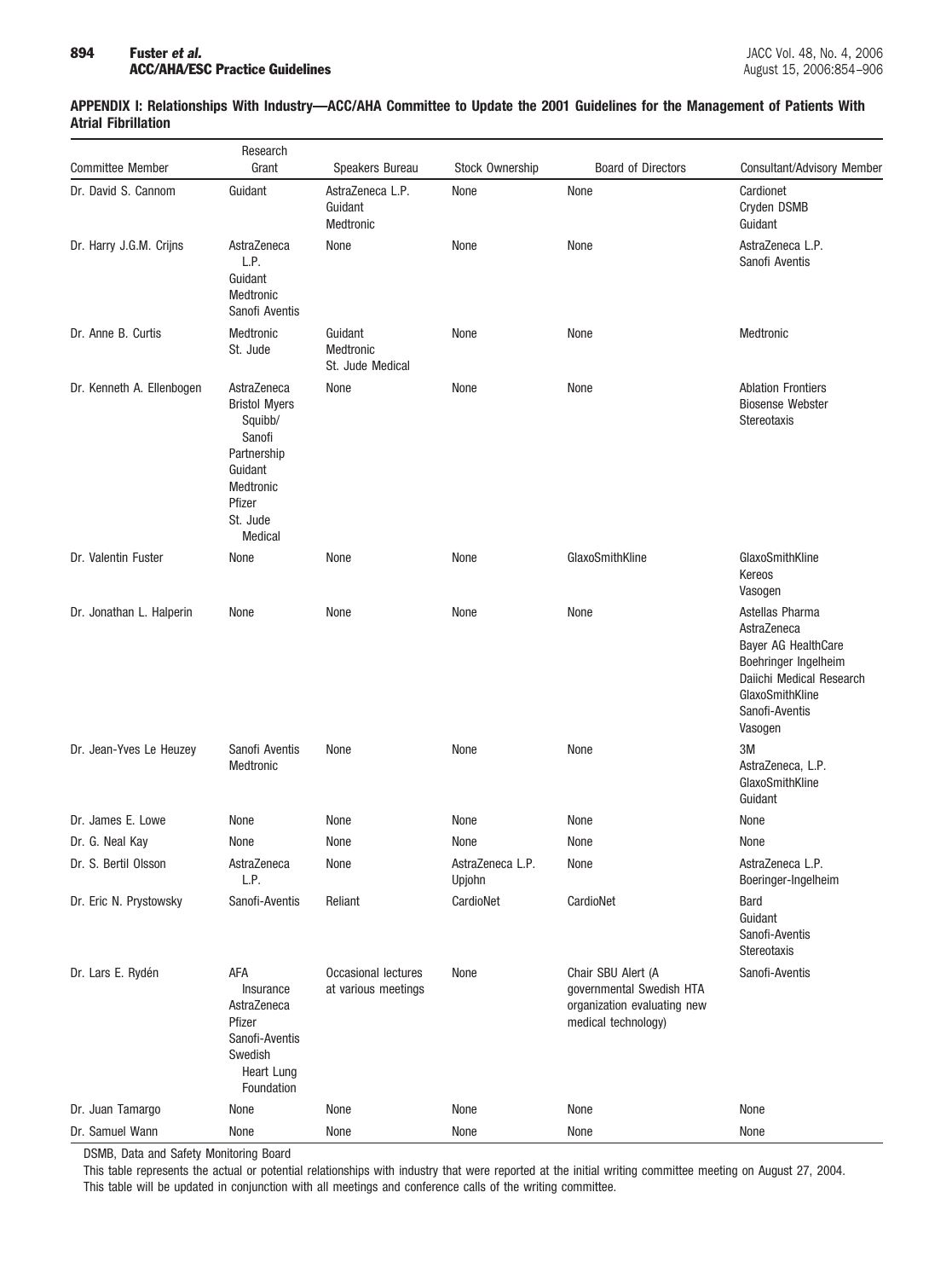#### <span id="page-41-0"></span>**APPENDIX II: Relationships With Industry—External Peer Review for the ACC/AHA/ESC Committee to Update the 2001 Guidelines for the Management of Patients With Atrial Fibrillation**

| Peer Reviewer                     | Representation                                                                   | Research Grant                                                                                                                                                                                                | Speakers<br><b>Bureau</b>                                                                        | Stock Ownership                            | <b>Board of Directors</b>                                                                                                                                                    | <b>Consultant/Advisory Member</b>                                                                                                          |
|-----------------------------------|----------------------------------------------------------------------------------|---------------------------------------------------------------------------------------------------------------------------------------------------------------------------------------------------------------|--------------------------------------------------------------------------------------------------|--------------------------------------------|------------------------------------------------------------------------------------------------------------------------------------------------------------------------------|--------------------------------------------------------------------------------------------------------------------------------------------|
| Dr. Carina Blomstrom-<br>Lundvist | Official-ESC                                                                     | None                                                                                                                                                                                                          | None                                                                                             | None                                       | None                                                                                                                                                                         | None                                                                                                                                       |
| Dr. Mark Estes                    | Official-AHA; also AHA<br>ECA Committee, AF<br>Performance Measures<br>Committee | Guidant                                                                                                                                                                                                       | Guidant<br>Medtronic<br>St. Jude<br>Medical                                                      | None                                       | None                                                                                                                                                                         | None                                                                                                                                       |
| Dr. Robert Hart                   | Official-AHA                                                                     | None                                                                                                                                                                                                          | None                                                                                             | None                                       | None                                                                                                                                                                         | None                                                                                                                                       |
| Dr. Jerry Kennett                 | Official-ACC Board of<br><b>Trustees</b>                                         | None                                                                                                                                                                                                          | None                                                                                             | None                                       | None                                                                                                                                                                         | None                                                                                                                                       |
| Dr. Richard Page                  | Official-Guideline Task<br>Force: ACCF EP<br>Committee, AHA ECA<br>Committee     | None                                                                                                                                                                                                          | AstraZeneca<br>Proctor and<br>Gamble<br>Pharmaceuticals                                          | None                                       | None                                                                                                                                                                         | AstraZeneca<br><b>Berlex Laboratories</b><br>Cardiome<br><b>Hewlett Packard</b><br>Proctor and Gamble<br>Pharmaceuticals<br>Sanofi Aventis |
| Dr. Panagiotis Vardas             | Official-ESC                                                                     | None                                                                                                                                                                                                          | None                                                                                             | None                                       | None                                                                                                                                                                         | None                                                                                                                                       |
| Dr. Mary Walsh                    | Official-Board of<br>Governors                                                   | None                                                                                                                                                                                                          | None                                                                                             | None                                       | None                                                                                                                                                                         | None                                                                                                                                       |
| Dr.Jonathan Kalman                | Organizational-Heart<br><b>Rhythm Society</b>                                    | <b>Boston Scientific</b><br>EP Med Systems<br>Guidant<br>Medtronic<br>St. Jude Medical                                                                                                                        | EP Med<br>Systems<br>St. Jude<br>Medical                                                         | None                                       | None                                                                                                                                                                         | None                                                                                                                                       |
| Dr. George Wyse                   | Organizational-Heart<br><b>Rhythm Society</b>                                    | Cardiome/ Astellas<br>Medtronic<br>Organon/Sanofi<br>Aventis                                                                                                                                                  | Biovail<br>Pharma<br>Cardiome/<br>Astellas<br>Chugai<br>Pharma<br>Medtronic<br>Sanofi<br>Aventis | Cardiome                                   | "Steering<br>Committee or<br>DSMB" for:<br><b>Bristol Myers</b><br>Squibb/ Sanofi<br>Aventis<br>Cardiome/ Astellas<br>Medtronic<br>Organon/Sanofi<br>Aventis<br>Orion/Abbott | <b>Biovail Pharma</b><br>Boehringer Ingelheim<br>Medtronic<br>Sanofi Aventis                                                               |
| Dr. Etienne Aliot                 | Content-ESC                                                                      | None                                                                                                                                                                                                          | None                                                                                             | None                                       | None                                                                                                                                                                         | None                                                                                                                                       |
| Dr. Elliott Antman                | Content-STEMI Guideline<br><b>Writing Committee</b>                              | Aventis<br>Bayer<br><b>Biosite</b><br>Boehringer Mannheim<br>Bristol-Myers Squibb<br><b>British Biotech</b><br>Centocor<br>Cor/Millennium<br>Corvas<br>Dade<br>Genentech<br>Lilly<br>Merck<br>Pfizer<br>Sunol | None                                                                                             | None                                       | None                                                                                                                                                                         | Aventis                                                                                                                                    |
| Dr. Dan Atar                      | Content-ESC                                                                      | None                                                                                                                                                                                                          | None                                                                                             | None                                       | None                                                                                                                                                                         | None                                                                                                                                       |
| Dr. Martin Borggrefe              | Content-ESC, VA SCD<br><b>Guideline Writing</b><br>Committee                     | Medtronic                                                                                                                                                                                                     | None                                                                                             | None                                       | None                                                                                                                                                                         | Proctor and Gamble<br>Syncor                                                                                                               |
| Dr. Josep Brugada                 | Content-ESC                                                                      | None                                                                                                                                                                                                          | None                                                                                             | None                                       | None                                                                                                                                                                         | None                                                                                                                                       |
| Dr. Al Buxton                     | Content-Board of<br>Governors                                                    | None                                                                                                                                                                                                          | None                                                                                             | None                                       | None                                                                                                                                                                         | None                                                                                                                                       |
| Dr. John Camm                     | Content-ESC, VA SCD<br>Guideline Writing<br>Committee                            | None                                                                                                                                                                                                          | Vitatron                                                                                         | None                                       | None                                                                                                                                                                         | Astellas<br>Cardiome/Fusiawa<br>Cryocor<br>Guidant<br>Procter and Gamble<br>Sanofi Aventis<br>Servier<br>St. Jude Medical<br>Wyeth         |
| Dr. Francisco Cosio               | Content-ESC                                                                      | Medtronic                                                                                                                                                                                                     | 3M<br>Pharmaceuticals<br>Medtronic                                                               | Medtronic (past<br>recipient of loyalties) |                                                                                                                                                                              | AstraZeneca                                                                                                                                |
| Dr. Ravin Davidoff                | Content-CABG Guideline<br><b>Writing Committee</b>                               | None                                                                                                                                                                                                          | None                                                                                             | None                                       | None                                                                                                                                                                         | None                                                                                                                                       |
| Dr. Alan Forker                   | Content-Board of<br>Governors                                                    | None                                                                                                                                                                                                          | None                                                                                             | None                                       | None                                                                                                                                                                         | None                                                                                                                                       |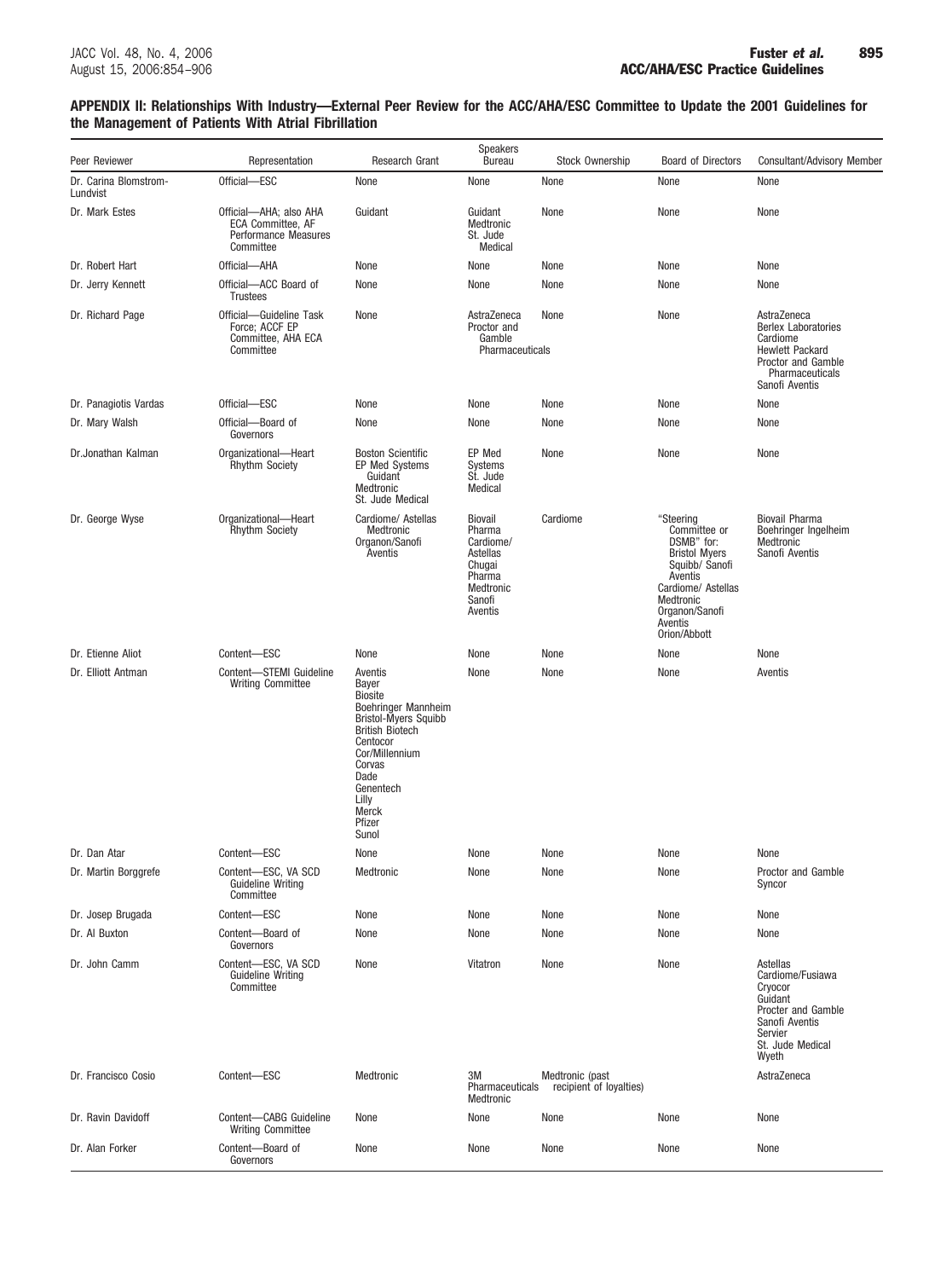# **APPENDIX II: Continued**

| Peer Reviewer              | Representation                                           | Research Grant                                                                                                 | Speakers<br>Bureau                                                | Stock Ownership | <b>Board of Directors</b> | Consultant/Advisory Member                                                                                                                                                                      |
|----------------------------|----------------------------------------------------------|----------------------------------------------------------------------------------------------------------------|-------------------------------------------------------------------|-----------------|---------------------------|-------------------------------------------------------------------------------------------------------------------------------------------------------------------------------------------------|
| Dr. Larry Goldstein        | Content-Stroke Review<br>Committee                       | AGA Corp<br>Boehringer Ingleheim<br>CDC/UNC-Chapel Hill<br><b>NIH</b><br>Pfizer-Parke-Davis<br>Veteran's Admin | Bayer<br>Pfizer-Parke-<br>Davis                                   | None            | None                      | AstraZeneca<br><b>BMS/Sanofi</b><br>CuraGen Corp<br><b>DPharm</b><br>GlaxoSmithKline<br>Johnson&Johnson<br>Merck Research Labs<br>Pfizer-Parke-Davis<br>Proneuron Biotechnologies               |
| Dr. David Haines           | Content-ACCF EP<br>Committee                             | None                                                                                                           | None                                                              | None            | None                      | None                                                                                                                                                                                            |
| Dr. Richard Hauer          | Content-ESC                                              | None                                                                                                           | None                                                              | None            | None                      | None                                                                                                                                                                                            |
| Dr. Stefan Hohnloser       | Content-ESC                                              | St. Jude Medical                                                                                               | Sanofi-<br>Aventis                                                |                 |                           | Sanofi-Aventis<br>Solvay Pharmaceuticals<br>St. Jude Medical                                                                                                                                    |
| Dr. Charles Kerr           | Content-AF Data<br><b>Standards Writing</b><br>Committee | Guidant, Canada<br>Medtronic<br>St. Jude Medical,<br>Canada                                                    | AstraZeneca,<br>Canada<br>Medtronic                               | None            | None                      | AstraZeneca<br>Biovail<br>Medtronic                                                                                                                                                             |
| Dr. Bradley Knight         | Content-ACC ECA<br>Committee, ACCP EP<br>Committee       | Guidant<br>Medtronic<br>St. Jude                                                                               | Guidant<br>Medtronic                                              | None            | None                      | Guidant<br>Medtronic                                                                                                                                                                            |
| Dr. Lars Kober             | Content-ESC                                              | None                                                                                                           | None                                                              | None            | None                      | None                                                                                                                                                                                            |
| Dr. Peter Kowey            | Content-ACCF EP<br>Committee                             | None                                                                                                           | None                                                              | None            | None                      | None                                                                                                                                                                                            |
| Dr. Judith Mackall         | Content-AHA ECA<br>Committee                             | None                                                                                                           | None                                                              | None            | None                      | None                                                                                                                                                                                            |
| Dr. Aldo Maggioni          | Content-ESC                                              | Novartis Pharma                                                                                                | None                                                              | None            | None                      | None                                                                                                                                                                                            |
| Dr. Barry Maron            | Content-HCM CECD<br>Committee                            | None                                                                                                           | None                                                              | None            | None                      | None                                                                                                                                                                                            |
| Dr. Robert McNamara        | Content-AF Data<br><b>Standards Committee</b>            | None                                                                                                           | None                                                              | None            | None                      | None                                                                                                                                                                                            |
| Dr. Suneet Mittal          | Content-AF Data<br><b>Standards Committee</b>            | None                                                                                                           | Medtronic                                                         | None            | None                      | None                                                                                                                                                                                            |
| Dr. Andrew Morris          | Content-Board of<br>Governors                            | None                                                                                                           | None                                                              | None            | None                      | None                                                                                                                                                                                            |
| Dr. Michael Nabauer        | Content-ESC                                              | Novartis Pharma                                                                                                | None                                                              | None            | None                      | None                                                                                                                                                                                            |
| Dr. Melvin Scheinman       | Content-SVA Writing<br>Committee                         | None                                                                                                           | Guidant                                                           | None            | None                      | None                                                                                                                                                                                            |
| Dr. Lynne Warner Stevenson | Content-HF Guideline<br><b>Writing Committee</b>         | None                                                                                                           | None                                                              | None            | None                      | None                                                                                                                                                                                            |
| Dr. Albert Waldo           | Content-AF Performance<br><b>Measures Committee</b>      | None                                                                                                           | <b>Bristol-Myers</b><br>Squibb<br>Reliant<br>Pharmaceu-<br>ticals | None            | None                      | Cryocor<br><b>Reliant Pharmaceuticals</b>                                                                                                                                                       |
| Dr. Stuart Winston         | Content-Board of<br>Governors                            | <b>Biotronik</b><br>Guidant<br>Medtronic<br>St. Jude Medical                                                   | None                                                              | None            | None                      | None                                                                                                                                                                                            |
| Dr. Jose Zamorano          | Content-ESC                                              | None                                                                                                           | None                                                              | None            | None                      | None                                                                                                                                                                                            |
| Dr. Douglas Zipes          | Content-VA SCD Guideline<br><b>Writing Commitee</b>      | Medtronic                                                                                                      | None                                                              | None            | None                      | <b>Burril and Company</b><br>Cardiofocus<br><b>CV Therapeutics</b><br>Medtronic<br>Michael Marcus and<br>Associates Science Partners,<br>LLC<br><b>Physical Logic</b><br>Solvay Pharmaceuticals |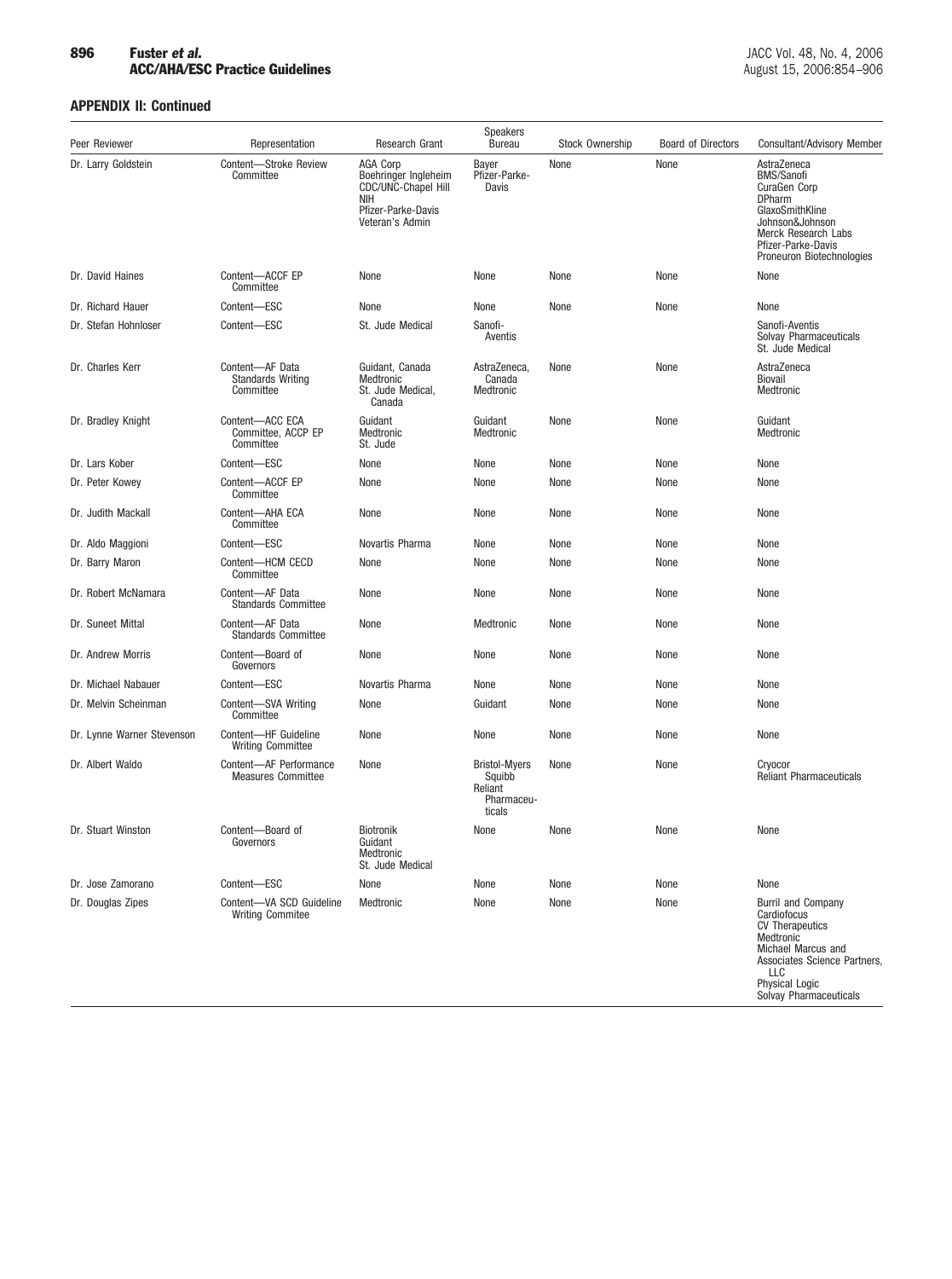# **APPENDIX III: Abbreviations**

| ACE                 | angiotensin-converting enzyme                                                                                         |
|---------------------|-----------------------------------------------------------------------------------------------------------------------|
| ACT                 | activated clotting time                                                                                               |
| <b>ACTIVE-W</b>     | Atrial Fibrillation Clopidogrel Trial with Irbesartan for Prevention of Vascular Events                               |
| <b>ADONIS</b>       | American-Australian Trial with Dronedarone in Atrial Fibrillation or Flutter Patients for Maintenance of Sinus Rhythm |
| AF                  | atrial fibrillation                                                                                                   |
| AFASAK              | Copenhagen Atrial Fibrillation, Aspirin, Anticoagulation                                                              |
| AF-CHF              | Atrial Fibrillation and Congestive Heart Failure                                                                      |
| <b>AFFIRM</b>       | Atrial Fibrillation Follow-up Investigation of Rhythm Management                                                      |
| AFI                 | Atrial Fibrillation Investigators                                                                                     |
| ALFA                | Etude en Activité Libérale sur la Fibrillation Auriculaire                                                            |
| <b>ANP</b>          | atrial naturetic peptide                                                                                              |
| APT                 | Ablate and Pace Trial                                                                                                 |
| ARCH                | Amiodarone Reduction in Coronary Heart                                                                                |
| <b>ATRIA</b>        | Anticoagulation and Risk Factors in Atrial Fibrillation                                                               |
|                     | atrioventricular                                                                                                      |
| AV<br><b>BAATAF</b> |                                                                                                                       |
|                     | Boston Area Anticoagulation Trial for Atrial Fibrillation                                                             |
| <b>BNP</b>          | B-type natriuretic peptide                                                                                            |
| CABG                | coronary artery bypass                                                                                                |
| CAD                 | coronary artery disease                                                                                               |
| CAFA                | Canadian Atrial Fibrillation Anticoagulation                                                                          |
| <b>CAPRICORN</b>    | Carvedilol Post-Infarct Survival Control in Left Ventricular Dysfunction trial                                        |
| CHADS <sub>2</sub>  | Cardiac Failure, Hypertension, Age, Diabetes, Stroke [Doubled]                                                        |
| <b>CHAMP</b>        | Combined Hemotherapy and Mortality Prevention Study                                                                   |
| <b>CHARM</b>        | Candesartan in Heart failure, Assessment of Reduction in Mortality and morbidity                                      |
| CHF-STAT            | Survival Trial of Antiarrhythmic Therapy in Congestive Heart Failure                                                  |
| CI                  | confidence interval                                                                                                   |
| <b>CIBIS</b>        | Cardiac Insufficiency Bisoprolol Study                                                                                |
| COMET               | Carvedilol Or Metoprolol European Trial                                                                               |
| <b>CONSENSUS</b>    | Co-operative North Scandinavian Enalapril Survival Study                                                              |
| <b>COPERNICUS</b>   | Carvedilol Prospective Randomized Cumulative Survival                                                                 |
| <b>COPD</b>         | Chronic obstructive pulmonary disorder                                                                                |
| <b>CRP</b>          | C-reactive protein                                                                                                    |
| <b>CTGF</b>         | connective tissue growth factor                                                                                       |
| CVF-1               | type 1 collagen volume fraction                                                                                       |
| <b>DIAMOND</b>      | Danish Investigations of Arrhythmias and Mortality on Dofetilide                                                      |
| DIAMOND-MI          | Danish Investigations of Arrhythmia and Mortality on Dofetilide–Myocardial Infarction                                 |
| EAFT                | European Atrial Fibrillation Trial                                                                                    |
| ECG                 | electrocardiogram                                                                                                     |
| ELAT                | Embolism in the Left Atrial Thrombi                                                                                   |
| <b>EMERALD</b>      | European and Australian Multicenter Evaluative Research on Atrial Fibrillation Dofetilide study                       |
| EP                  | electrophysiological                                                                                                  |
| ERK-2-mRNA          | extracellular signal-regulated kinase messenger-RNA                                                                   |
| <b>ERP</b>          | effective refractory period                                                                                           |
| <b>ESPS II</b>      | European Stroke Prevention Study II                                                                                   |
| <b>EURIDIS</b>      | European Trial in Atrial Fibrillation or Flutter Patients Receiving Dronedarone for Maintenance of Sinus Rhythm       |
| <b>FFAACS</b>       | The French Fluindione-Aspirin Combination in High Risk Patients With AF                                               |
| <b>GESICA</b>       | Grupo Estudio de la Sobrevida en la Insufficienca Cardiaca en Argentina (V)                                           |
| GUSTO-1             | Global Utilization of Streptokinase and Tissue Plasminogen Activator for Occluded Coronary Arteries                   |
| <b>HCM</b>          | hypertrophic cardiomyopathy                                                                                           |
| ΗF                  | heart failure                                                                                                         |
| HOT CAFÉ            | How to Treat Chronic Atrial Fibrillation                                                                              |
|                     |                                                                                                                       |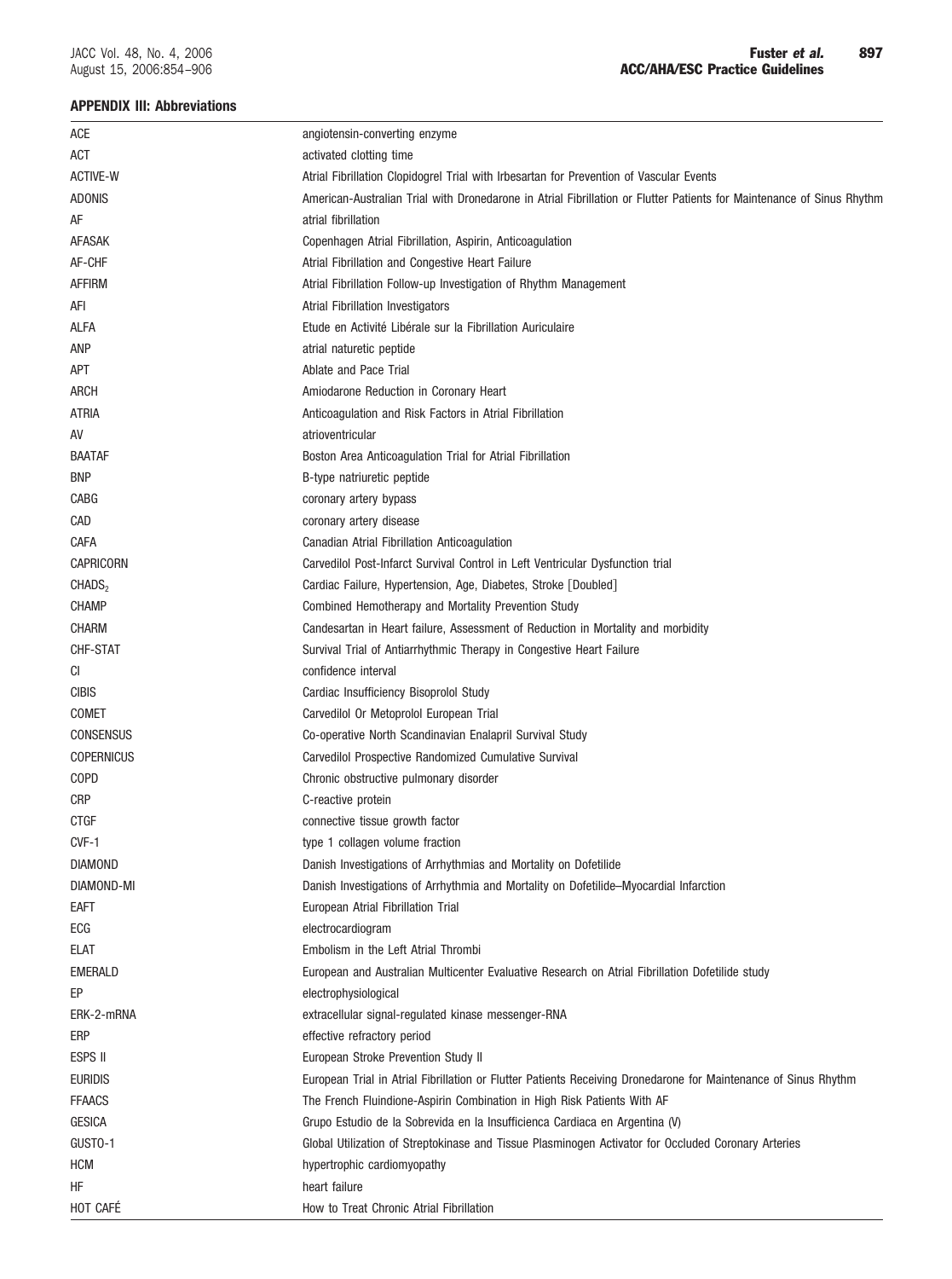# **APPENDIX III: Continued**

| HOT CAFÉ        | How to Treat Chronic Atrial Fibrillation                                                         |
|-----------------|--------------------------------------------------------------------------------------------------|
| <b>HRV</b>      | heart rate variability                                                                           |
| $IMP-2$         | atrial insulin-like growth factor-II mRNA-binding protein 2                                      |
| INR             | international normalized ratio                                                                   |
| <b>IRAF</b>     | immediate recurrence of atrial fibrillation                                                      |
| IVC             | inferior vena cava                                                                               |
| LA              | left atrium                                                                                      |
| LAA             | LA appendage                                                                                     |
| LASAF           | Low-dose Aspirin, Stroke, Atrial Fibrillation                                                    |
| <b>LIFE</b>     | Losartan Intervention For End Point Reduction in Hypertension study                              |
| LMWH            | low-molecular-weight heparin                                                                     |
| LV              | left ventricle                                                                                   |
| <b>MERIT-HF</b> | Metropolol CR/XL Randomized Intervention Trial in Congestive Heart Failure                       |
| MI              | myocardial infarction                                                                            |
| MMP-2           | matrix metalloproteinase 2                                                                       |
| <b>NASPEAF</b>  | National Study for Prevention of Embolism in Atrial Fibrillation                                 |
| PAFAC           | Prevention of atrial fibrillation after cardioversion                                            |
| <b>PAPABEAR</b> | Prevention of Arrhythmias that Begin Early after Revascularization, Valve Replacement, or Repair |
| <b>PATAF</b>    | Prevention of Arterial Thromboembolism in Atrial Fibrillation                                    |
| <b>PAVE</b>     | Post AV Node Ablation Evaluation                                                                 |
| <b>PIAF</b>     | Pharmacological Intervention in Atrial Fibrillation                                              |
| PV              | pulmonary veins                                                                                  |
| RA              | right atrium                                                                                     |
| RAAS            | renin-angiotensin-aldosterone system                                                             |
| RACE            | Rate Control vs. Electrical cardioversion for persistent atrial fibrillation                     |
| <b>RV</b>       | right ventricular                                                                                |
| SAFE-T          | Sotalol Amiodarone Atrial Fibrillation Efficacy Trial                                            |
| SAFIRE-D        | Symptomatic Atrial Fibrillation Investigative Research on Dofetilide                             |
| SEC             | spontaneous echo contrast                                                                        |
| <b>SIFA</b>     | Studio Italiano Fibrillazione Atriale                                                            |
| <b>SOLVD</b>    | Studies of Left Ventricular Dysfunction                                                          |
| <b>SOPAT</b>    | Suppression of paroxysmal atrial tachyarrhythmias                                                |
| <b>SPAF</b>     | Stroke Prevention in Atrial Fibrillation                                                         |
| <b>SPINAF</b>   | Stroke Prevention in Nonrheumatic Atrial Fibrillation                                            |
| <b>SPORTIF</b>  | Stroke Prevention using an Oral Direct Thrombin Inhibitor In Patients with Atrial Fibrillation   |
| <b>SRAF</b>     | subacute recurrence of atrial fibrillation                                                       |
| <b>STAF</b>     | Strategies of Treatment of Atrial Fibrillation                                                   |
| <b>SVC</b>      | superior vena cava                                                                               |
| TEE             | transesophageal echocardiography                                                                 |
| TGF-beta1       | transforming growth factor-beta1                                                                 |
| tia             | transient ischemic attack                                                                        |
| <b>TRACE</b>    | <b>Trandolapril Cardiac Evaluation</b>                                                           |
| UK-TIA          | The United Kingdom transient ischaemic attack aspirin trial                                      |
| Val-HeFT        | Valsartan Heart Failure Trial                                                                    |
| VF              | ventricular fibrillation                                                                         |
| <b>WPW</b>      | Wolff-Parkinson-White                                                                            |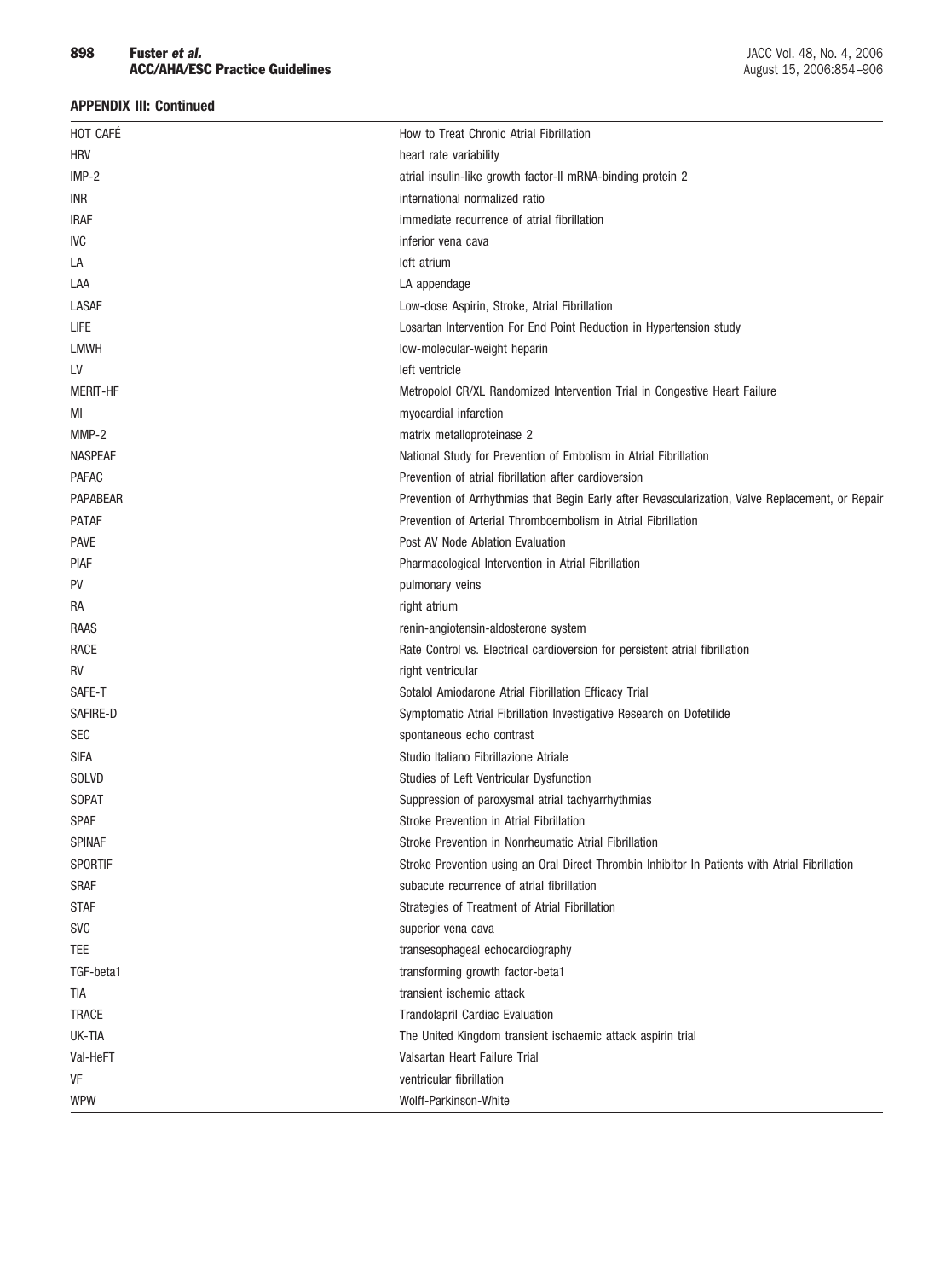#### **References**

- <span id="page-45-0"></span>1. Bellet S. Clinical Disorders of the Heart Beat. 3rd ed. Philadelphia: Lea & Febiger, 1971.
- 2. Prystowsky EN, Katz AM. Atrial Fibrillation in Textbook of Cardiovascular Medicine. Philadelphia: Lippincott-Raven, 1998:1661.
- 3. Knight BP, Michaud GF, Strickberger SA, et al. Electrocardiographic differentiation of atrial flutter from atrial fibrillation by physicians. J Electrocardiol 1999;32:315–9.
- 4. Allessie MA, Konings KT, Kirchhof CJ. Mapping of atrial fibrillation. In: Olsson SB, Allessie MA, Campbell RW, editors. Atrial Fibrillation: Mechanisms and Therapeutic Strategies. Armonk, NY: Futura, 1994: 37– 49.
- 5. Kopecky SL, Gersh BJ, McGoon MD, et al. The natural history of lone atrial fibrillation. A population-based study over three decades. N Engl J Med 1987;317:669 –74.
- 6. Deleted in proof.
- 7. Friberg J, Buch P, Scharling H, et al. Rising rates of hospital admissions for atrial fibrillation. Epidemiology 2003;14:666 –72.
- 8. Le Heuzey JY, Paziaud O, Piot O, et al. Cost of care distribution in atrial fibrillation patients: the COCAF study. Am Heart J 2004;147:121-6.
- 9. Go AS, Hylek EM, Phillips KA, et al. Prevalence of diagnosed atrial fibrillation in adults: national implications for rhythm management and stroke prevention: the AnTicoagulation and Risk Factors in Atrial Fibrillation (ATRIA) Study. JAMA 2001;285:2370 –5.
- 10. Furberg CD, Psaty BM, Manolio TA, et al. Prevalence of atrial fibrillation in elderly subjects (the Cardiovascular Health Study). Am J Cardiol 1994;74:236 – 41.
- 11. Friberg J, Scharling H, Gadsboll N, et al. Sex-specific increase in the prevalence of atrial fibrillation (The Copenhagen City Heart Study). Am J Cardiol 2003;92:1419 –23.
- 12. Levy S, Maarek M, Coumel P, et al. Characterization of different subsets of atrial fibrillation in general practice in France: the ALFA study. The College of French Cardiologists. Circulation 1999;99:3028 –35.
- 13. Psaty BM, Manolio TA, Kuller LH, et al. Incidence of and risk factors for atrial fibrillation in older adults. Circulation 1997;96:2455– 61.
- 14. Crijns HJ, Tjeerdsma G, De Kam PJ, et al. Prognostic value of the presence and development of atrial fibrillation in patients with advanced chronic heart failure. Eur Heart J 2000;21:1238 – 45.
- 15. Madrid AH, Bueno MG, Rebollo JM, et al. Use of irbesartan to maintain sinus rhythm in patients with long-lasting persistent atrial fibrillation: a prospective and randomized study. Circulation 2002;106:331-6.
- 16. Wachtell K, Lehto M, Gerdts E, et al. Angiotensin II receptor blockade reduces new-onset atrial fibrillation and subsequent stroke compared to atenolol: the Losartan Intervention For End Point Reduction in Hypertension (LIFE) study. J Am Coll Cardiol 2005;45:712–9.
- 17. Atrial Fibrillation Investigators. Risk factors for stroke and efficacy of antithrombotic therapy in atrial fibrillation. Analysis of pooled data from five randomized controlled trials [published erratum appears in Arch Intern Med 1994;154:2254]. Arch Intern Med 1994;154:1449 –57.
- 18. Stewart S, Hart CL, Hole DJ, et al. A population-based study of the long-term risks associated with atrial fibrillation: 20-year follow-up of the Renfrew/Paisley study. Am J Med 2002;113:359-64.
- 19. Krahn AD, Manfreda J, Tate RB, et al. The natural history of atrial fibrillation: incidence, risk factors, and prognosis in the Manitoba Follow-Up Study. Am J Med 1995;98:476-84.
- 20. Poole-Wilson PA, Swedberg K, Cleland JG, et al. Comparison of carvedilol and metoprolol on clinical outcomes in patients with chronic heart failure in the Carvedilol Or Metoprolol European Trial (COMET): randomised controlled trial. Lancet 2003;362:7–13.
- 21. Maggioni AP, Latini R, Carson PE, et al. Valsartan reduces the incidence of atrial fibrillation in patients with heart failure: results from the Valsartan Heart Failure Trial (Val-HeFT). Am Heart J 2005;149: 548 –57.
- 22. Wang TJ, Larson MG, Levy D, et al. Temporal relations of atrial fibrillation and congestive heart failure and their joint influence on mortality: the Framingham Heart Study. Circulation 2003;107:2920 –5.
- 23. Wolf PA, Abbott RD, Kannel WB. Atrial fibrillation as an independent risk factor for stroke: the Framingham Study. Stroke 1991;22:983– 8.
- 24. Hart RG, Halperin JL. Atrial fibrillation and thromboembolism: a decade of progress in stroke prevention. Ann Intern Med 1999;131: 688 –95.
- 25. Wolf PA, Dawber TR, Thomas HE Jr, et al. Epidemiologic assessment of chronic atrial fibrillation and risk of stroke: the Framingham study. Neurology 1978;28:973–7.
- 26. Bharti S, Lev M. Histology of the normal and diseased atrium. In: Fall RH, Podrid PJ, editors. Atrial Fibrillation: Mechanism and Management. New York: Raven Press, 1992:15–39.
- 27. Allessie M, Ausma J, Schotten U. Electrical, contractile and structural remodeling during atrial fibrillation. Cardiovasc Res 2002;54:230 – 46.
- 28. Aime-Sempe C, Folliguet T, Rucker-Martin C, et al. Myocardial cell death in fibrillating and dilated human right atria. J Am Coll Cardiol 1999;34:1577– 86.
- 29. Polontchouk L, Haefliger JA, Ebelt B, et al. Effects of chronic atrial fibrillation on gap junction distribution in human and rat atria. J Am Coll Cardiol 2001;38:883–91.
- 30. Mary-Rabine L, Albert A, Pham TD, et al. The relationship of human atrial cellular electrophysiology to clinical function and ultrastructure. Circ Res 1983;52:188 –99.
- 31. Bailey GW, Braniff BA, Hancock EW, et al. Relation of left atrial pathology to atrial fibrillation in mitral valvular disease. Ann Intern Med 1968;69:13–20.
- 32. Pokharel S, van Geel PP, Sharma UC, et al. Increased myocardial collagen content in transgenic rats overexpressing cardiac angiotensinconverting enzyme is related to enhanced breakdown of N-acetyl-Ser-Asp-Lys-Pro and increased phosphorylation of Smad2/3. Circulation 2004;110:3129 –35.
- 33. Goette A, Staack T, Rocken C, et al. Increased expression of extracellular signal-regulated kinase and angiotensin-converting enzyme in human atria during atrial fibrillation. J Am Coll Cardiol 2000;35: 1669 –77.
- 34. Kumagai K, Nakashima H, Urata H, et al. Effects of angiotensin II type 1 receptor antagonist on electrical and structural remodeling in atrial fibrillation. J Am Coll Cardiol 2003;41:2197–204.
- 35. Verheule S, Wilson E, Everett T, et al. Alterations in atrial electrophysiology and tissue structure in a canine model of chronic atrial dilatation due to mitral regurgitation. Circulation 2003;107:2615–22.
- 36. Sanders P, Morton JB, Davidson NC, et al. Electrical remodeling of the atria in congestive heart failure: electrophysiological and electroanatomic mapping in humans. Circulation 2003;108:1461– 8.
- 37. Jais P, Haissaguerre M, Shah DC, et al. A focal source of atrial fibrillation treated by discrete radiofrequency ablation. Circulation 1997;95:  $572-6.$
- 38. Haissaguerre M, Jais P, Shah DC, et al. Spontaneous initiation of atrial fibrillation by ectopic beats originating in the pulmonary veins. N Engl J Med 1998;339:659 – 66.
- 39. Schwartzman D, Bazaz R, Nosbisch J. Common left pulmonary vein: a consistent source of arrhythmogenic atrial ectopy. J Cardiovasc Electrophysiol 2004;15:560 – 6.
- 40. Hsu LF, Jais P, Keane D, et al. Atrial fibrillation originating from persistent left superior vena cava. Circulation 2004;109:828 –32.
- 41. Chen SA, Tai CT, Yu WC, et al. Right atrial focal atrial fibrillation: electrophysiologic characteristics and radiofrequency catheter ablation. J Cardiovasc Electrophysiol 1999;10:328 –35.
- 42. Jais P, Hocini M, Macle L, et al. Distinctive electrophysiological properties of pulmonary veins in patients with atrial fibrillation. Circulation 2002;106:2479 – 85.
- 43. Shah D, Haissaguerre M, Jais P, et al. Nonpulmonary vein foci: do they exist? Pacing Clin Electrophysiol 2003;26:1631–5.
- 44. Ortiz J, Niwano S, Abe H, et al. Mapping the conversion of atrial flutter to atrial fibrillation and atrial fibrillation to atrial flutter: insights into mechanism. Circ Res 1994;74:882– 894.
- 45. Konings KT, Kirchof CJ, Smeets JR, et al. High-density mapping of electrically induced atrial fibrillation in humans. Circulation 1994;89: 1665– 80.
- 46. Moe GK, Abildskov JA. Atrial fibrillation as a self sustaining arrhythmia independent of focal discharge. Am Heart J 1959;58:59 –70.
- 47. Cox JL, Canavan TE, Schuessler RB, et al. The surgical treatment of atrial fibrillation. II. Intraoperative electrophysiologic mapping and description of the electrophysiologic basis of atrial flutter and atrial fibrillation. J Thorac Cardiovasc Surg 1991;101:406-26.
- 47a.Mandapati R, Skanes A, Chen J, et al. Stable microreentrant sources as a mechanism of atrial fibrillation in the isolated sheep heart. Circulation 2000;101:194 –199.
- 47b.Lazar S, Dixit S, Marchlinski FE, et al. Presence of left-to-right atrial frequency gradient in paroxysmal but not persistent atrial fibrillation in humans. Circulation 2004;110:3181–3186.
- 47c.Sanders P, Berenfeld O, Hocini M, et al. Spectral analysis identifies sites of high-frequency activity maintaining atrial fibrillation in humans. Circulation 2005;112:789 –797.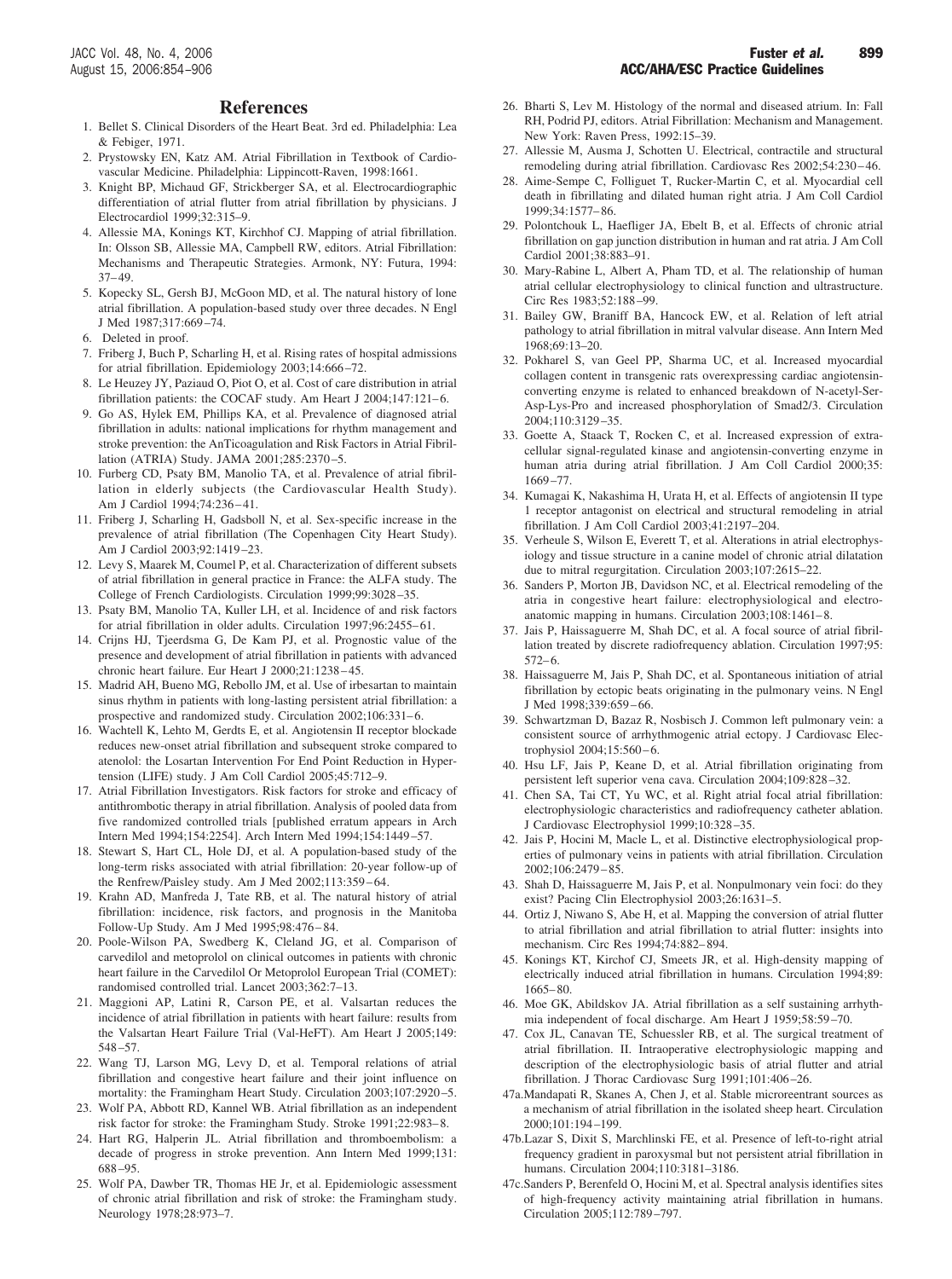#### <span id="page-46-0"></span>**900 Fuster et al.**  $\blacksquare$  **Fuster et al.**  $\blacksquare$  **Fuster et al.**  $\blacksquare$  **Fuster et al.**  $\blacksquare$  **Fuster et al.**  $\blacksquare$  **Fuster et al.**  $\blacksquare$  **Fuster et al.**  $\blacksquare$  **Fuster et al.**  $\blacksquare$  **Fuster et al.**  $\blacksquare$  **Fuster is** ACC/AHA/ESC Practice Guidelines **AUGUST 15, 2006:854-906** August 15, 2006:854-906

- 48. Nakao K, Seto S, Ueyama C, et al. Extended distribution of prolonged and fractionated right atrial electrograms predicts development of chronic atrial fibrillation in patients with idiopathic paroxysmal atrial fibrillation. J Cardiovasc Electrophysiol 2002;13:996 –1002.
- 49. Akyurek O, Sayin T, Dincer I, et al. Lengthening of intraatrial conduction time in atrial fibrillation and its relation with early recurrence of atrial fibrillation. Jpn Heart J 2001;42:575– 84.
- 50. Yamada T, Fukunami M, Shimonagata T, et al. Prediction of paroxysmal atrial fibrillation in patients with congestive heart failure: a prospective study. J Am Coll Cardiol 2000;35:405–13.
- 51. Ricard P, Levy S, Trigano J, et al. Prospective assessment of the minimum energy needed for external electrical cardioversion of atrial fibrillation. Am J Cardiol 1997;79:815-6.
- 52. Wijffels MC, Kirchhof CJ, Dorland R, et al. Atrial fibrillation begets atrial fibrillation. A study in awake chronically instrumented goats. Circulation 1995;92:1954 – 68.
- 53. Nattel S. New ideas about atrial fibrillation 50 years on. Nature 2002; 415:219 –26.
- 54. Anne W, Willems R, Van der MN, et al. Atrial fibrillation after radiofrequency ablation of atrial flutter: preventive effect of angiotensin converting enzyme inhibitors, angiotensin II receptor blockers, and diuretics. Heart 2004;90:1025–30.
- 55. Healey JS, Baranchuk A, Crystal E, et al. Prevention of atrial fibrillation with angiotensin-converting enzyme inhibitors and angiotensin receptor blockers: a meta-analysis. J Am Coll Cardiol 2005;45:1832–9.
- 56. Pedersen OD, Bagger H, Kober L, et al. Trandolapril reduces the incidence of atrial fibrillation after acute myocardial infarction in patients with left ventricular dysfunction. Circulation 1999;100:376 – 80.
- 57. Prystowsky EN. Atrioventricular node reentry: physiology and radiofrequency ablation. Pacing Clin Electrophysiol 1997;20:552–71.
- 58. Page RL, Wharton JM, Prystowsky EN. Effect of continuous vagal enhancement on concealed conduction and refractoriness within the atrioventricular node. Am J Cardiol 1996;77:260 –5.
- 59. Moe GK, Abildskov JA. Observations on the ventricular dysrhythmia associated with atrial fibrillation in the dog heart. Circ Res 1964;4:  $447 - 60.$
- 60. Van Den Berg MP, Crijns HJ, Haaksma J, et al. Analysis of vagal effects on ventricular rhythm in patients with atrial fibrillation. Clin Sci (Colch) 1994;86:531–5.
- 61. Klein GJ, Bashore TM, Sellers TD, et al. Ventricular fibrillation in the Wolff-Parkinson-White syndrome. N Engl J Med 1979;301:1080 –5.
- 62. Prystowsky EN, Benson DW Jr, Fuster V, et al. Management of patients with atrial fibrillation. A statement for healthcare professionals. From the Subcommittee on Electrocardiography and Electrophysiology, American Heart Association. Circulation 1996;93:1262–77.
- 63. Brookes CI, White PA, Staples M, et al. Myocardial contractility is not constant during spontaneous atrial fibrillation in patients. Circulation 1998;98:1762– 8.
- 64. Sanfilippo AJ, Abascal VM, Sheehan M, et al. Atrial enlargement as a consequence of atrial fibrillation. A prospective echocardiographic study. Circulation 1990;82:792–7.
- 65. Gosselink AT, Crijns HJ, Hamer HP, et al. Changes in left and right atrial size after cardioversion of atrial fibrillation: role of mitral valve disease. J Am Coll Cardiol 1993;22:1666 –72.
- 66. Manning WJ, Silverman DI, Katz SE, et al. Impaired left atrial mechanical function after cardioversion: relation to the duration of atrial fibrillation. J Am Coll Cardiol 1994;23:1535– 40.
- 67. Van Den Berg MP, Tuinenburg AE, van Veldhuisen DJ, et al. Cardioversion of atrial fibrillation in the setting of mild to moderate heart failure. Int J Cardiol 1998;63:63–70.
- 68. Packer DL, Bardy GH, Worley SJ, et al. Tachycardia-induced cardiomyopathy: a reversible form of left ventricular dysfunction. Am J Cardiol 1986;57:563–70.
- 69. Shinbane JS, Wood MA, Jensen DN, et al. Tachycardia-induced cardiomyopathy: a review of animal models and clinical studies. J Am Coll Cardiol 1997;29:709 –15.
- 70. Halperin JL, Hart RG. Atrial fibrillation and stroke: new ideas, persisting dilemmas. Stroke 1988;19:937– 41.
- 71. Bogousslavsky J, Van Melle G, Regli F, et al. Pathogenesis of anterior circulation stroke in patients with nonvalvular atrial fibrillation: the Lausanne Stroke Registry. Neurology 1990;40:1046 –50.
- 72. Miller VT, Rothrock JF, Pearce LA, et al. Ischemic stroke in patients with atrial fibrillation: effect of aspirin according to stroke mechanism. Stroke Prevention in Atrial Fibrillation Investigators. Neurology 1993;  $43.32 - 6$
- 73. Kanter MC, Tegeler CH, Pearce LA, et al. Carotid stenosis in patients with atrial fibrillation. Prevalence, risk factors, and relationship to stroke in the Stroke Prevention in Atrial Fibrillation Study. Arch Intern Med 1994;154:1372–7.
- 74. Hart RG, Halperin JL. Atrial fibrillation and stroke: concepts and controversies. Stroke 2001;32:803– 8.
- 75. Aschenberg W, Schluter M, Kremer P, et al. Transesophageal twodimensional echocardiography for the detection of left atrial appendage thrombus. J Am Coll Cardiol 1986;7:163-6.
- 76. Mugge A, Kuhn H, Nikutta P, et al. Assessment of left atrial appendage function by biplane transesophageal echocardiography in patients with nonrheumatic atrial fibrillation: identification of a subgroup of patients at increased embolic risk. J Am Coll Cardiol 1994;23:599 – 607.
- 77. Manning WJ, Leeman DE, Gotch PJ, et al. Pulsed Doppler evaluation of atrial mechanical function after electrical cardioversion of atrial fibrillation. J Am Coll Cardiol 1989;13:617–23.
- 78. Grimm RA, Stewart WJ, Maloney JD, et al. Impact of electrical cardioversion for atrial fibrillation on left atrial appendage function and spontaneous echo contrast: characterization by simultaneous transesophageal echocardiography. J Am Coll Cardiol 1993;22:1359-66.
- 79. Chimowitz MI, DeGeorgia MA, Poole RM, et al. Left atrial spontaneous echo contrast is highly associated with previous stroke in patients with atrial fibrillation or mitral stenosis. Stroke 1993;24:1015–9.
- 80. Stoddard MF, Dawkins PR, Prince CR, et al. Left atrial appendage thrombus is not uncommon in patients with acute atrial fibrillation and a recent embolic event: a transesophageal echocardiographic study. J Am Coll Cardiol 1995;25:452–9.
- 81. Manning WJ, Silverman DI, Waksmonski CA, et al. Prevalence of residual left atrial thrombi among patients with acute thromboembolism and newly recognized atrial fibrillation. Arch Intern Med 1995;155: 2193– 8.
- 82. Khan IA. Atrial stunning: determinants and cellular mechanisms. Am Heart J 2003;145:787–94.
- 83. Dunn MI, Marcum JL. Atrial mechanical performance following internal and external cardioversion of atrial fibrillation: its relationship to peripheral embolization and acute cerebrovascular accident. Chest 2002;121:1–3.
- 84. Berger M, Schweitzer P. Timing of thromboembolic events after electrical cardioversion of atrial fibrillation or flutter: a retrospective analysis. Am J Cardiol 1998;82:1545–7, A8.
- 85. Collins LJ, Silverman DI, Douglas PS, et al. Cardioversion of nonrheumatic atrial fibrillation. Reduced thromboembolic complications with 4 weeks of precardioversion anticoagulation are related to atrial thrombus resolution. Circulation 1995;92:160-3.
- 86. Fatkin D, Kelly RP, Feneley MP. Relations between left atrial appendage blood flow velocity, spontaneous echocardiographic contrast and thromboembolic risk in vivo. J Am Coll Cardiol 1994;23:961–9.
- 87. Black IW, Chesterman CN, Hopkins AP, et al. Hematologic correlates of left atrial spontaneous echo contrast and thromboembolism in nonvalvular atrial fibrillation. J Am Coll Cardiol 1993;21:451–7.
- 88. Yang Y, Grosset DG, Li Q, et al. Identification of echocardiographic "smoke" in a bench model with transcranial Doppler ultrasound. Stroke 2000;31:907–14.
- 89. Agarwal AK, Venugopalan P. Left atrial spontaneous echo contrast in patients with rheumatic mitral valve stenosis in sinus rhythm: relationship to mitral valve and left atrial measurements. Int J Cardiol 2001;77:63– 8.
- 90. Black IW. Spontaneous echo contrast: where there's smoke there's fire. Echocardiography 2000;17:373– 82.
- 91. Sparks PB, Jayaprakash S, Vohra JK, et al. Left atrial "stunning" following radiofrequency catheter ablation of chronic atrial flutter. J Am Coll Cardiol 1998;32:468 –75.
- 92. Hart RG, Pearce LA, Miller VT, et al. Cardioembolic vs. noncardioembolic strokes in atrial fibrillation: frequency and effect of antithrombotic agents in the stroke prevention in atrial fibrillation studies. Cerebrovasc Dis 2000;10:39 – 43.
- 93. Blackshear JL, Pearce LA, Hart RG, et al. Aortic plaque in atrial fibrillation: prevalence, predictors, and thromboembolic implications. Stroke 1999;30:834 – 40.
- 94. Fang MC, Singer DE, Chang Y, et al. Gender differences in the risk of ischemic stroke and peripheral embolism in atrial fibrillation: the AnTicoagulation and Risk factors In Atrial fibrillation (ATRIA) study. Circulation 2005;112:1687–91.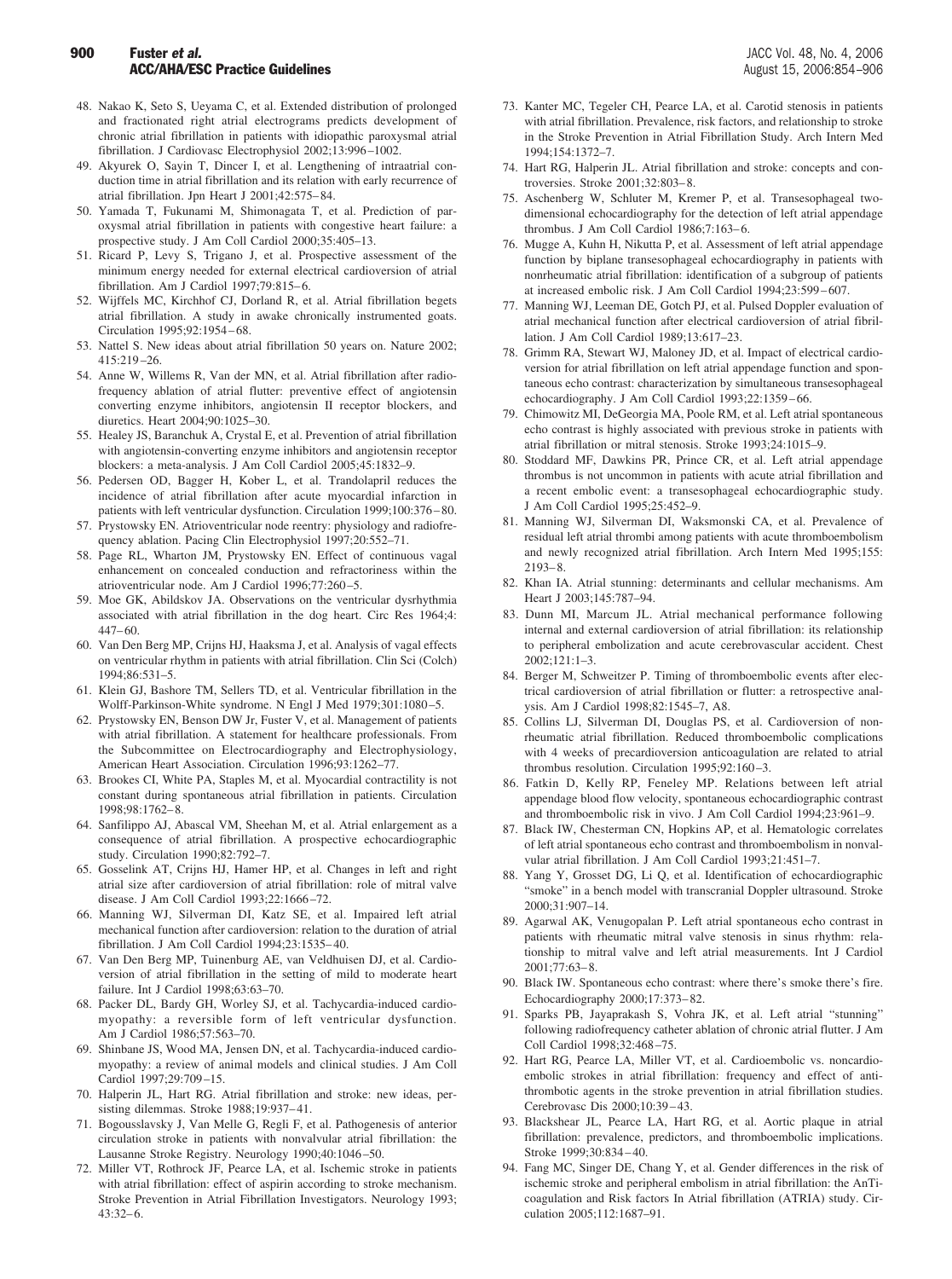- <span id="page-47-0"></span>96. Hart RG, Pearce LA, McBride R, et al. Factors associated with ischemic stroke during aspirin therapy in atrial fibrillation: analysis of 2012 participants in the SPAF I-III clinical trials. The Stroke Prevention in Atrial Fibrillation (SPAF) Investigators. Stroke 1999;30:1223–9.
- 97. Stollberger C, Chnupa P, Kronik G, et al. Transesophageal echocardiography to assess embolic risk in patients with atrial fibrillation. ELAT Study Group. Embolism in Left Atrial Thrombi. Ann Intern Med 1998;  $128:630 - 8$ .
- 98. Tsai LM, Lin LJ, Teng JK, et al. Prevalence and clinical significance of left atrial thrombus in nonrheumatic atrial fibrillation. Int J Cardiol 1997;58:163–9.
- 99. Rathore SS, Berger AK, Weinfurt KP, et al. Acute myocardial infarction complicated by atrial fibrillation in the elderly: prevalence and outcomes. Circulation 2000;101:969 –74.
- 100. Goldberg RJ, Yarzebski J, Lessard D, et al. Recent trends in the incidence rates of and death rates from atrial fibrillation complicating initial acute myocardial infarction: a community-wide perspective. Am Heart J 2002;143:519-27.
- 101. Prystowsky EN. Tachycardia-induced-tachycardia: a mechanism of initiation of atrial fibrillation. In: DiMarco JP, Prystowsky EN, editors. Atrial Arrhythmias: State of the Art. Armonk, NY: Futura, 1995.
- 102. Brugada R, Tapscott T, Czernuszewicz GZ, et al. Identification of a genetic locus for familial atrial fibrillation. N Engl J Med 1997;336: 905–11.
- 103. Frost L, Hune LJ, Vestergaard P. Overweight and obesity as risk factors for atrial fibrillation or flutter: the Danish Diet, Cancer, and Health Study. Am J Med 2005;118:489 –95.
- 104. Wang TJ, Parise H, Levy D, et al. Obesity and the risk of new-onset atrial fibrillation. JAMA 2004;292:2471–7.
- 105. Fox CS, Parise H, D'Agostino RB Sr, et al. Parental atrial fibrillation as a risk factor for atrial fibrillation in offspring. JAMA 2004;291:2851–5.
- 106. Ellinor PT, Shin JT, Moore RK, et al. Locus for atrial fibrillation maps to chromosome 6q14 –16. Circulation 2003;107:2880 –3.
- 107. Darbar D, Herron KJ, Ballew JD, et al. Familial atrial fibrillation is a genetically heterogeneous disorder. J Am Coll Cardiol 2003;41: 2185–92.
- 108. Fioranelli M, Piccoli M, Mileto GM, et al. Analysis of heart rate variability five minutes before the onset of paroxysmal atrial fibrillation. Pacing Clin Electrophysiol 1999;22:743–9.
- 109. Herweg B, Dalal P, Nagy B, et al. Power spectral analysis of heart period variability of preceding sinus rhythm before initiation of paroxysmal atrial fibrillation. Am J Cardiol 1998;82:869 –74.
- 110. Coumel P. Neural aspects of paroxysmal atrial fibrillation. In: Falk RH, Podrid PJ, editors. Atrial Fibrillation: Mechanisms and Management. New York: Raven Press, 1992:109 –25.
- 111. Maisel WH. Autonomic modulation preceding the onset of atrial fibrillation. J Am Coll Cardiol 2003;42:1269 –70.
- 112. Fetsch T, Bauer P, Engberding R, et al. Prevention of atrial fibrillation after cardioversion: results of the PAFAC trial. Eur Heart J 2004;25: 1385–94.
- 113. Israel CW, Gronefeld G, Ehrlich JR, et al. Long-term risk of recurrent atrial fibrillation as documented by an implantable monitoring device: implications for optimal patient care. J Am Coll Cardiol 2004;43:47–52.
- 114. Page RL, Wilkinson WE, Clair WK, et al. Asymptomatic arrhythmias in patients with symptomatic paroxysmal atrial fibrillation and paroxysmal supraventricular tachycardia. Circulation 1994;89:224 –7.
- 115. Kerr CR, Boone J, Connolly SJ, et al. The Canadian Registry of Atrial Fibrillation: a noninterventional follow-up of patients after the first diagnosis of atrial fibrillation. Am J Cardiol 1998;82:82N-5N.
- 116. Singh BN, Singh SN, Reda DJ, et al. Amiodarone versus sotalol for atrial fibrillation. N Engl J Med 2005;352:1861–72.
- 117. Hamer ME, Blumenthal JA, McCarthy EA, et al. Quality-of-life assessment in patients with paroxysmal atrial fibrillation or paroxysmal supraventricular tachycardia. Am J Cardiol 1994;74:826 –9.
- 118. Savelieva I, Camm AJ. Clinical relevance of silent atrial fibrillation: prevalence, prognosis, quality of life, and management. J Interv Card Electrophysiol 2000;4:369 – 82.
- 119. Krahn AD, Klein GJ, Kerr CR, et al. How useful is thyroid function testing in patients with recent-onset atrial fibrillation? The Canadian Registry of Atrial Fibrillation Investigators. Arch Intern Med 1996;156:  $2221 - 4$
- 120. Zabalgoitia M, Halperin JL, Pearce LA, et al. Transesophageal echocardiographic correlates of clinical risk of thromboembolism in nonvalvular atrial fibrillation. Stroke Prevention in Atrial Fibrillation III Investigators. J Am Coll Cardiol 1998;31:1622– 6.
- 121. Healey JS, Crystal E, Lamy A, et al. Left Atrial Appendage Occlusion Study (LAAOS): results of a randomized controlled pilot study of left atrial appendage occlusion during coronary bypass surgery in patients at risk for stroke. Am Heart J 2005;150:288 –93.
- 122. Sherman DG, Kim SG, Boop BS, et al. Occurrence and characteristics of stroke events in the Atrial Fibrillation Follow-up Investigation of Sinus Rhythm Management (AFFIRM) study. Arch Intern Med 2005; 165:1185–91.
- 123. Deleted in proof.
- 124. Van Gelder IC, Hagens VE, Bosker HA, et al. A comparison of rate control and rhythm control in patients with recurrent persistent atrial fibrillation. N Engl J Med 2002;347:1834 – 40.
- 125. Gronefeld GC, Lilienthal J, Kuck KH, et al. Impact of rate versus rhythm control on quality of life in patients with persistent atrial fibrillation. Results from a prospective randomized study. Eur Heart J 2003; 24:1430 – 6.
- 126. Carlsson J, Miketic S, Windeler J, et al. Randomized trial of rate-control versus rhythm-control in persistent atrial fibrillation: the Strategies of Treatment of Atrial Fibrillation (STAF) study. J Am Coll Cardiol 2003; 41:1690 – 6.
- 127. Opolski G, Torbicki A, Kosior DA, et al. Rate control vs. rhythm control in patients with nonvalvular persistent atrial fibrillation: the results of the Polish How to Treat Chronic Atrial Fibrillation (HOT CAFE) Study. Chest 2004;126:476 – 86.
- 128. Wyse DG, Waldo AL, DiMarco JP, et al. A comparison of rate control and rhythm control in patients with atrial fibrillation. N Engl J Med 2002;347:1825–33.
- 129. Pelargonio G, Prystowsky EN. Rate versus rhythm control in the management of patients with atrial fibrillation. Nat Clin Pract Cardiovasc Med 2005;2:514 –21.
- 130. Hohnloser SH, Kuck KH, Lilienthal J. Rhythm or rate control in atrial fibrillation—Pharmacological Intervention in Atrial Fibrillation (PIAF): a randomised trial. Lancet 2000;356:1789 –94.
- 131. Hagens VE, Ranchor AV, Van SE, et al. Effect of rate or rhythm control on quality of life in persistent atrial fibrillation. Results from the Rate Control Versus Electrical Cardioversion (RACE) Study. J Am Coll Cardiol 2004;43:241–7.
- 132. Cooper HA, Bloomfield DA, Bush DE, et al. Relation between achieved heart rate and outcomes in patients with atrial fibrillation (from the Atrial Fibrillation Follow-up Investigation of Rhythm Management [AFFIRM] Study). Am J Cardiol 2004;93:1247–53.
- 133. Lonnerholm S, Blomstrom P, Nilsson L, et al. Effects of the maze operation on health-related quality of life in patients with atrial fibrillation. Circulation 2000;101:2607–11.
- 134. Oral H, Pappone C, Chugh A, et al. Circumferential pulmonary-vein ablation for chronic atrial fibrillation. N Engl J Med 2006;354:934 – 41.
- 135. Levy S, Ricard P, Lau CP, et al. Multicenter low energy transvenous atrial defibrillation (XAD) trial results in different subsets of atrial fibrillation. J Am Coll Cardiol 1997;29:750 –5.
- 136. Lown B, Amarasingham R, Neuman J. New method for terminating cardiac arrhythmias: use of synchronized capacitor discharge. JAMA 1962;182:548 –55.
- 137. Nerheim P, Birger-Botkin S, Piracha L, et al. Heart failure and sudden death in patients with tachycardia-induced cardiomyopathy and recurrent tachycardia. Circulation 2004;110:247–52.
- 138. Petri H, Kafka W, Rudolph W. [Discrepant effects of oral and intravenous verapamil on A-V conduction in patients with ventricular preexcitation and atrial fibrillation]. Herz 1983;8:144 –52.
- 139. Wittkampf FH, de Jongste MJ, Lie HI, et al. Effect of right ventricular pacing on ventricular rhythm during atrial fibrillation. J Am Coll Cardiol 1988;11:539 – 45.
- 140. Brignole M, Menozzi C, Gianfranchi L, et al. Assessment of atrioventricular junction ablation and VVIR pacemaker versus pharmacological treatment in patients with heart failure and chronic atrial fibrillation: a randomized, controlled study. Circulation 1998;98:953– 60.
- 141. Kay GN, Ellenbogen KA, Giudici M, et al. The Ablate and Pace Trial: a prospective study of catheter ablation of the AV conduction system and permanent pacemaker implantation for treatment of atrial fibrillation. APT Investigators. J Interv Card Electrophysiol 1998;2:121–35.
- 142. Brignole M, Gianfranchi L, Menozzi C, et al. Assessment of atrioventricular junction ablation and DDDR mode-switching pacemaker versus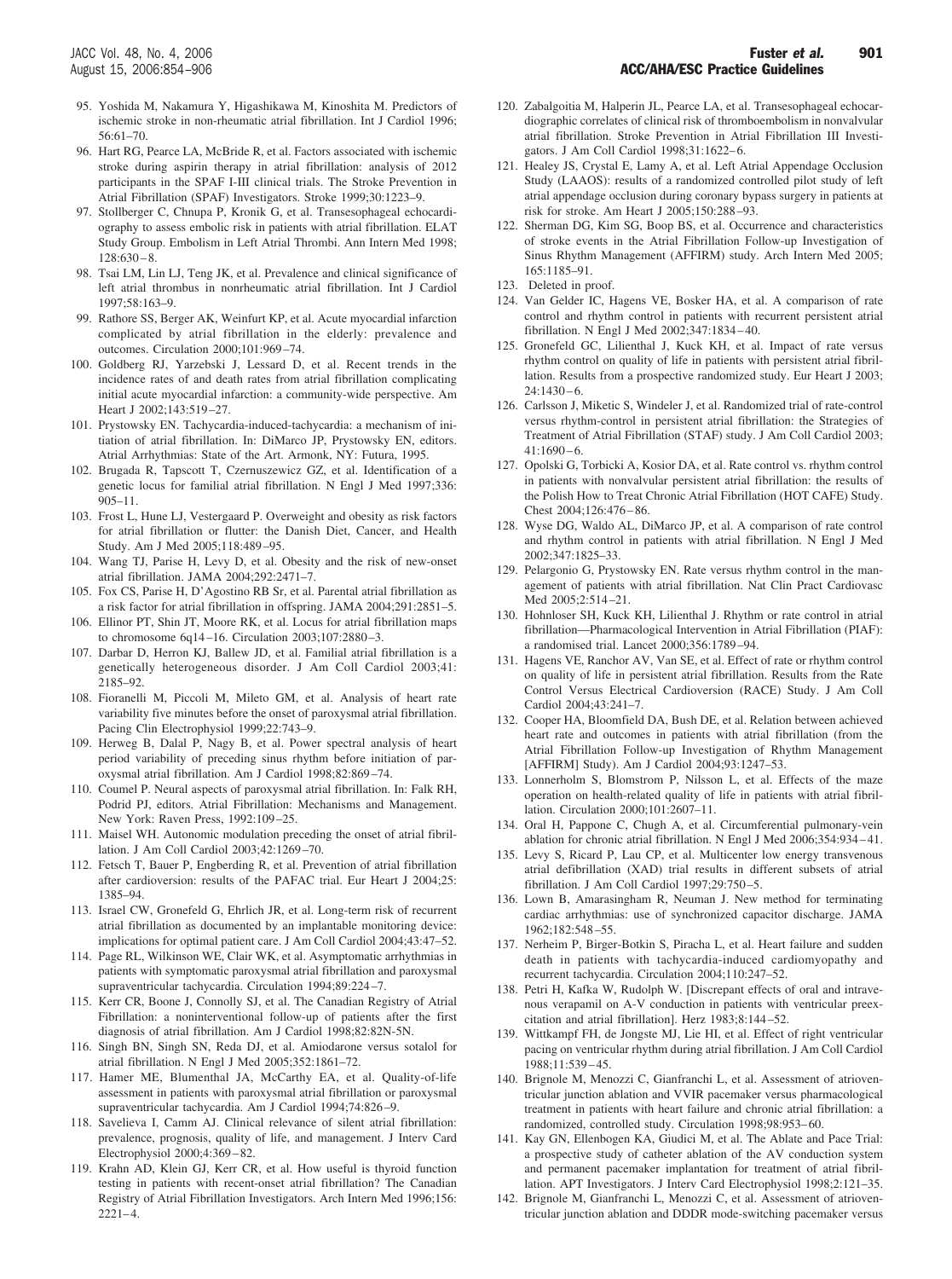<span id="page-48-0"></span>pharmacological treatment in patients with severely symptomatic paroxysmal atrial fibrillation: a randomized controlled study. Circulation 1997;96:2617–24.

- 143. Wood MA, Brown-Mahoney C, Kay GN, et al. Clinical outcomes after ablation and pacing therapy for atrial fibrillation: a meta-analysis. Circulation 2000;101:1138 – 44.
- 144. Williamson BD, Man KC, Daoud E, et al. Radiofrequency catheter modification of atrioventricular conduction to control the ventricular rate during atrial fibrillation [published erratum appears in N Engl J Med 1995;332:479]. N Engl J Med 1994;331:910 –7.
- 145. Feld GK, Fleck RP, Fujimura O, et al. Control of rapid ventricular response by radiofrequency catheter modification of the atrioventricular node in patients with medically refractory atrial fibrillation. Circulation 1994;90:2299 –307.
- 146. Evans GT Jr, Scheinman MM, Bardy G, et al. Predictors of in-hospital mortality after DC catheter ablation of atrioventricular junction. Results of a prospective, international, multicenter study. Circulation 1991;84: 1924 –37.
- 147. Leon AR, Greenberg JM, Kanuru N, et al. Cardiac resynchronization in patients with congestive heart failure and chronic atrial fibrillation: effect of upgrading to biventricular pacing after chronic right ventricular pacing. J Am Coll Cardiol 2002;39:1258-63.
- 148. Hart RG, Pearce LA, Rothbart RM, et al. Stroke with intermittent atrial fibrillation: incidence and predictors during aspirin therapy. Stroke Prevention in Atrial Fibrillation Investigators. J Am Coll Cardiol 2000;35: 183–7.
- 149. Adjusted-dose warfarin versus low-intensity, fixed-dose warfarin plus aspirin for high-risk patients with atrial fibrillation: Stroke Prevention in Atrial Fibrillation III randomised clinical trial. Lancet 1996;348:633– 8.
- 150. Landefeld CS, Goldman L. Major bleeding in outpatients treated with warfarin: incidence and prediction by factors known at the start of outpatient therapy. Am J Med 1989;87:144 –52.
- 151. Moulton AW, Singer DE, Haas JS. Risk factors for stroke in patients with nonrheumatic atrial fibrillation: a case-control study. Am J Med 1991;91:156 – 61.
- 152. Gage BF, Waterman AD, Shannon W, et al. Validation of clinical classification schemes for predicting stroke: results from the National Registry of Atrial Fibrillation. JAMA 2001;285:2864 –70.
- 153. van Walraven WC, Hart RG, Wells GA, et al. A clinical prediction rule to identify patients with atrial fibrillation and a low risk for stroke while taking aspirin. Arch Intern Med 2003;163:936-43.
- 154. Patients with nonvalvular atrial fibrillation at low risk of stroke during treatment with aspirin: Stroke Prevention in Atrial Fibrillation III Study. The SPAF III Writing Committee for the Stroke Prevention in Atrial Fibrillation Investigators. JAMA 1998;279:1273–7.
- 155. Howitt A, Armstrong D. Implementing evidence based medicine in general practice: audit and qualitative study of antithrombotic treatment for atrial fibrillation. BMJ 1999;318:1324 –7.
- 156. Biblo LA, Yuan Z, Quan KJ, et al. Risk of stroke in patients with atrial flutter. Am J Cardiol 2001;87:346 –9, A9.
- 157. Petersen P, Boysen G, Godtfredsen J, et al. Placebo-controlled, randomised trial of warfarin and aspirin for prevention of thromboembolic complications in chronic atrial fibrillation. The Copenhagen AFASAK study. Lancet 1989;1:175–9.
- 158. Connolly SJ, Laupacis A, Gent M, et al. Canadian Atrial Fibrillation Anticoagulation (CAFA) Study. J Am Coll Cardiol 1991;18:349 –55.
- 159. Ezekowitz MD, Bridgers SL, James KE, et al. Warfarin in the prevention of stroke associated with nonrheumatic atrial fibrillation. Veterans Affairs Stroke Prevention in Nonrheumatic Atrial Fibrillation Investigators [published erratum appears in N Engl J Med 1993; 328:148]. N Engl J Med 1992;327:1406 –12.
- 160. The effect of low-dose warfarin on the risk of stroke in patients with nonrheumatic atrial fibrillation. The Boston Area Anticoagulation Trial for Atrial Fibrillation Investigators. N Engl J Med 1990;323:1505–11.
- 161. Stroke Prevention in Atrial Fibrillation Study. Final results. Circulation 1991;84:527–39.
- 162. Deleted in proof.
- 163. Deleted in proof.
- 164. Secondary prevention in non-rheumatic atrial fibrillation after transient ischaemic attack or minor stroke. EAFT (European Atrial Fibrillation Trial) Study Group. Lancet 1993;342:1255– 62.
- 165. Hart RG, Benavente O, McBride R, et al. Antithrombotic therapy to prevent stroke in patients with atrial fibrillation: a meta-analysis. Ann Intern Med 1999;131:492–501.
- 166. Hylek EM, Singer DE. Risk factors for intracranial hemorrhage in outpatients taking warfarin. Ann Intern Med 1994;120:897–902.
- 167. Odén A, Fahlén M, Hart RG. Optimal INR for prevention of stroke and death in atrial fibrillation: a critical appraisal. Thromb Res 2006; 117:493–9
- 168. Fihn SD, Callahan CM, Martin DC, et al. The risk for and severity of bleeding complications in elderly patients treated with warfarin. The National Consortium of Anticoagulation Clinics. Ann Intern Med 1996; 124:970 –9.
- 169. Fang MC, Chang Y, Hylek EM, et al. Advanced age, anticoagulation intensity, and risk for intracranial hemorrhage among patients taking warfarin for atrial fibrillation. Ann Intern Med 2004;141:745–52.
- 170. Hylek EM, Go AS, Chang Y, et al. Effect of intensity of oral anticoagulation on stroke severity and mortality in atrial fibrillation. N Engl J Med 2003;349:1019 –26.
- 171. Hart RG, Tonarelli SB, Pearce LA. Avoiding central nervous system bleeding during antithrombotic therapy: recent data and ideas. Stroke 2005;36:1588 –93.
- 172. Albers GW, Diener HC, Frison L, et al. Ximelagatran vs. warfarin for stroke prevention in patients with nonvalvular atrial fibrillation: a randomized trial. JAMA 2005;293:690-8.
- 173. Hylek EM, Skates SJ, Sheehan MA, et al. An analysis of the lowest effective intensity of prophylactic anticoagulation for patients with nonrheumatic atrial fibrillation. N Engl J Med 1996;335:540-6.
- 174. Gullov AL, Koefoed BG, Petersen P. Bleeding during warfarin and aspirin therapy in patients with atrial fibrillation: the AFASAK 2 study. Atrial Fibrillation Aspirin and Anticoagulation. Arch Intern Med 1999;  $159.1322 - 8$
- 175. Hellemons BS, Langenberg M, Lodder J, et al. Primary prevention of arterial thromboembolism in non-rheumatic atrial fibrillation in primary care: randomised controlled trial comparing two intensities of coumarin with aspirin. BMJ 1999;319:958-64.
- 176. Warfarin versus aspirin for prevention of thromboembolism in atrial fibrillation: Stroke Prevention in Atrial Fibrillation II Study. Lancet 1994;343:687–91.
- 177. Diener HC, Cunha L, Forbes C. et al. European Stroke Prevention Study-2 (ESPS-2). Dipyridamole and acetylsalicylic acid in the secondary prevention of stroke. J Neurol Sci 1996;143:1–13.
- 178. European Stroke Prevention Study. ESPS Group. Stroke 1990;21: 1122–30.
- 179. Posada IS, Barriales V. Alternate-day dosing of aspirin in atrial fibrillation. LASAF Pilot Study Group. Am Heart J 1999;138:137-43.
- 180. Farrell B, Godwin J, Richards S, et al. The United Kingdom transient ischaemic attack (UK-TIA) aspirin trial: final results. J Neurol Neurosurg Psychiatry 1991;54:1044 –54.
- 181. The efficacy of aspirin in patients with atrial fibrillation. Analysis of pooled data from 3 randomized trials. The Atrial Fibrillation Investigators. Arch Intern Med 1997;157:1237– 40.
- 182. Deleted in proof.
- 183. Hart RG, Benavente O, Pearce LA. Increased risk of intracranial hemorrhage when aspirin is combined with warfarin: a meta-analysis and hypothesis. Cerebrovasc Dis 1999;9:215–7.
- 184. Stellbrink C, Nixdorff U, Hofmann T, et al. Safety and efficacy of enoxaparin compared with unfractionated heparin and oral anticoagulants for prevention of thromboembolic complications in cardioversion of nonvalvular atrial fibrillation: the Anticoagulation in Cardioversion using Enoxaparin (ACE) trial. Circulation 2004;109:997–1003.
- 185. Hirsh J, Warkentin TE, Shaughnessy SG, et al. Heparin and lowmolecular-weight heparin: mechanisms of action, pharmacokinetics, dosing, monitoring, efficacy, and safety. Chest 2001;119:64S–94S.
- 186. Murray RD, Deitcher SR, Shah A, et al. Potential clinical efficacy and cost benefit of a transesophageal echocardiography-guided lowmolecular-weight heparin (enoxaparin) approach to antithrombotic therapy in patients undergoing immediate cardioversion from atrial fibrillation. J Am Soc Echocardiogr 2001;14:200-8.
- 187. Stein PD, Alpert JS, Bussey HI, et al. Antithrombotic therapy in patients with mechanical and biological prosthetic heart valves. Chest 2001;119: 220S-7S.
- 188. Blackshear JL, Johnson WD, Odell JA, et al. Thoracoscopic extracardiac obliteration of the left atrial appendage for stroke risk reduction in atrial fibrillation. J Am Coll Cardiol 2003;42:1249 –52.
- 189. Ostermayer SH, Reisman M, Kramer PH, et al. Percutaneous left atrial appendage transcatheter occlusion (PLAATO system) to prevent stroke in high-risk patients with non-rheumatic atrial fibrillation: results from the international multi-center feasibility trials. J Am Coll Cardiol 2005;46:9–14.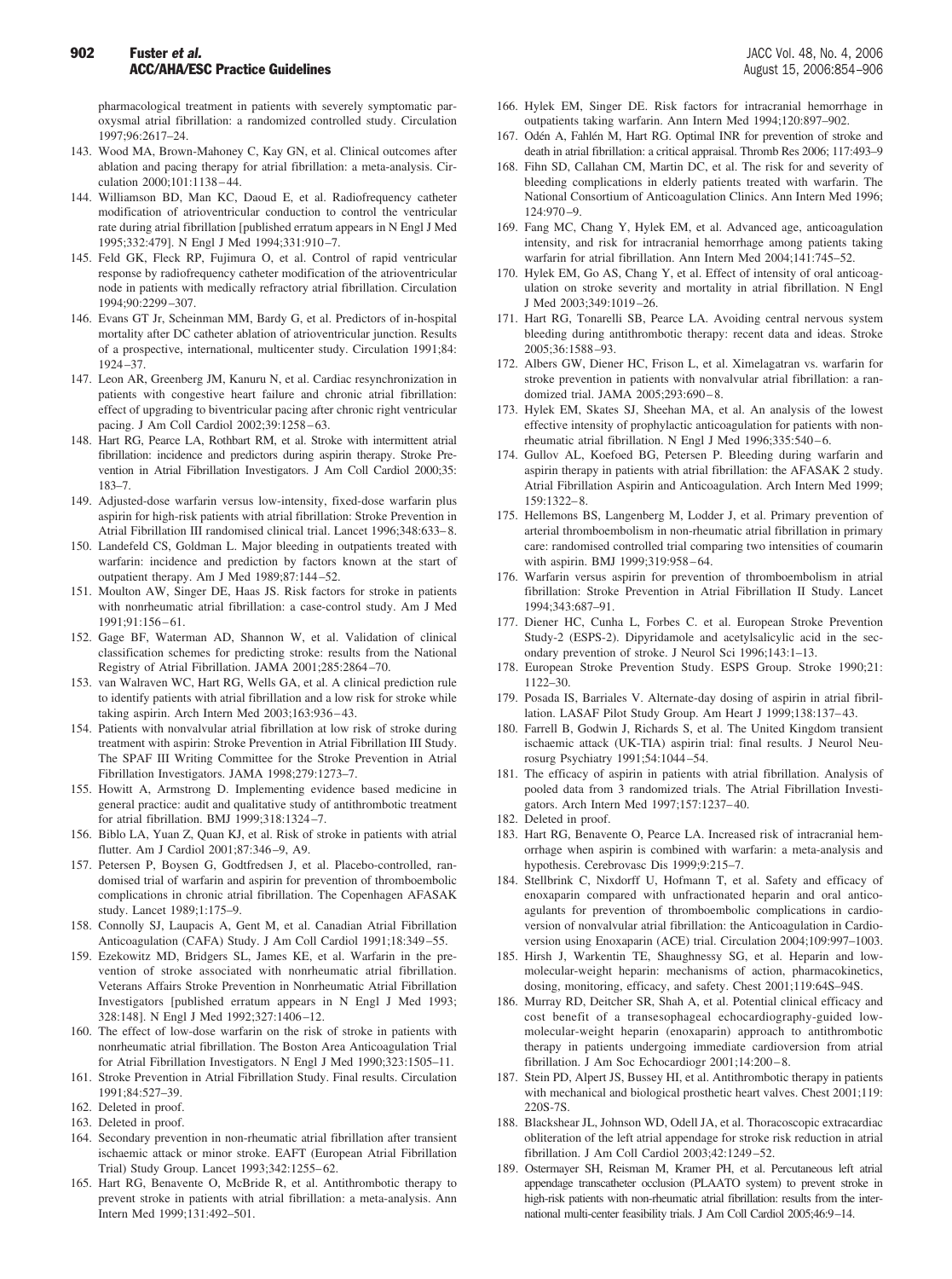- <span id="page-49-0"></span>190. Halperin JL, Gomberg-Maitland M. Obliteration of the left atrial appendage for prevention of thromboembolism. J Am Coll Cardiol 2003;42:1259 – 61.
- 191. Suttorp MJ, Kingma JH, Jessurun ER, et al. The value of class IC antiarrhythmic drugs for acute conversion of paroxysmal atrial fibrillation or flutter to sinus rhythm. J Am Coll Cardiol 1990;16:1722–7.
- 192. Platia EV, Michelson EL, Porterfield JK, et al. Esmolol versus verapamil in the acute treatment of atrial fibrillation or atrial flutter. Am J Cardiol 1989;63:925–9.
- 193. Azpitarte J, Alvarez M, Baun O, et al. Value of single oral loading dose of propafenone in converting recent-onset atrial fibrillation. Results of a randomized, double-blind, controlled study. Eur Heart J 1997;18:1649–54.
- 194. Kochiadakis GE, Igoumenidis NE, Solomou MC, et al. Efficacy of amiodarone for the termination of persistent atrial fibrillation. Am J Cardiol 1999;83:58-61.
- 195. Capucci A, Boriani G, Rubino I, et al. A controlled study on oral propafenone versus digoxin plus quinidine in converting recent onset atrial fibrillation to sinus rhythm. Int J Cardiol 1994;43:305–13.
- 196. Vaughan Williams EM. A classification of antiarrhythmic actions reassessed after a decade of new drugs. J Clin Pharmacol 1984;24:129 – 47.
- 197. Falk RH, Pollak A, Singh SN, et al. Intravenous dofetilide, a class III antiarrhythmic agent, for the termination of sustained atrial fibrillation or flutter. Intravenous Dofetilide Investigators. J Am Coll Cardiol 1997; 29:385–90.
- 198. Norgaard BL, Wachtell K, Christensen PD, et al. Efficacy and safety of intravenously administered dofetilide in acute termination of atrial fibrillation and flutter: a multicenter, randomized, double-blind, placebocontrolled trial. Danish Dofetilide in Atrial Fibrillation and Flutter Study Group. Am Heart J 1999;137:1062–9.
- 199. Sedgwick ML, Lip G, Rae AP, et al. Chemical cardioversion of atrial fibrillation with intravenous dofetilide. Int J Cardiol 1995;49:159 – 66.
- 200. Torp-Pedersen C, Moller M, Bloch-Thomsen PE, et al. Dofetilide in patients with congestive heart failure and left ventricular dysfunction. Danish Investigations of Arrhythmia and Mortality on Dofetilide Study Group. N Engl J Med 1999;341:857-65.
- 201. Lindeboom JE, Kingma JH, Crijns HJ, et al. Efficacy and safety of intravenous dofetilide for rapid termination of atrial fibrillation and atrial flutter. Am J Cardiol 2000;85:1031–3.
- 202. Singh S, Zoble RG, Yellen L, et al. Efficacy and safety of oral dofetilide in converting to and maintaining sinus rhythm in patients with chronic atrial fibrillation or atrial flutter: the symptomatic atrial fibrillation investigative research on dofetilide (SAFIRE-D) study. Circulation 2000;102:2385–90.
- 203. Borgeat A, Goy JJ, Maendly R, et al. Flecainide versus quinidine for conversion of atrial fibrillation to sinus rhythm. Am J Cardiol 1986;58:  $496 - 8.$
- 204. Suttorp MJ, Kingma JH, Lie AH, et al. Intravenous flecainide versus verapamil for acute conversion of paroxysmal atrial fibrillation or flutter to sinus rhythm. Am J Cardiol 1989;63:693-6.
- 205. Capucci A, Lenzi T, Boriani G, et al. Effectiveness of loading oral flecainide for converting recent-onset atrial fibrillation to sinus rhythm in patients without organic heart disease or with only systemic hypertension. Am J Cardiol 1992;70:69 –72.
- 206. Donovan KD, Power BM, Hockings BE, et al. Intravenous flecainide versus amiodarone for recent-onset atrial fibrillation. Am J Cardiol 1995;75:693–7.
- 207. Botto GL, Bonini W, Broffoni T, et al. Regular ventricular rhythms before conversion of recent onset atrial fibrillation to sinus rhythm. Pacing Clin Electrophysiol 1994;17:2114 –7.
- 208. Donovan KD, Dobb GJ, Coombs LJ, et al. Reversion of recent-onset atrial fibrillation to sinus rhythm by intravenous flecainide. Am J Cardiol 1991;67:137– 41.
- 209. Barranco F, Sanchez M, Rodriguez J, et al. Efficacy of flecainide in patients with supraventricular arrhythmias and respiratory insufficiency. Intensive Care Med 1994;20:42– 4.
- 210. Baldi N, Russo VA, Lenti V, et al. Relation between plasma levels and efficacy of flecainide and propafenone for treatment of atrial fibrillation of recent onset. New Trends Arrhythmias 1993;9:899 –906.
- 211. Stambler BS, Wood MA, Ellenbogen KA. Antiarrhythmic actions of intravenous ibutilide compared with procainamide during human atrial flutter and fibrillation: electrophysiological determinants of enhanced conversion efficacy. Circulation 1997;96:4298 –306.
- 212. Guo GB, Ellenbogen KA, Wood MA, et al. Conversion of atrial flutter by ibutilide is associated with increased atrial cycle length variability. J Am Coll Cardiol 1996;27:1083–9.
- 213. Volgman AS, Carberry PA, Stambler B, et al. Conversion efficacy and safety of intravenous ibutilide compared with intravenous procainamide in patients with atrial flutter or fibrillation. J Am Coll Cardiol 1998;31:  $1414 - 9$
- 214. Vos MA, Golitsyn SR, Stangl K, et al. Superiority of ibutilide (a new class III agent) over DL-sotalol in converting atrial flutter and atrial fibrillation. The Ibutilide/Sotalol Comparator Study Group. Heart 1998;79:568–75.
- 215. Stambler BS, Wood MA, Ellenbogen KA, et al. Efficacy and safety of repeated intravenous doses of ibutilide for rapid conversion of atrial flutter or fibrillation. Ibutilide Repeat Dose Study Investigators. Circulation 1996;94:1613–21.
- 216. Ellenbogen KA, Stambler BS, Wood MA, et al. Efficacy of intravenous ibutilide for rapid termination of atrial fibrillation and atrial flutter: a dose-response study [published erratum appears in J Am Coll Cardiol 1996;28:1082]. J Am Coll Cardiol 1996;28:130-6.
- 217. Bertini G, Conti A, Fradella G, et al. Propafenone versus amiodarone in field treatment of primary atrial tachydysrhythmias. J Emerg Med 1990; 8:15–20.
- 218. Boriani G, Capucci A, Lenzi T, et al. Propafenone for conversion of recent-onset atrial fibrillation. A controlled comparison between oral loading dose and intravenous administration. Chest 1995;108:355–8.
- 219. Boriani G, Biffi M, Capucci A, et al. Oral propafenone to convert recent-onset atrial fibrillation in patients with and without underlying heart disease. A randomized, controlled trial. Ann Intern Med 1997;126: 621–5.
- 220. Fresco C, Proclemer A, Pavan A, et al. Intravenous propafenone in paroxysmal atrial fibrillation: a randomized, placebo-controlled, doubleblind, multicenter clinical trial. Paroxysmal Atrial Fibrillation Italian Trial (PAFIT)-2 Investigators. Clin Cardiol 1996;19:409 –12.
- 221. Stroobandt R, Stiels B, Hoebrechts R. Propafenone for conversion and prophylaxis of atrial fibrillation. Propafenone Atrial Fibrillation Trial Investigators. Am J Cardiol 1997;79:418 –23.
- 222. Bellandi F, Cantini F, Pedone T, et al. Effectiveness of intravenous propafenone for conversion of recent-onset atrial fibrillation: a placebocontrolled study. Clin Cardiol 1995;18:631-4.
- 223. Bianconi L, Mennuni M, Lukic V, et al. Effects of oral propafenone administration before electrical cardioversion of chronic atrial fibrillation: a placebo-controlled study. J Am Coll Cardiol 1996;28:700-6.
- 224. Weiner P, Ganam R, Ganem R, et al. Clinical course of recent-onset atrial fibrillation treated with oral propafenone. Chest 1994;105:1013-6.
- 225. Di Benedetto S. Quinidine versus propafenone for conversion of atrial fibrillation to sinus rhythm. Am J Cardiol 1997;80:518 –9.
- 226. Vita JA, Friedman PL, Cantillon C, et al. Efficacy of intravenous propafenone for the acute management of atrial fibrillation. Am J Cardiol 1989;63:1275– 8.
- 227. Barroffio R, Tisi G, Guzzini F, et al. A randomised study comparing digoxin and propafenone in the treatment of recent onset atrial fibrillation. Clin Drug Invest 1995;9:277– 83.
- 228. Galve E, Rius T, Ballester R, et al. Intravenous amiodarone in treatment of recent-onset atrial fibrillation: results of a randomized, controlled study. J Am Coll Cardiol 1996;27:1079 – 82.
- 229. Peuhkurinen K, Niemela M, Ylitalo A, et al. Effectiveness of amiodarone as a single oral dose for recent-onset atrial fibrillation. Am J Cardiol 2000;85:462–5.
- 230. Zehender M, Hohnloser S, Muller B, et al. Effects of amiodarone versus quinidine and verapamil in patients with chronic atrial fibrillation: results of a comparative study and a 2-year follow-up. J Am Coll Cardiol 1992;19:1054 –9.
- 231. Hou ZY, Chang MS, Chen CY, et al. Acute treatment of recent-onset atrial fibrillation and flutter with a tailored dosing regimen of intravenous amiodarone. A randomized, digoxin-controlled study. Eur Heart J 1995;16:521– 8.
- 232. Opolski G, Stanislawska J, Gorecki A, et al. Amiodarone in restoration and maintenance of sinus rhythm in patients with chronic atrial fibrillation after unsuccessful direct-current cardioversion. Clin Cardiol 1997;  $20.337 - 40.$
- 233. Noc M, Stajer D, Horvat M. Intravenous amiodarone versus verapamil for acute conversion of paroxysmal atrial fibrillation to sinus rhythm. Am J Cardiol 1990;65:679 – 80.
- 234. Tieleman RG, Gosselink AT, Crijns HJ, et al. Efficacy, safety, and determinants of conversion of atrial fibrillation and flutter with oral amiodarone. Am J Cardiol 1997;79:53–7.
- 235. Vardas PE, Kochiadakis GE, Igoumenidis NE, et al. Amiodarone as a first-choice drug for restoring sinus rhythm in patients with atrial fibrillation: a randomized, controlled study. Chest 2000;117:1538 – 45.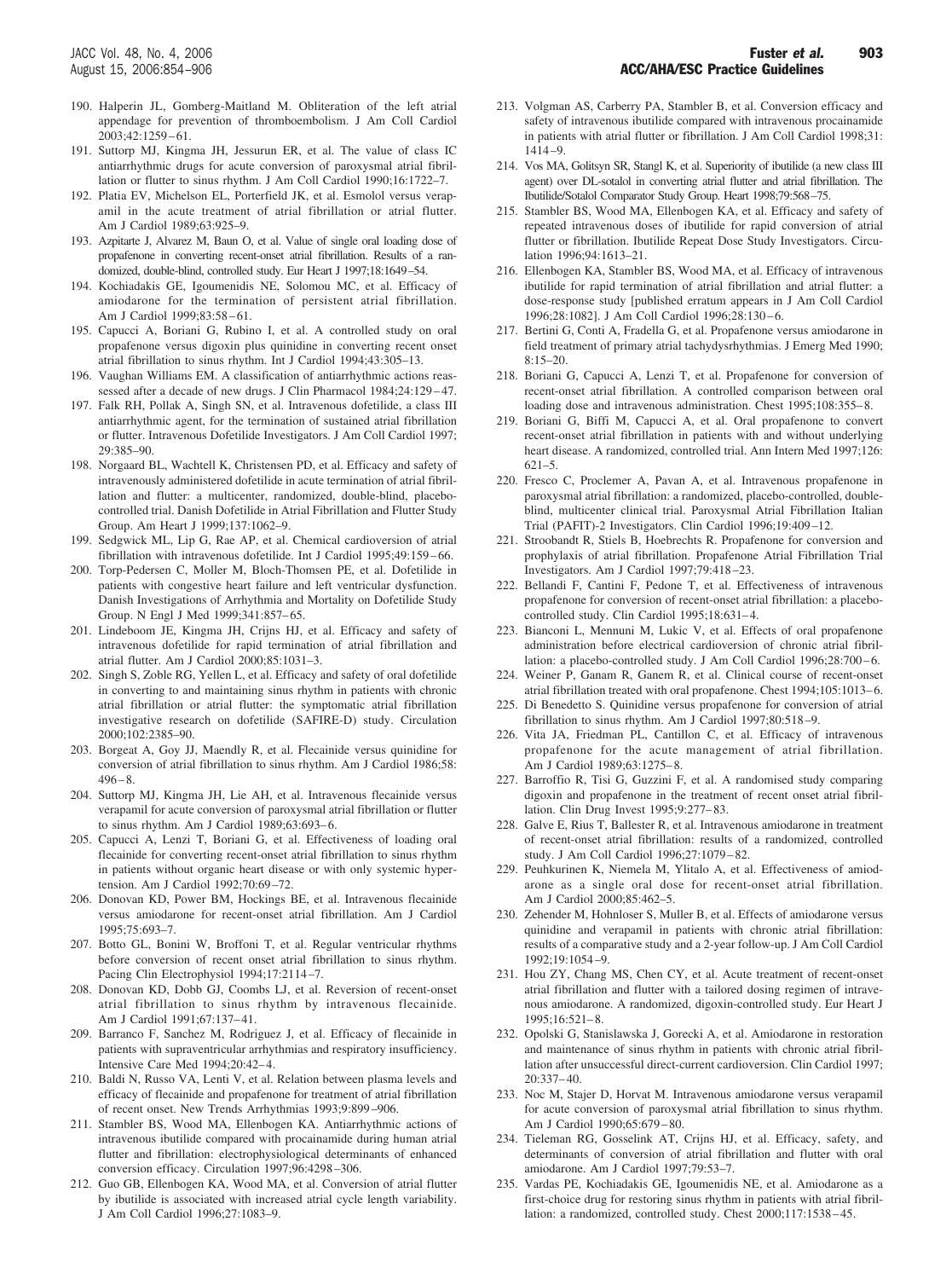- <span id="page-50-0"></span>236. Kerin NZ, Faitel K, Naini M. The efficacy of intravenous amiodarone for the conversion of chronic atrial fibrillation. Amiodarone vs. quinidine for conversion of atrial fibrillation. Arch Intern Med 1996; 156:49 –53.
- 237. Hohnloser SH, van de LA, Baedeker F. Efficacy and proarrhythmic hazards of pharmacologic cardioversion of atrial fibrillation: prospective comparison of sotalol versus quinidine. J Am Coll Cardiol 1995;26: 852– 8.
- 238. Halinen MO, Huttunen M, Paakkinen S, et al. Comparison of sotalol with digoxin-quinidine for conversion of acute atrial fibrillation to sinus rhythm (the Sotalol-Digoxin-Quinidine Trial). Am J Cardiol 1995;76:  $495 - 8.$
- 239. Madrid AH, Moro C, Marin-Huerta E, et al. Comparison of flecainide and procainamide in cardioversion of atrial fibrillation. Eur Heart J 1993;14:1127–31.
- 240. Deleted in proof.
- 241. Falk RH, Knowlton AA, Bernard SA, et al. Digoxin for converting recent-onset atrial fibrillation to sinus rhythm. A randomized, doubleblinded trial. Ann Intern Med 1987;106:503-6.
- 242. Singh S, Saini RK, DiMarco J, et al. Efficacy and safety of sotalol in digitalized patients with chronic atrial fibrillation. The Sotalol Study Group. Am J Cardiol 1991;68:1227–30.
- 243. Jordaens L. Conversion of atrial fibrillation to sinus rhythm and rate control by digoxin in comparison to placebo. Eur Heart J 1997;18:643–8.
- 244. Deleted in proof.
- 245. Intravenous digoxin in acute atrial fibrillation. Results of a randomized, placebo-controlled multicentre trial in 239 patients. The Digitalis in Acute Atrial Fibrillation (DAAF) Trial Group. Eur Heart J 1997;18: 649 –54.
- 246. Sung RJ, Tan HL, Karagounis L, et al. Intravenous sotalol for the termination of supraventricular tachycardia and atrial fibrillation and flutter: a multicenter, randomized, double-blind, placebo-controlled study. Sotalol Multicenter Study Group. Am Heart J 1995;129:739 – 48.
- 247. Nakazawa H, Lythall DA, Noh J, et al. Is there a place for the late cardioversion of atrial fibrillation? A long-term follow-up study of patients with postthyrotoxic atrial fibrillation. Eur Heart J 2000;21:327–33.
- 248. Botto GL, Capucci A, Bonini W, et al. Conversion of recent onset atrial fibrillation to sinus rhythm using a single oral loading dose of propafenone: comparison of two regimens. Int J Cardiol 1997;58:55–61.
- 249. Deleted in proof.
- 250. Pilati G, Lenzi T, Trisolino G, et al. Amiodarone versus quinidine for conversion of recent onset atrial fibrillation to sinus rhythm. Curr Ther Res  $1991:49:140-6$ .
- 251. Alboni P, Botto GL, Baldi N, et al. Outpatient treatment of recent-onset atrial fibrillation with the "pill-in-the-pocket" approach. N Engl J Med 2004;351:2384 –91.
- 252. Capucci A, Villani GQ, Piepoli MF, et al. The role of oral 1C antiarrhythmic drugs in terminating atrial fibrillation. Curr Opin Cardiol 1999;14:4 – 8.
- 253. Alboni P, Tomasi C, Menozzi C, et al. Efficacy and safety of out-ofhospital self-administered single-dose oral drug treatment in the management of infrequent, well-tolerated paroxysmal supraventricular tachycardia. J Am Coll Cardiol 2001;37:548 –53.
- 254. Capucci A, Villani GQ, Piepoli MF. Reproducible efficacy of loading oral propafenone in restoring sinus rhythm in patients with paroxysmal atrial fibrillation. Am J Cardiol 2003;92:1345–7.
- 255. Khan IA. Single oral loading dose of propafenone for pharmacological cardioversion of recent-onset atrial fibrillation. J Am Coll Cardiol 2001;37:542–7.
- 256. Feld GK. Atrial fibrillation. Is there a safe and highly effective pharmacological treatment? Circulation 1990;82:2248 –50.
- 257. Leitch JW, Klein GJ, Yee R, et al. Prognostic value of electrophysiology testing in asymptomatic patients with Wolff-Parkinson-White pattern [published erratum appears in Circulation 1991;83:1124]. Circulation 1990;82:1718 –23.
- 258. Gosselink AT, Crijns HJ, Van Gelder IC, et al. Low-dose amiodarone for maintenance of sinus rhythm after cardioversion of atrial fibrillation or flutter. JAMA 1992;267:3289 –93.
- 259. Hauser TH, Pinto DS, Josephson ME, et al. Safety and feasibility of a clinical pathway for the outpatient initiation of antiarrhythmic medications in patients with atrial fibrillation or atrial flutter. Am J Cardiol 2003;91:1437– 41.
- 260. Levy S, Ricard P, Gueunoun M, et al. Low-energy cardioversion of spontaneous atrial fibrillation. Immediate and long-term results. Circulation 1997;96:253–9.
- 261. Lesser MF. Safety and efficacy of in-office cardioversion for treatment of supraventricular arrhythmias. Am J Cardiol 1990;66:1267– 8.
- 262. Joglar JA, Hamdan MH, Ramaswamy K, et al. Initial energy for elective external cardioversion of persistent atrial fibrillation. Am J Cardiol 2000;86:348 –50.
- 263. Wozakowska-Kaplon B, Janion M, Sielski J, et al. Efficacy of biphasic shock for transthoracic cardioversion of persistent atrial fibrillation: can we predict energy requirements? Pacing Clin Electrophysiol 2004;27:764–8.
- 264. Bjerkelund CJ, Orning OM. The efficacy of anticoagulant therapy in preventing embolism related to D.C. electrical conversion of atrial fibrillation. Am J Cardiol 1969;23:208 –16.
- 265. Arnold AZ, Mick MJ, Mazurek RP, et al. Role of prophylactic anticoagulation for direct current cardioversion in patients with atrial fibrillation or atrial flutter. J Am Coll Cardiol 1992;19:851–5.
- 266. Rabbino MD, Likoff W, Dreifus LS. Complications and limitations of direct current countershock. JAMA 1964;190:417–20.
- 267. Lown B, Kleiger R, Williams J. Cardioversion and digitalis drugs: changed threshold to electric shock in digitalized animals. Circ Res 1965;17:519 –31.
- 268. Aberg H, Cullhed I. Direct current countershock complications. Acta Med Scand 1968;183:415–21.
- 269. Mancini GB, Goldberger AL. Cardioversion of atrial fibrillation: consideration of embolization, anticoagulation, prophylactic pacemaker, and long-term success. Am Heart J 1982;104:617–21.
- 270. Timmermans C, Rodriguez LM, Ayers GM, et al. Effect of electrode length on atrial defibrillation thresholds. J Cardiovasc Electrophysiol 1998;9:582–7.
- 271. Tieleman RG, Van Gelder IC, Crijns HJ, et al. Early recurrences of atrial fibrillation after electrical cardioversion: a result of fibrillation-induced electrical remodeling of the atria? J Am Coll Cardiol 1998;31:167–73.
- 272. Timmermans C, Rodriguez LM, Smeets JL, et al. Immediate reinitiation of atrial fibrillation following internal atrial defibrillation. J Cardiovasc Electrophysiol 1998;9:122– 8.
- 273. Rossi M, Lown B. The use of quinidine in cardioversion. Am J Cardiol 1967;19:234 – 8.
- 274. Van Gelder IC, Crijns HJ, van Gilst WH, et al. Prediction of uneventful cardioversion and maintenance of sinus rhythm from direct-current electrical cardioversion of chronic atrial fibrillation and flutter. Am J Cardiol 1991:68:41-6.
- 275. Lundstrom T, Ryden L. Chronic atrial fibrillation. Long-term results of direct current conversion. Acta Med Scand 1988;223:53–9.
- 276. Niebauer MJ, Brewer JE, Chung MK, et al. Comparison of the rectilinear biphasic waveform with the monophasic damped sine waveform for external cardioversion of atrial fibrillation and flutter. Am J Cardiol 2004;93:1495–9.
- 277. Van Gelder IC, Crijns HJ, van Gilst WH, et al. Efficacy and safety of flecainide acetate in the maintenance of sinus rhythm after electrical cardioversion of chronic atrial fibrillation or atrial flutter. Am J Cardiol 1989;64:1317–21.
- 278. Crijns HJ, Van Gelder IC, Lie KI. Supraventricular tachycardia mimicking ventricular tachycardia during flecainide treatment. Am J Cardiol 1988;62:1303– 6.
- 279. Van Gelder IC, Crijns HJ, van Gilst WH, et al. Effects of flecainide on the atrial defibrillation threshold. Am J Cardiol 1989;63:112-4.
- 280. Oral H, Souza JJ, Michaud GF, et al. Facilitating transthoracic cardioversion of atrial fibrillation with ibutilide pretreatment. N Engl J Med 1999;340:1849 –54.
- 281. Li H, Natale A, Tomassoni G, et al. Usefulness of ibutilide in facilitating successful external cardioversion of refractory atrial fibrillation. Am J Cardiol 1999;84:1096-8, A10.
- 282. Naccarelli GV, Dell'Orfano JT, Wolbrette DL, et al. Cost-effective management of acute atrial fibrillation: role of rate control, spontaneous conversion, medical and direct current cardioversion, transesophageal echocardiography, and antiembolic therapy. Am J Cardiol 2000;85: 36D– 45D.
- 283. Manning WJ, Silverman DI, Gordon SP, et al. Cardioversion from atrial fibrillation without prolonged anticoagulation with use of transesophageal echocardiography to exclude the presence of atrial thrombi. N Engl J Med 1993;328:750 –5.
- 284. Black IW, Fatkin D, Sagar KB, et al. Exclusion of atrial thrombus by transesophageal echocardiography does not preclude embolism after cardioversion of atrial fibrillation. A multicenter study. Circulation 1994;89:2509 –13.
- 285. Moreyra E, Finkelhor RS, Cebul RD. Limitations of transesophageal echocardiography in the risk assessment of patients before nonantico-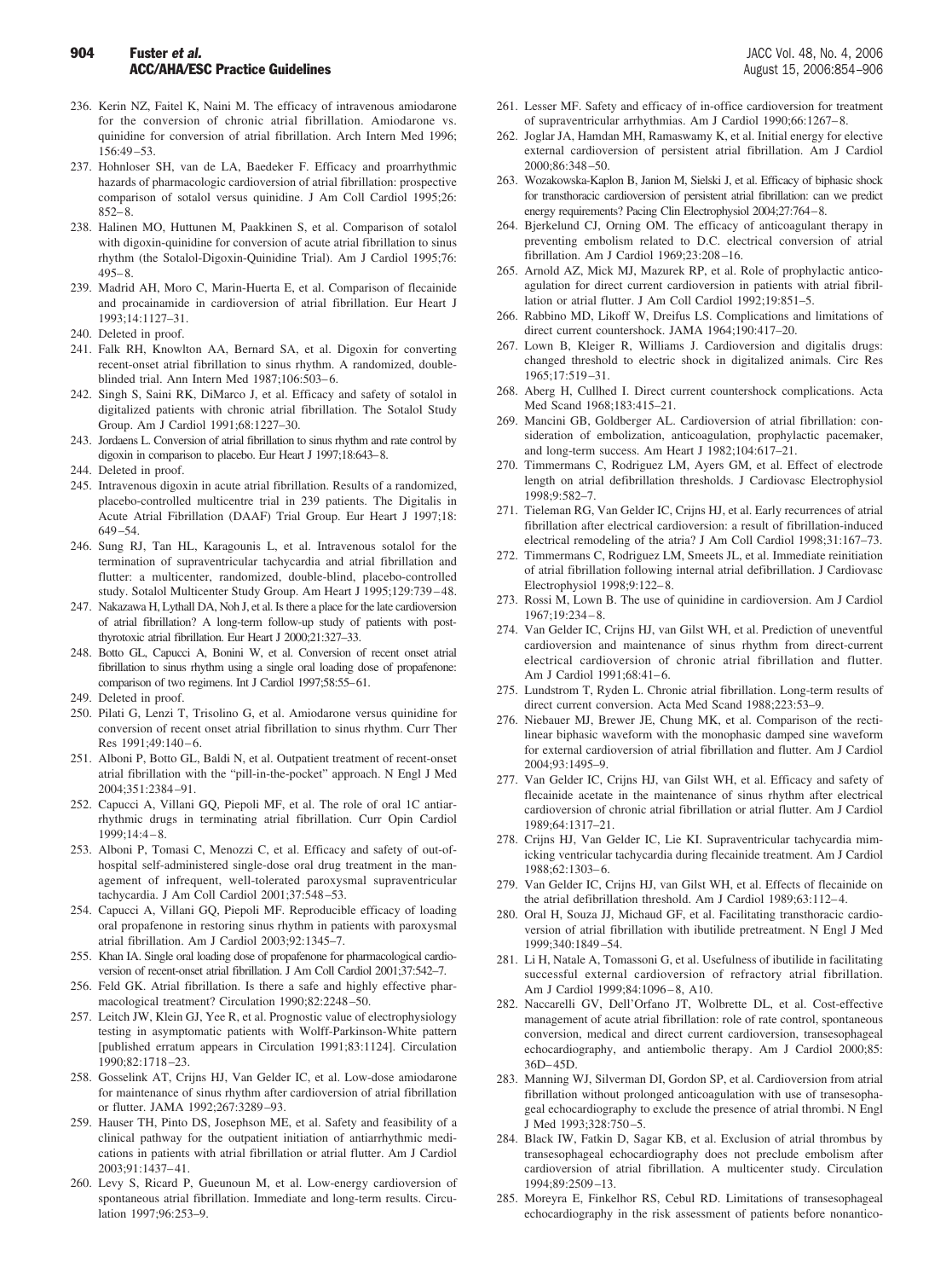<span id="page-51-0"></span>agulated cardioversion from atrial fibrillation and flutter: an analysis of pooled trials. Am Heart J 1995;129:71–5.

- 286. Fatkin D, Kuchar DL, Thorburn CW, et al. Transesophageal echocardiography before and during direct current cardioversion of atrial fibrillation: evidence for "atrial stunning" as a mechanism of thromboembolic complications. J Am Coll Cardiol 1994;23:307–16.
- 287. Antonielli E, Pizzuti A, Bassignana A, et al. Transesophageal echocardiographic evidence of more pronounced left atrial stunning after chemical (propafenone) rather than electrical attempts at cardioversion from atrial fibrillation. Am J Cardiol 1999;84:1092–10.
- 288. Falcone RA, Morady F, Armstrong WF. Transesophageal echocardiographic evaluation of left atrial appendage function and spontaneous contrast formation after chemical or electrical cardioversion of atrial fibrillation. Am J Cardiol 1996;78:435–9.
- 289. Bellotti P, Spirito P, Lupi G, et al. Left atrial appendage function assessed by transesophageal echocardiography before and on the day after elective cardioversion for nonvalvular atrial fibrillation. Am J Cardiol 1998;81:1199 –202.
- 290. Harjai K, Mobarek S, Abi-Samra F, et al. Mechanical dysfunction of the left atrium and the left atrial appendage following cardioversion of atrial fibrillation and its relation to total electrical energy used for cardioversion. Am J Cardiol 1998;81:1125–9.
- 291. Mitusch R, Garbe M, Schmucker G, et al. Relation of left atrial appendage function to the duration and reversibility of nonvalvular atrial fibrillation. Am J Cardiol 1995;75:944 –7.
- 292. Manning WJ, Silverman DI, Katz SE, et al. Temporal dependence of the return of atrial mechanical function on the mode of cardioversion of atrial fibrillation to sinus rhythm. Am J Cardiol 1995;75:624 – 6.
- 293. Grimm RA, Leung DY, Black IW, et al. Left atrial appendage "stunning" after spontaneous conversion of atrial fibrillation demonstrated by transesophageal Doppler echocardiography. Am Heart J 1995;  $130:174 - 6.$
- 294. Klein AL, Grimm RA, Murray RD, et al. Use of transesophageal echocardiography to guide cardioversion in patients with atrial fibrillation. N Engl J Med 2001;344:1411–20.
- 295. Mehta D, Baruch L. Thromboembolism following cardioversion of "common" atrial flutter. Risk factors and limitations of transesophageal echocardiography. Chest 1996;110:1001–3.
- 296. Irani WN, Grayburn PA, Afridi I. Prevalence of thrombus, spontaneous echo contrast, and atrial stunning in patients undergoing cardioversion of atrial flutter. A prospective study using transesophageal echocardiography. Circulation 1997;95:962-6.
- 297. Lazzeroni E, Picano E, Morozzi L, et al. Dipyridamole-induced ischemia as a prognostic marker of future adverse cardiac events in adult patients with hypertrophic cardiomyopathy. Echo Persantine Italian Cooperative (EPIC) Study Group, Subproject Hypertrophic Cardiomyopathy. Circulation 1997;96:4268 –72.
- 298. Deleted in proof.
- 299. Kerr CR, Humphries KH, Talajic M, et al. Progression to chronic atrial fibrillation after the initial diagnosis of paroxysmal atrial fibrillation: results from the Canadian Registry of Atrial Fibrillation. Am Heart J 2005;149:489 –96.
- 300. Van Gelder IC, Crijns HJ, Tieleman RG, et al. Chronic atrial fibrillation. Success of serial cardioversion therapy and safety of oral anticoagulation. Arch Intern Med 1996;156:2585–92.
- 301. Van Gelder IC, Tuinenburg AE, Schoonderwoerd BS, et al. Pharmacologic versus direct-current electrical cardioversion of atrial flutter and fibrillation. Am J Cardiol 1999;84:147R–51R.
- 302. Suttorp MJ, Kingma JH, Koomen EM, et al. Recurrence of paroxysmal atrial fibrillation or flutter after successful cardioversion in patients with normal left ventricular function. Am J Cardiol 1993;71:710 –3.
- 303. Prystowsky EN. Management of atrial fibrillation: therapeutic options and clinical decisions. Am J Cardiol 2000;85:3–11.
- 304. Singh SN, Fletcher RD, Fisher SG, et al. Amiodarone in patients with congestive heart failure and asymptomatic ventricular arrhythmia. Survival Trial of Antiarrhythmic Therapy in Congestive Heart Failure. N Engl J Med 1995;333:77– 82.
- 305. Ehrlich JR, Nattel S, Hohnloser SH. Atrial fibrillation and congestive heart failure: specific considerations at the intersection of two common and important cardiac disease sets. J Cardiovasc Electrophysiol 2002;  $13.399 - 405$
- 306. Maisel WH, Stevenson LW. Atrial fibrillation in heart failure: epidemiology, pathophysiology, and rationale for therapy. Am J Cardiol 2003;  $91.2D - 8D$
- 307. Naccarelli GV, Hynes BJ, Wolbrette DL, et al. Atrial fibrillation in heart failure: prognostic significance and management. J Cardiovasc Electrophysiol 2003;14:S281–S286.
- 308. Meng F, Yoshikawa T, Baba A, et al. Beta-blockers are effective in congestive heart failure patients with atrial fibrillation. J Card Fail 2003;9:398 – 403.
- 309. Steeds RP, Birchall AS, Smith M, et al. An open label, randomised, crossover study comparing sotalol and atenolol in the treatment of symptomatic paroxysmal atrial fibrillation. Heart 1999;82:170 –5.
- 310. Kuhlkamp V, Schirdewan A, Stangl K, et al. Use of metoprolol CR/XL to maintain sinus rhythm after conversion from persistent atrial fibrillation: a randomized, double-blind, placebo-controlled study. J Am Coll Cardiol 2000;36:139 – 46.
- 311. Essebag V, Hadjis T, Platt RW, et al. Amiodarone and the risk of bradyarrhythmia requiring permanent pacemaker in elderly patients with atrial fibrillation and prior myocardial infarction. J Am Coll Cardiol 2003;41:249 –54.
- 312. Julian DG, Camm AJ, Frangin G, et al. Randomised trial of effect of amiodarone on mortality in patients with left-ventricular dysfunction after recent myocardial infarction: EMIAT. European Myocardial Infarct Amiodarone Trial Investigators [published errata appear in Lancet 1997;349:1180 and 1997;349:1776]. Lancet 1997;349:667–74.
- 313. Cairns JA, Connolly SJ, Roberts R, et al. Randomised trial of outcome after myocardial infarction in patients with frequent or repetitive ventricular premature depolarisations: CAMIAT. Canadian Amiodarone Myocardial Infarction Arrhythmia Trial Investigators [published erratum appears in Lancet 1997 Jun 14;349(9067):1776]. Lancet 1997;349:675–82.
- 314. Kober L, Bloch Thomsen PE, Moller M, et al. Effect of dofetilide in patients with recent myocardial infarction and left-ventricular dysfunction: a randomised trial. Lancet 2000;356:2052-8.
- 315. Peters NS, Schilling RJ, Kanagaratnam P, et al. Atrial fibrillation: strategies to control, combat, and cure. Lancet 2002;359:593– 603.
- 316. Tsang TS, Petty GW, Barnes ME, et al. The prevalence of atrial fibrillation in incident stroke cases and matched population controls in Rochester, Minnesota: changes over three decades. J Am Coll Cardiol 2003;42:93–100.
- 317. Jackman WM, Friday KJ, Anderson JL, et al. The long QT syndromes: a critical review, new clinical observations and a unifying hypothesis. Prog Cardiovasc Dis 1988;31:115–72.
- 318. Van Noord T, Tieleman RG, Bosker HA, et al. Beta-blockers prevent subacute recurrences of persistent atrial fibrillation only in patients with hypertension. Europace 2004;6:343–50.
- 319. Klingbeil AU, Schneider M, Martus P, et al. A meta-analysis of the effects of treatment on left ventricular mass in essential hypertension. Am J Med 2003;115:41-6.
- 320. L'Allier PL, Ducharme A, Keller PF, et al. Angiotensin-converting enzyme inhibition in hypertensive patients is associated with a reduction in the occurrence of atrial fibrillation. J Am Coll Cardiol 2004;44:159–64.
- 321. Yusuf S, Sleight P, Pogue J, et al. Effects of an angiotensin-convertingenzyme inhibitor, ramipril, on cardiovascular events in high-risk patients. The Heart Outcomes Prevention Evaluation Study Investigators. N Engl J Med 2000;342:145–53.
- 322. Bosch J, Yusuf S, Pogue J, et al. Use of ramipril in preventing stroke: double blind randomised trial. BMJ 2002;324:699 –702.
- 323. Chapman N, Huxley R, Anderson C, et al. Effects of a perindopril-based blood pressure-lowering regimen on the risk of recurrent stroke according to stroke subtype and medical history: the PROGRESS Trial. Stroke 2004;35:116 –21.
- 324. Dahlof B, Devereux RB, Kjeldsen SE, et al. Cardiovascular morbidity and mortality in the Losartan Intervention For Endpoint reduction in hypertension study (LIFE): a randomised trial against atenolol. Lancet 2002;359:995–1003.
- 325. Dahlof B, Zanchetti A, Diez J, et al. Effects of losartan and atenolol on left ventricular mass and neurohormonal profile in patients with essential hypertension and left ventricular hypertrophy. J Hypertens 2002;20:1855– 64.
- 326. Arima H, Hart RG, Colman S, et al. Perindopril-based blood pressurelowering reduces major vascular events in patients with atrial fibrillation and prior stroke or transient ischemic attack. Stroke 2005;36:2164 –9.
- 327. Wachtell K, Hornestam B, Lehto M, et al. Cardiovascular morbidity and mortality in hypertensive patients with a history of atrial fibrillation: the Losartan Intervention For End Point Reduction in Hypertension (LIFE) study. J Am Coll Cardiol 2005;45:705–11.
- 328. Cox JL, Schuessler RB, Lappas DG, et al. An 8 1/2-year clinical experience with surgery for atrial fibrillation. Ann Surg 1996;224:267–73.